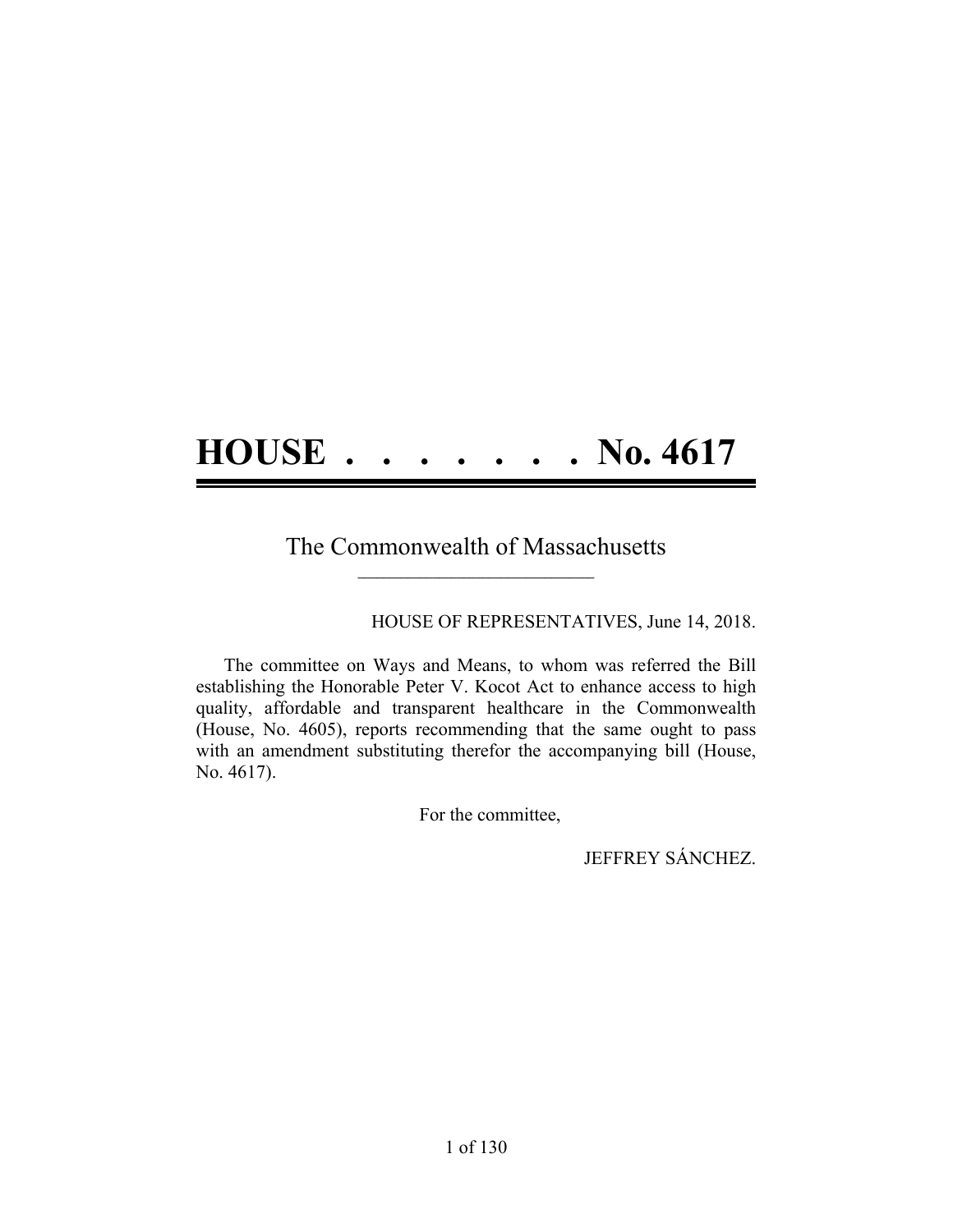# The Commonwealth of Massachusetts

**In the One Hundred and Ninetieth General Court (2017-2018) \_\_\_\_\_\_\_\_\_\_\_\_\_\_\_**

**\_\_\_\_\_\_\_\_\_\_\_\_\_\_\_**

An Act establishing the Honorable Peter V. Kocot Act to enhance access to high quality, affordable and transparent healthcare in the Commonwealth.

Be it enacted by the Senate and House of Representatives in General Court assembled, and by the authority *of the same, as follows:*

| SECTION 1. Chapter 3 of the General Laws is hereby amended by inserting after section |
|---------------------------------------------------------------------------------------|
| 38C the following section:-                                                           |

| 3  | Section 38D. (a) For the purposes of this section, the term "scope of practice proposal"        |
|----|-------------------------------------------------------------------------------------------------|
| 4  | shall mean any general or special legislation that would change the authority of a health care  |
| 5  | provider to provide certain health services or otherwise alter the procedures, actions and      |
| 6  | processes that a healthcare practitioner is permitted to undertake in keeping with the terms of |
|    | their professional license.                                                                     |
| 8  | (b) Joint committees of the general court and the house and senate committees on ways           |
|    |                                                                                                 |
| 9  | and means, when reporting on a bill containing a scope of practice proposal referred to the     |
| 10 | committee, shall include a review and evaluation conducted by the center for health information |
|    |                                                                                                 |

11 and analysis and the recommendations of the health policy commission to the general court

12 pursuant to this section.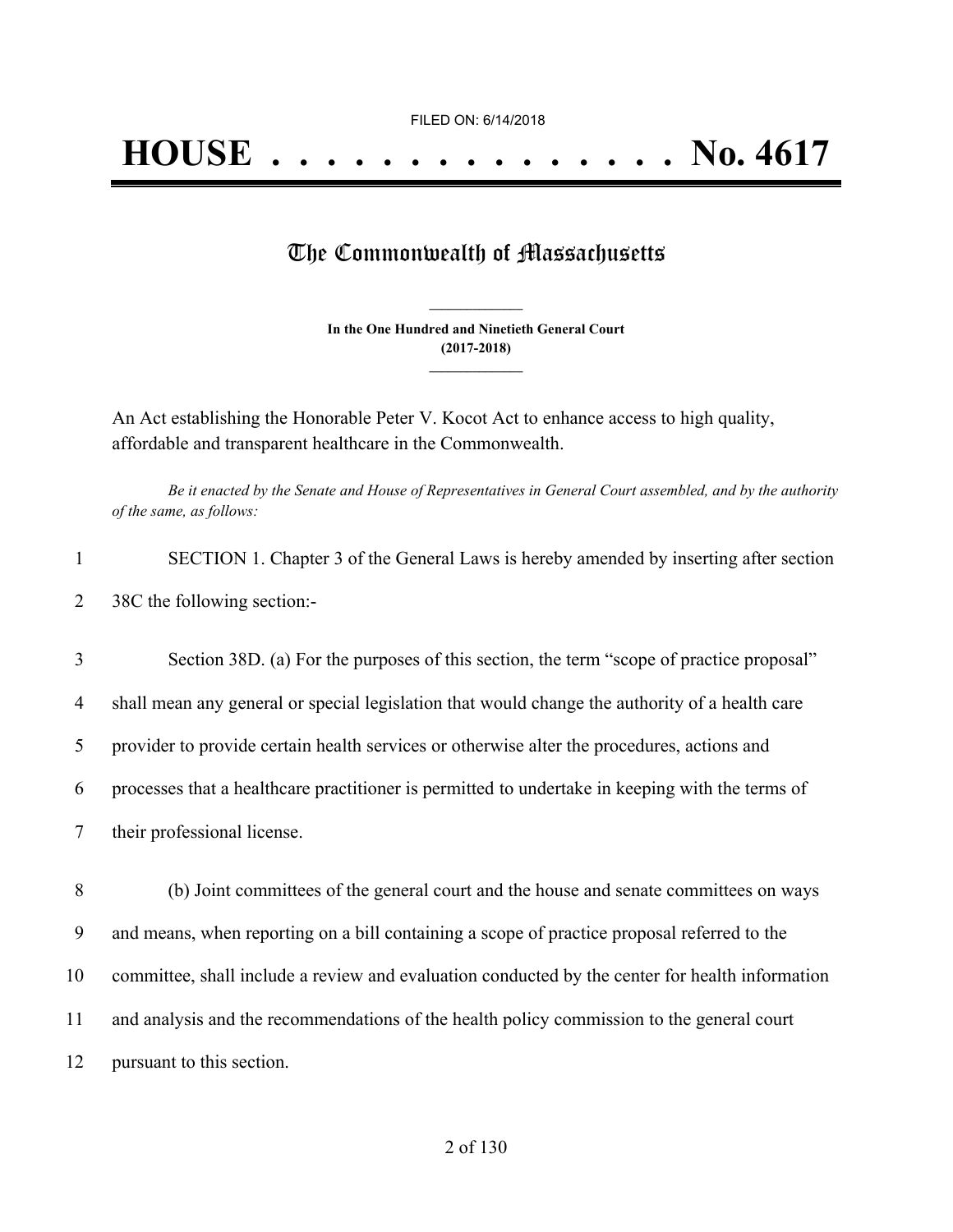(c) Upon the request of a joint standing committee of the general court having jurisdiction or the house or senate committees on ways and means, the center for health information and analysis shall conduct a review and evaluation of the scope of practice proposals in accordance with this section within 180 days of the request.

 (d) The center for health information and analysis shall review and evaluate the scope of practice proposal. The center shall review and evaluate the scope of practice proposal and shall accept written testimony submitted by interested parties. The center may take into consideration any additional data and research it deems relevant when conducting the review and evaluation. Such review and evaluation shall include, but not be limited to: (i) an assessment of any public health and safety risks that may be associated with the request; (ii) whether the request may enhance equitable access to health care services; (iii) whether the request enhances access to affordable health care, including how the proposal will impact costs, prices and cost trends in public and private health care, with particular attention to factors that contribute to cost growth within the commonwealth's health care system; (iv) an assessment of relevant scope of practice standards and legal restrictions, both in the commonwealth and in other states, including whether the request appropriately enhances the ability of a profession to practice to the accepted level of the profession's education and training under current standards; and (v) an analysis on the potential change to the reimbursement rate due to an expanded scope of practice and certification of a medical professional. The center, when carrying out the duties prescribed in this section, shall seek input on the scope of practice proposal from the department of public health, the Betsy Lehman center for patient safety and medical error reduction and such other entities as the center determines necessary in order to provide its written findings as described in subsection (e) of this section.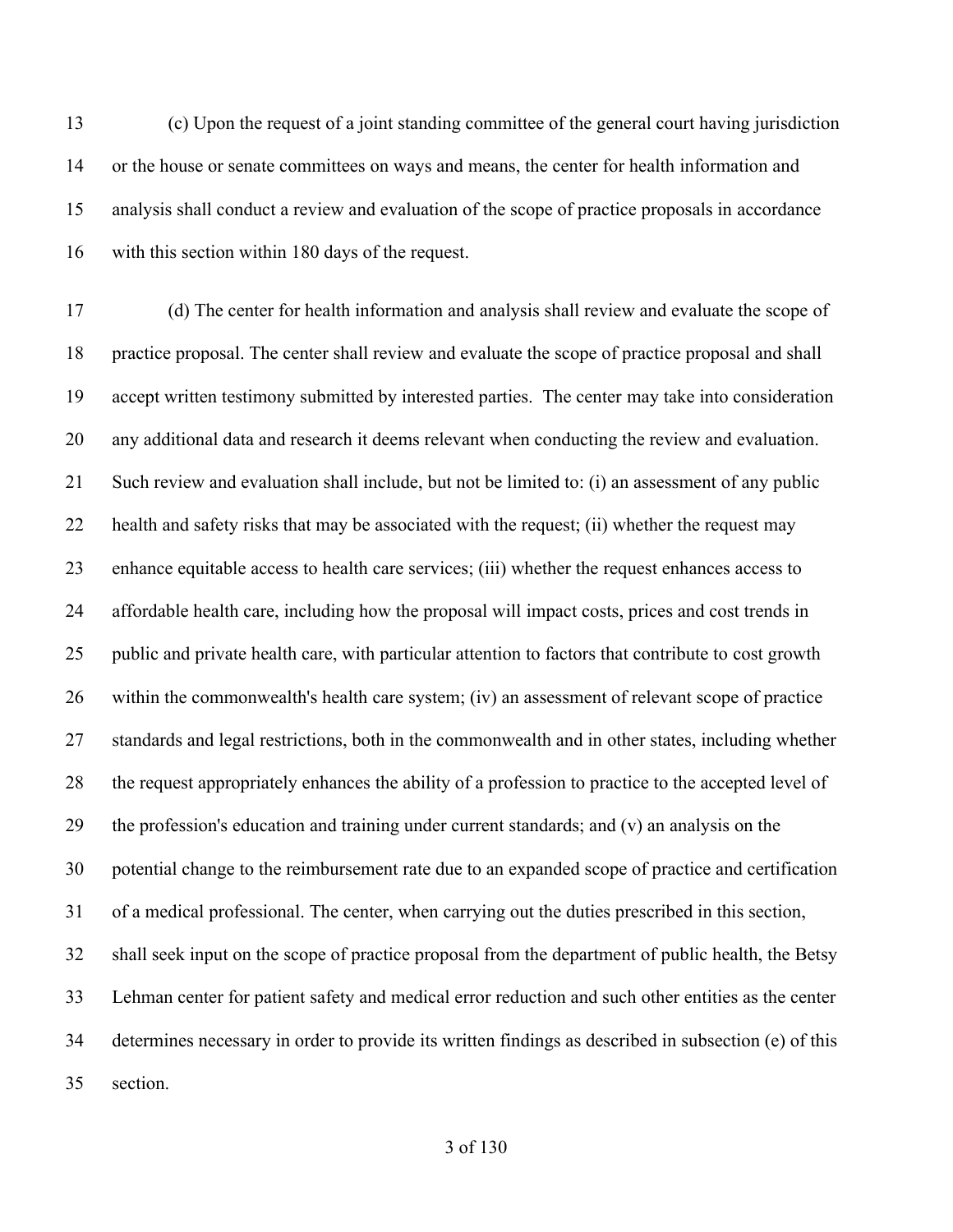(e) At the conclusion of its review and evaluation of the scope of practice proposal, the center for health information and analysis shall provide a written report of its findings to the health policy commission. The center for health information and analysis shall include with its written findings all materials that were presented to the committee for review and consideration during the review process.

 (f) The health policy commission established in section 2 of chapter 6D shall review and evaluate the scope of practice information submitted by the center for health information and analysis. The health policy commission shall hold a public hearing in connection with its review and evaluation of the scope of practice proposal and shall accept written testimony submitted by interested parties. The health policy commission, when carrying out the duties prescribed in this section, shall review input on the scope of practice proposal from the department of public health, the Betsy Lehman center for patient safety and medical error reduction and such other entities as the health policy commission determines necessary in order to provide its written findings as described in subsection (g) of this section. The commission may take into consideration any additional data and research it deems relevant when conducting the review and evaluation.

 (g) At the conclusion of its review and evaluation of the scope of practice proposal, the health policy commission shall provide a written report of its findings to the committee which initiated the request. The health policy commission shall include with its written findings all materials that were presented to the committee and center for review and consideration during the review process. The health policy commission shall make a recommendation that the scope of practice proposal is positive, negative or neutral.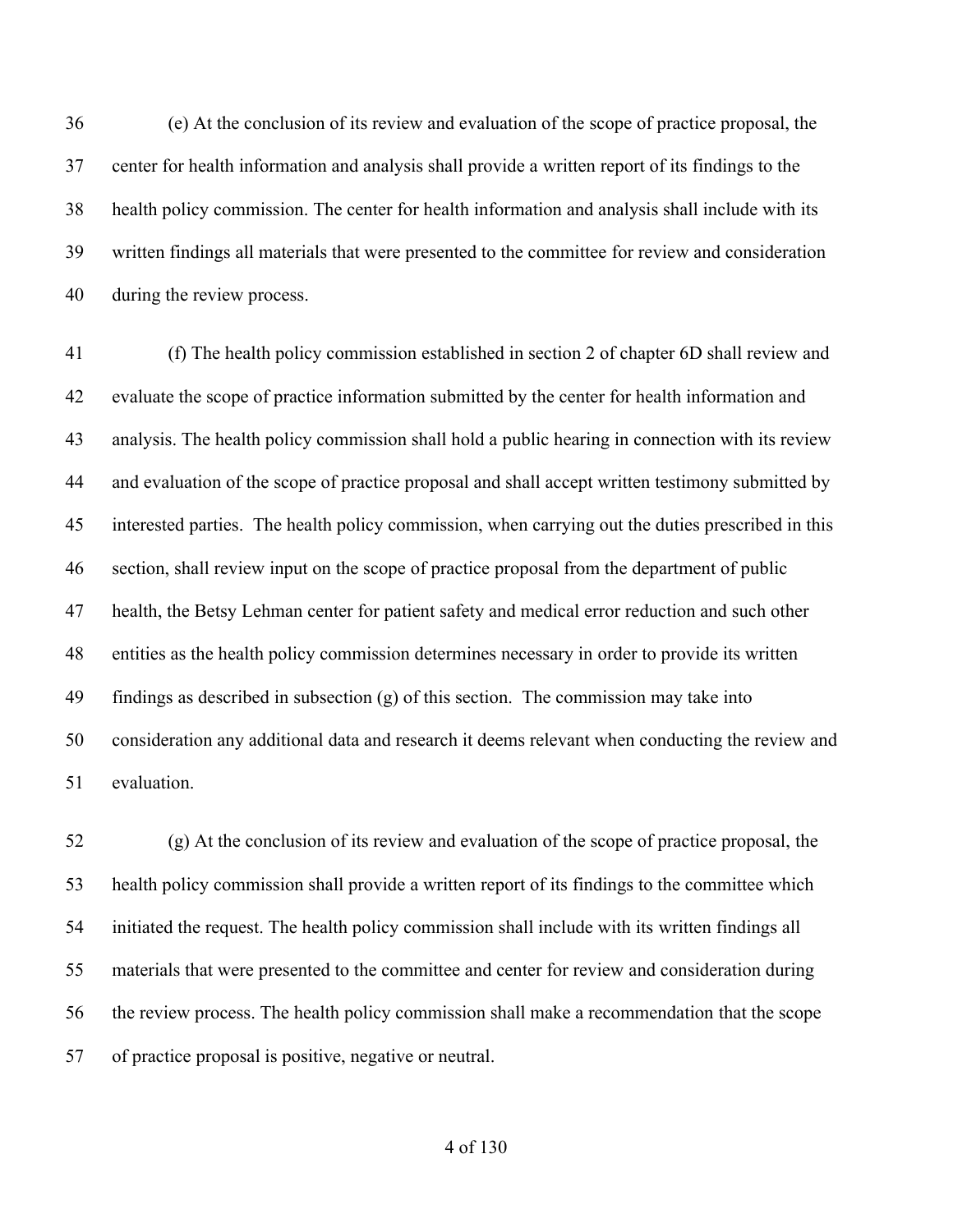| 58 | SECTION 2. Section 16T of chapter 6A of the General Laws is hereby repealed.                          |
|----|-------------------------------------------------------------------------------------------------------|
| 59 | SECTION 3. Section 1 of chapter 6D of the General Laws, as appearing in the 2016                      |
| 60 | Official Edition, is hereby amended by inserting after the definition of "Health care provider" the   |
| 61 | following definition:-                                                                                |
| 62 | "Health care resource", a resource, whether personal or institutional and whether owned               |
| 63 | or operated by any person, the commonwealth or political subdivision thereof, the principal           |
| 64 | purpose of which is to provide, or facilitate the provision of, services for the prevention,          |
| 65 | detection, diagnosis or treatment of those physical and mental conditions experienced by humans       |
| 66 | which usually are the result of, or result in, disease, injury, deformity or pain; provided, that the |
| 67 | term "treatment" shall include custodial and rehabilitative care incident to infirmity,               |
| 68 | developmental disability or old age.                                                                  |
| 69 | SECTION 4. Said section 1 of said chapter 6D, as so appearing, is hereby further                      |
| 70 | amended by inserting the following definitions:-                                                      |
| 71 | "Early notice", advanced notification by a pharmaceutical manufacturing company of a                  |
| 72 | new drug, device or other development coming to market.                                               |
| 73 | "Pharmaceutical manufacturing company", any entity engaged in the production,                         |
| 74 | preparation, propagation, compounding, conversion or processing of prescription drugs, either         |
| 75 | directly or indirectly, by extraction from substances of natural origin, or independently by means    |
| 76 | of chemical synthesis or by a combination of extraction and chemical synthesis, or any entity         |
| 77 | engaged in the packaging, repackaging, labeling, relabeling or distribution of prescription drugs;    |
| 78 | provided however, that "pharmaceutical manufacturing company" shall not include a wholesale           |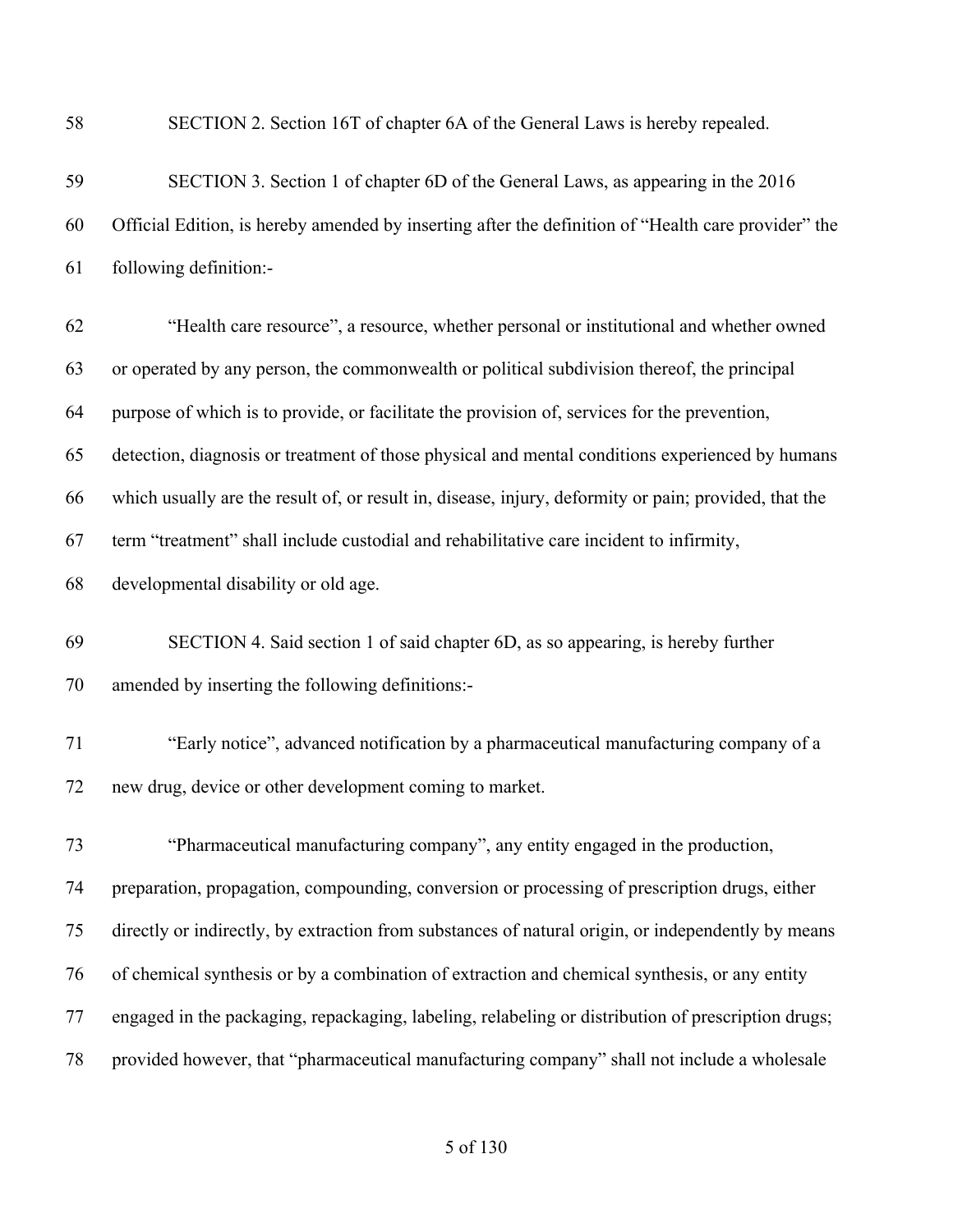drug distributor licensed pursuant to section 36A of chapter 112 or a retail pharmacist registered pursuant to section 38 of said chapter 112.

| 81 | "Pharmacy benefit manager", any person, business or entity, however organized, that                  |
|----|------------------------------------------------------------------------------------------------------|
| 82 | administers, either directly or through its subsidiaries, pharmacy benefit services for prescription |
| 83 | drugs and devices on behalf of health benefit plan sponsors, including, but not limited to, self-    |
| 84 | insured employers, insurance companies and labor unions.                                             |
| 85 | "Pharmacy benefit services" shall include, but not be limited to: formulary                          |
| 86 | administration; drug benefit design; pharmacy network contracting; pharmacy claims processing;       |
| 87 | mail and specialty drug pharmacy services; and cost containment, clinical, safety, adherence         |
| 88 | programs for pharmacy services.                                                                      |
| 89 | For the purposes of the chapter, a health benefit plan that does not contract with a                 |
| 90 | pharmacy benefit manager shall be a pharmacy benefit manager.                                        |
| 91 | SECTION 5. Said section 1 of said chapter 6D, as so appearing, is hereby further                     |
| 92 | amended by inserting after the definition of "Physician" the following definition:-                  |
| 93 | "Pipeline drugs", prescription drug products containing a new molecular entity for which             |
| 94 | the sponsor has submitted a new drug application or biologics license application and received an    |
| 95 | action date from the federal Food and Drug Administration.                                           |
| 96 | SECTION 6. Section 4 of said chapter 6D, as so appearing, is hereby amended by                       |
| 97 | striking out, in line 7, the words "manufacturers" and inserting in place thereof the following      |
| 98 | words:- manufacturing companies, pharmacy benefit managers.                                          |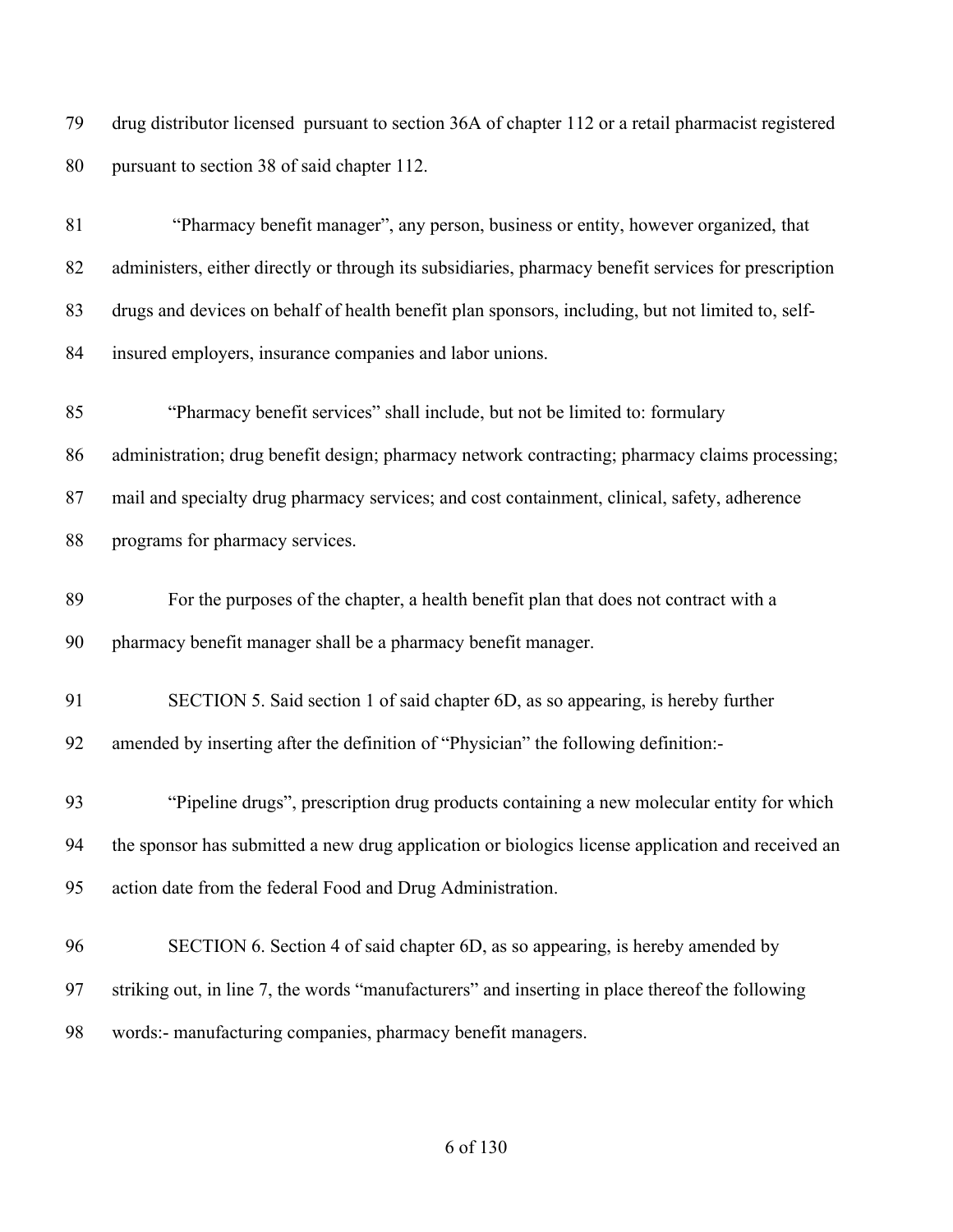SECTION 7. Section 5 of said chapter 6D, as so appearing, is hereby amended by striking out, in line 10, the words "and (vii)" and inserting in place thereof the following words:- ; (vii) monitor the location and distribution of health care services and health care resources; and (viii).

 SECTION 8. Section 6 of said chapter 6D, as so appearing, is hereby amended by adding the following paragraph:-

 If the analysis of spending trends with respect to the pharmaceutical or biopharmaceutical products increases the expenses of the commission, the estimated increases in the commission's expenses shall be assessed fully to pharmaceutical manufacturing companies and pharmacy benefit managers in the same manner as the assessment pursuant to section 68 of chapter 118E. A pharmacy benefit manager that is a surcharge payor subject to the preceding paragraph and administers its own prescription drug, prescription device or pharmacist services or prescription drug and device and pharmacist services portion shall not be subject to additional assessment under this paragraph.

 SECTION 9. Section 7 of said chapter 6D, as so appearing, is hereby amended by striking out subsection (a) and inserting in place thereof the following subsection:-

 (a) The commission, in consultation with the advisory council, shall administer the Healthcare Payment Reform Fund, established under section 100 of chapter 194 of the acts of 2011. The fund shall be used for the following purposes: (1) to support the activities of the commission; (2) to foster innovation in health care payment and service delivery; and (3) to further the integration of physical, behavioral and oral health along the health care delivery continuum.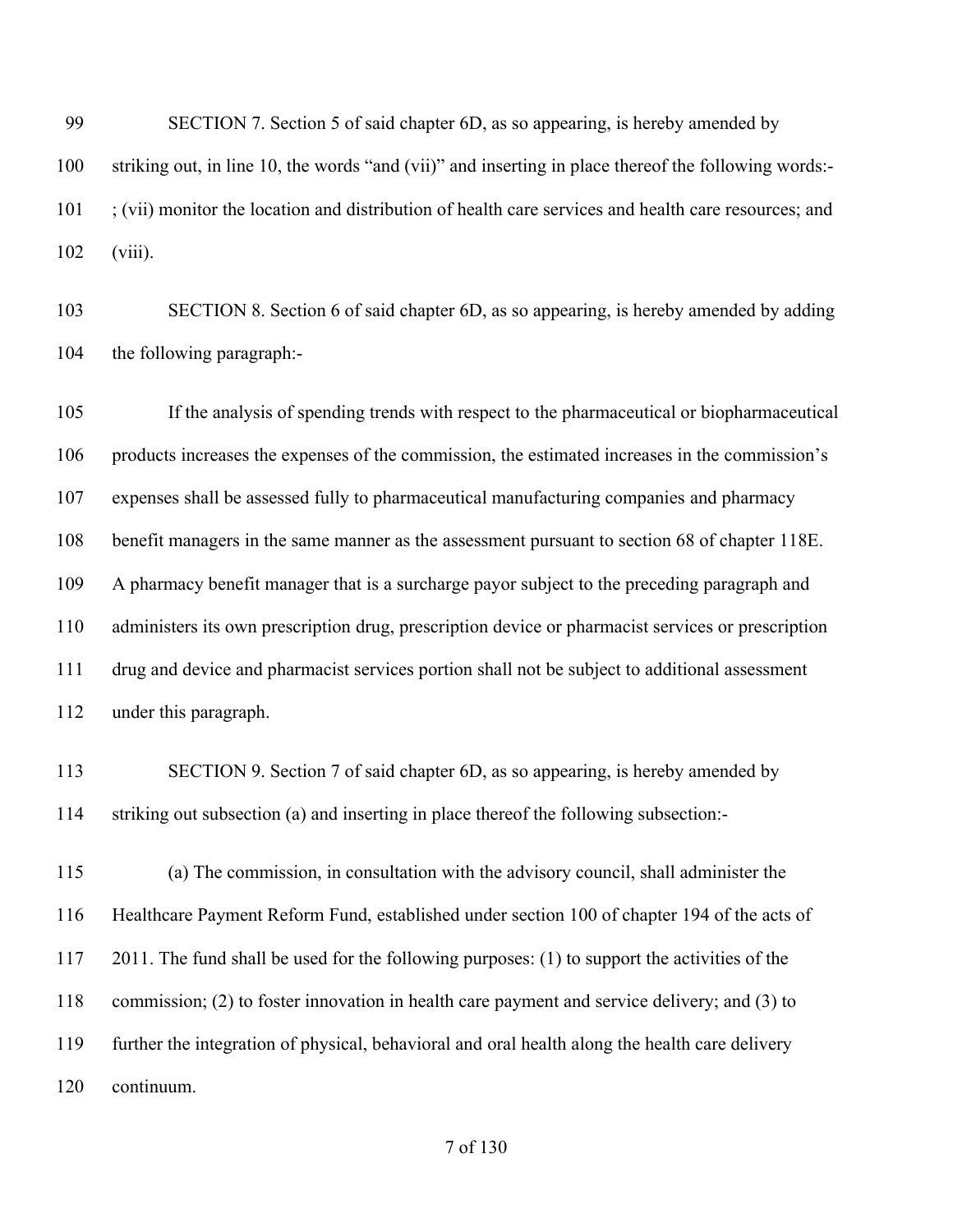| 121 | SECTION 10. Said section 7 of said chapter 6D, as so appearing, is hereby further                |
|-----|--------------------------------------------------------------------------------------------------|
| 122 | amended by striking out subsection (d) and inserting in place thereof the following subsection:- |

 (d) The commission shall consider proposals that achieve 1 or more of the following goals: (i) to support safety-net provider, disproportionate share hospital and community health center participation in new payment and health care payment and service delivery models; (ii) to support the successful implementation of performance improvement plans by health care entities pursuant to subsection (c) of section 10; (iii) to support cooperative efforts between representatives of employees and management that are focused on controlling costs and improving the quality of care through workforce engagement; (iv) to support the evaluation of telemedicine, mobile integrated health, digital health and other connected health technologies to improve health outcomes among underserved patients with chronic diseases; (v) to develop the capacity to safely and effectively treat chronic, common and complex diseases in rural and underserved areas and to monitor outcomes of those treatments; (vi) to appropriately redirect inpatient and post-acute care to high value community settings; and (vii) any other goals as determined by the commission.

 SECTION 11. Said chapter 6D is hereby further amended by inserting after section 7 the following 2 sections:-

 Section 7A. (a) There shall be established and set upon the books of the commonwealth a separate fund to be known as the Prevention and Wellness Trust Fund to be expended, without further appropriation, by the commission. The commission, as trustee, shall administer the fund. The commission, in consultation with the Prevention and Wellness Advisory Board established pursuant to section 7B, shall make expenditures from the fund consistent with subsections (d)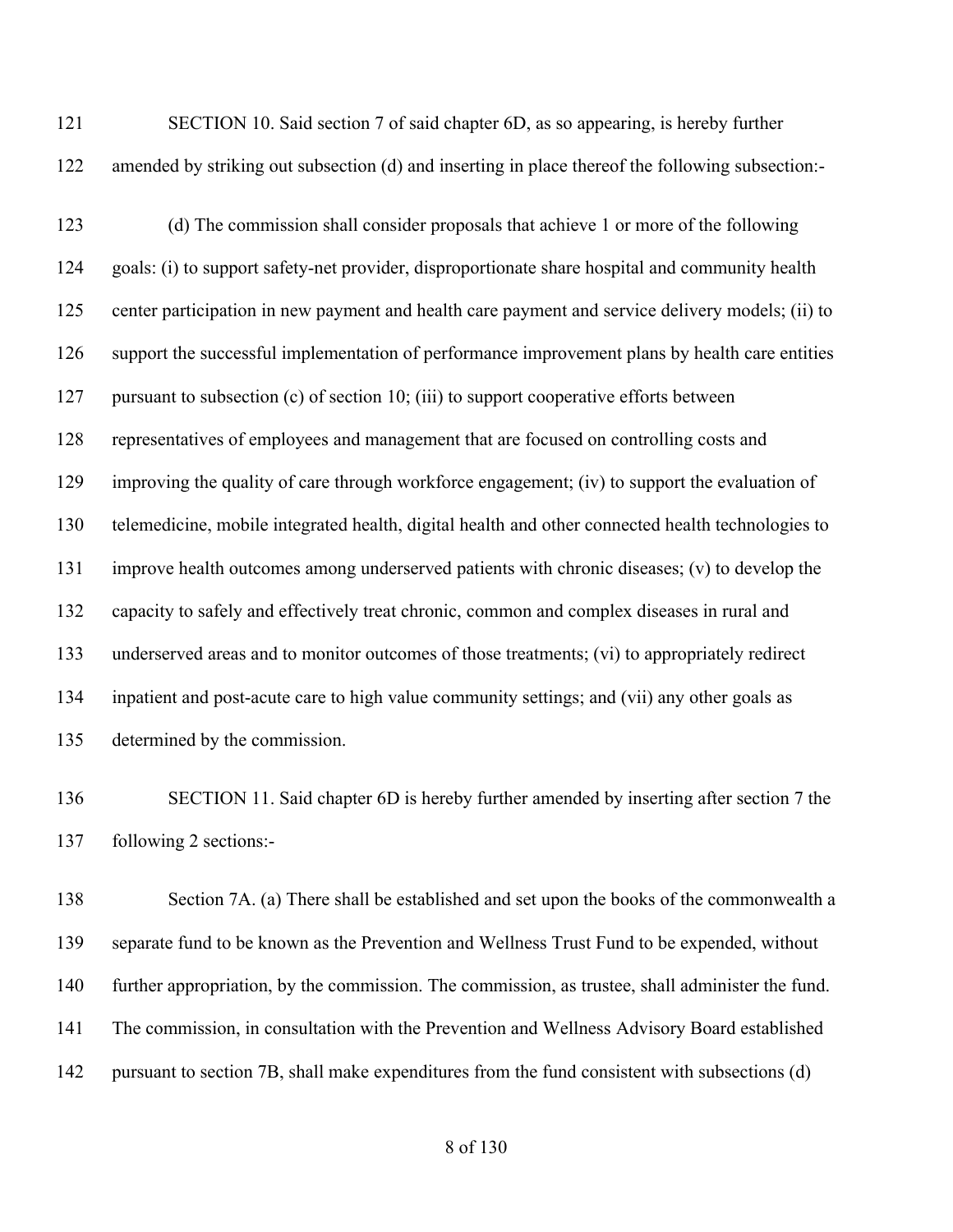143 and (e); provided, that not more than 10 per cent of the amounts held in the fund in any 1 year shall be used by the commission for the combined cost of program administration, technical assistance to grantees or program evaluation.

 (b) The commission may incur expenses and the comptroller may certify payment of amounts in anticipation of expected receipts; provided, however, that no expenditure shall be made from the fund which shall cause the fund to be in deficit at the close of a fiscal year. Revenues deposited in the fund that are unexpended at the end of the fiscal year shall not revert to the General Fund and shall be available for expenditure in the following fiscal year.

 (c) All expenditures from the Prevention and Wellness Trust Fund shall support 1 or more of the following purposes: (i) increasing access to community-based preventive services and interventions which complement and expand the ability of MassHealth to promote coordinated care, integrate community-based services with clinical care and develop innovative methods of addressing social determinants of health; (ii) reducing the impact of health conditions that are the largest drivers of poor health, health disparities, reduced quality of life and high health care costs through community-based interventions; or (iii) developing a stronger evidence-base of effective prevention programming.

 (d)(1) The commission shall annually award not more than 70 per cent of the Prevention and Wellness Trust Fund through a statewide competitive grant process to municipalities, community-based organizations, health care providers, regional-planning agencies and health plans, all of whom apply for the implementation, evaluation and dissemination of evidence-based community preventive health activities. To be eligible to receive a grant pursuant to this subsection, a recipient shall consist of a partnership that includes at minimum: (i) a municipality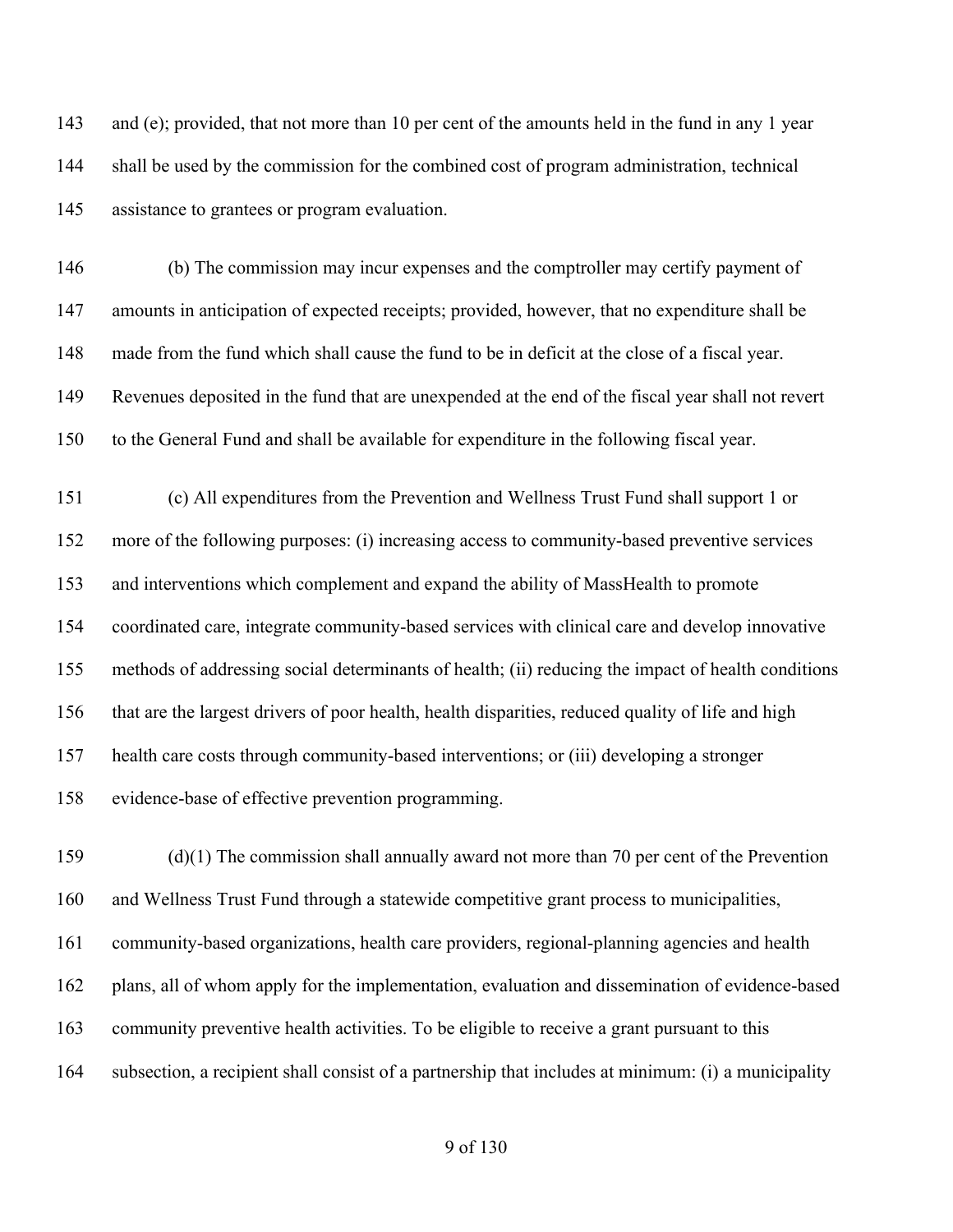or a regional planning agency; (ii) a community-based health or social service provider; (iii) a public health or community action agency with expertise in implementing community-wide health interventions; (iv) a health care provider or a health plan; and (v) where feasible, a Medicaid-certified accountable care organization or a Medicaid certified community partner organization. Expenditures from the fund for such purposes shall supplement and not replace existing local, state, private or federal public health-related funding. An entity that is awarded funds through this program shall demonstrate the ability to: (i) utilize best practices in accounting; (ii) contract with a fiscal agent who will perform the accounting functions on its behalf; or (iii) be provided with technical assistance by the commission to ensure best practices are followed.

 (2) The commission shall annually award not less than 20 per cent of the Prevention and Wellness Trust Fund through a special grant program and funding allocation to be distributed by a regionally-based competitive bid process. The special grant program shall be targeted to entities located in geographic regions of the state that: (i) demonstrate a higher than average prevalence of preventable health conditions and (ii) are underrepresented in the grant program established pursuant to paragraph (1).The commission, in consultation with the prevention and wellness advisory board, shall work directly with municipalities or community-based organizations in regions that meet the conditions in both clauses (i) and (ii) of the second sentence to develop grant proposals that meet the purposes listed in subsection (c).

 (e)(1) A grant proposal submitted pursuant to subsection (d) shall include, but not be limited to: (i) a plan that defines specific goals for the reduction in preventable health conditions and health care costs over a multi-year period; (ii) the evidence-based or evidence-informed programs the applicant shall use to meet the goals; (iii) a budget necessary to implement the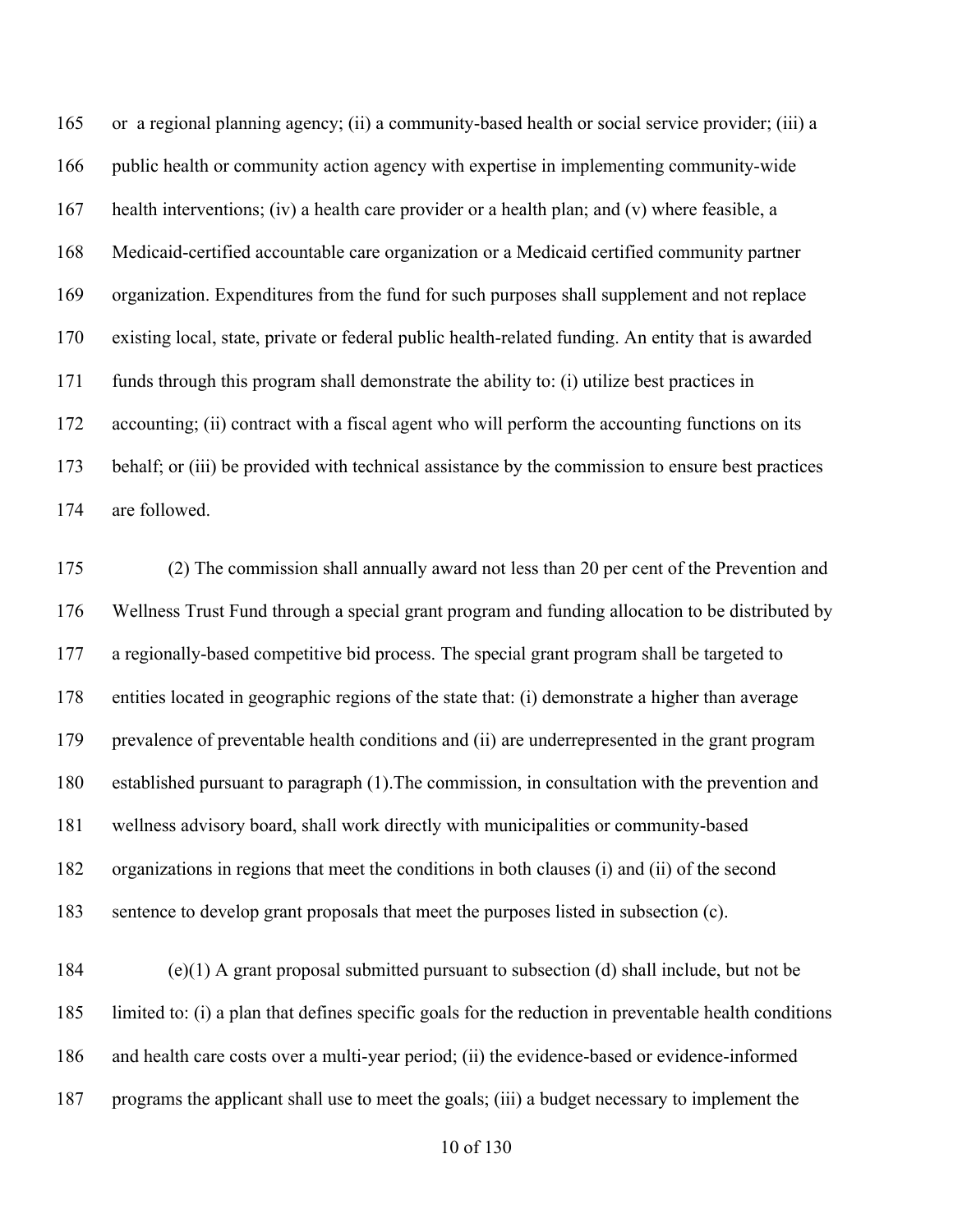plan, including a detailed description of the funding or in-kind contributions the applicant will be providing in support of the proposal; (iv) any other private funding or private sector participation the applicant anticipates in support of the proposal; (v) a commitment to include women, racial and ethnic minorities and low-income individuals; and (vi) the anticipated number of individuals that would be affected by implementation of the plan.

 (2) The center for health information and analysis shall, in consultation with the commission and the prevention and wellness advisory board, develop guidelines for an annual review of the progress made by each grantee. Each grantee shall participate in any evaluation or accountability process implemented or authorized by the commission.

 (f) The commission shall, annually on or before January 31, report on expenditures from the Prevention and Wellness Trust Fund. The report shall include, but not be limited to: (i) the revenue credited to the fund; (ii) revenue and expenditure projections and details of all anticipated expenditures from the fund for the next fiscal year; (iii) the amount of fund expenditures attributable to the administrative costs of the commission; (iv) an itemized list of the funds expended through grants awarded pursuant to paragraphs (1) and (2) of subsection (d) and a description of the grantee activities; and (v) the results of the annual evaluation of the effectiveness of the activities funded through grants conducted by the center for health information and analysis pursuant to section 25 of chapter 12C. The report shall be provided to the secretary of health and human services, the commissioner of the department of public health, the executive director of the center for health information and analysis, the executive director of the health policy commission, and the chairs of the house and senate committees on ways and means, the joint committee on health care financing and the joint committee on public health, and shall be posted on the commission's website.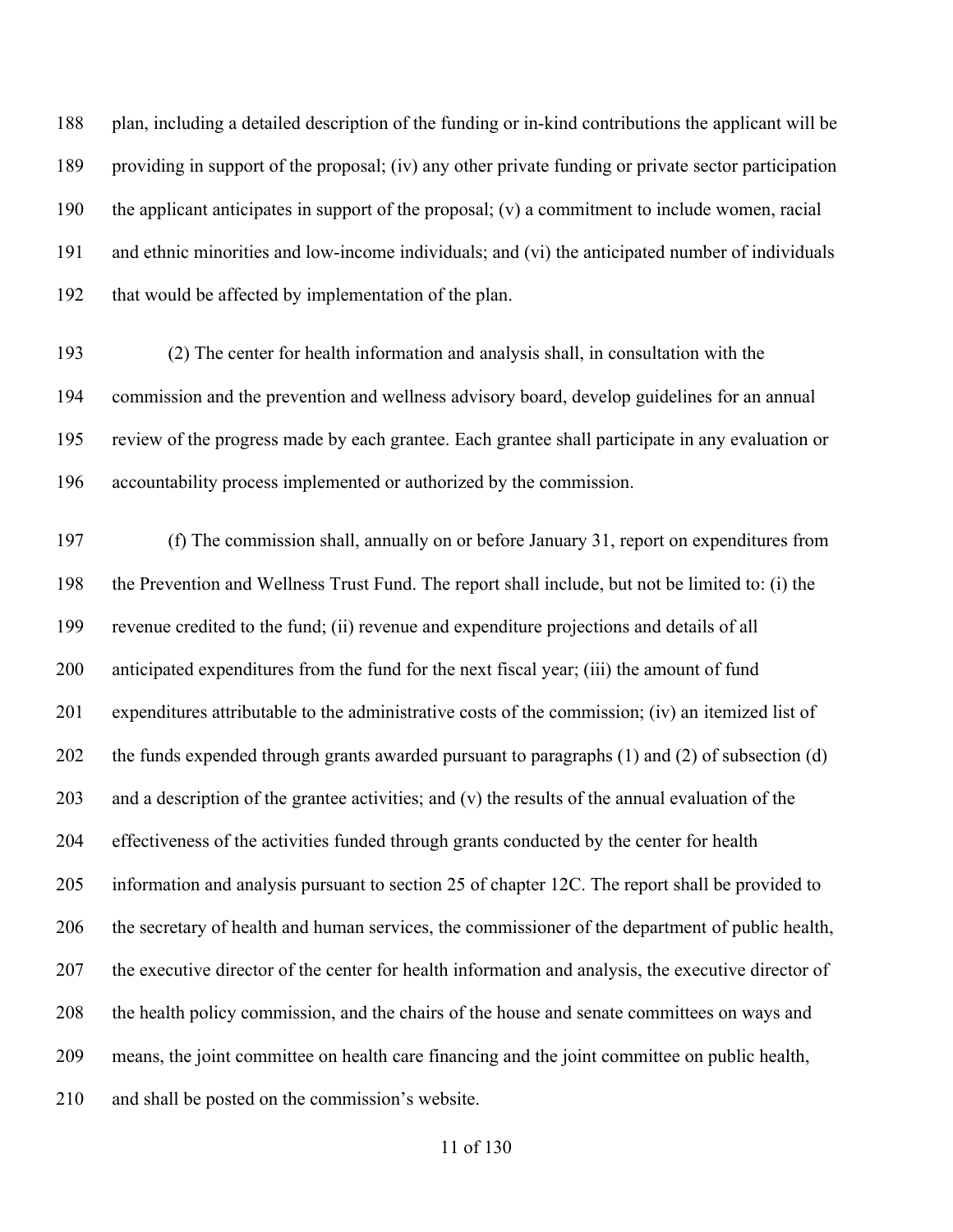(g) The commission shall, in consultation with the center for health information and analysis and under the advice and guidance of the prevention and wellness advisory board, annually report on its strategy for administration and allocation of the fund, including relevant evaluation criteria. The report shall set forth the rationale for such strategy, which may include: (i) a list of the most prevalent preventable health conditions in the commonwealth, including health disparities experienced by populations based on race, ethnicity, gender, disability status, sexual orientation, geography, or socio-economic status; (ii) a list of the most costly preventable health conditions in the commonwealth; and (iii) a list of evidence-based or evidence-informed community-based programs related to the conditions identified in clauses (i) and (ii). The report shall recommend specific areas of focus for allocation of funds. If appropriate, the report shall reference goals and best practices established by the National Prevention and Public Health Promotion Council and the Centers for Disease Control and Prevention, including, but not limited to the Hi-5 Initiative, the national prevention strategy, and the Healthy People report and 224 the Guide to Community Prevention.

(h) The commission shall promulgate regulations necessary to carry out this section.

 Section 7B. (a) There shall be a prevention and wellness advisory board to make recommendations to: (i) the commission concerning the administration and allocation of the Prevention and Wellness Trust Fund established in section 7A; (ii) the center for health information and analysis concerning evaluation criteria for grantees awarded funds pursuant to section 7A; and (iii) perform any other functions specifically granted to it by law.

 (b) The board shall consist of: the commissioner of public health or a designee, who shall serve as chair; the executive director of the health policy commission or a designee; the secretary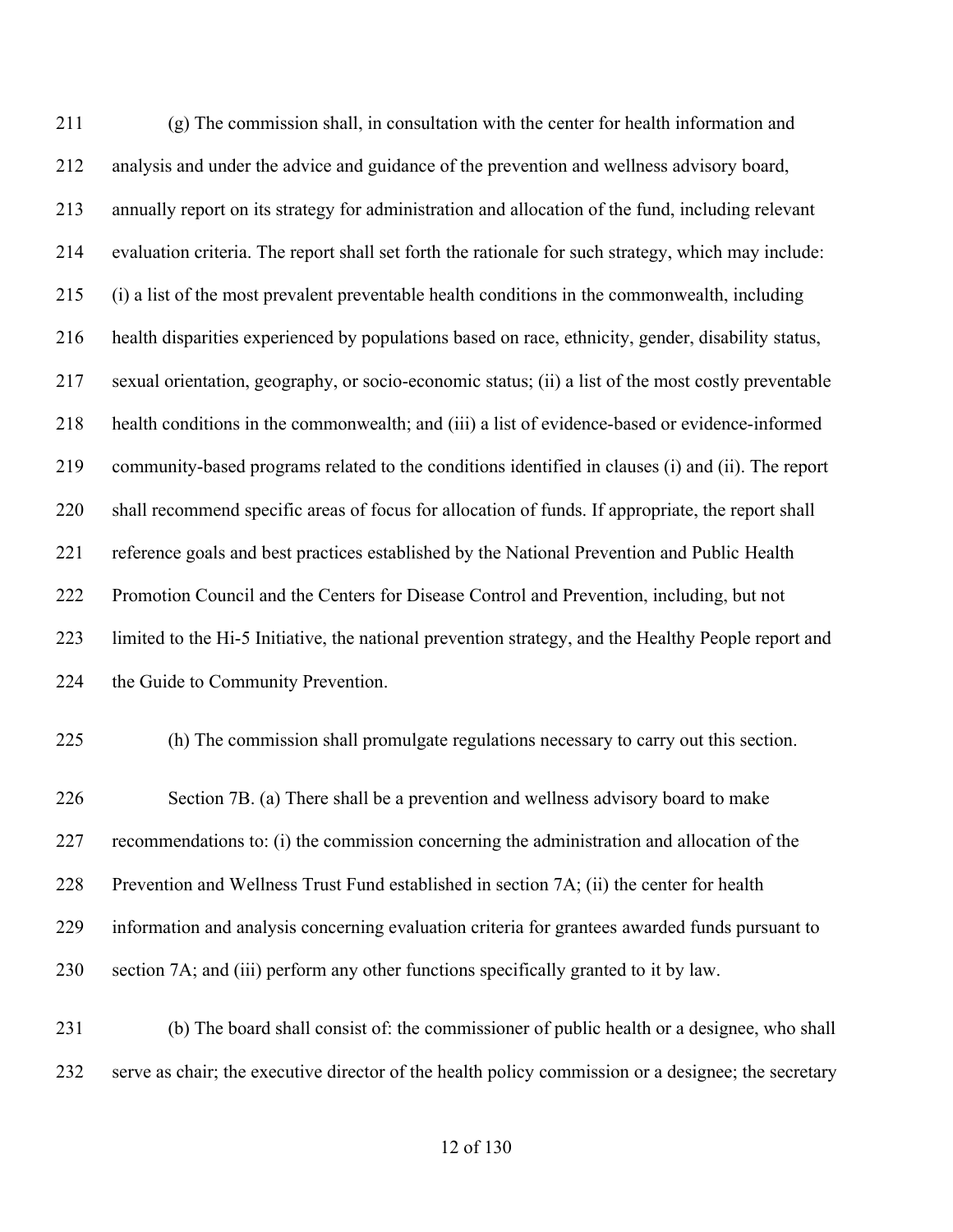of health and human services or a designee; the executive director of the center for health information and analysis or a designee; the house and senate chairs of the joint committee on health care financing or their designees; the house and senate chairs of the joint committee on public health or their designees; and 15 persons to be appointed by the governor, 1 of whom shall be a person with expertise in the field of public health economics; 1 of whom shall be a person with expertise in public health research; 1 of whom shall be a person with expertise in the field of health equity; 1 of whom shall be a person from a local board of health for a city or town with a population greater than 50,000; 1 of whom shall be a person of a board of health for a city or 241 town with a population of fewer than 50,000; 2 of whom shall be representatives of health insurance carriers; 1 of whom shall be a person from a consumer health organization; 1 of whom shall be a person from a hospital association; 1 of whom shall be a person from a statewide public health organization; 1 of whom shall be a representative of the interest of businesses; 1 of whom shall be a public health nurse or a school nurse; 1 of whom shall be a person from an association representing community health workers; 1 of whom shall represent a statewide association of community-based service providers addressing public health; and 1 of whom shall be a person with expertise in the design and implementation of community-wide public health interventions.

 SECTION 12. Section 8 of said chapter 6D, as so appearing, is hereby amended by inserting after the word "organization" , in lines 6 and 7, the following words:- , pharmacy benefit manager, pharmaceutical manufacturing company.

 SECTION 13. Said section 8 of said chapter 6D, as so appearing, is hereby further amended by inserting after the word "organizations", in line 14, the following words:- , pharmacy benefit managers, pharmaceutical manufacturing companies.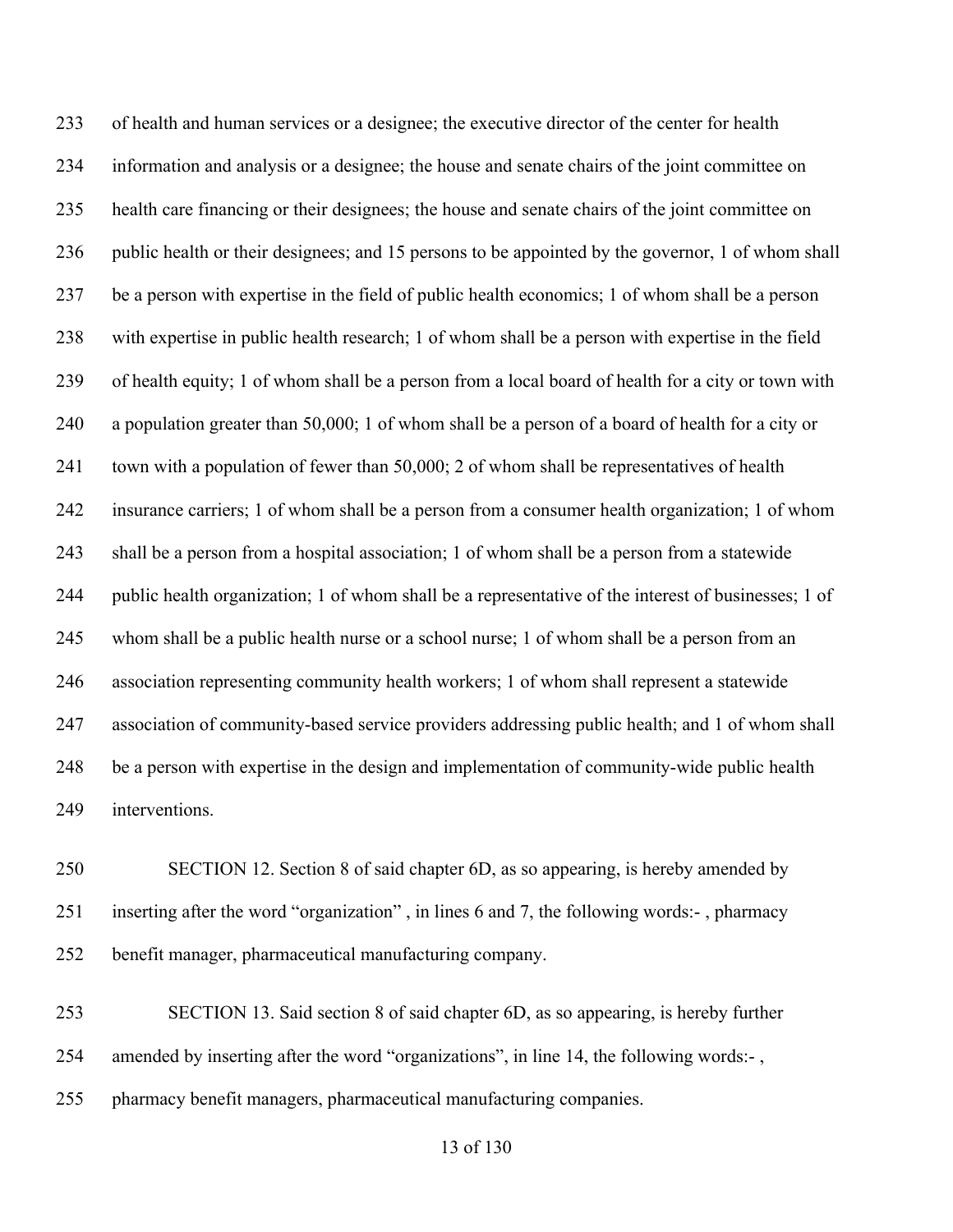| 256 | SECTION 14. Said section 8 of said chapter 6D, as so appearing, is hereby further                  |
|-----|----------------------------------------------------------------------------------------------------|
| 257 | amended by striking out, in lines 32 and 33, the words "and (xi) any witness identified by the     |
| 258 | attorney general or the center" and inserting in place thereof the following words:- (xi) 2        |
| 259 | pharmacy benefit managers; (xii) 3 pharmaceutical manufacturing companies, 1 of which shall        |
| 260 | be representative of a publically traded drug manufacturing, 1 of which shall be representative of |
| 261 | and doing business in generic drug manufacturing and 1 of which shall have been in existence       |
| 262 | for fewer than 10 years; (xiii) the assistant secretary for MassHealth; and (xiv) any witness      |
| 263 | identified by the attorney general or the center.                                                  |
| 264 | SECTION 15. Said section 8 of said chapter 6D, as so appearing, is hereby further                  |
| 265 | amended by striking out, in line 48, the first time it appears, the word "and".                    |
| 266 | SECTION 16. Said section 8 of said chapter 6D, as so appearing, is hereby further                  |
| 267 | amended by inserting after the word "commission", in line 59, the first time it appears, the       |
| 268 | following words:-; (iii) in the case of pharmacy benefit managers and pharmaceutical               |
| 269 | manufacturing companies, testimony that is suitable for public release and that is not likely to   |
| 270 | compromise the financial, competitive or proprietary nature of any information and date            |
| 271 | concerning factors underlying prescription drug costs and price increases; the impact of           |
| 272 | aggregate manufacturer rebates, discounts and other price concessions on net pricing; and any      |
| 273 | other matters as determined by the commission; and (iv) in the case of the assistant secretary for |
| 274 | MassHealth, testimony concerning the structure, benefits, caseload and financing related           |
| 275 | programs administered by the office or entered into in partnership with other state and federal    |
| 276 | agencies and the agency's activities to align or redesign those programs in order to encourage the |
| 277 | development of more integrated and efficient health care delivery systems. No pharmaceutical       |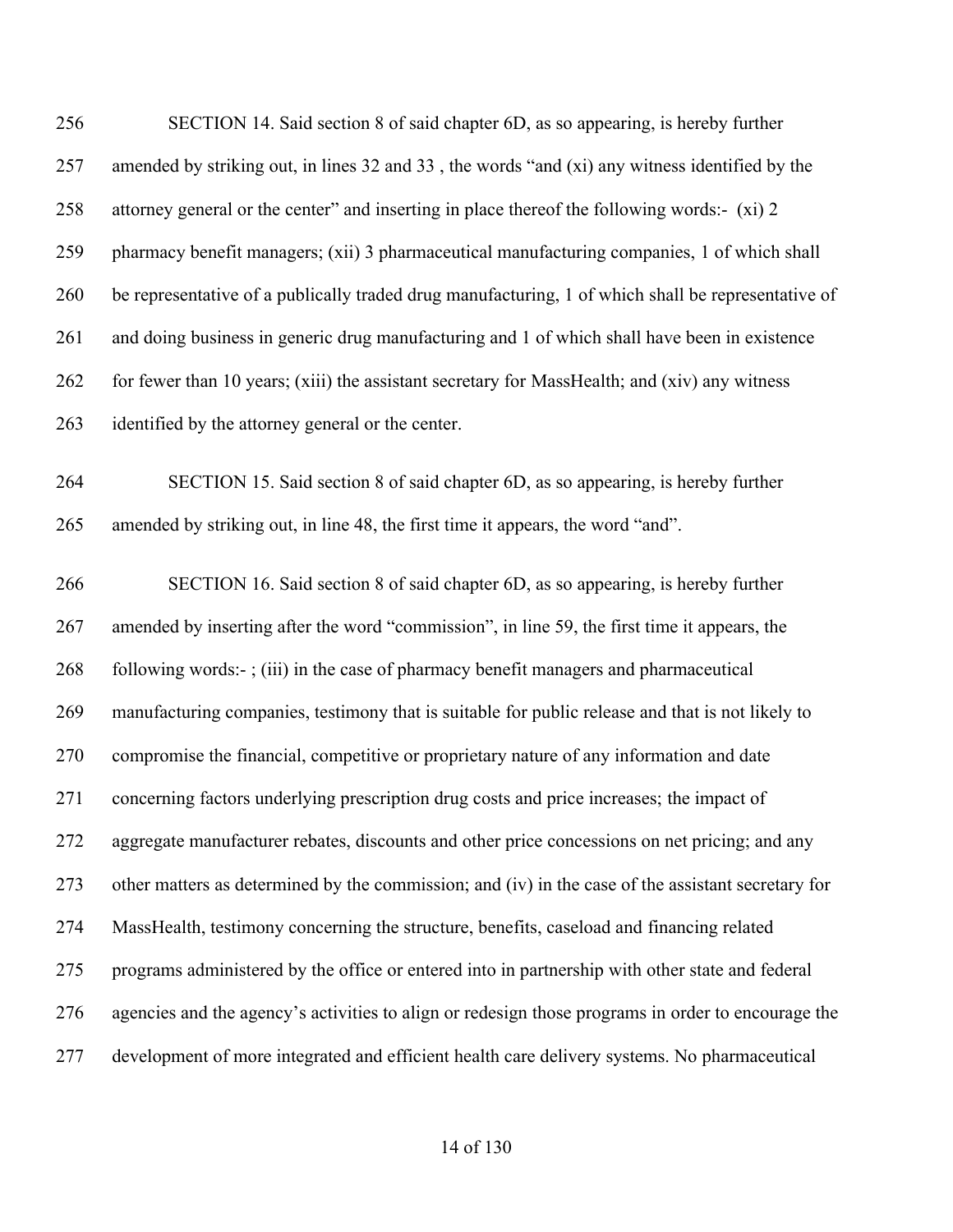manufacturing company identified as a witness under this section, or any testimony by any such company, shall be subject to the provisions of section 17 of chapter 12C.

 SECTION 17. Subsection (g) of said section 8 of said chapter 6D, as so appearing, is hereby amended by striking out the second sentence and inserting in place thereof the following sentence:- The report shall be based on the commission's analysis of information provided at the hearings by witnesses, providers, provider organizations, insurers, pharmaceutical manufacturing companies and pharmacy benefit managers, registration data collected pursuant to section 11, data collected or analyzed by the center pursuant to sections 8, 9, 10,10A and 10B of chapter 12C and any other available information that the commission considers necessary to fulfill its duties in this section, as defined in regulations promulgated by the commission.

 SECTION 18. Section 9 of said chapter 6D, as so appearing, is hereby amended by inserting after the word "organization", in line 72, the following words:- , pharmacy benefit manager, pharmaceutical manufacturing company.

 SECTION 19. Section 10 of said chapter 6D, as so appearing, is hereby amended by inserting after the figure "\$500,000", in line 152, the following words:- the first time that a determination is made, not more than \$750,000 for a second determination and not more than \$1,000,000 for a third or subsequent determination; provided, however, that a civil penalty assessed pursuant to 1 of the above clauses shall be a first offense if a previously assessed penalty was assessed pursuant to a different clause. A civil penalty assessed pursuant to this subsection shall be deposited into the Community Hospital Reinvestment Trust Fund established 298 in section 2TTTT of chapter 29.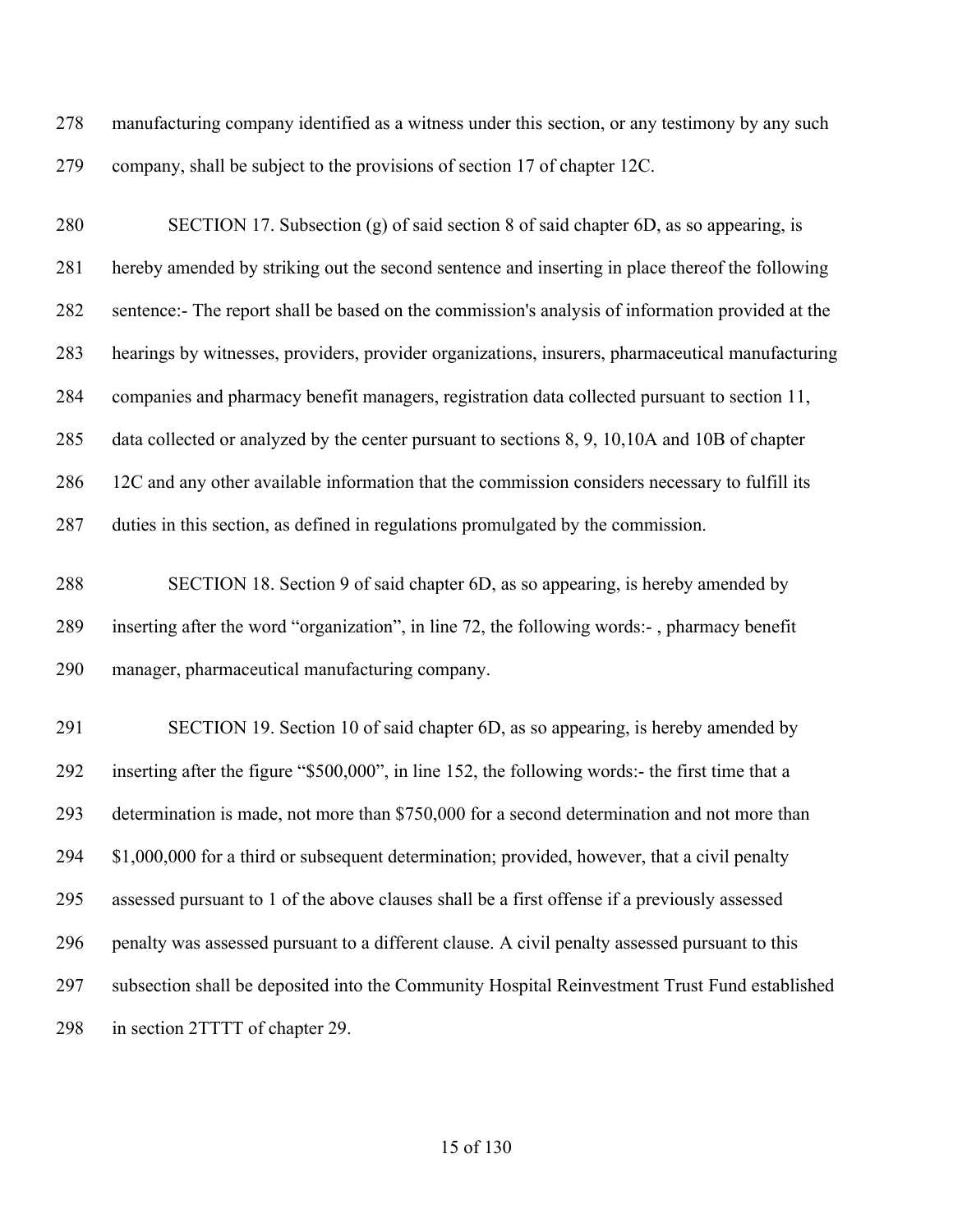SECTION 20. Said chapter 6D is hereby further amended by inserting after section 10, the following section:-

| 301 | Section 10A. (a) If a proposed contract between two health care entities has been                   |
|-----|-----------------------------------------------------------------------------------------------------|
| 302 | determined by the division of insurance to be influenced by unwarranted factors of price            |
| 303 | variation, the commission may, following a referral from and in consultation with the division,     |
| 304 | require the relevant health care entities to file a performance improvement plan. The commission    |
| 305 | shall provide written notice to such health care entities that they are each required to file a     |
| 306 | performance improvement plan.                                                                       |
| 307 | (b) Within 45 days of receipt of such written notice, the health care entities shall either:        |
| 308 | (1) each file a performance improvement plan with both the commission and the division;             |
| 309 | <b>or</b>                                                                                           |
| 310 | (2) each file an application with the commission to waive or extend the requirement to              |
| 311 | file a performance improvement plan.                                                                |
| 312 | (c) A health care entity may file any documentation or supporting evidence to support the           |
| 313 | health care entity's application to waive or extend the requirement to file a performance           |
| 314 | improvement plan. The commission shall require the health care entity to submit any other           |
| 315 | relevant information it deems necessary in considering the waiver or extension application.         |
| 316 | (d) The commission may waive or delay the requirement for a health care entity to file a            |
| 317 | performance improvement plan in response to a waiver or extension request filed under               |
| 318 | subsection (b) in consideration of all information received from the health care entity, based on a |
| 319 | consideration of the following factors:                                                             |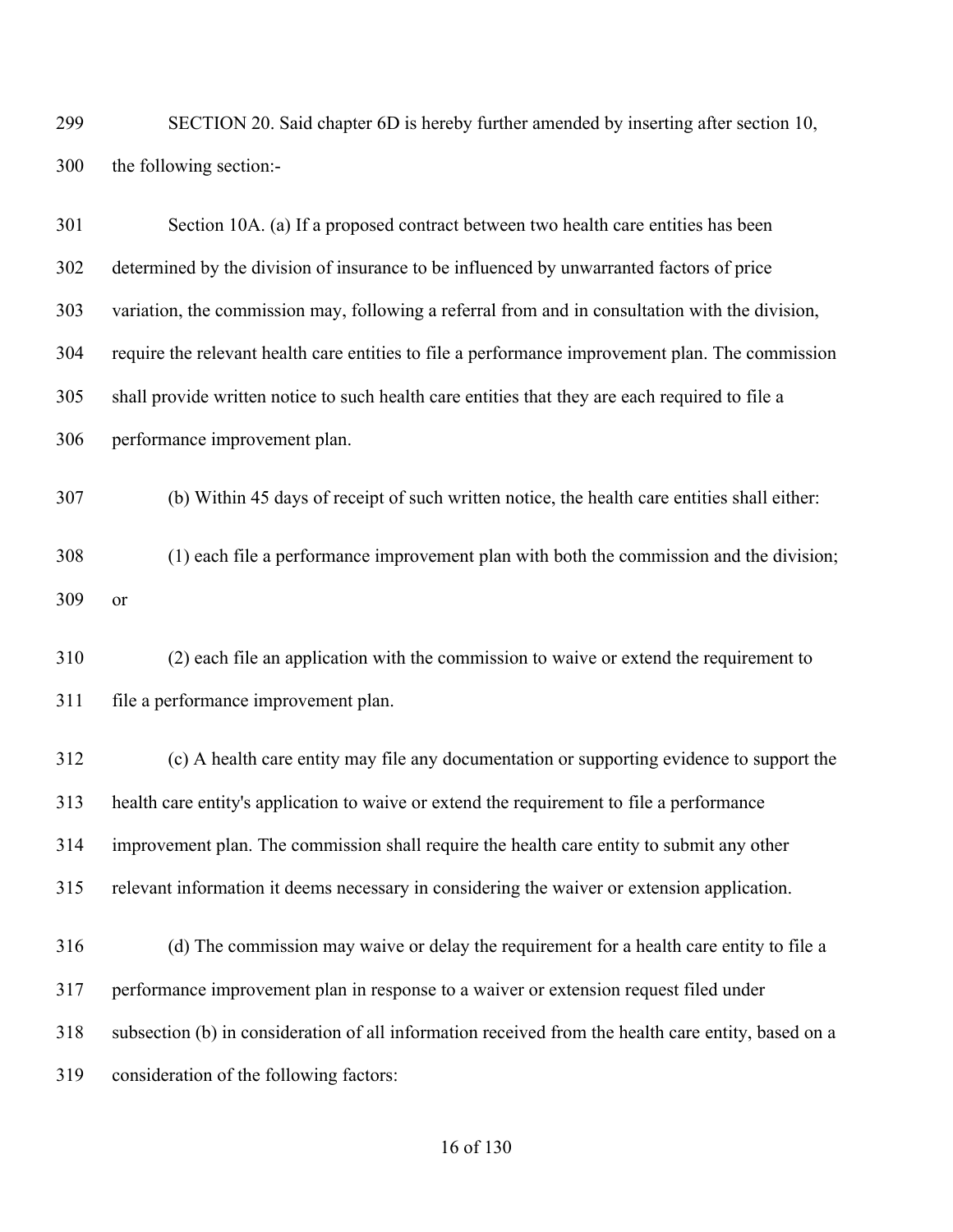(1) the rate of payment was a result of warranted factors or other reasonable factors for price variation;

 (2) the costs, price and payment trends of the health care entity over time, and any demonstrated improvement to reduce total healthcare expenditures; (3) any ongoing strategies or investments that the health care entity is implementing to improve future long-term efficiency and reduce cost growth; (4) whether the factors that led to unwarranted price variation can reasonably be considered to be unanticipated and outside of the control of the health care entity; (5) the overall financial condition of the health care entity; and (6) any other factors the commission considers relevant. (e) If the commission declines to waive or extend the requirement for the health care entity to file a performance improvement plan, the commission shall provide written notice to the health care entity that its application for a waiver or extension was denied and the health care entity shall file a performance improvement plan.

 (f) A health care entity shall file a performance improvement plan: (i) within 45 days of receipt of a notice under subsection (a); (ii) if the health care entity has requested a waiver or extension, within 45 days of receipt of a notice that such waiver or extension has been denied; or (iii) if the health care entity is granted an extension, on the date given on such extension. The performance improvement plan shall be generated by the health care entity; shall identify the causes of the entity's rate of payment; and shall include, but not be limited to, specific strategies, adjustments and action steps the entity proposes to implement to improve rate of payment and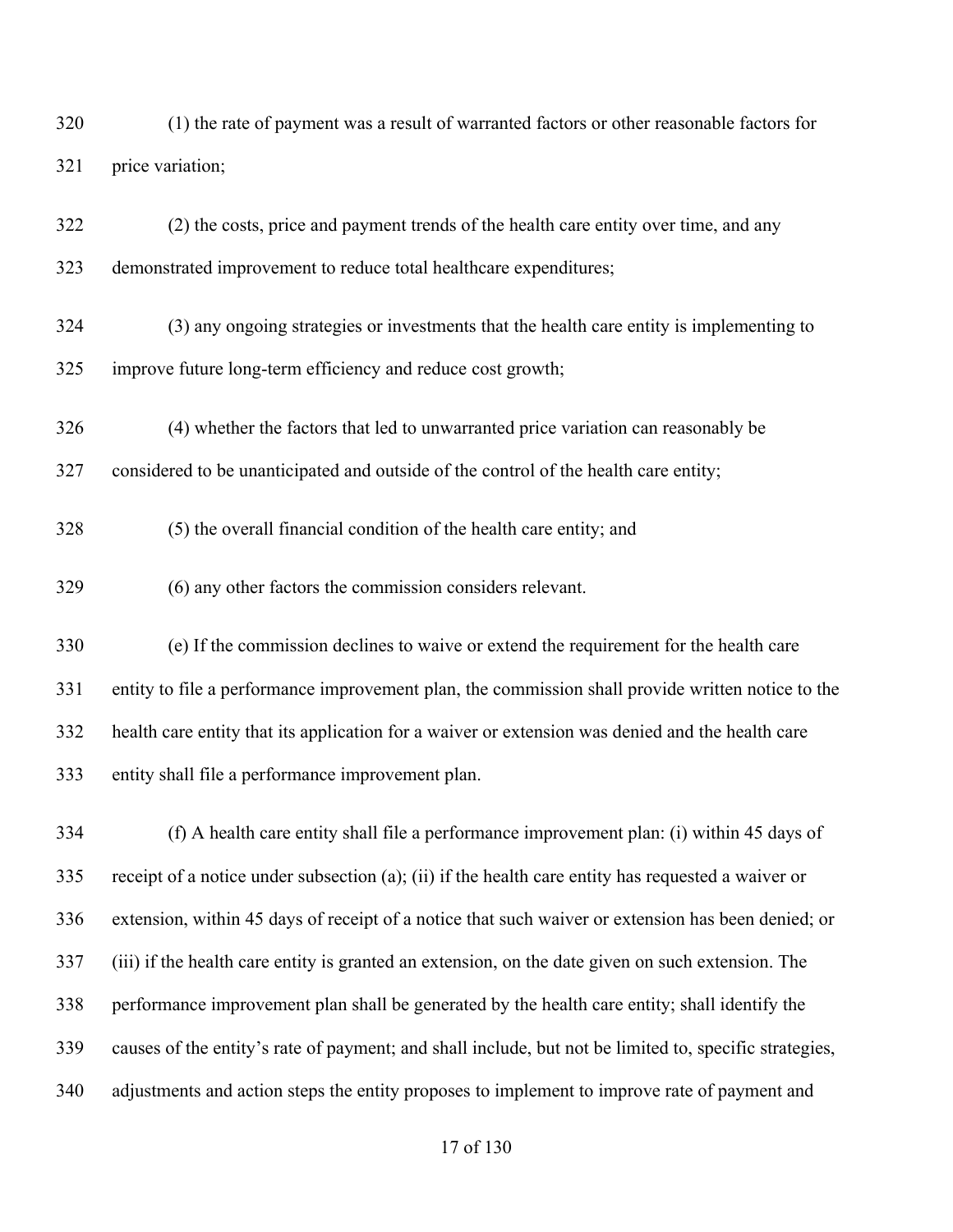cost performance. The performance improvement plan shall include specific identifiable and measurable expected outcomes and a timetable for implementation. The timetable for a performance improvement plan shall not exceed 18 months.

 (g) The commission shall approve any performance improvement plan that it determines is reasonably likely to address the underlying cause of the entity's cost growth and has a reasonable expectation for successful implementation.

 (h) If the commission determines that the performance improvement plan is unacceptable or incomplete, the commission may provide consultation on the criteria that have not been met and may allow an additional time period of up to 30 calendar days for resubmission; provided, however, that all aspects of the performance improvement plan shall be proposed by the health care entity and the commission shall not require specific elements for approval.

 (i) Upon approval of the proposed performance improvement plan, the commission shall notify the health care entity to begin immediate implementation of the performance improvement plan. The commission shall provide assistance to the health care entity in the successful implementation of the performance improvement plan.

 (j) The health care entity shall, in good faith, work to implement the performance improvement plan. At any point during the implementation of the performance improvement plan the health care entity may file amendments to the performance improvement plan, subject to approval of the commission.

 (k) At the conclusion of the timetable established in the performance improvement plan, the health care entity shall report to the commission regarding the outcome of the performance improvement plan. If the performance improvement plan was found to be unsuccessful, the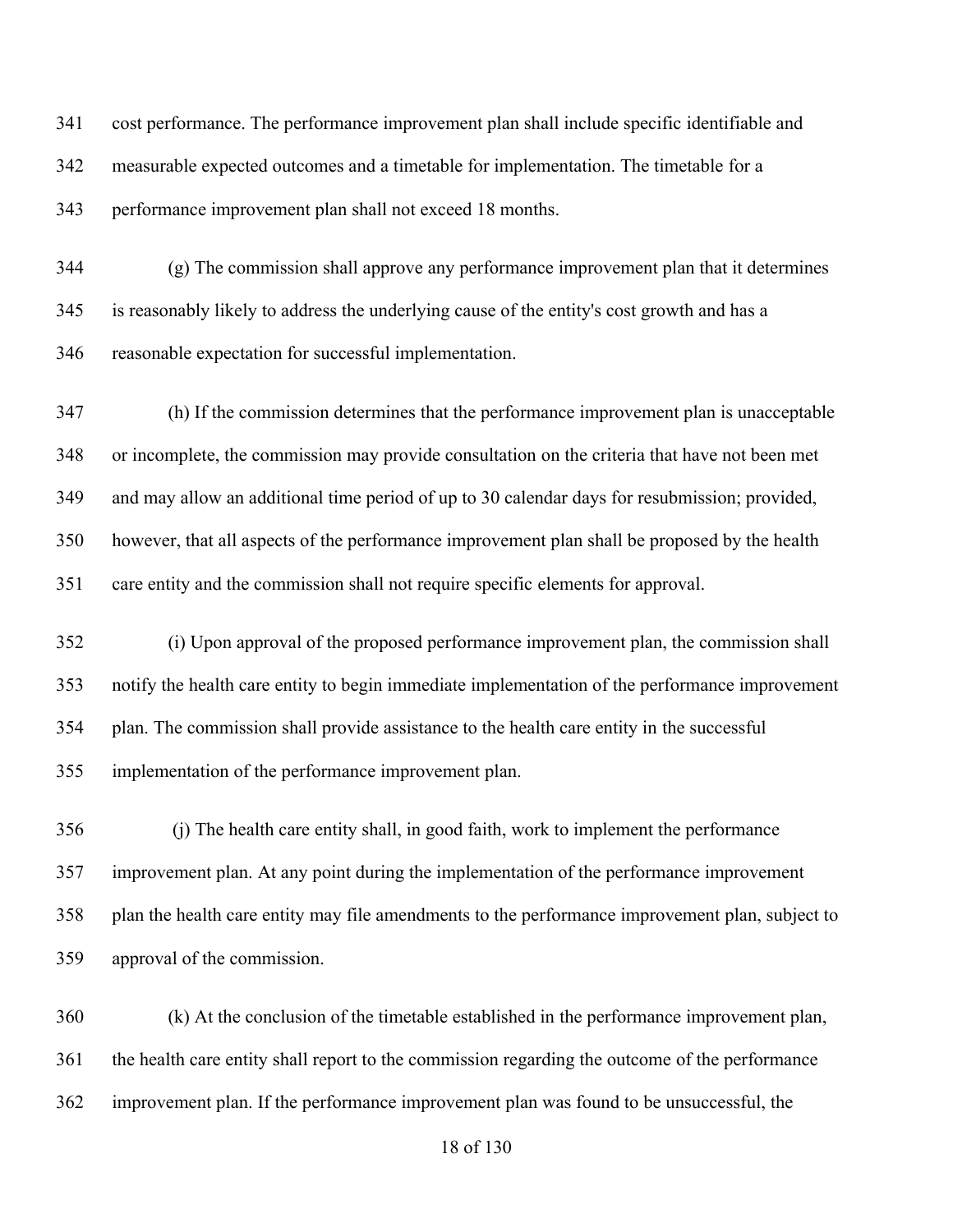commission shall either: (i) extend the implementation timetable of the existing performance improvement plan; (ii) approve amendments to the performance improvement plan as proposed by the health care entity; (iii) require the health care entity to submit a new performance improvement plan under subsection (c); or (iv) waive or delay the requirement to file any additional performance improvement plans.

 (l) The commission may submit a recommendation for proposed legislation to the joint committee on health care financing if the commission determines that further legislative authority is needed to achieve the health care cost sustainability objectives of this act, assist health care entities with the implementation of performance improvement plans or otherwise ensure compliance with the provisions of this section.

 (m) If the commission determines that a health care entity has: (i) willfully neglected to file a performance improvement plan with the commission within the time period required under subsection (f); (ii) failed to file an acceptable performance improvement plan in good faith with the commission; (iii) failed to implement the performance improvement plan in good faith; or (iv) knowingly failed to provide information required by this section to the commission or knowingly falsified the same, the commission may assess a civil penalty to the health care entity of not more than \$500,000. The first time that a determination is made, not more than \$750,000 for a second determination, and not more than \$1,000,000 for a third or subsequent determination; provided however, that a civil penalty assessed under 1of the above clauses shall be a first offense if a previously assessed penalty was assessed pursuant to a different clause. A civil penalty assessed under this subsection shall be deposited into the Community Hospital Reinvestment Trust Fund established under section 2TTTT of chapter 29. The commission shall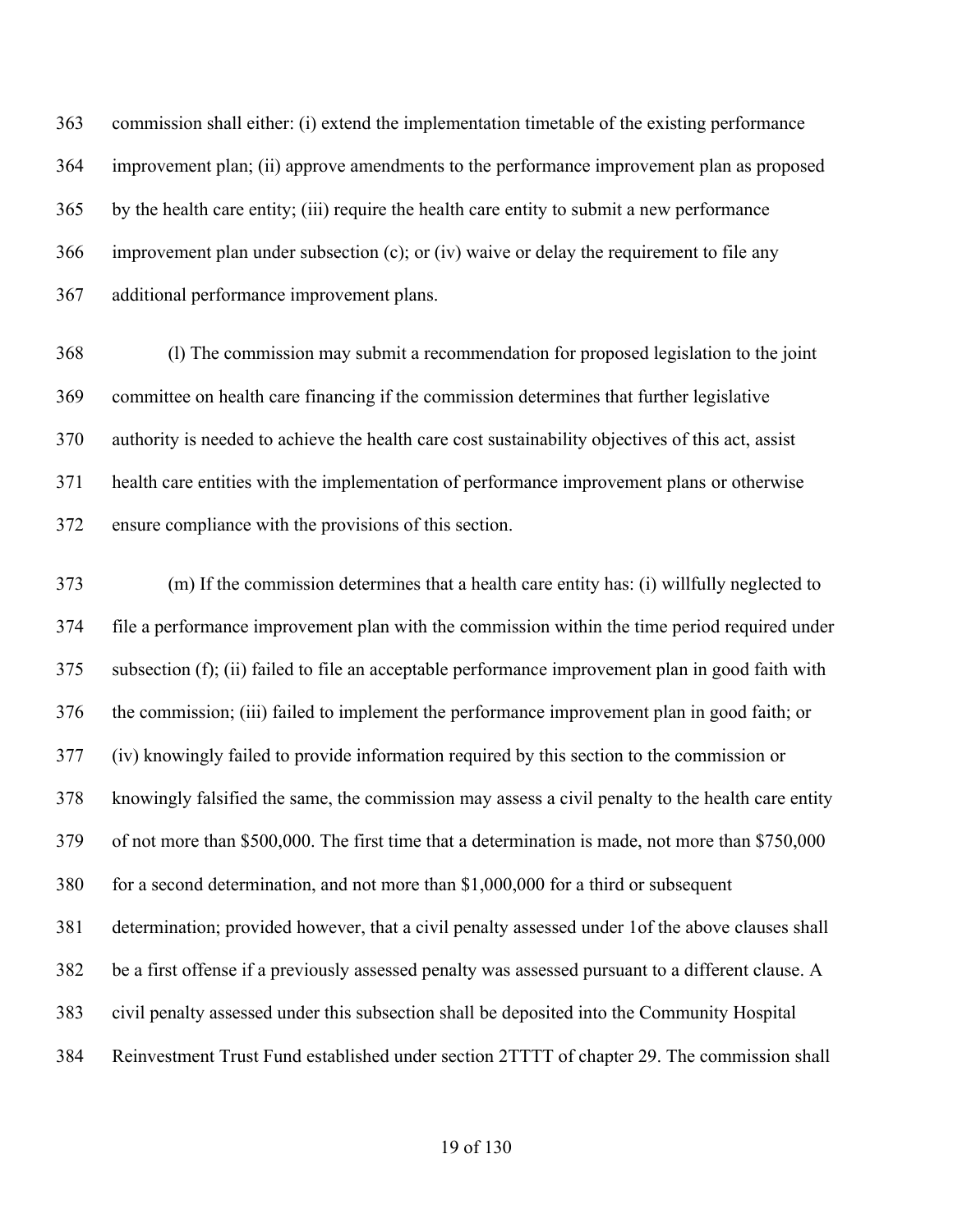seek to promote compliance with this section and shall only impose a civil penalty as a last resort.

 (n) The commission shall, in consultation with the division of insurance, promulgate regulations necessary to implement this section; provided, however, that notice of any proposed regulations shall be filed with the joint committee on state administration and regulatory oversight and the joint committee on health care financing at least 180 days before adoption. SECTION 21. Clause (10) of subsection (c) of section 15 of said chapter 6D, as so appearing, is hereby amended by striking out, in lines 140 and 141, the words "adverse events and unnecessary emergency room visits" and inserting in place thereof the following words:- adverse events, rates of institutional post-acute care and unnecessary emergency room visits or extended emergency department boarding.

 SECTION 22. Clause (12) of said subsection (c) of said section 15 of said chapter 6D, as so appearing, is hereby amended by striking out, in lines 149 to 151, inclusive, the words "by the department of public health through the Prevention and Wellness Trust Fund established in section 2G of chapter 111" and inserting in place thereof the following words:- through the Prevention and Wellness Trust Fund established in section 7A.

 SECTION 23. Said subsection (c) of said section 15 of said chapter 6D, as so appearing, is hereby further amended by striking out clause (16) and inserting in place thereof the following 2 clauses:-

 (16) to demonstrate evidence-based care delivery programs, which may include community care transitions coaching programs led by community-based, nonprofit entities designed to reduce: (i) 30-day readmission rates; (ii) avoidable emergency department use,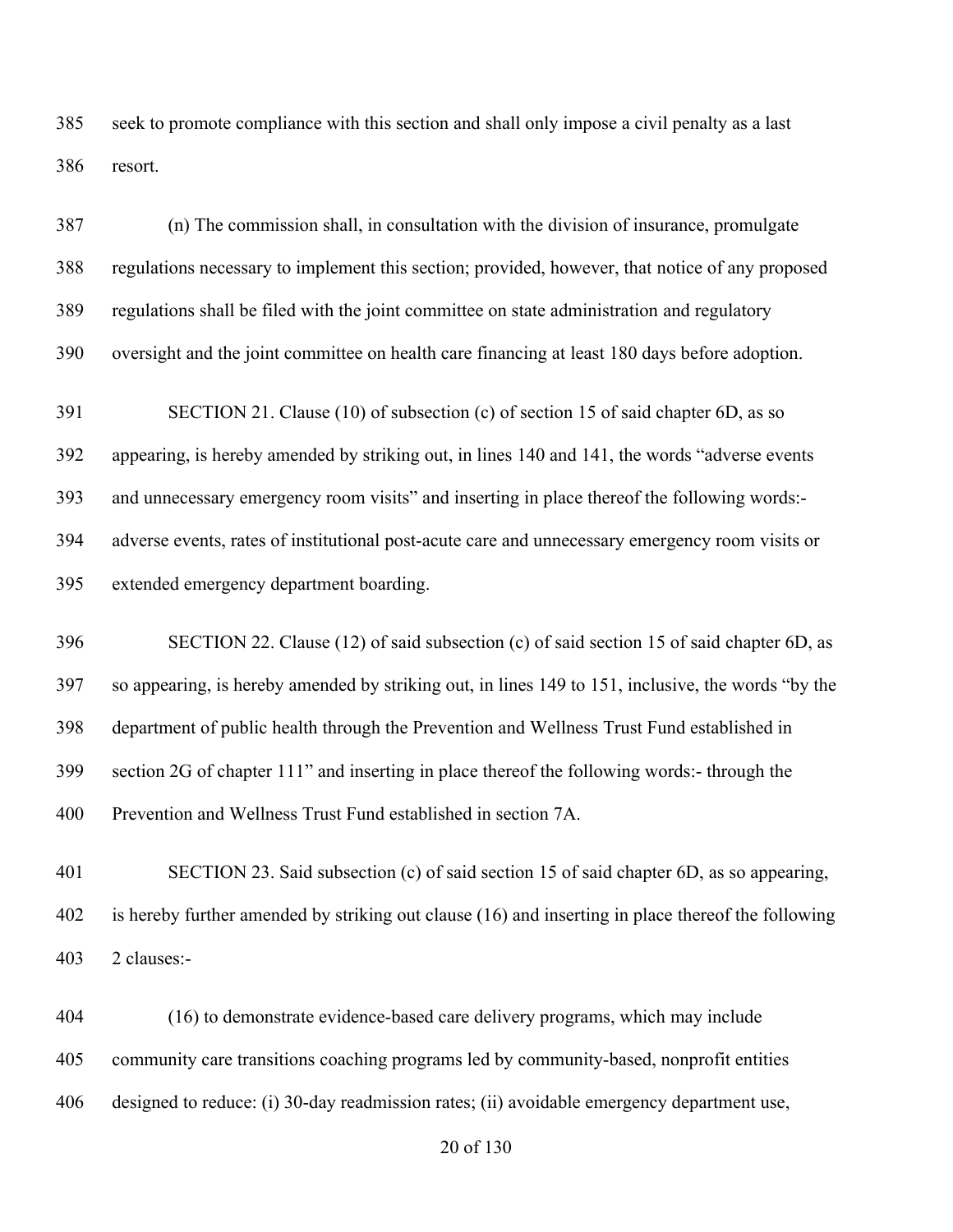including extended emergency department boarding; or (iii) unwarranted institutional post-acute care; provided however, that a mobile integrated health care program certified pursuant to chapter 111O shall satisfy this requirement for the purposes of the commission; and

(17) any other goals that the commission considers necessary.

 SECTION 24. Said chapter 6D is hereby further amended by adding the following 3 sections:-

 Section 19. (a) There is hereby established within the commission a health planning council, consisting of the executive director of the health policy commission who shall serve as chair, the secretary of health and human services or a designee, the commissioner of public health or a designee, the director of the office of Medicaid or a designee, the commissioner of mental health or a designee, the commissioner of insurance or a designee, the secretary of elder affairs or a designee, the executive director of the center for health information and analysis or a designee, and 3 members appointed by the governor, 1 of whom shall be a health economist, 1 of whom shall have experience in health policy and planning and 1 of whom shall have experience in health care market planning and service line analysis.

 (b) The council shall develop a state health plan to identify: (i) the anticipated needs of the commonwealth for health care services, providers, programs and facilities; (ii) the resources available to meet those needs; and (iii) the priorities for addressing those needs.

 The state health plan developed by the council shall include the location, distribution and nature of all health care resources in the commonwealth and shall identify certain categories of health care resources, including: (i) acute care units; (ii) non-acute care units; (iii) specialty care units, including, but not limited to, burn, coronary care, cancer care, neonatal care, post-obstetric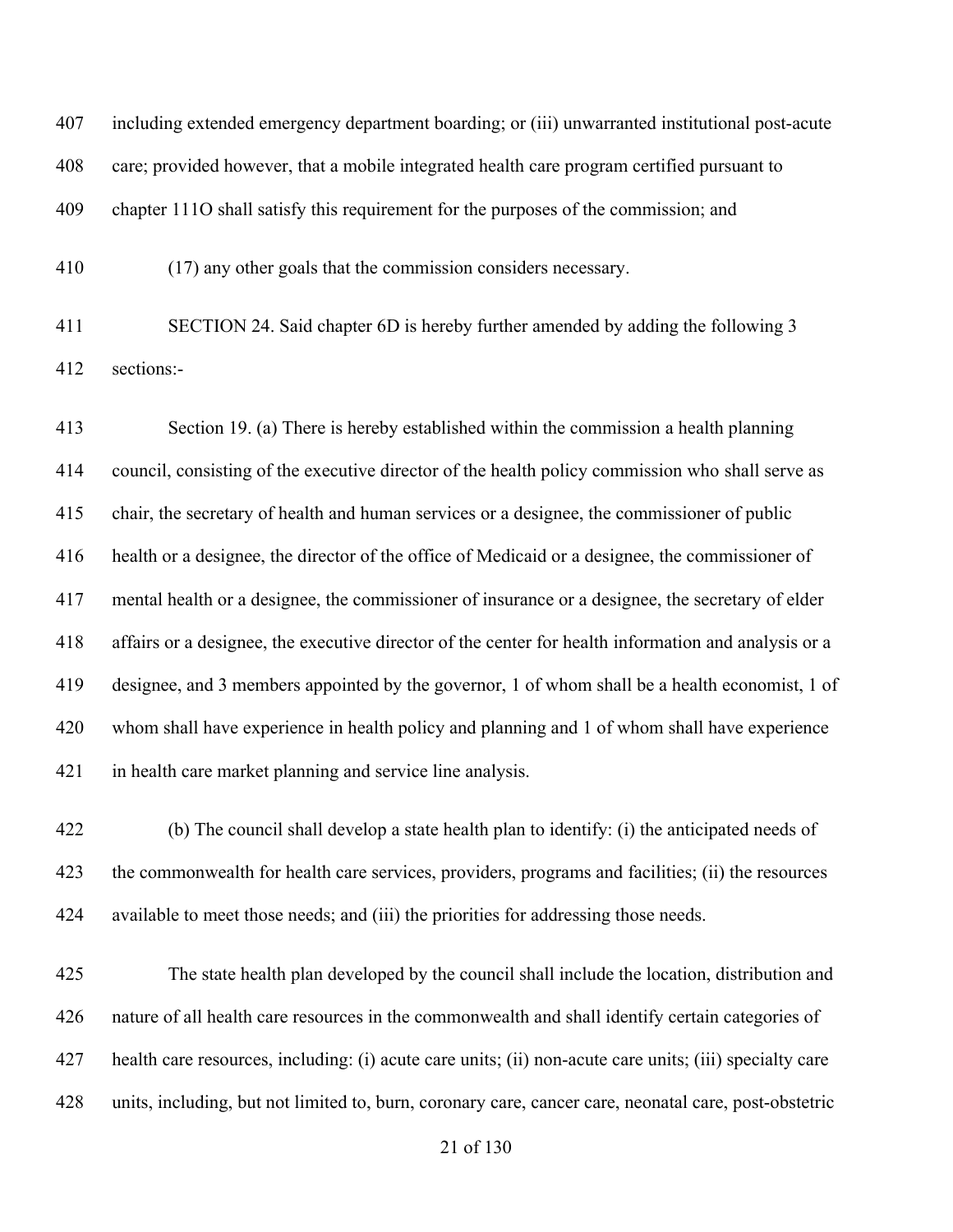and post-operative recovery care, pulmonary care, renal dialysis and surgical, including trauma and intensive care units; (iv) skilled nursing facilities; (v) assisted living facilities; (vi) long-term care facilities; (vii) ambulatory surgical centers; (viii) office-based surgical centers; (ix) urgent care centers; (x) home health, behavioral health and mental health services; (xi) treatment and prevention services for alcohol and other drug abuse; (xii) emergency care; (xiii) ambulatory care services; (xiv) primary care resources; (xv) pharmacy and pharmacological services; (xvi) family planning services; (xvii) obstetrics and gynecology services; (xviii) allied health services including, but not limited to, optometric care, chiropractic services, dental care and midwifery services; (xix) federally qualified health centers and free clinics; (xx) numbers of technologies or equipment defined as innovative services or new technologies by the department of public health pursuant to section 25C of chapter 111; and (xviii) health screening and early intervention services.

 The state health plan shall also make recommendations for the appropriate supply and distribution of resources, programs, capacities, technologies and services identified in the second paragraph of this subsection on a state-wide or regional basis based on an assessment of need for 444 the next 5 years and options for implementing such recommendations. The recommendations shall reflect, at a minimum, the following goals: (i) maintain and improve the quality of health care services; (ii) support the commonwealth's efforts to meet the health care cost growth benchmark established pursuant to section 9; (iii) support innovative health care delivery and alternative payment models as identified by the commission; (iv) reduce unnecessary 449 duplication; (v) support universal access to reduce health disparities; (vi) support efforts to integrate oral health, mental health, behavioral and substance use disorder services with overall medical care; (vii) reflect the latest trends in utilization and support the best standards of care;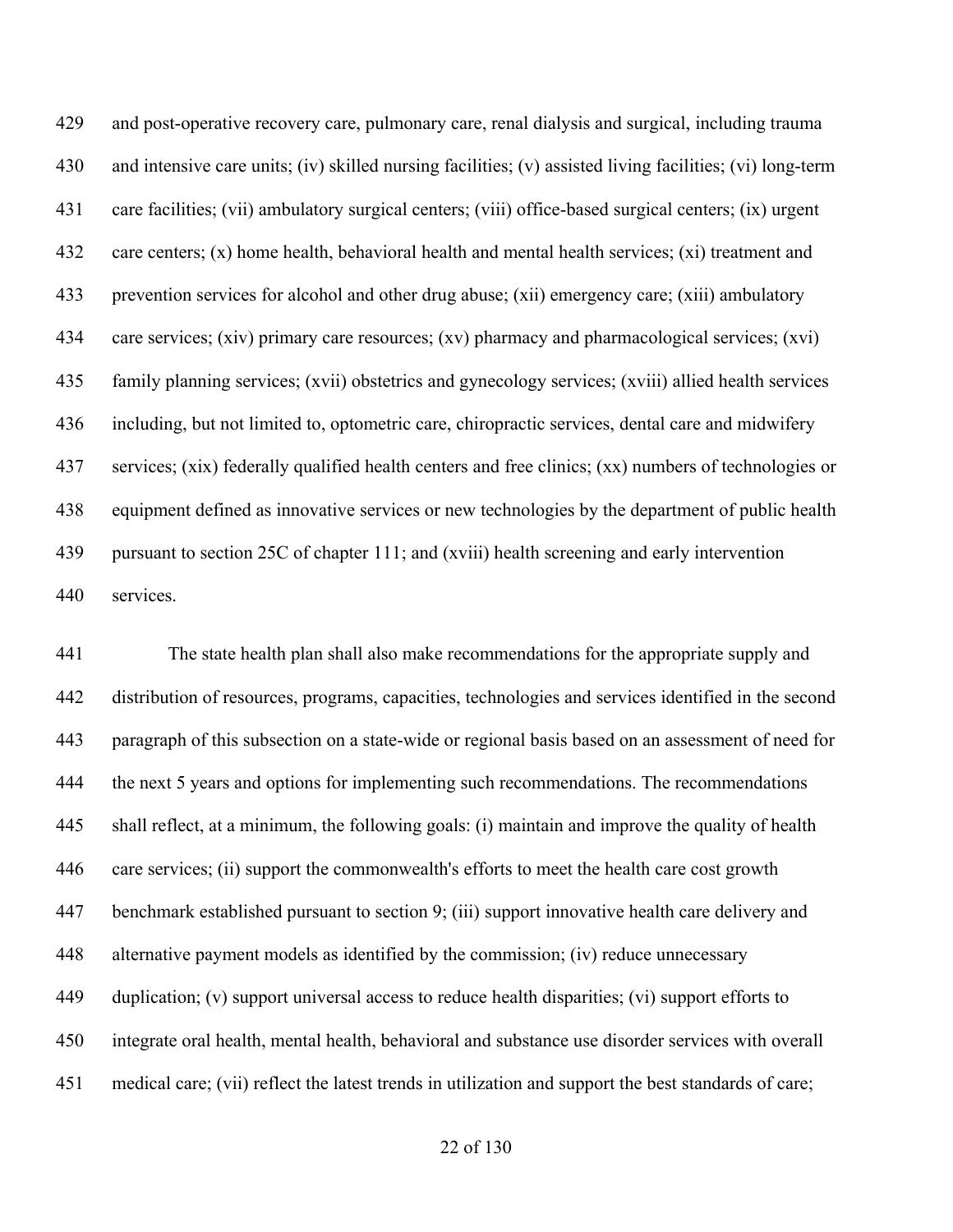and (viii) rationally distribute health care resources across geographic regions of commonwealth based on the needs of the population on a statewide basis, as well as, the needs of particular geographic areas of the commonwealth.

 (c) Under the direction of the council, the department of public health, pursuant to section 25A of chapter 111, shall establish and maintain on a current basis an inventory of all such health care resources together with all other reasonably pertinent information concerning such resources. Agencies of the commonwealth that license, register, regulate or otherwise collect cost, quality or other data concerning health care resources shall cooperate with the council and the department in coordinating such data with information collected pursuant to this section and said section 25A of said chapter 111. The inventory compiled pursuant to this section and said section 25A of said chapter 111 and all related information shall be maintained in a form usable by the general public in a designated office of the council and shall constitute a public record; provided, however, that any item of information which is confidential or privileged in nature under any other law shall not be regarded as a public record pursuant to this section.

 (d) The council shall assemble an advisory committee of not more than 15 members who shall reflect a broad distribution of diverse perspectives on the health care system, including health care providers and provider organizations, public and private third-party payers, consumer representatives and labor organizations representing health care workers. Not fewer than 2 members of the advisory committee shall have expertise in rural health matters and rural health needs in the commonwealth. The advisory committee shall review drafts and provide recommendations to the council during the development of the plan.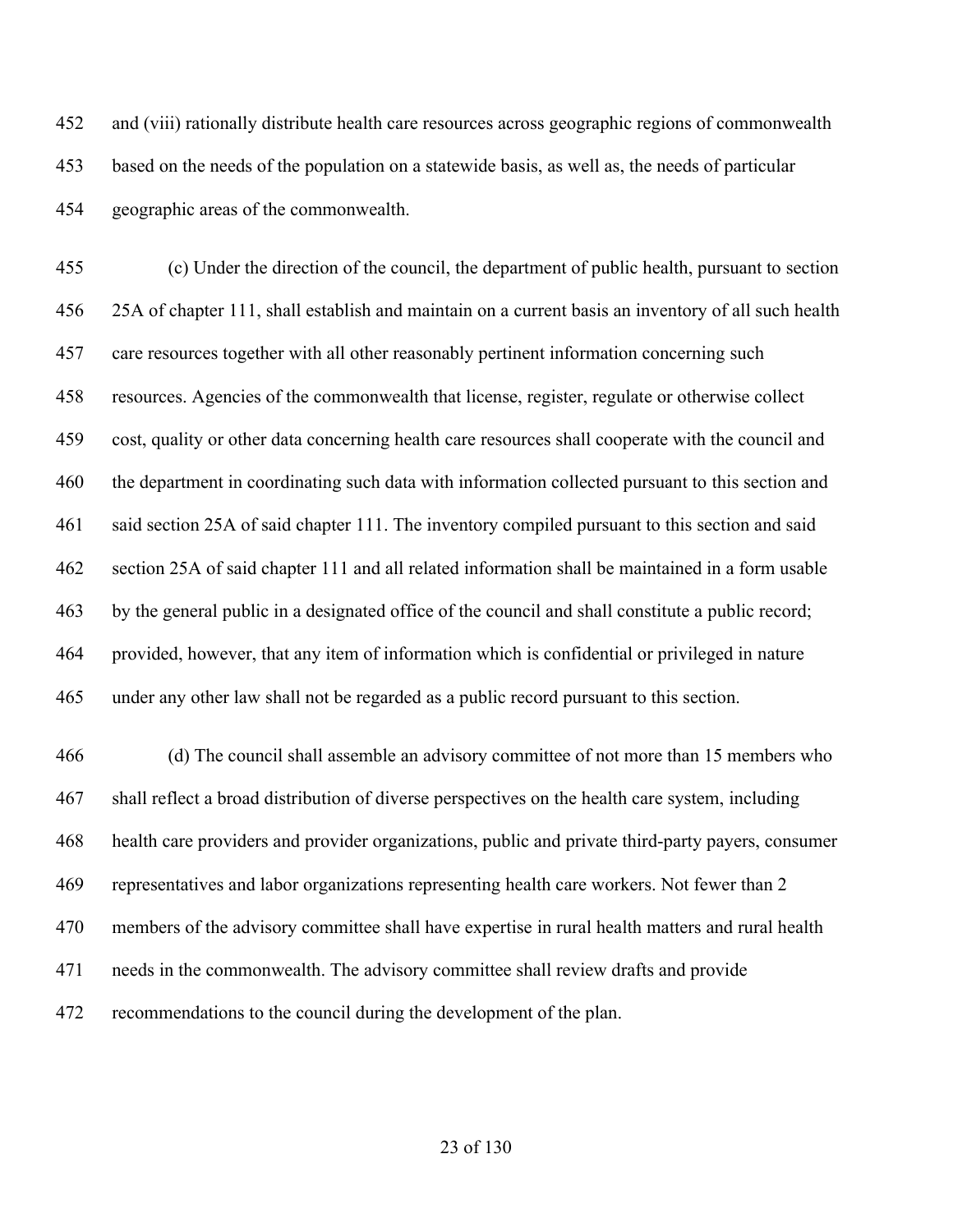(e) The council, with the commission and the department of public health, shall conduct at least 4 annual public hearings, in geographically diverse areas, during the development of the plan as proposed and shall give interested persons an opportunity to submit their views orally and in writing. In addition, the commission may create and maintain a website to allow members 477 of the public to submit comments electronically and review comments submitted by others. (f) The council shall publish analyses, reports and interpretations of information collected pursuant to this section to promote awareness of the distribution and nature of health care resources in the commonwealth. Section 20. (a) For the purposes of this section, the following terms shall, unless the context clearly requires otherwise, have the following meanings: "Academic detailing", the provision of information regarding prescription drugs based on scientific and medical research, including information on therapeutic and cost-effective use of prescription drugs. "Dispenser" means any person or entity licensed to dispense prescription drugs pursuant to the General Laws. "PCORI", patient-centered outcomes research institute "Prescriber", a person who is licensed, registered or otherwise authorized in the appropriate jurisdiction to prescribe and administer drugs in the course of professional practice. "Program", an academic detailing program designed and implemented pursuant to this section.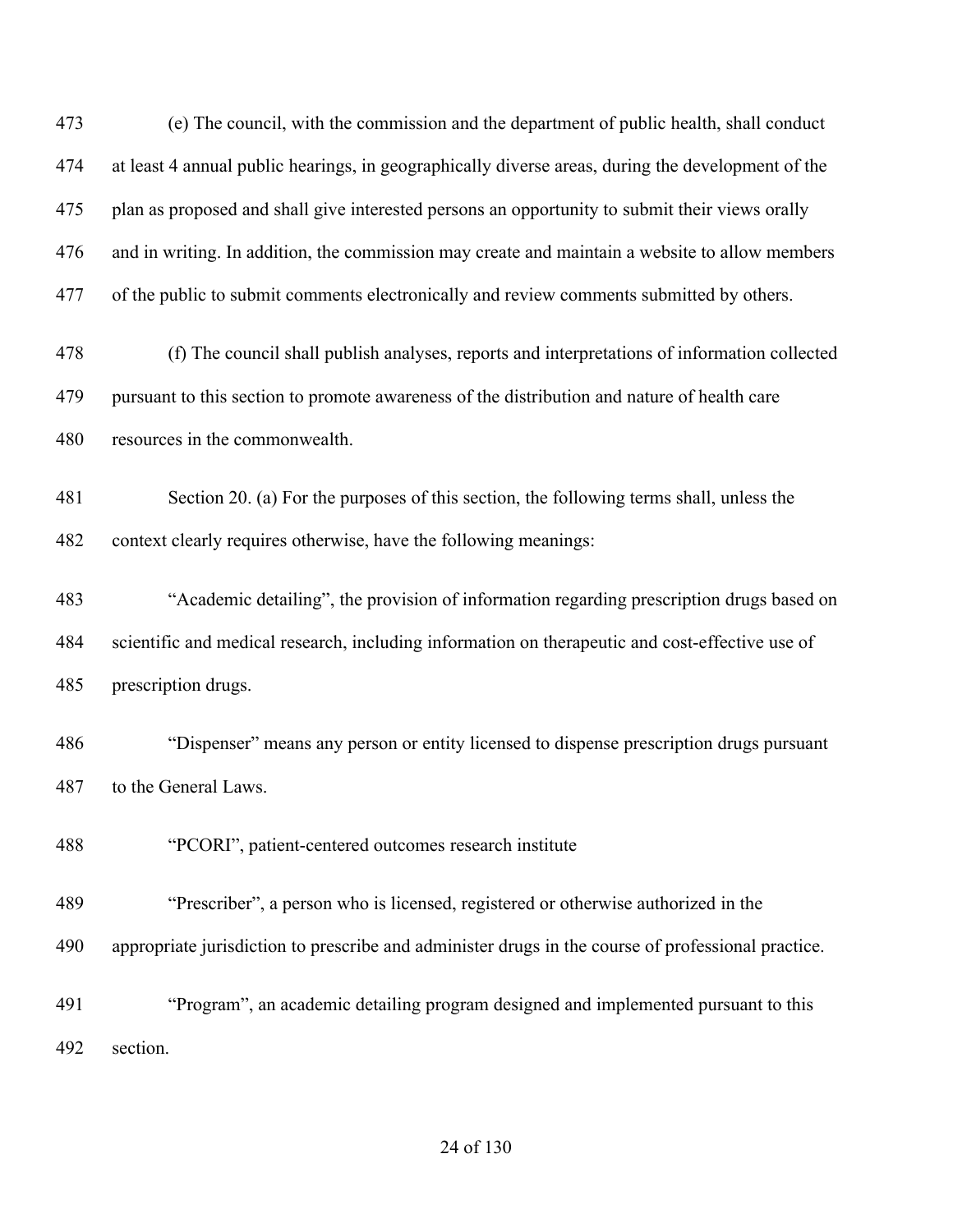(b) On or before July 1, 2019, the commission shall establish a prescription drug academic detailing program to enhance the health of residents of the commonwealth, improve the quality of decisions regarding drug prescribing, encourage better communication between the commission and health care providers participating in publicly funded health programs and reduce the health complications and unnecessary costs associated with inappropriate drug prescribing.

 (c) The commission shall design the program after consultation with prescribers and dispensers of drugs, private insurers offering prescription drug coverage, hospitals, pharmacy benefit managers, consumers and the MassHealth drug utilization review board. The program, as well as any affiliated organizations, shall be required to use transparent procedures for development of assessments, summaries and decision-support tools that describe the methods used. Such methods shall be consistent with best practices for academic detailing and systematic evidence reviews. Any organization referenced or research conducted shall align with the patient-centered outcomes research institute's standards for patient-centeredness in health outcomes research. There shall be opportunity for input from clinical experts and patients in research process and development of materials. In view of the widely recognized limitations of cost-effectiveness research, the academic detailing program shall not conduct research or communicate information in ways that discriminate against or otherwise disadvantage vulnerable populations, including populations with health disparities, or individuals with special health needs. In planning for the design of the prescription drug academic detailing program, the commission shall review and evaluate use of the educational and assessment materials developed by (i) the University of Massachusetts medical school, (ii) PCORI, (iii) Pennsylvania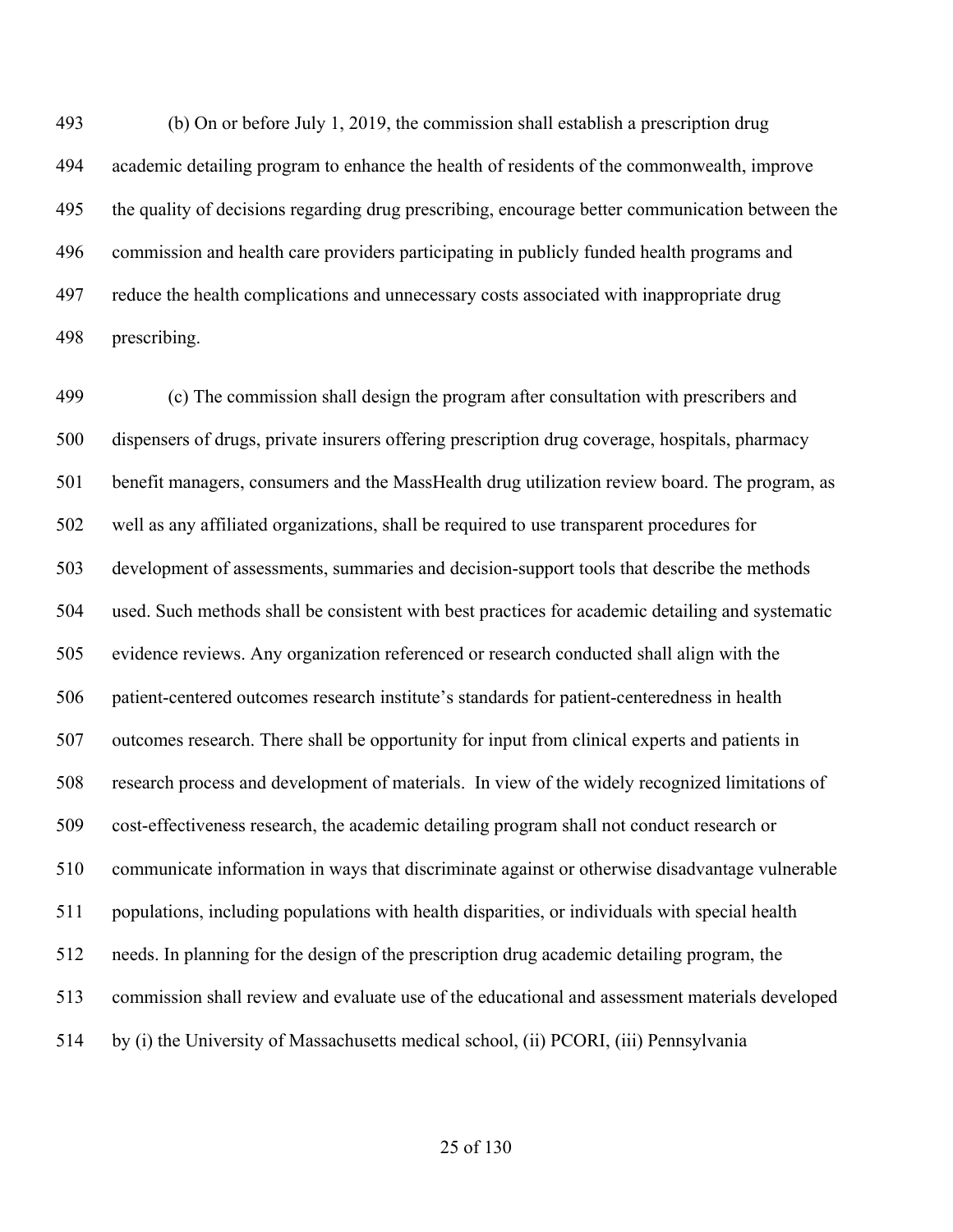PACE/Harvard University Independent Drug Information Service, and (iv) the North Carolina evidence-based peer-to-peer education program outreach program.

 (d) The program components shall include outreach and education regarding the therapeutic and cost-effective use of prescription drugs as issued in peer-reviewed scientific, medical and academic research publications and made available to prescribers and dispensers of drugs in the commonwealth, including through written information and through personal visits from program staff. To the extent possible, program components shall also include information regarding clinical trials, pharmaceutical efficacy, adverse effects of drugs, evidence-based treatment options and drug marketing approaches that are intended to circumvent competition from generic and therapeutically equivalent drugs. Academic detailers shall observe standards of conduct in their educational materials and written and oral presentations as established by rules adopted by the commission that are consistent with the following federal regulations regarding labeling and false and misleading advertising: (i) the Food and Drug Administration labeling requirements of 21 CFR, Part 201, prescription drug advertising provisions of 21 CFR, Part 202 and related guidance; and (ii) the Office of the Inspector General Compliance Program Guidance for Pharmaceutical Manufacturers issued in April 2003, as amended. The commission's rules shall require academic detailers to disclose evidence-based information about the range and cost of appropriate drug treatment options and the health benefits and risks of all appropriate drugs. (e) The program shall provide outreach and education to prescribers and dispensers who

 participate in, contract with or are reimbursed health care programs funded by the commonwealth, including but not limited to, those programs for which the group insurance commission purchases health insurance pursuant to section 4 of chapter 32A. The program may provide outreach and education to private insurers offering prescription drug coverage, hospitals,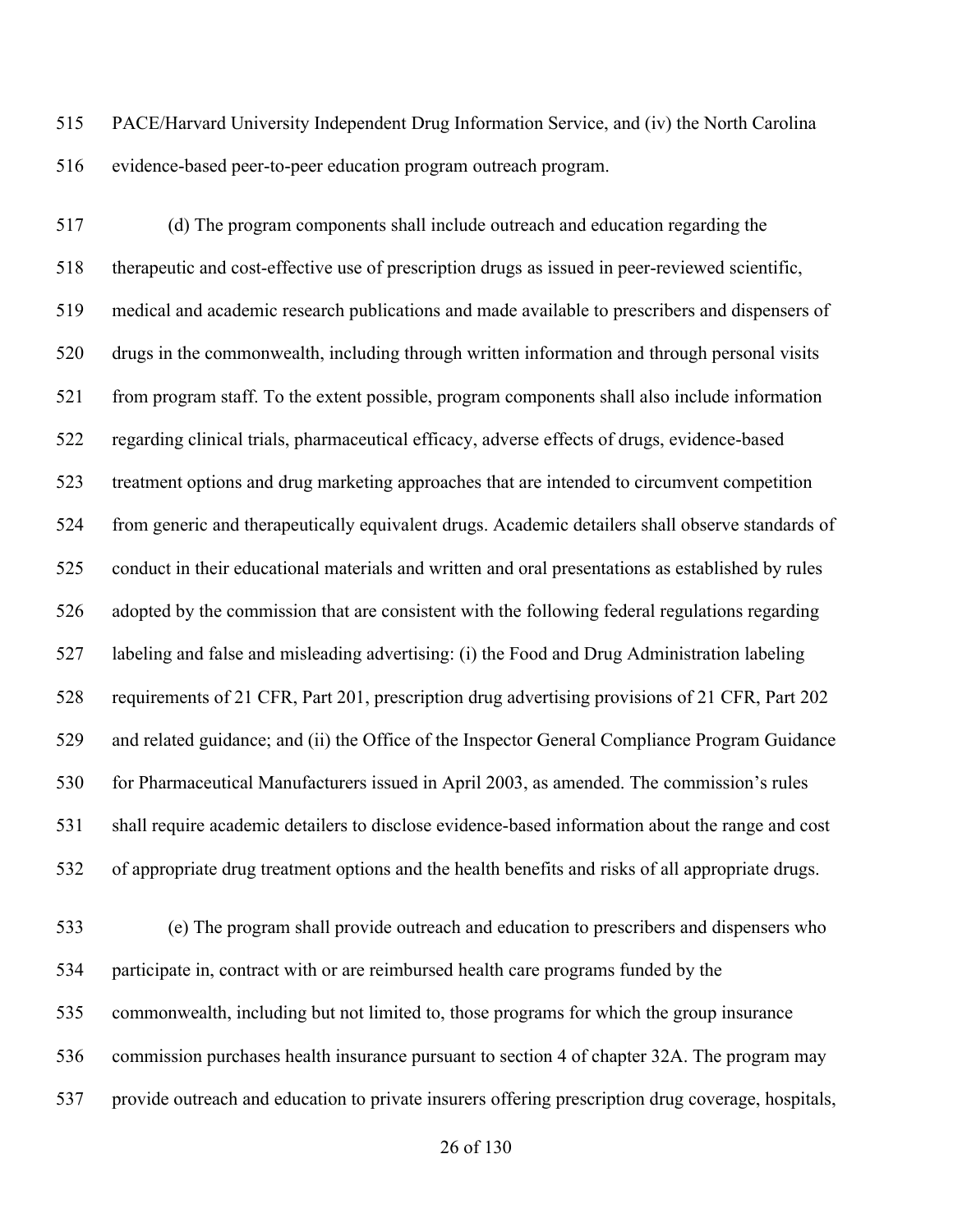employers and other persons interested in the program on a subscription or fee-paying basis pursuant to rules adopted by the commission.

 (f) On or before April 1st each year, the commission shall provide the governor with an annual report on the operation of the program. The report shall include information regarding: (i) 542 the outreach and education components of the program; (ii) revenues, expenditures and balances; and (iii) savings attributable to the program in health care programs funded by the commonwealth. During the first 2 annual reports to the governor, the commission shall also include discussion regarding its review and evaluation of the use of the educational and assessment materials developed by educational institutions pursuant to subsection (c). (g) The commission shall undertake a public education initiative to inform residents of the commonwealth about clinical trials and drug safety information. (h) The commission may seek funding from nongovernmental health access foundations and undesignated drug litigation settlement funds associated with pharmaceutical marketing and pricing practices and any unused funds collected under the annual disclosure report fee promulgated by the executive office pursuant to chapter 111N. The commission may also develop a subscription fee through which any interested party in the commonwealth may voluntarily purchase a subscription to the program. Section 21. (a) In the course of its duties the commission may contract with a third-party entity, such as an accounting firm, to conduct an annual study of pharmaceutical or biopharmaceutical companies with pipeline drugs, generic drugs or biosimilar drugs that may have a significant impact on state health care expenditures.

(b) For purposes of this section, early notice shall be provided for the following: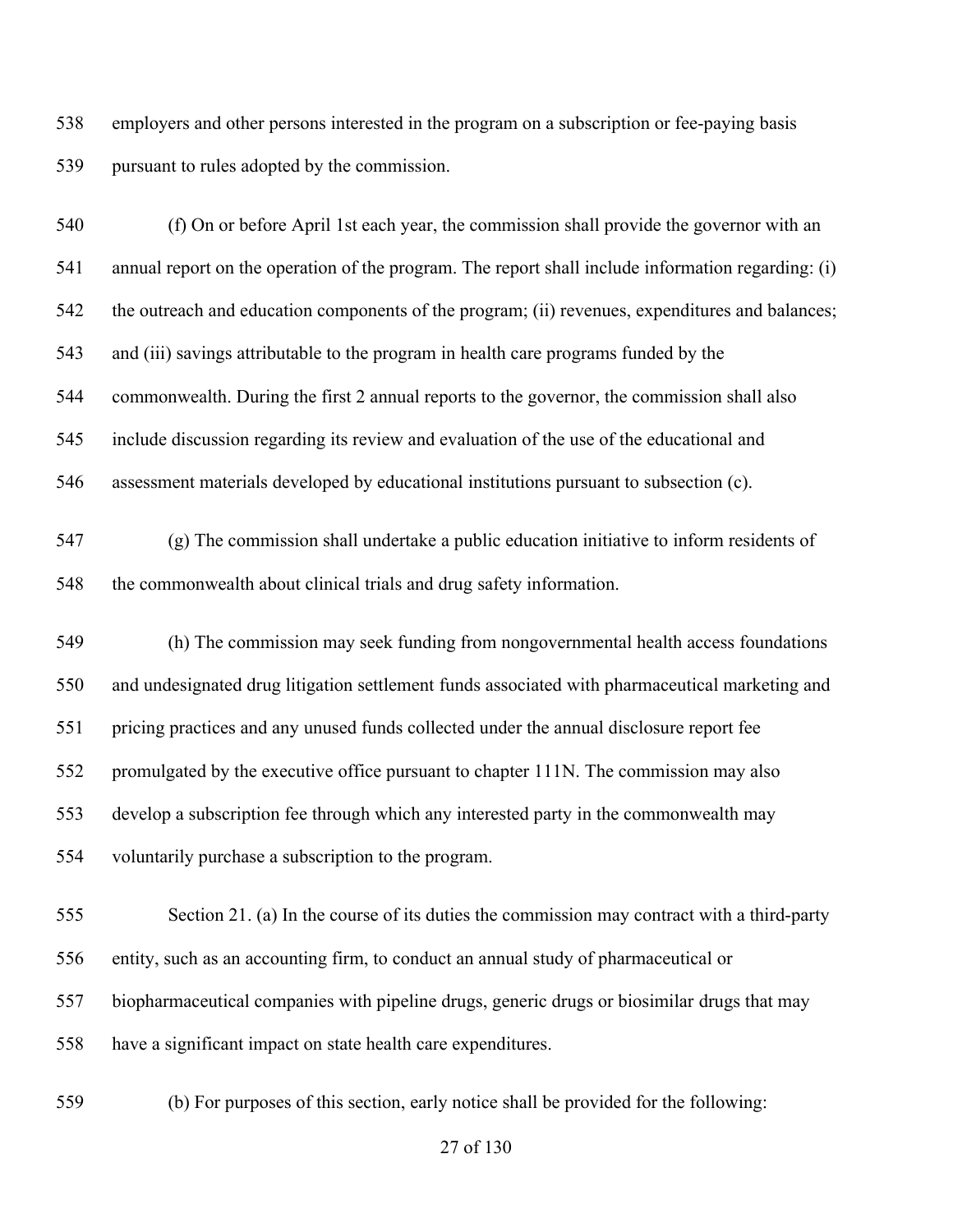(2) All biosimilar therapeutic biologics applications (BLA), upon the receipt of an action date from the FDA.

 (c) In connection with the annual study, the applicant for a pipeline brand or biosimilar shall provide the commission or the contracted third-party entity with a brief description of the following for each drug, using data fields consistent with those employed by the United States National Institutes of Health in clinicaltrials.gov, if applicable:

 (1) The primary disease, health condition or therapeutic area being studied and the indication;

- (2) The routes of administration being studied;
- (3) Clinical trial comparators, if applicable; and
- (4) Estimated year of market entry.

 (d) As part of such submission, manufacturers shall also report the receipt of any of the following designations from the FDA for each pipeline drug:

- (1) Orphan Drug;
- (2) Fast Track;
- (3) Breakthrough Therapy;
- (4) Accelerated Approval; or
- (5) Priority Review for New Molecular Entities NMEs.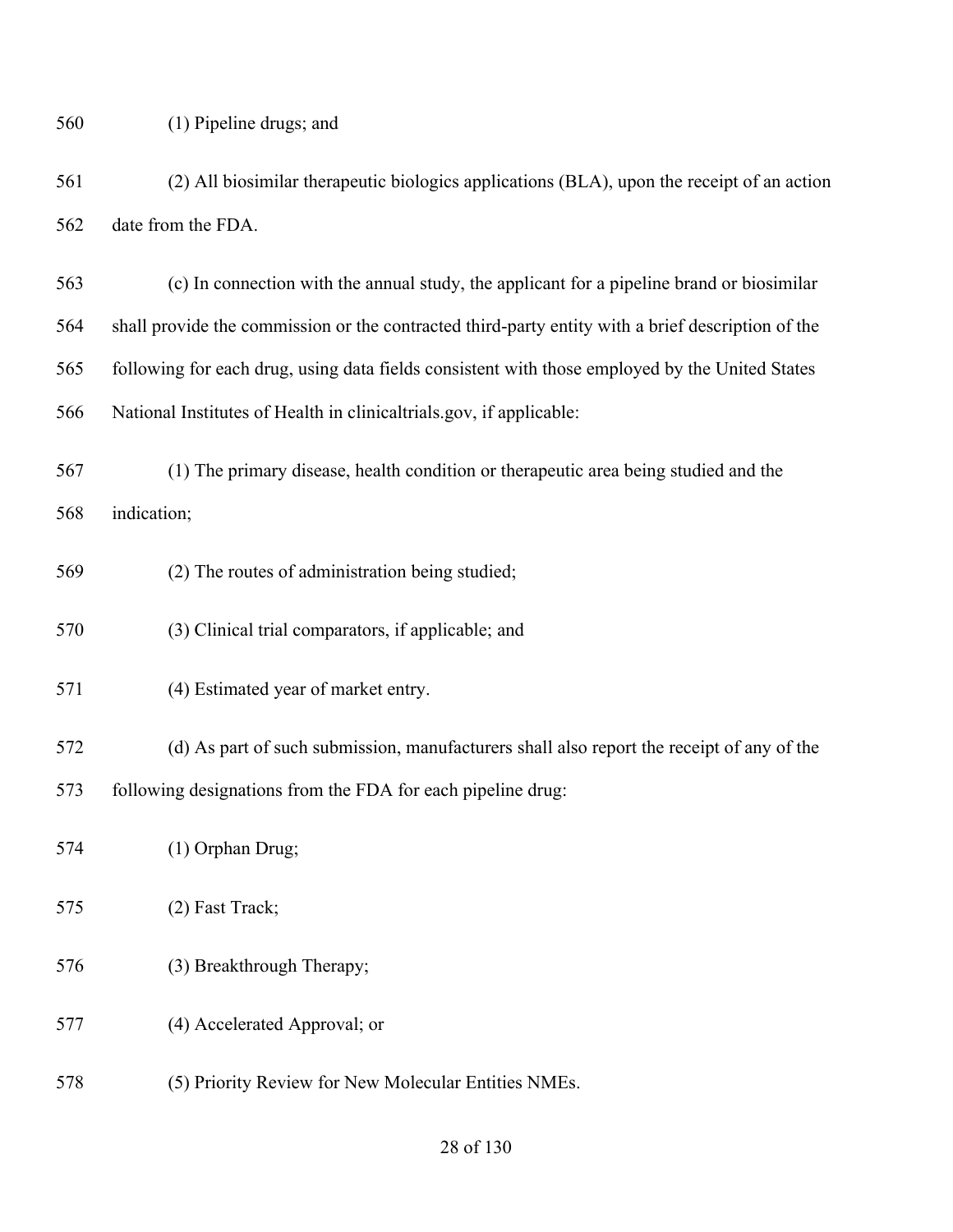(e) The data submissions required by this section shall be submitted to the commission or the contracted third-party entity no later than 60 days after receipt of the FDA action date, provided, however, that for drugs in development that receive any of the FDA designations listed in subsection (d) for NMEs, such submissions shall be provided as soon as practical upon receipt of the relevant designation.

 (f) Any study conducted pursuant to this section shall be funded by annual registration fees and any other assessments that accompany the annual marketing disclosure reports required pursuant to chapter 111N.

 (g) Notwithstanding any general or special law to the contrary, information provided pursuant to this section shall be protected as confidential and shall not be a public record pursuant to clause Twenty-sixth of section 7 of chapter 4 or chapter 66.

 SECTION 25. Section 11N of chapter 12 of the General Laws, as so appearing, is hereby amended by striking out subsection (a) and inserting in place thereof the following subsection:-

 (a) The attorney general shall monitor trends in the health care market including, but not limited to, trends in provider organization size and composition, consolidation in the provider market, payer contracting trends, patient access and quality issues in the health care market and prescription drug cost and price trends. The attorney general may obtain the following information from a private health care payer, public health care payer, pharmacy benefit manager, provider or provider organization, as any of those terms may be defined in section 1 of chapter 6D: (i) any information that is required to be submitted pursuant to sections 8, 9, 10 and 10B of chapter 12C; (ii) filings, applications and supporting documentation related to any cost and market impact review pursuant to section 13 of said chapter 6D; (iii) filings, applications and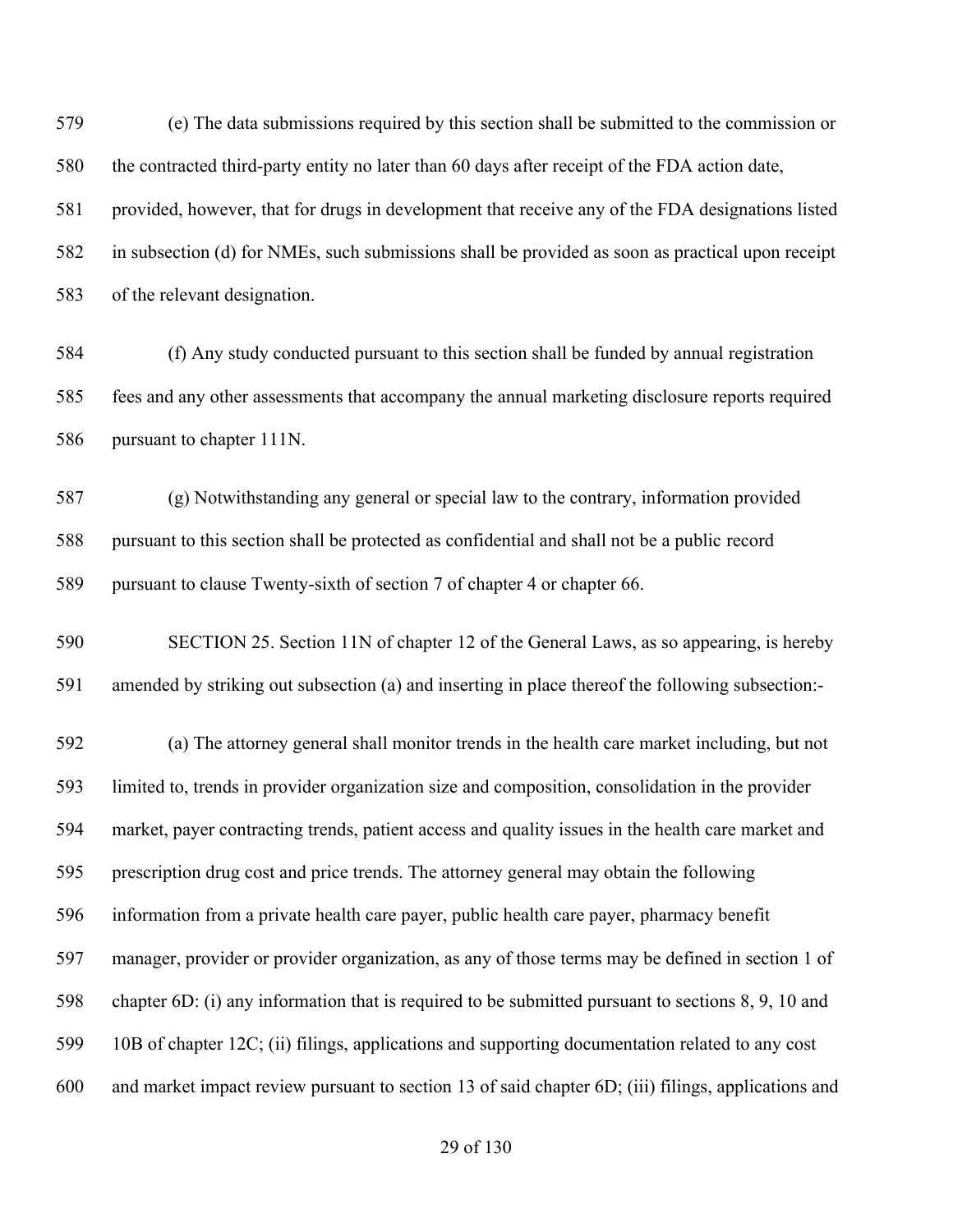supporting documentation related to a determination of need application filed pursuant to section 25C of chapter 111; and (iv) filings, applications and supporting documentation submitted to the federal Centers for Medicare and Medicaid Services or the Office of the Inspector General for any demonstration project. Pursuant to section 8 of said chapter 6D and section 17 of said chapter 12C, and subject to the limitations in said sections, the attorney general may require that any provider, provider organization, pharmacy benefit manager, private health care payer or public health care payer produce documents, answer interrogatories and provide testimony under oath related to health care costs and cost trends, the factors that contribute to cost growth within the commonwealth's health care system and the relationship between provider costs and payer premium rates.

 SECTION 26. Section 1 of chapter 12C of the General Laws, as so appearing, is hereby amended by inserting after the definition of "Patient-centered medical home" the following 4 definitions:-

 "Pharmaceutical manufacturing company", any entity engaged in the production, preparation, propagation, compounding, conversion or processing of prescription drugs, either directly or indirectly, by extraction from substances of natural origin, or independently by means of chemical synthesis or by a combination of extraction and chemical synthesis, or any entity engaged in the packaging, repackaging, labeling, relabeling or distribution of prescription drugs; provided however, that "pharmaceutical manufacturing company" shall not include a wholesale drug distributor licensed pursuant to section 36A of chapter 112 or a retail pharmacist registered pursuant to section 38 of said chapter 112.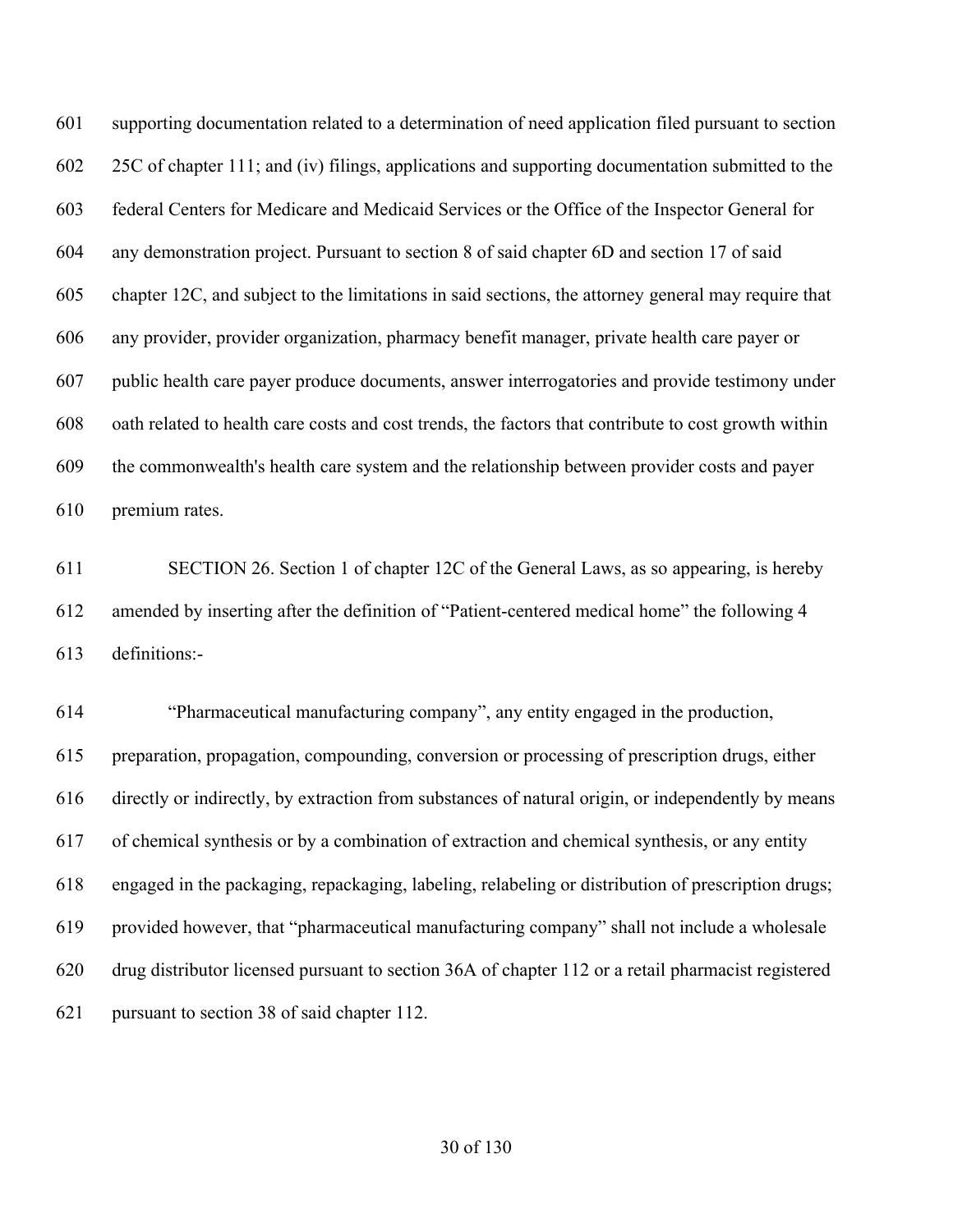| 622 | "Pharmacy benefit manager", any person, business, or entity, however organized, that                 |
|-----|------------------------------------------------------------------------------------------------------|
| 623 | administers, either directly or through its subsidiaries, pharmacy benefit services for prescription |
| 624 | drugs and devices on behalf of health benefit plan sponsors, including, but not limited to, self-    |
| 625 | insured employers, insurance companies and labor unions;                                             |
| 626 | "Pharmacy benefit services" shall include, but not be limited to, formulary                          |
| 627 | administration; drug benefit design; pharmacy network contracting; pharmacy claims processing;       |
| 628 | mail and specialty drug pharmacy services; and cost containment, clinical, safety, and adherence     |
| 629 | programs for pharmacy services.                                                                      |
| 630 | For the purposes of this section, a health benefit plan that does not contract with a                |
| 631 | pharmacy benefit manager shall be a pharmacy benefit manager, unless specifically exempted.          |
| 632 | "Pipeline drug", a prescription drug product containing a new molecular entity for which             |
| 633 | the sponsor has submitted a new drug application or biologics license application and received an    |
| 634 | action date from the federal Food and Drug Administration.                                           |
| 635 | SECTION 27. Said section 1 of chapter said 12C, as so appearing, is hereby further                   |
| 636 | amended by adding the following definition:-                                                         |
| 637 | "Wholesale acquisition cost", the cost of a prescription drug as defined in 42 U.S.C.                |
| 638 | $§1395w-3a(c)(6)(B).$                                                                                |
| 639 | SECTION 28. Subsection (c) of section 2A of said chapter 12C is hereby amended by                    |
| 640 | striking out clause (4), as so appearing, and inserting in place thereof the following clause:-      |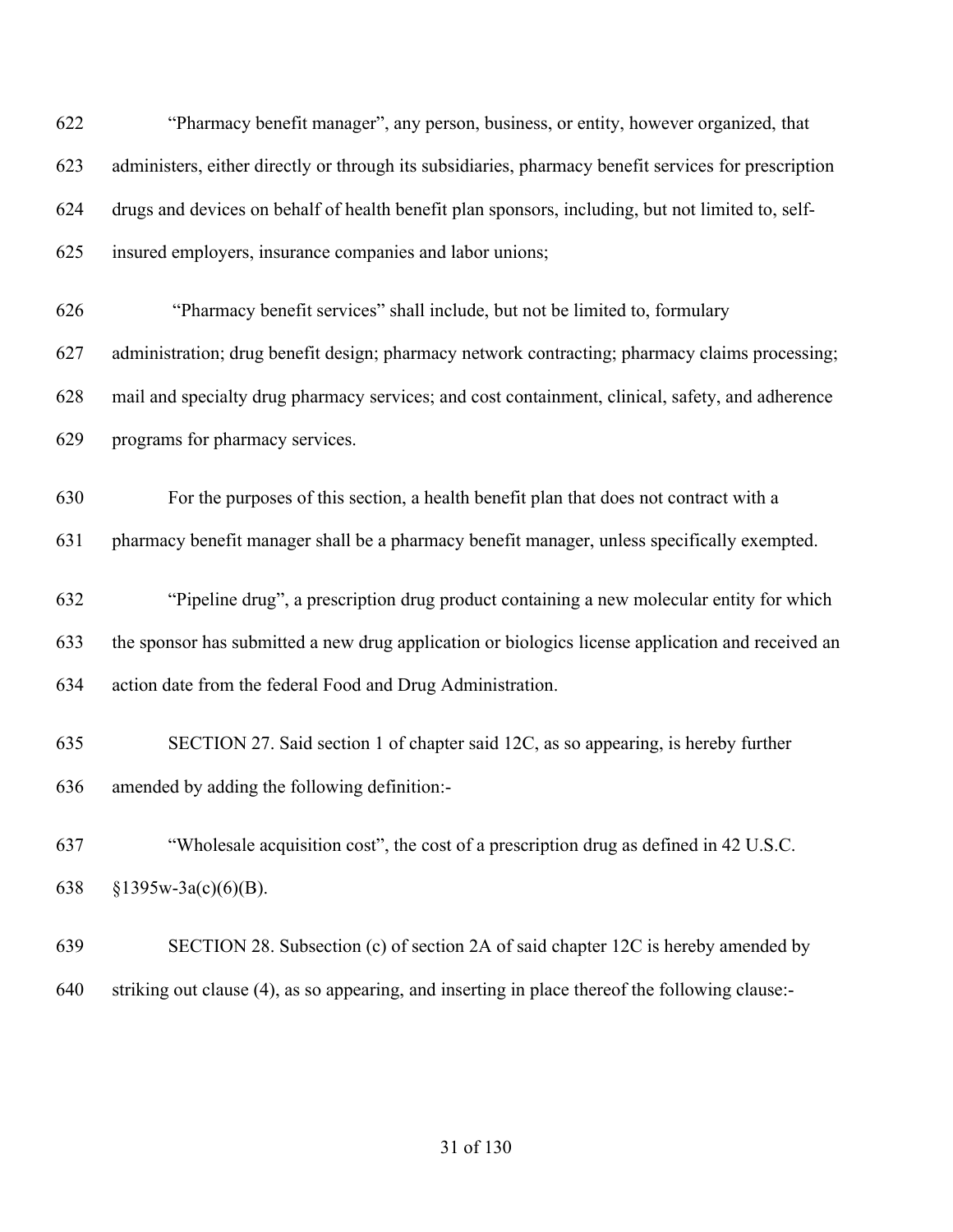(4) develop annual research and analysis priorities for the center; provided however, that the council shall not require approval of the center's actions pursuant to section 16, section 38C and 38D of chapter 3 or section 17 of chapter 176A. SECTION 29. Section 3 of said chapter 12C, as so appearing, is hereby amended by inserting after the word "organizations", in lines 13 and 14, the following words:-, pharmaceutical manufacturing companies, pharmacy benefit managers. SECTION 30. Said section 3 of said chapter 12C, as so appearing, is hereby further amended by striking out the words "and payer", in line 24, and inserting in place thereof the following words:-, payer, pharmaceutical manufacturing company and pharmacy benefit manager. SECTION 31. Section 5 of said chapter 12C, as so appearing, is hereby amended by inserting after the word "organizations", in line 11, the following words:- , pharmaceutical manufacturing companies, pharmacy benefit managers. SECTION 32. Said section 5 of said chapter 12C, as so appearing, is hereby further amended by inserting after the word "providers,", in line 15, the following words:- , affected pharmaceutical manufacturing companies, affected pharmacy benefit managers. SECTION 33. Section 7 of said chapter 12C, as so appearing, is hereby amended by striking the words "Community Hospital Reinvestment Trust Fund established in section 2TTTT of chapter 29," in lines 5 and 6, 11 and 12 and 44, 45 and 46, each time it appears, and inserting in place thereof the following words:- the Prevention and Wellness Trust Fund established in section 7A of chapter 6D.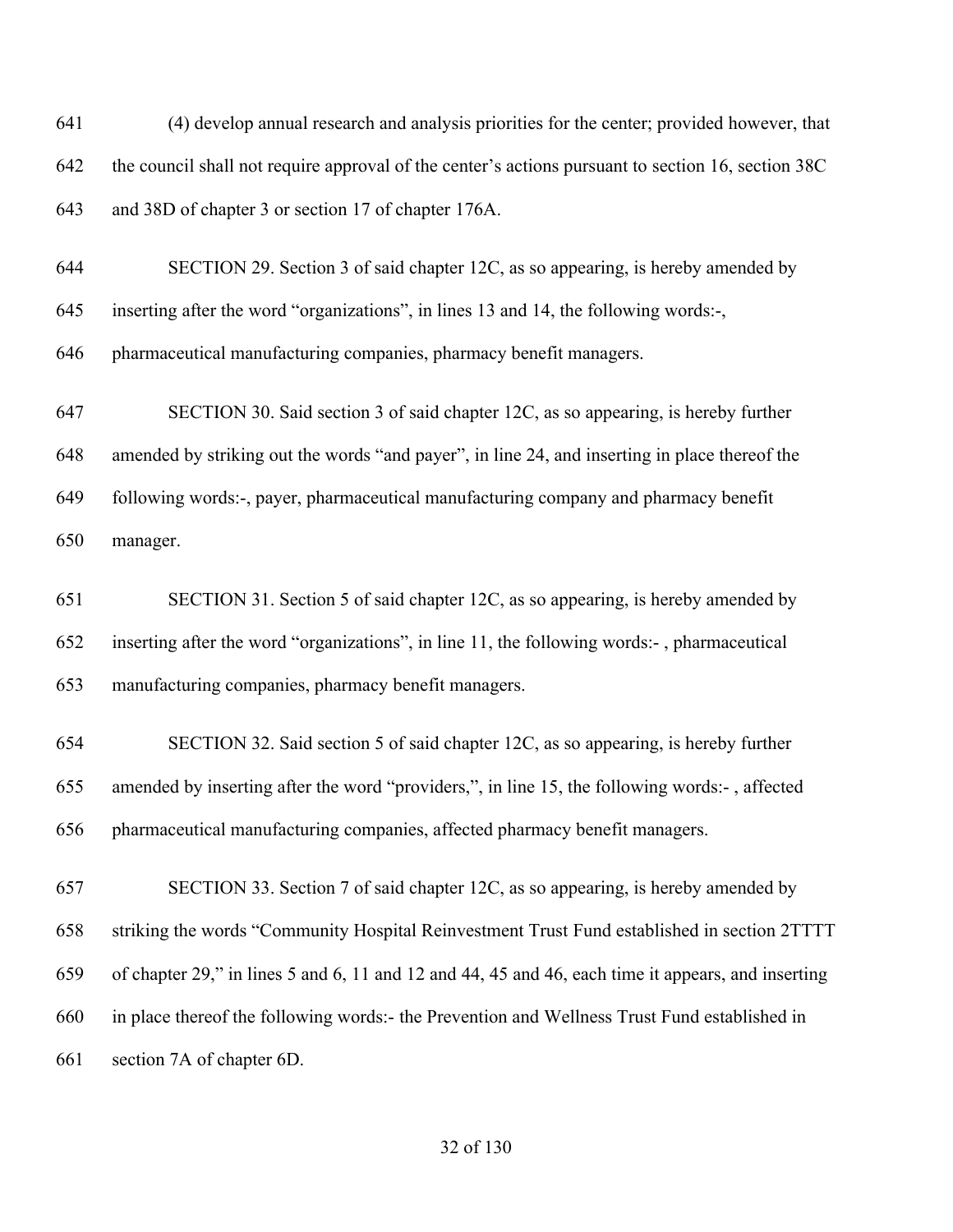SECTION 34. Said section 7 of said chapter 12C, as so appearing, is hereby further amended by adding the following paragraph:-

 To the extent that the analysis and reporting activities pursuant to sections 10A or 10B increases the expenses of the center, the estimated increase in the center's expenses shall be fully assessed to pharmaceutical manufacturing companies and pharmacy benefit managers in the same manner as the assessment pursuant to section 68 of chapter 118E.

 SECTION 35. Said chapter 12C is hereby further amended by inserting after section 10, as so appearing, the following 2 sections:-

 Section 10A. (a) On or before March 1, 2020, and annually thereafter, the center shall prepare a list of not more than ten outpatient prescription drugs that the center determines account for a significant share of state health care spending, considering the net cost of such drugs in the immediately preceding calendar year. The list shall include outpatient prescription drugs from different therapeutic classes and no more than three generic outpatient prescription drugs. The center shall not list any outpatient prescription drug pursuant to this subsection unless the wholesale acquisition cost of the prescription drug, less all rebates paid to the commonwealth for such drug during the immediately preceding calendar year, increased by not less than 25 per cent during the immediately preceding calendar year.

 (b) The pharmaceutical manufacturer of a prescription drug included on a list prepared by the center pursuant to subsection (a) shall provide to the center the following: (i) a written, narrative description, suitable for public release, of factors that caused the increase in the wholesale acquisition cost of the listed prescription drug; and (ii) aggregate, company-level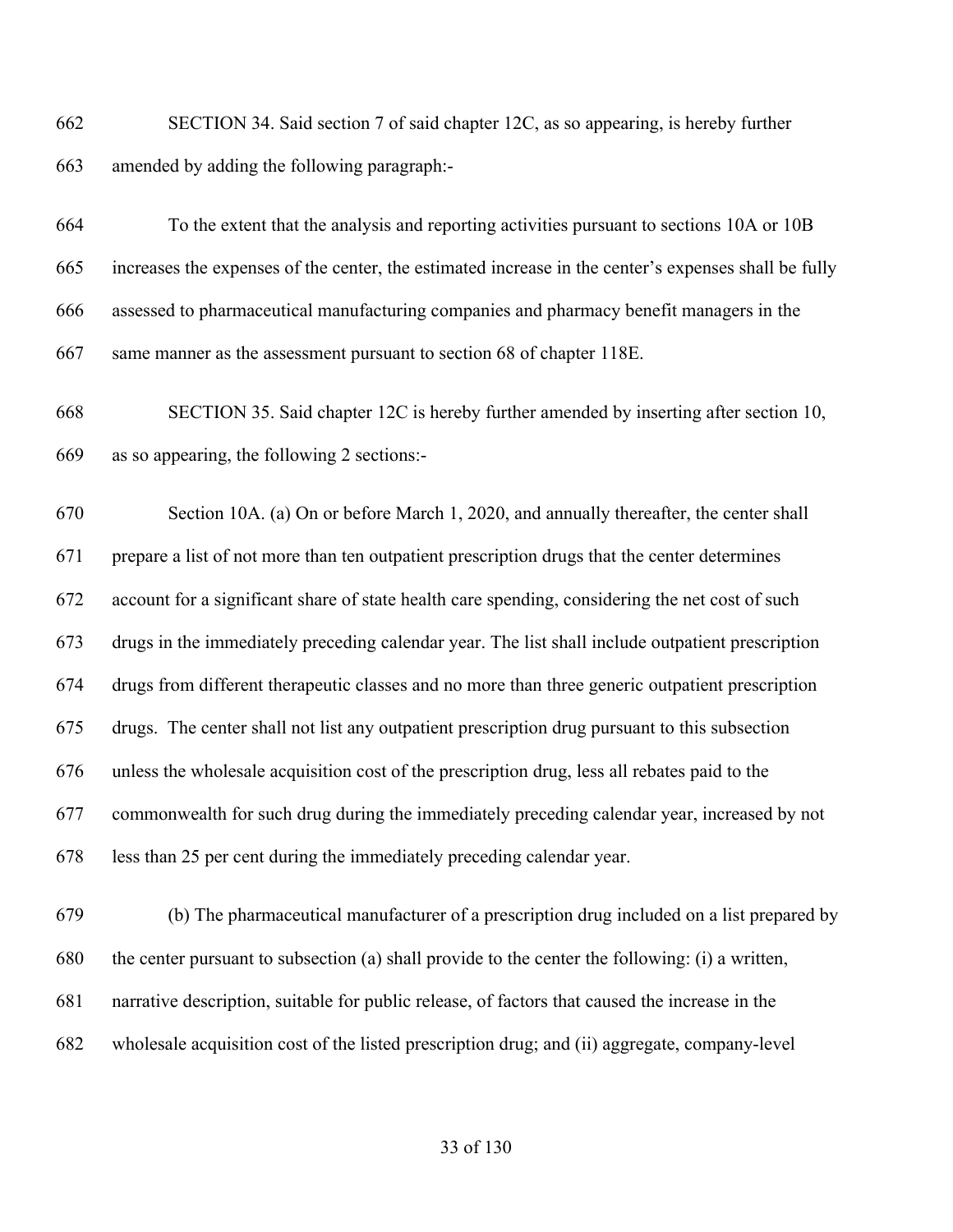research and development costs and such other capital expenditures that the center deems relevant for the most recent year for which final audited data is available.

 (c) The quality and types of information and data that a pharmaceutical manufacturer submits to the center pursuant to this section shall be consistent with the quality and types of information and data that the pharmaceutical manufacturer includes in: (i) such pharmaceutical manufacturer's annual consolidated report on Securities and Exchange Commission Form 10-K or (ii) any other public disclosure.

 (d) The center shall consult with pharmaceutical manufacturers to establish a single, standardized form for reporting information and data pursuant to this section. The form shall minimize the administrative burden and cost imposed on the center and pharmaceutical manufacturers.

 (e) The center shall compile an annual report that includes all information that the center receives pursuant to subsection (b). The center shall post such report and the information described in this subsection on the center's website on or before October 1 of each year.

 (f) Except as otherwise provided in this section, information and data submitted to the center pursuant to this section shall not be a public record and shall be exempt from disclosure pursuant to clause Twenty-sixth of section 7 of chapter 4 or section 10 of chapter 66. No such information and data shall be disclosed in a manner that may compromise the financial, competitive or proprietary nature of such information and data, or that would have enable a third party to identify an individual drug, therapeutic class of drugs or pharmaceutical manufacturer company the prices charged for any particular drug or therapeutic class of drugs, or the value of any rebate or discount provided for any particular drug or class of drugs.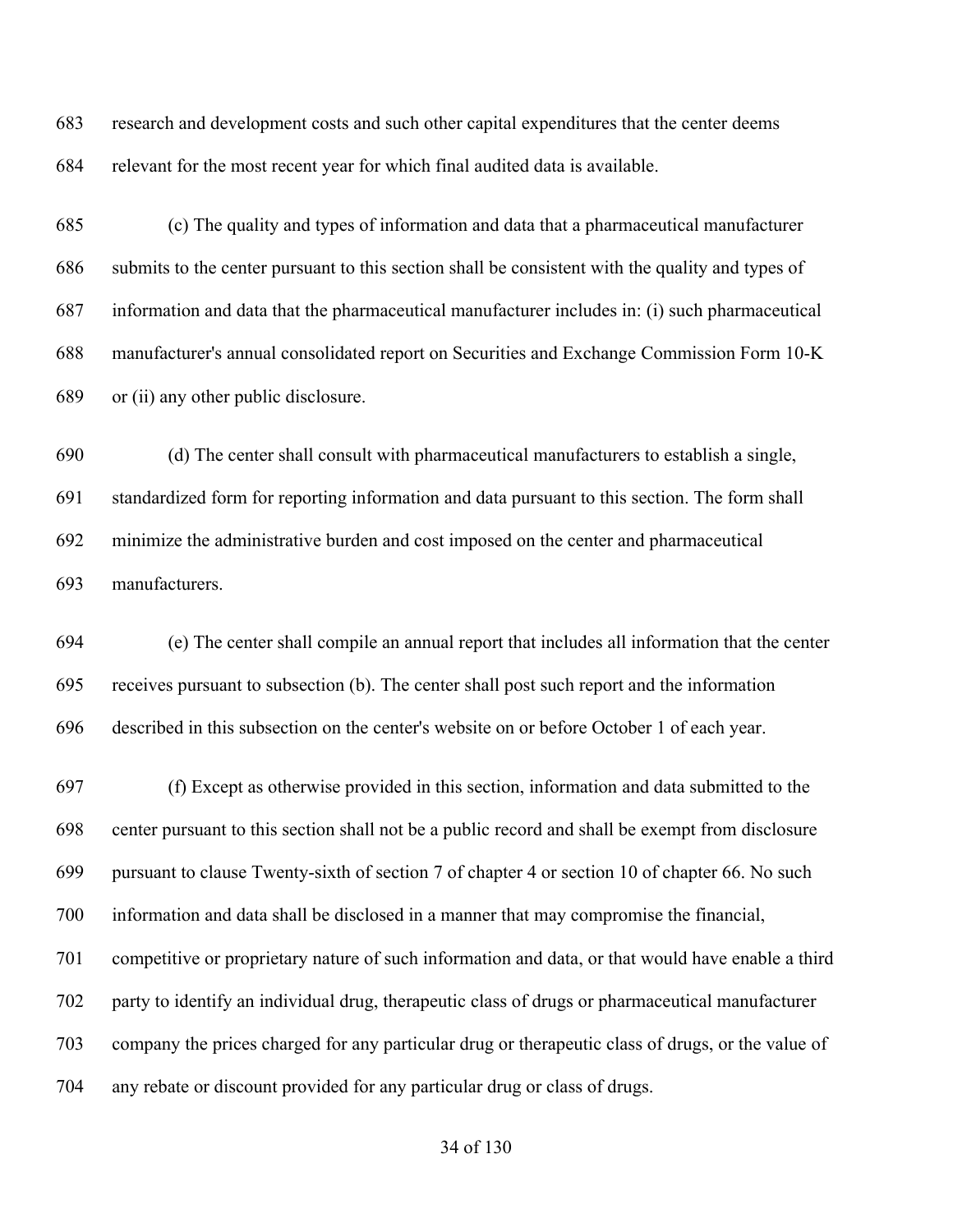| 705 | Section 10B. The center shall promulgate regulations necessary to ensure the uniform               |
|-----|----------------------------------------------------------------------------------------------------|
| 706 | analysis of information regarding pharmacy benefit managers that enables the center to analyze:    |
| 707 | (1) year-over-year wholesale acquisition cost changes; (2) year-over-year trends in formulary,     |
| 708 | maximum allowable costs list and cost-sharing design, including the establishment and              |
| 709 | management of specialty product lists; (3) information regarding discounts, utilizations limits,   |
| 710 | rebates, manufacturer administrative fees and other financial incentives or concessions related to |
| 711 | pharmaceutical products or formulary programs; (4) information regarding the aggregate amount      |
| 712 | of payments made to pharmacies owned or controlled by the pharmacy benefit managers and the        |
| 713 | aggregate amount of payments made to pharmacies that are not owned or controlled by the            |
| 714 | pharmacy benefit managers; and (5) additional information deemed reasonable and necessary by       |
| 715 | the center as set forth in the center's regulations.                                               |
| 716 | SECTION 36. Section 11 of said chapter 12C is hereby amended by striking out the first             |
| 717 | sentence, as so appearing, and inserting in place thereof the following sentence:-                 |
| 718 | The center shall ensure the timely reporting of information required pursuant to sections          |
| 719 | 8, 9, 10, 10A, and 10B.                                                                            |
| 720 | SECTION 37. Said section 11 of said chapter 12C, as so appearing, is hereby further                |
| 721 | amended by striking out the figure "\$1,000", in line 11, and inserting in place thereof the       |
| 722 | following figure:- \$5,000.                                                                        |
| 723 | SECTION 38. Said section 11 of said chapter 12C, as so appearing, is hereby further                |
| 724 | amended by striking out the figure "\$50,000", in line 16, and inserting in place thereof the      |
| 725 | following figure:- \$200,000.                                                                      |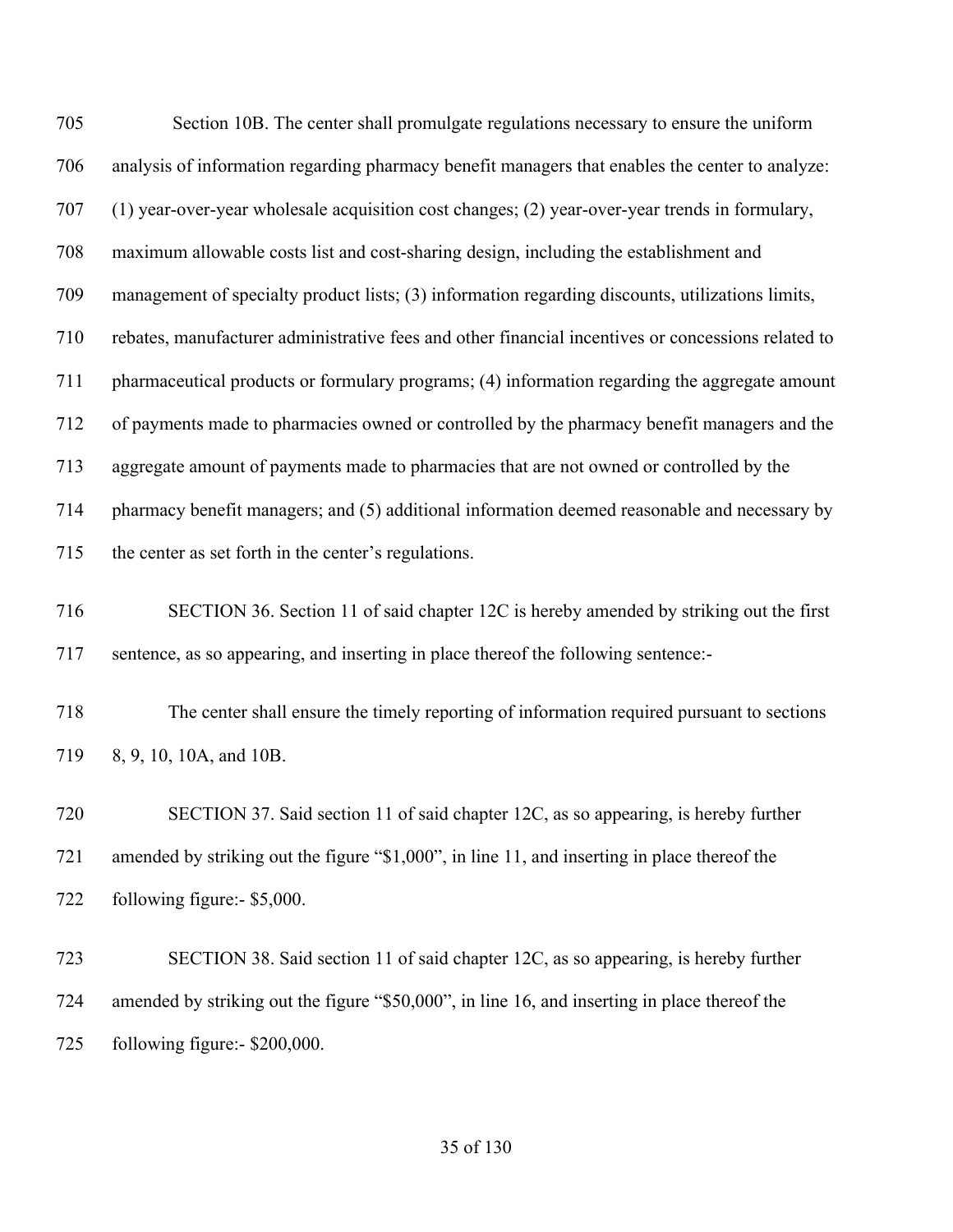SECTION 39. Section 12 of said chapter 12C, as so appearing, is hereby amended by striking out the words "9, and 10", in line 2, and inserting in place thereof the following words:- 9, 10, 10A and 10B.

 SECTION 40. Said chapter 12C, as so appearing, is hereby amended by striking out section 14 and inserting in place thereof the following section:-

 Section 14. (a)(1) The center, in consultation with the statewide advisory committee established pursuant to subsection (c) shall, not later than March 1 in each even-numbered year, establish a standard set of measures of health care provider quality and health system performance, hereinafter referred to as the "standard quality measure set", for use in: (i) contracts between payers, including the commonwealth and carriers, and health care providers, provider organizations and accountable care organizations, which incorporate quality measures into payment terms, including the designation of a set of core measures and a set of non-core measures; (ii) assigning tiers to health care providers in the design of any health plan; (iii) consumer transparency websites and other methods of providing consumer information; and (iv) monitoring system-wide performance.

 (2) The standard quality measure set shall be used by the commonwealth and carriers in contracts with health care providers to incorporate quality measures into the payment terms pursuant to section 30 of chapter 32A, section 80 of chapter 118E, section 108O of chapter 175, section 41 of chapter 176A, section 27 of chapter 176B, section 35 of chapter 176G, section 14 of chapter 176I and for assigning tiers to health care providers in tiered network plans pursuant 746 to section 11 of chapter 176J.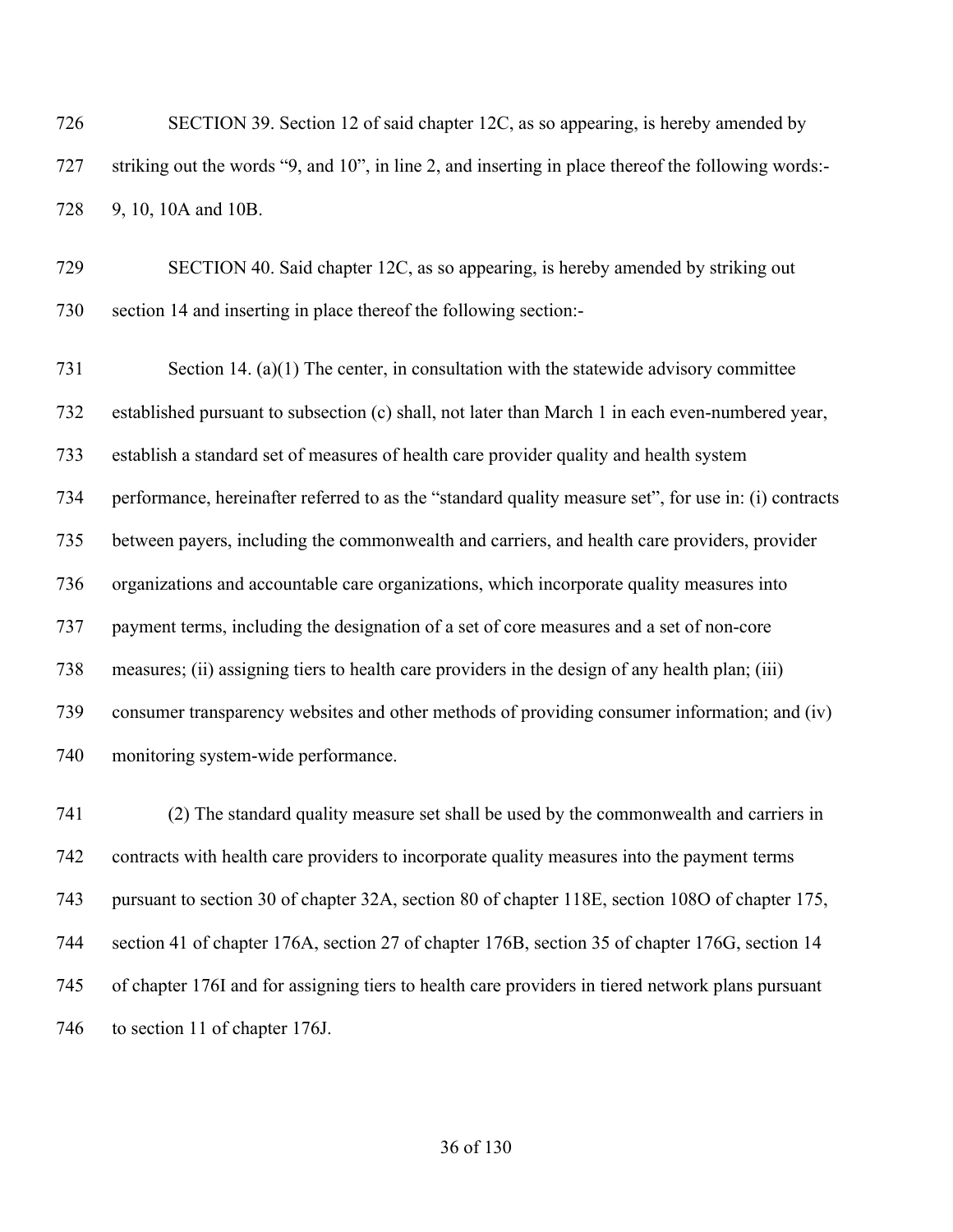(3) The standard quality measure set shall designate: (i) core measures that shall be used in contracts between payers, including the commonwealth and carriers, and health care providers, including provider organizations and accountable care organizations, that incorporate quality measures into payment terms; and (ii) a menu of non-core measures that may be used in such contracts. The standard quality measure set shall allow for innovation and the development of outcome measures. If the standard quality measure set established by the center differs from the recommendations of the statewide advisory committee, the center shall issue a written report detailing each area of disagreement and the rational for the center's decision.

 (b) The center shall develop the uniform reporting of the standard quality measure set for each health care provider facility, medical group or provider group in the commonwealth.

 (c)(1) The center shall convene a statewide advisory committee which shall make recommendations for the standard quality measure set to: (i) ensure consistency in the use of quality measures in contracts between payers, including the commonwealth and carriers, and health care providers in the commonwealth; (ii) ensure consistency in methods for the assignment of tiers to providers in the design of any health plan; (iii) improve quality of care; (iv) improve transparency for consumers and employers; (v) improve health system monitoring and oversight by relevant state agencies; and (vi) reduce administrative burden.

 (2) The statewide advisory committee shall consist of the secretary of health and human services and the executive director of the health policy commission, or their designees, who shall serve as co-chairs, and shall include the following members or their designees: executive director of the center; the executive director of the Betsy Lehman center for patient safety and medical error reduction; the executive director of the group insurance commission; the director of the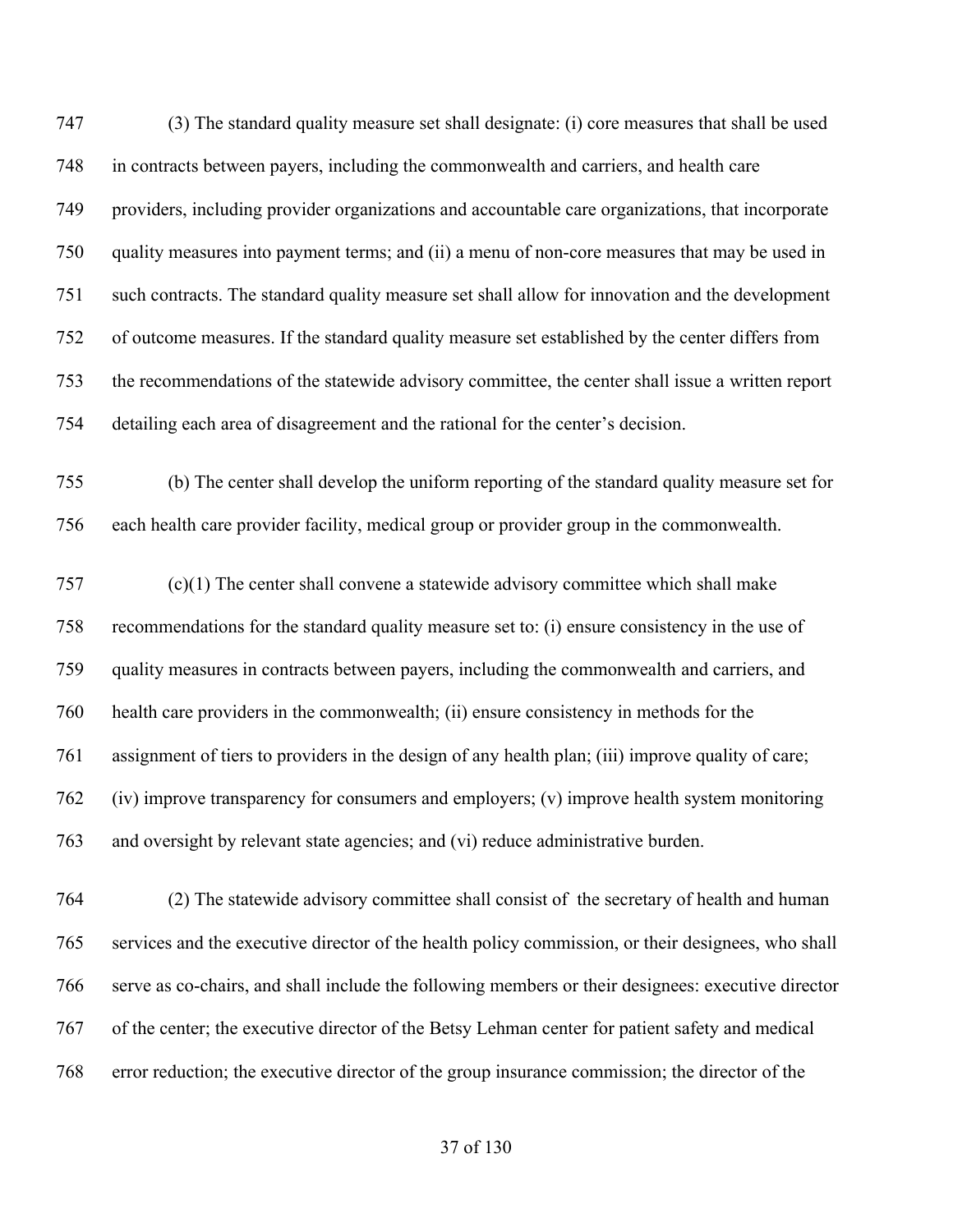Massachusetts e-Health Institute; the secretary of elder affairs; the assistant secretary for MassHealth; the commissioner of the department of public health; the commissioner of the department of mental health; and 11 members who shall be appointed by the governor, 1 of whom shall be a representative of the Massachusetts Health and Hospital Association, Inc., 1 of whom shall be a representative of the Massachusetts League of Community Health Centers, Inc., 1 of whom shall be a representative the Massachusetts Medical Society, 1 of whom shall a registered nurse licensed to practice in Massachusetts who practices in a patient care setting; 1 of whom shall be a representative of a labor organizations representing health care workers; 1 of whom shall be a behavioral health provider, 1 of whom shall be a long-term supports and services provider, 1 of whom shall be a representative of Blue Cross and Blue Shield of Massachusetts, Inc., 1 of whom shall be a representative of the Massachusetts Association of Health Plans, Inc., 1 of whom shall be a representative of a specialty pediatric provider and 1 of whom shall be a representative for consumers. Members appointed to the statewide advisory committee shall have experience with and expertise in health care quality measurement. (3) The statewide advisory committee shall meet quarterly to develop recommendations

 for the core measure and non-core measures to be adopted in the standard quality measure set for use in: (i) contracts between payers, including the commonwealth and carriers, and health care providers, provider organizations and accountable care organizations, which incorporate quality measures into payment terms, including the designation of a set of core measures and a set of non-core measures; (ii) assigning tiers to health care providers in the design of any health plan; (iii) consumer transparency websites and other methods of providing consumer information; and (iv) monitoring system-wide performance.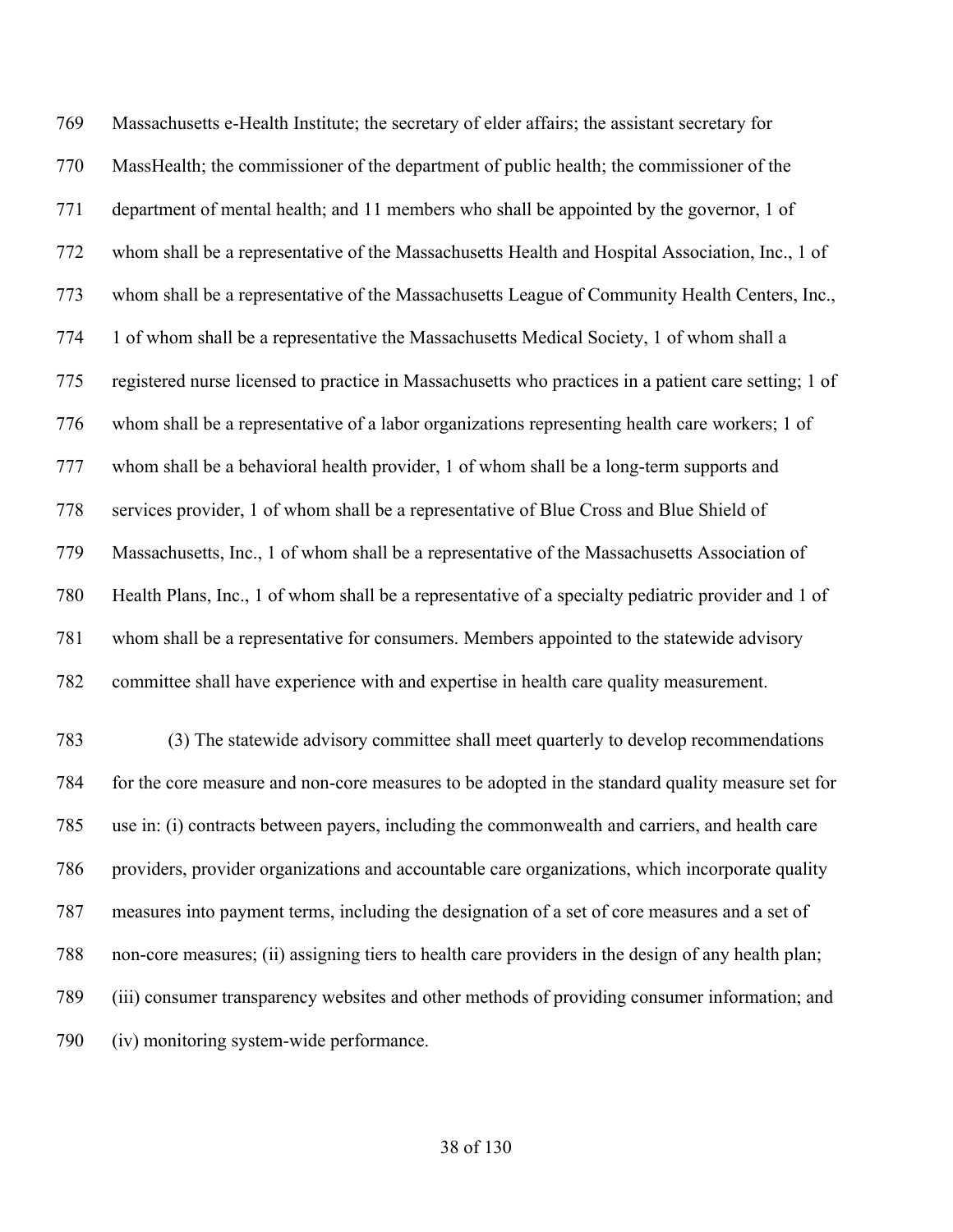(4) In developing its recommendations for the standard quality measure set, the statewide advisory committee shall incorporate nationally recognized quality measures including, but not limited to recommendations from the Executive Office of Health and Human Services Quality Measurement Alignment Task Force, measures used by the Centers for Medicare Medicaid 795 Services, the group insurance commission, carriers and providers and provider organizations in the commonwealth and other states, as well as other valid measures of health care provider performance, outcomes, including patient-reported outcomes and functional status, patient experience, disparities and population health. The statewide advisory committee shall consider measures applicable to primary care providers, specialists, hospitals, provider organizations, accountable care organizations, oral health providers and other types of providers and measures applicable to different patient populations.

 (5) The statewide advisory committee shall, not later than January 1 in each even- numbered year, submit to the center its recommendations on the core measures and non-core measures to be adopted, changed or updated by the center in the standard quality measure set, along with a report in support of its recommendations.

- SECTION 41. Said chapter 12C, as so appearing, is hereby amended by striking out section 15 and inserting in place thereof the following section:-
- Section 15. (a) For the purposes of this section, the following words shall, unless the context clearly requires otherwise, have the following meanings:
- "Adverse event'', harm to a patient resulting from a medical intervention and not to the underlying condition of the patient.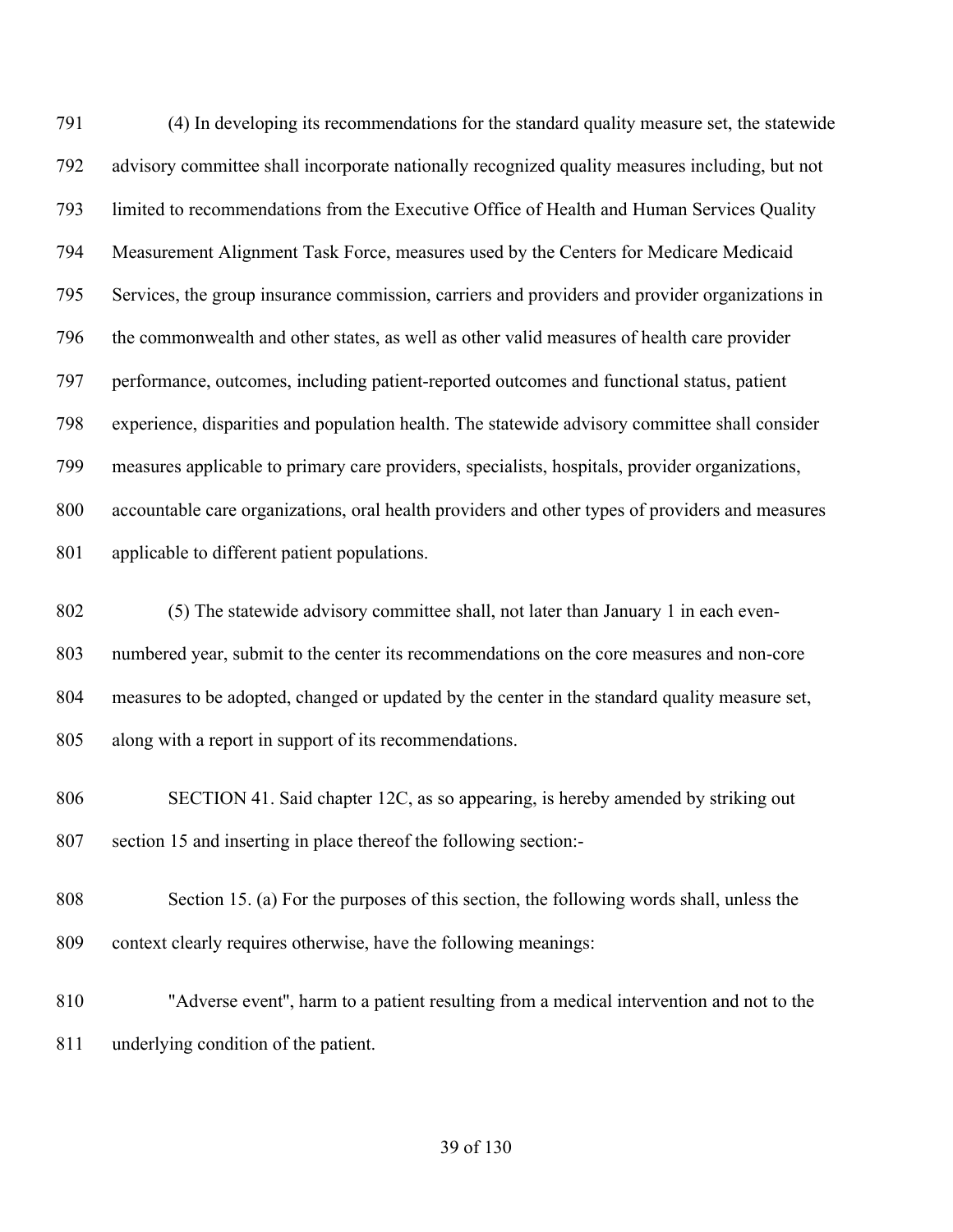| 812 | "Agency", any agency of the executive branch of the commonwealth, including but not                |
|-----|----------------------------------------------------------------------------------------------------|
| 813 | limited to any constitutional or other office, executive office, department, division, bureau,     |
| 814 | board, commission or committee thereof; or any authority created by the general court to serve a   |
| 815 | public purpose, having either statewide or local jurisdiction.                                     |
| 816 | "Board", the patient safety and medical errors reduction board.                                    |
| 817 | "Healthcare-associated infection", an infection that a patient acquires during the course of       |
| 818 | receiving treatment for other conditions within a healthcare setting.                              |
| 819 | "Lehman center", the Betsy Lehman center for patient safety and medical error reduction.           |
| 820 | "Incident", an incident which, if left undetected or uncorrected, might have resulted in an        |
| 821 | adverse event.                                                                                     |
| 822 | "Medical error", the failure of medical management of a planned action to be completed             |
| 823 | as intended or the use of a wrong plan to achieve an outcome.                                      |
| 824 | "Patient safety", freedom from accidental injury.                                                  |
| 825 | "Patient safety information", data and information related to patient safety, including            |
| 826 | adverse events, incidents, medical errors or healthcare-associated infections that is collected or |
| 827 | maintained by agencies.                                                                            |
| 828 | (b) There shall be established within the center the Betsy Lehman center for patient safety        |
| 829 | and medical error reduction. The purpose of the Lehman center shall be to serve as a               |
| 830 | clearinghouse for the development, evaluation and dissemination, including, but not limited to,    |
| 831 | the sponsorship of training and education programs, of best practices for patient safety and       |
| 832 | medical error reduction. The Lehman center shall: (i) coordinate the efforts of state agencies     |
|     | 40 of 130                                                                                          |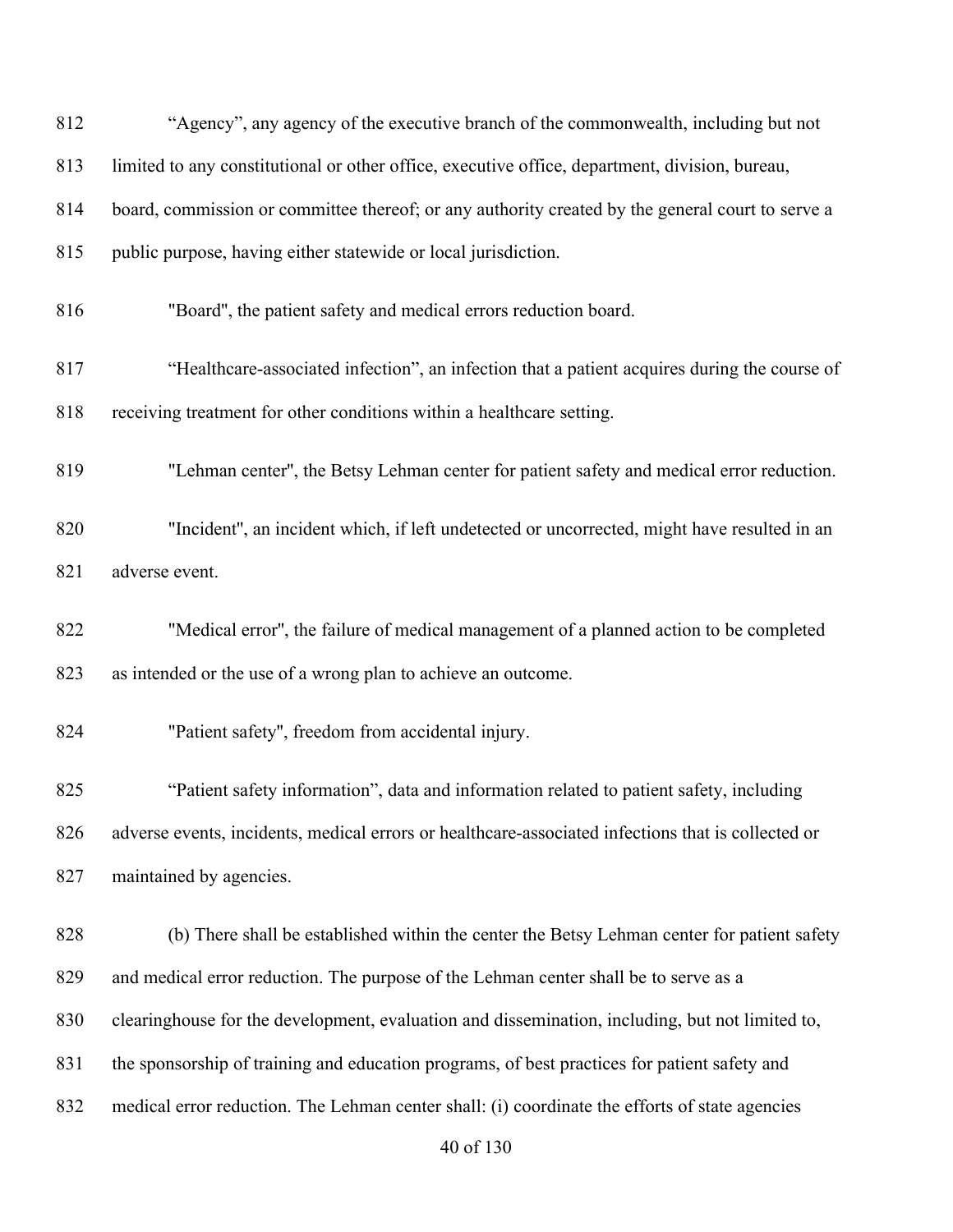engaged in the regulation, contracting or delivery of health care and those individuals or institutions licensed by the commonwealth to provide health care to meet their responsibilities for patient safety and medical error reduction; (ii) assist all such entities to work as part of a total system of patient safety; and (iii) develop appropriate mechanisms for consumers to be included in a statewide program for improving patient safety. The Lehman center shall coordinate state participation in any appropriate state or federal reports or data collection efforts relative to patient safety and medical error reduction. The Lehman center shall analyze available data, research and reports for information that would improve education and training programs that 841 promote patient safety.

 (c) Within the Lehman center, there shall be established a patient safety and medical errors reduction board. The board shall consist of the secretary of health and human services, the executive director of the center, the director of consumer affairs and business regulations and the attorney general. The board shall appoint, in consultation with the advisory committee, the director of the Lehman center by a unanimous vote and the director shall, under the general supervision of the board, have general oversight of the operation of the Lehman center. The director may appoint or retain and remove expert, clerical or other assistants as the work of the Lehman center may require. The coalition for the prevention of medical errors shall serve as the 850 advisory committee to the board. The advisory committee shall, at the request of the director, provide advice and counsel as it considers appropriate including, but not limited to, serving as a resource for studies and projects undertaken or sponsored by the Lehman center. The advisory committee may also review and comment on regulations and standards proposed or promulgated by the Lehman center, but the review and comment shall be advisory in nature and shall not be considered binding on the Lehman center.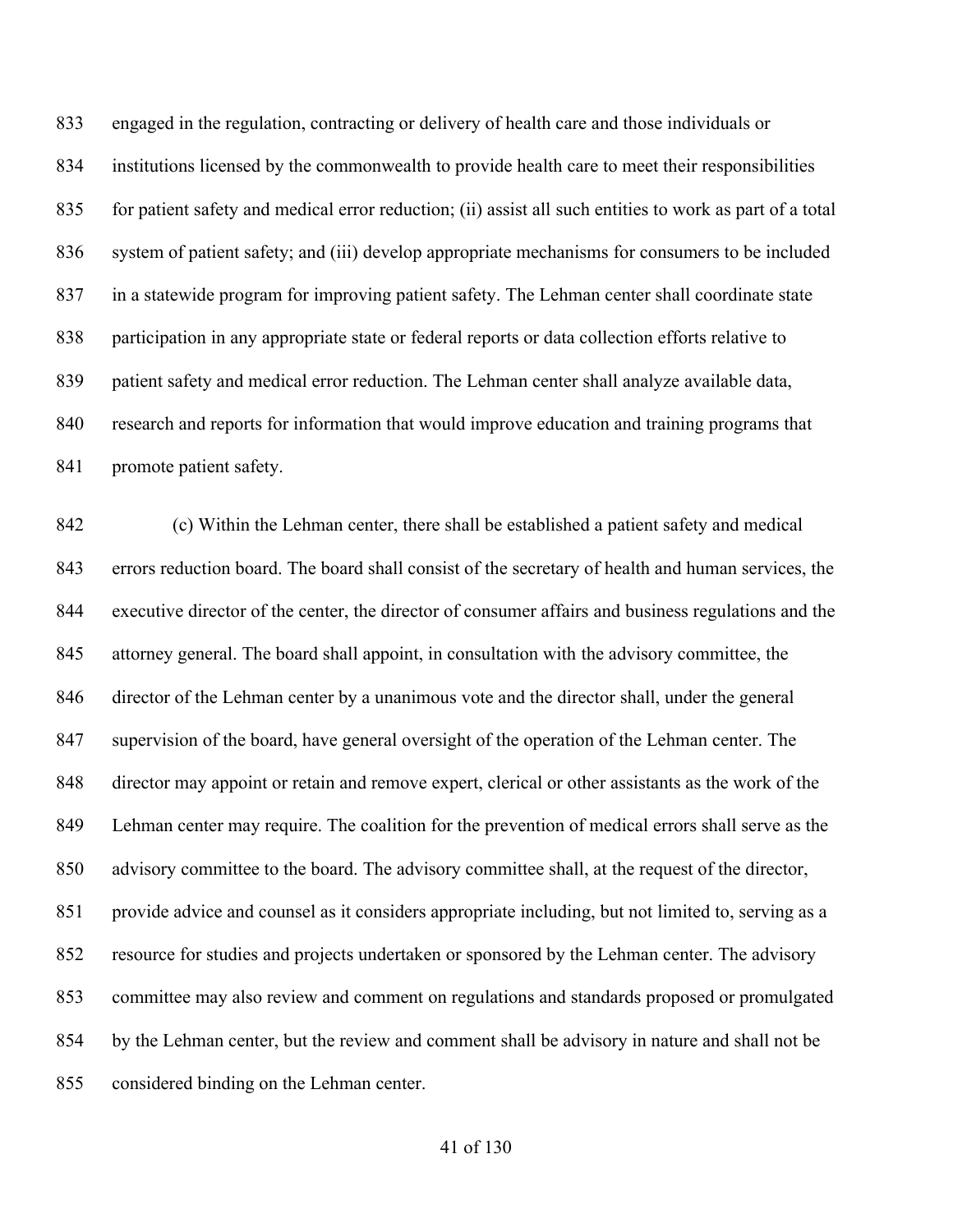(d) The Lehman center shall develop and administer a patient safety and medical error reduction education and research program to assist health care professionals, health care facilities and agencies and the general public regarding issues related to the causes and consequences of medical error and practices and procedures to promote the highest standard for patient safety in 860 the commonwealth. The Lehman center shall annually report to the governor and the general court relative to the feasibility of developing standards for patient safety and medical error reduction programs for any state department, agency, commission or board to reduce medical errors, and the statutory responsibilities of the commonwealth, for the protection of patients and consumers of health care together with recommendations to improve coordination and effectiveness of the programs and activities.

 (e) The Lehman center shall: (i) identify and disseminate information about evidence- based best practices to reduce medical errors and enhance patient safety; (ii) develop a process for determining which evidence-based best practices should be considered for adoption; (iii) serve as a central clearinghouse for the collection and analysis of existing information on the causes of medical errors and strategies for prevention; and (iv) increase awareness of error prevention strategies through public and professional education. The information collected by the Lehman center or reported to the Lehman center shall not be a public record as defined in section 7 of chapter 4, shall be confidential and shall not be subject to subpoena or discovery or introduced into evidence in any judicial or administrative proceeding, except as otherwise specifically provided by law.

 (f) Notwithstanding any general or special law to the contrary, the Lehman center and each agency that collects or maintains patient safety information may transmit such information, including personal data pursuant to section 1 of chapter 66A, to each other through an

## of 130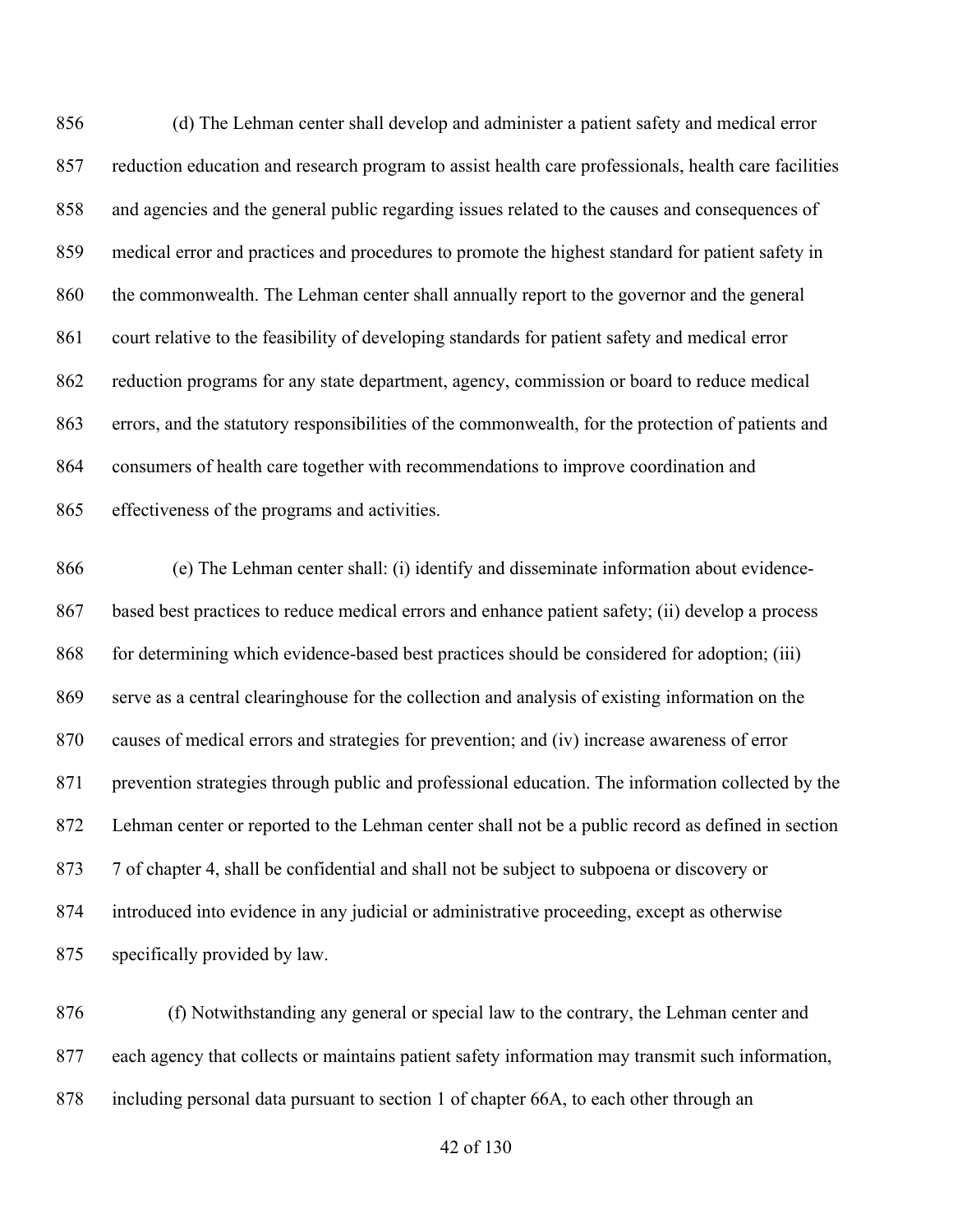agreement, which may be an interagency service agreement, that provides for any safeguards necessary to protect the privacy and security of the information; provided, that the provision of 881 such information shall be consistent with federal law.

 (g) The Lehman center may adopt rules and regulations necessary to carry out the purpose and provisions of this section. The Lehman center may contract with any federal, state or municipal agency or other public institution or with any private individual, partnership, firm, corporation, association or other entity to manage its affairs or carry out the purpose and provisions of this section.

 (h) The Lehman center shall report annually to the general court regarding the progress made in improving patient safety and medical error reduction. The Lehman center shall seek federal and foundation support to supplement state resources to carry out the Lehman center's patient safety and medical error reduction goals.

 SECTION 42. Section 16 of said chapter 12C, as so appearing, is hereby amended by striking out the first sentence and inserting in place thereof the following sentence:-

 The center shall publish an annual report based on the information submitted pursuant to sections 8, 9, 10, 10A and 10B concerning health care provider, provider organization,

pharmaceutical manufacturing company, pharmacy benefit manager and private and public

health care payer costs and cost and price trends, pursuant to section 13 of chapter 6D relative to

market impact reviews and pursuant to section 15 relative to quality data.

 SECTION 43. Chapter 12C is hereby further amended by striking out section 23 and inserting in place thereof the following section:-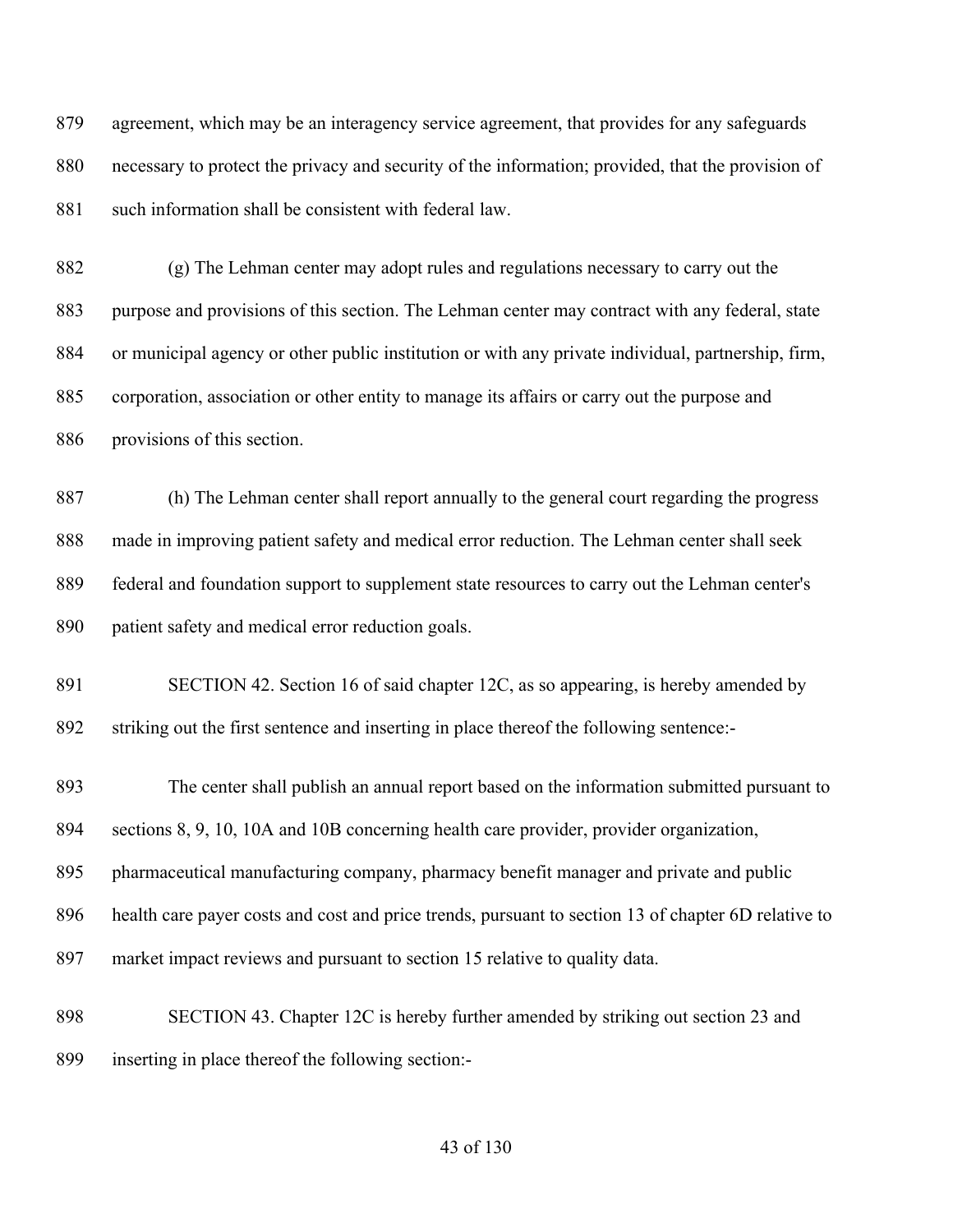Section 23. Subject to appropriation, the center shall transfer annually \$10,000,000 to 901 the Prevention and Wellness Trust Fund established in section 7A of chapter 6D, not later than June 30; provided, however, that such transfer shall not result in an increase in the assessment calculated under section 7 of this chapter.

 SECTION 44. Said chapter 12C is hereby further amended by adding the following 2 sections:-

 Section 24. (a) The center, in consultation with the division of insurance, the health connector authority, the group insurance commission, the health policy commission and the secretary of the executive office of health, shall develop and adopt a uniform methodology for the communication of information on the assignment of tiers to health care providers and health care services, including pharmacy benefits, by carriers. The methodology adopted by the center shall ensure that such information educates patients, purchasers and employers on the differences in the plan design and cost sharing requirements of any health plan product. The center shall also ensure that such information educates patients on the role of the standard quality measure set established under section 14 in a carrier's assignment of a tier to a health care provider.

 (b) In the development of the uniform methodology, the center shall consult with providers, carriers and consumer representatives and hold at least 6 statewide, regional public hearings to solicit public comment on the proposed methodology. The center shall file interim reports quarterly with the joint committee on health care financing and the house and senate committees on ways and means detailing its progress in developing the uniform methodology.

 (c) The center shall issue a final report detailing the uniform methodology of communication adopted by the center on or before December 31, 2019. The center shall file the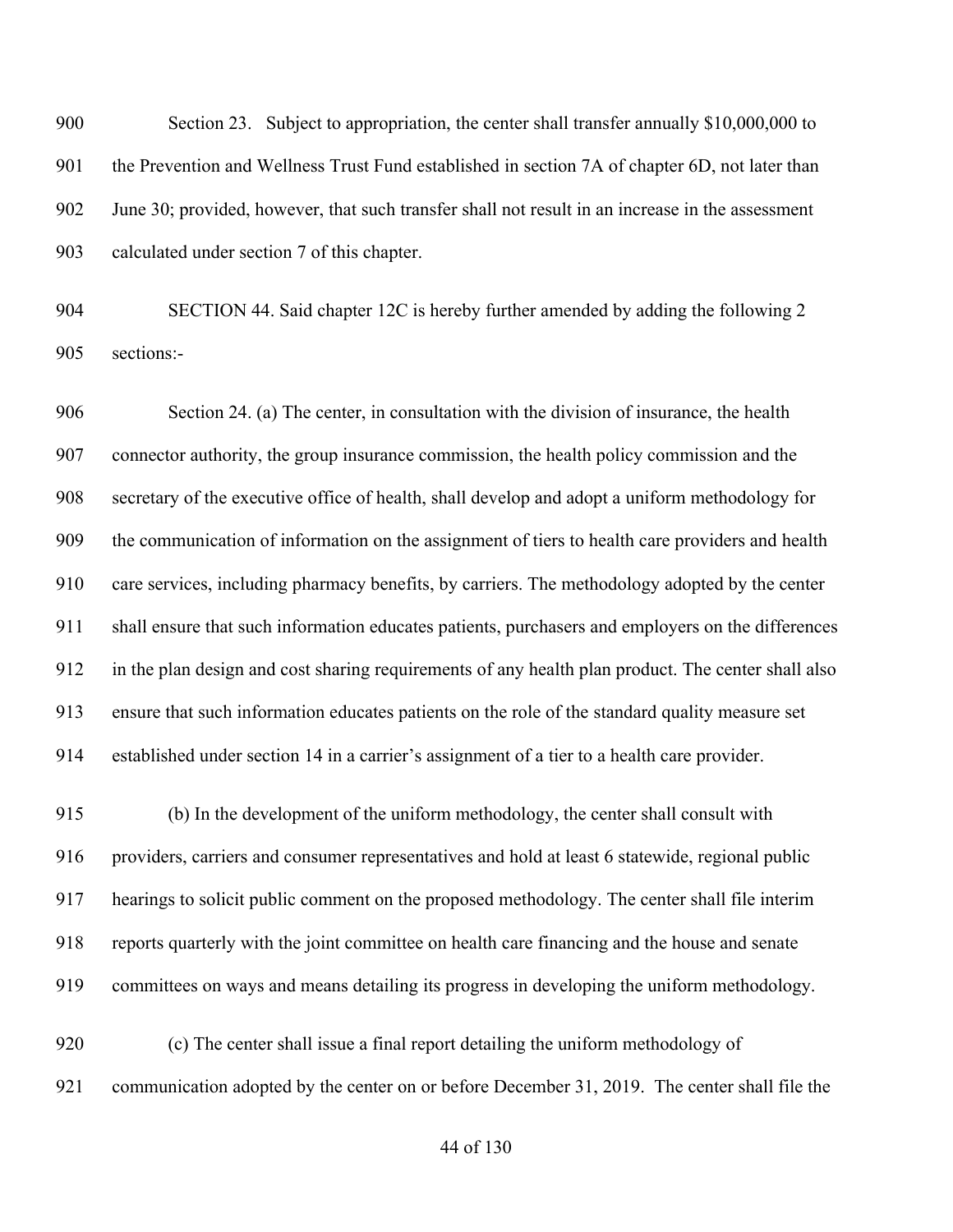report with the governor, the clerks of the house of representatives and the senate, the joint committee on health care financing and the house and senate committees on ways and means. The report shall also be made available on the center's website.

 Section 25. (a) The center shall annually, on or before December 1, evaluate the grant program authorized in section 7A of chapter 6D and shall issue an evaluation report. The report shall include an analysis of all relevant data to determine the effectiveness of the program including, but not limited to, an analysis of: (i) the extent to which the program impacted the prevalence, severity or control of preventable health conditions and the extent to which the program is projected to impact such factors in the future; (ii) the extent to which the program reduced health care costs or the growth in health care cost trends and the extent to which the program is projected to reduce such costs in the future; (iii) whether health care costs were reduced and who benefited from the reduction; (iv) the extent that health outcomes or health 934 behaviors were positively impacted; (v) the extent that access to evidence-based community services was increased; (vi) the extent that social determinants of health or other community wide risk factors for poor health were reduced or mitigated; (vii) the extent that grantees increased their ability to collaborate, share data and align services with other providers and community-based organizations for greater impact; (viii) the extent to which health disparities experienced by populations based on race, ethnicity, gender, disability status, sexual orientation or socio-economic status were reduced across all metrics; and (ix) recommendations for whether the program should be discontinued, amended or expanded and a timetable for implementation of the recommendations.

 (b) The center shall report the results of its evaluation and its recommendations, if any, and drafts of legislation necessary to carry out the recommendations to the house and senate

of 130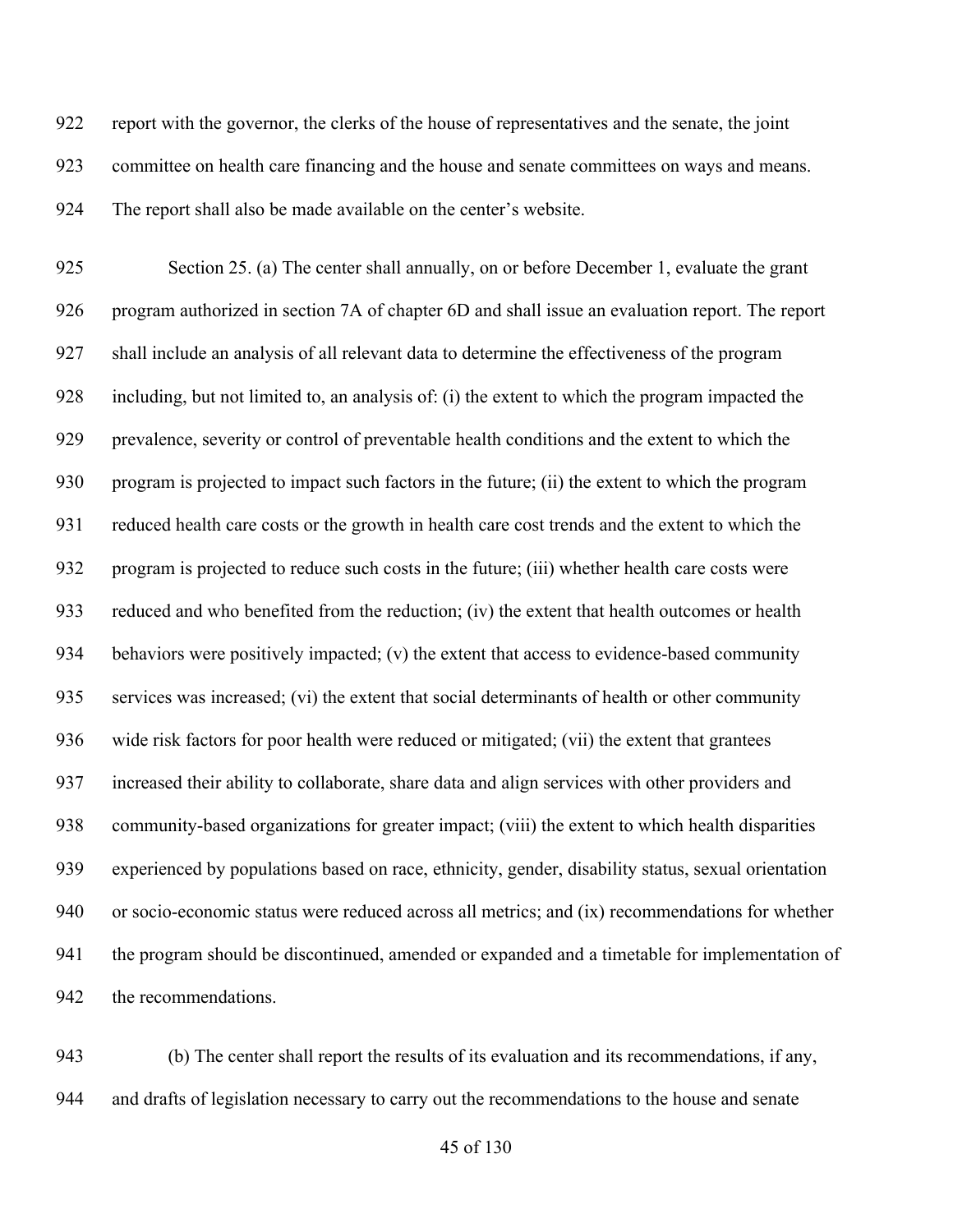committees on ways and means, the joint committee on public health and the joint committee on health care financing and shall post the report on the center's website.

 SECTION 45. Section 10 of chapter 13 of the General Laws, as so appearing, is hereby amended by striking out the last paragraph and inserting in place thereof the following paragraph:-

 The board: (i) shall adopt, amend and rescind such rules and regulations as it deems necessary to carry out the this chapter; provided however, that prior to adoption, amendment or rescission, any rule or regulation shall be submitted to the commissioner of public health for approval; (ii) may, subject to the approval of the commissioner of public health, appoint an executive director and a legal counsel; (iii) may appoint such other assistants as may be required; and (iv) may make contracts and arrangements for the performance of administrative and similar services required, or appropriate, in the performance of the duties of the board.

 SECTION 46. Said chapter 13is hereby further amended by striking out section 10A, as so appearing, and inserting in place thereof the following section:-

 Section 10A. The commissioner of public health shall review and approve any rule or regulation proposed by the board of registration in medicine pursuant to section 10 or any other General Law. Such rule or regulation shall be deemed disapproved unless approved within 30 days of submission to the commissioner pursuant to said section 10.

 SECTION 47. Chapter 29 of the General Laws is hereby amended by striking section 2TTTT, as so appearing, and inserting in place thereof the following section:-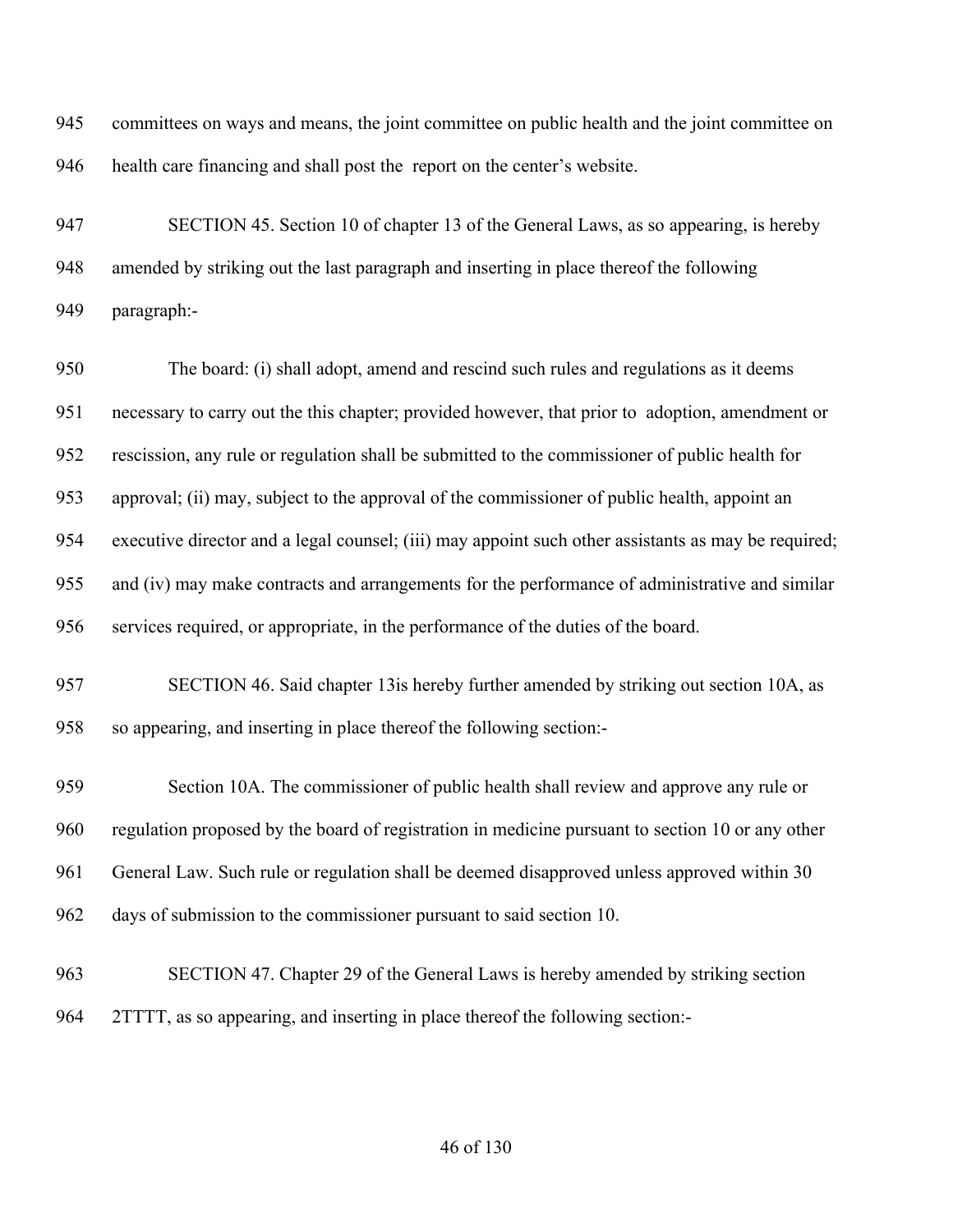Section 2TTTT. (a) For the purposes of this section the following words shall have the following meanings:

 "Case mix", the description and categorization of a hospital's patient population according to criteria determined by the center for health information and analysis including, but not limited to, primary and secondary diagnoses, primary and secondary procedures, illness severity, patient age and source of payment.

 "Commercial volume", the proportion of patients that seek care at an acute care hospital 972 that are insured by private carriers.

 "Dispersed service area," a geographic area of the commonwealth in which a provider organization delivers health care services.

 "Major service category", a set of service categories as specified by the center for health information and analysis, including: (i) acute hospital inpatient services, by major diagnostic category; (ii) outpatient and ambulatory services, by categories as defined by the Centers for Medicare and Medicaid Services, or as specified by the center for health information and analysis, including a residual category for "all other" outpatient and ambulatory services that do not fall within a defined category; (iii) behavioral health services; (iv) professional services, by categories as defined by the Centers for Medicare and Medicaid Services, or as specified by the center for health information and analysis; and (v) sub-acute services, by major service line or clinical offering, as specified by the center for health information and analysis.

 "Medicaid volume", the proportion of patients that seek care at an acute care hospital that are insured by a state medicaid program.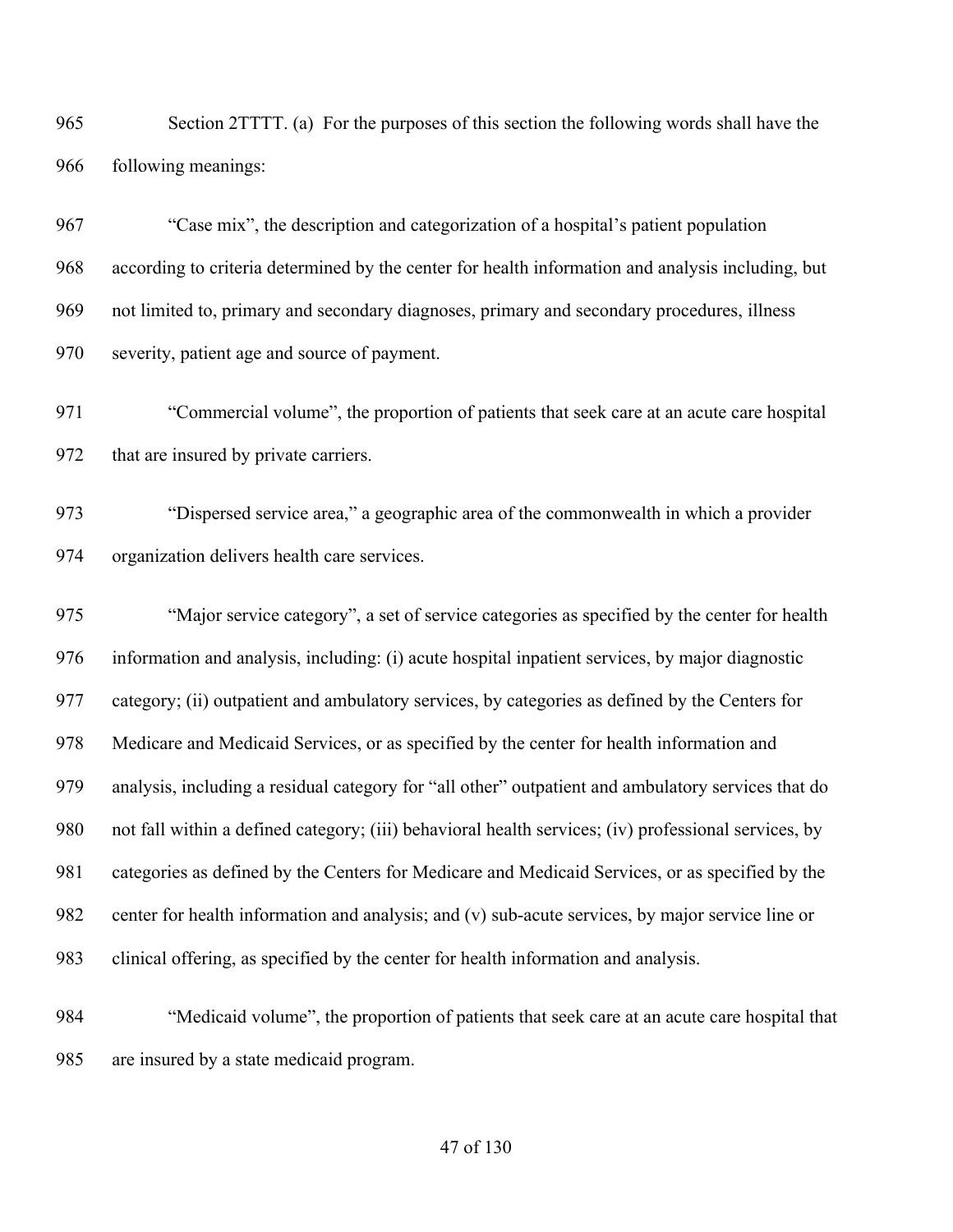"Primary service area", a geographic area of the commonwealth in which consumers are likely to travel to obtain health services.

 "Relative price", the contractually negotiated amounts paid to providers by each private and public carrier for health care services, including non-claims related payments and expressed in the aggregate relative to the payer's network-wide average amount paid to providers, as calculated pursuant to section 10 of chapter 12C.

 (b) There shall be established and set upon the books of the commonwealth a separate fund to be known as the Community Hospital Reinvestment Trust Fund. Funds shall be expended, without further appropriation, by the secretary of health and human services. The fund shall consist of money from public and private sources, such as gifts, grants and donations, interest earned on such revenues, any other money authorized by the general court and specifically designated to be credited to the fund, and any funds provided from other sources. Money in the fund shall be used to provide annual financial support, consistent with the terms of this section, to eligible acute care hospitals. The secretary of health and human services, as trustee, shall administer the fund and shall make expenditures from the fund consistent with this section.

 (c) The secretary of health and human services may incur expenses and the comptroller may certify amounts for payment in anticipation of expected receipts; provided, however, that no expenditure shall be made from the fund which shall cause the fund to be deficient at the close of a fiscal year. Revenues deposited in the fund that are unexpended at the end of a fiscal year shall not revert to the general fund and shall be available for expenditure in the following fiscal year.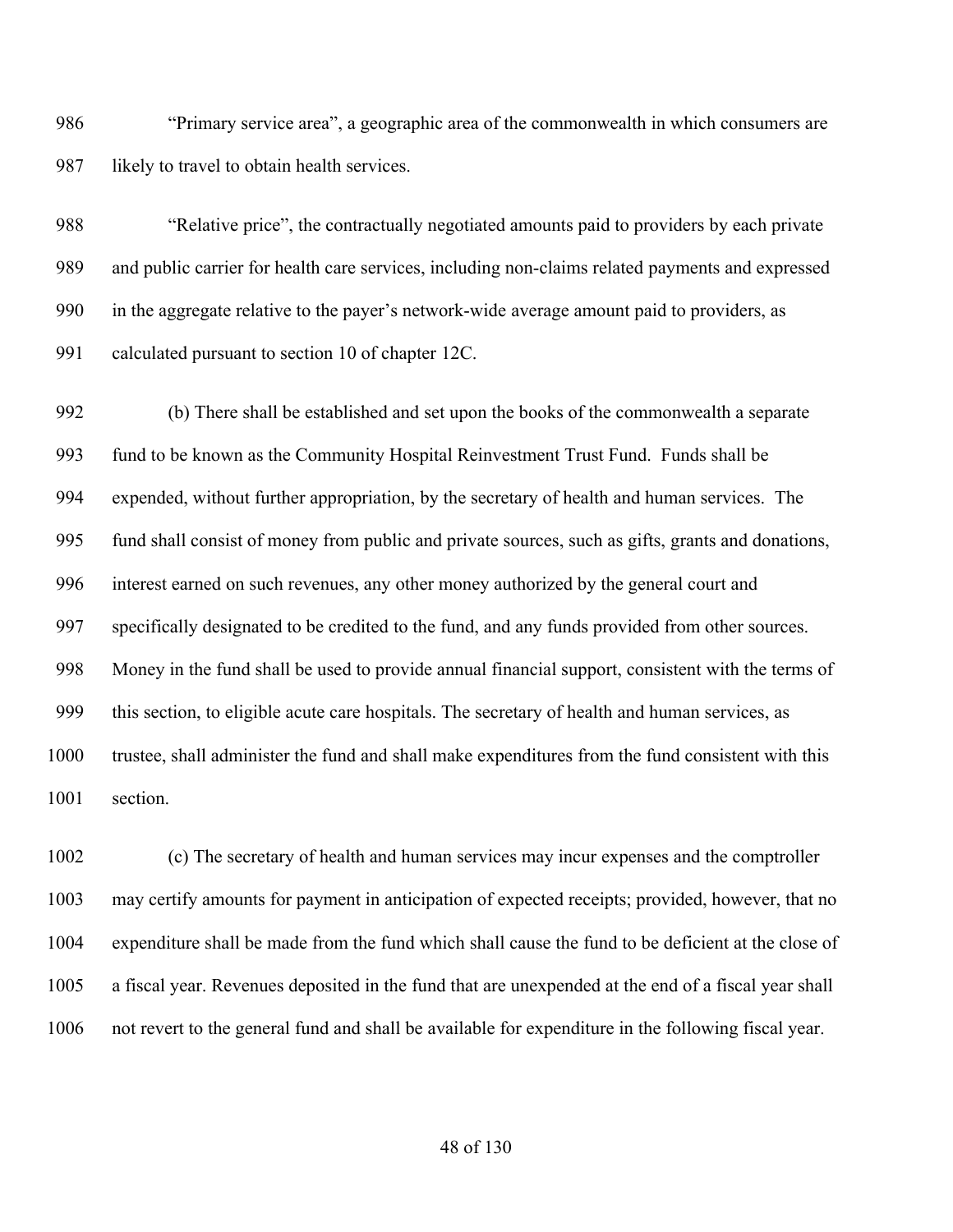(d) The secretary of health and human services shall annually direct payments from the fund to eligible acute care hospitals. To be eligible to receive payment from the fund, an acute care hospital shall be licensed under section 51 of chapter 111, and shall not be a hospital with relative prices that are at or above the 90th percentile of the statewide average relative price. In directing payments, the secretary of health and human services shall allocate payments to eligible acute care hospitals based on the proportion of each eligible acute care hospital's total gross patient service revenue to the combined gross patient service revenue of all eligible acute care hospitals in the prior hospital rate year; provided, however, that payments shall be adjusted to allocate proportionally greater payments to eligible acute care hospitals with relative prices that fall farthest below the 90th percentile of the statewide average relative price and shall also consider: (i) medicaid volume; (ii) commercial volume; (iii) major service categories not readily offered by providers within the same primary service areas and dispersed service areas; (iv) case mix; (v) affiliation status; and (vi) geography.

 (e) The secretary of health and human services shall annually direct payments from the fund to eligible acute care hospitals. To be eligible to receive payment from the fund, an acute care hospital shall be licensed under section 51 of chapter 111. In directing payments, the secretary of health and human services shall allocate payments to eligible acute care hospitals based on the proportion of each eligible acute care hospital's total gross patient service revenue to the combined gross patient service revenue of all eligible acute care hospitals in the prior hospital rate year and shall also consider: (i) medicaid volume; (ii) commercial volume; (iii) major service categories not readily offered by providers within the same primary service areas and dispersed service areas; (iv) case mix; (v) affiliation status; (vi) geography; and (vii) relative price.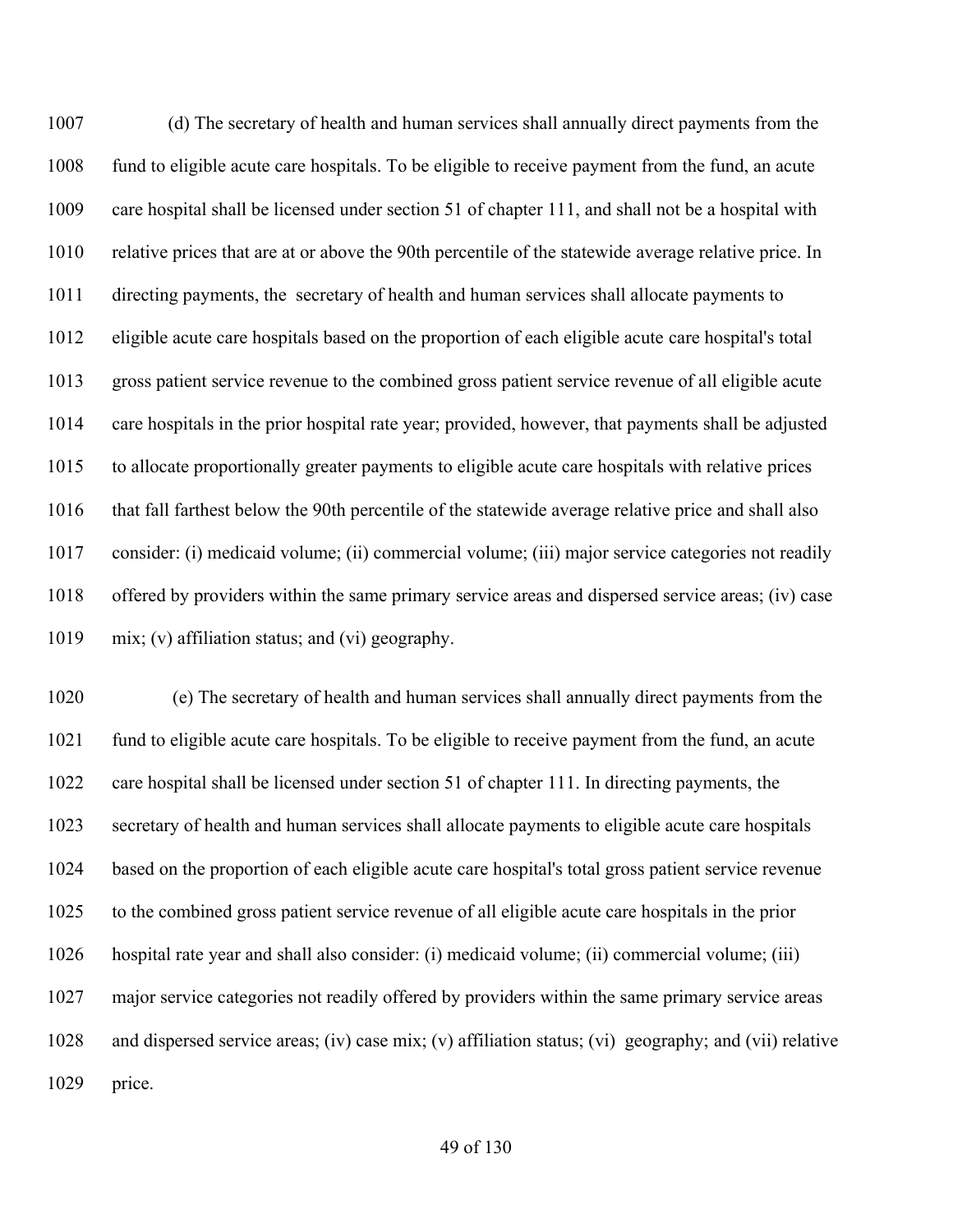(f) The secretary of health and human services shall promulgate regulations necessary to carry out this section, including regulations establishing a formula to allocate payments pursuant to subsection (e).

 (g) Not later than 30 days after payments are allocated to eligible acute care hospitals under this section, the secretary of health and human services shall file a report with the joint committee on health care financing and the house and senate committees on ways and means detailing the allocation and recipient of each payment.

 (h) The secretary shall expend not less than \$15,000,000 annually to community health centers, as defined under 42 USC 254b, based on financial need. All expenditures shall have 1 or more of the following purposes: (1) to improve and enhance the ability of community health centers to serve populations efficiently and effectively through the delivery of community-based primary and preventive care, clinical support, care coordination services, disease management services, and pharmacy management services; (2) to support health disparities reduction initiatives that address the social factors that influence health inequality; (3) to support infrastructure investments necessary for the transition to alternative payment methodologies, including technology investments in data analysis functions and performance management programs, including systems to promote provider price transparency, necessary to aggregate and analyze clinical data on a population level; (4) to provide loan forgiveness or loan repayment programs for clinical staff, including but not limited to, physicians, nurses, optometrists, psychiatrists and other behavioral health clinicians, and dentists; provided, that any such program shall fund minimum loan forgiveness or repayment of \$25,000 per clinician per year, in exchange for the clinician's commitment to practice full time in 1 or more community health centers for 3 consecutive years; (5) to support efforts to expand the service area of community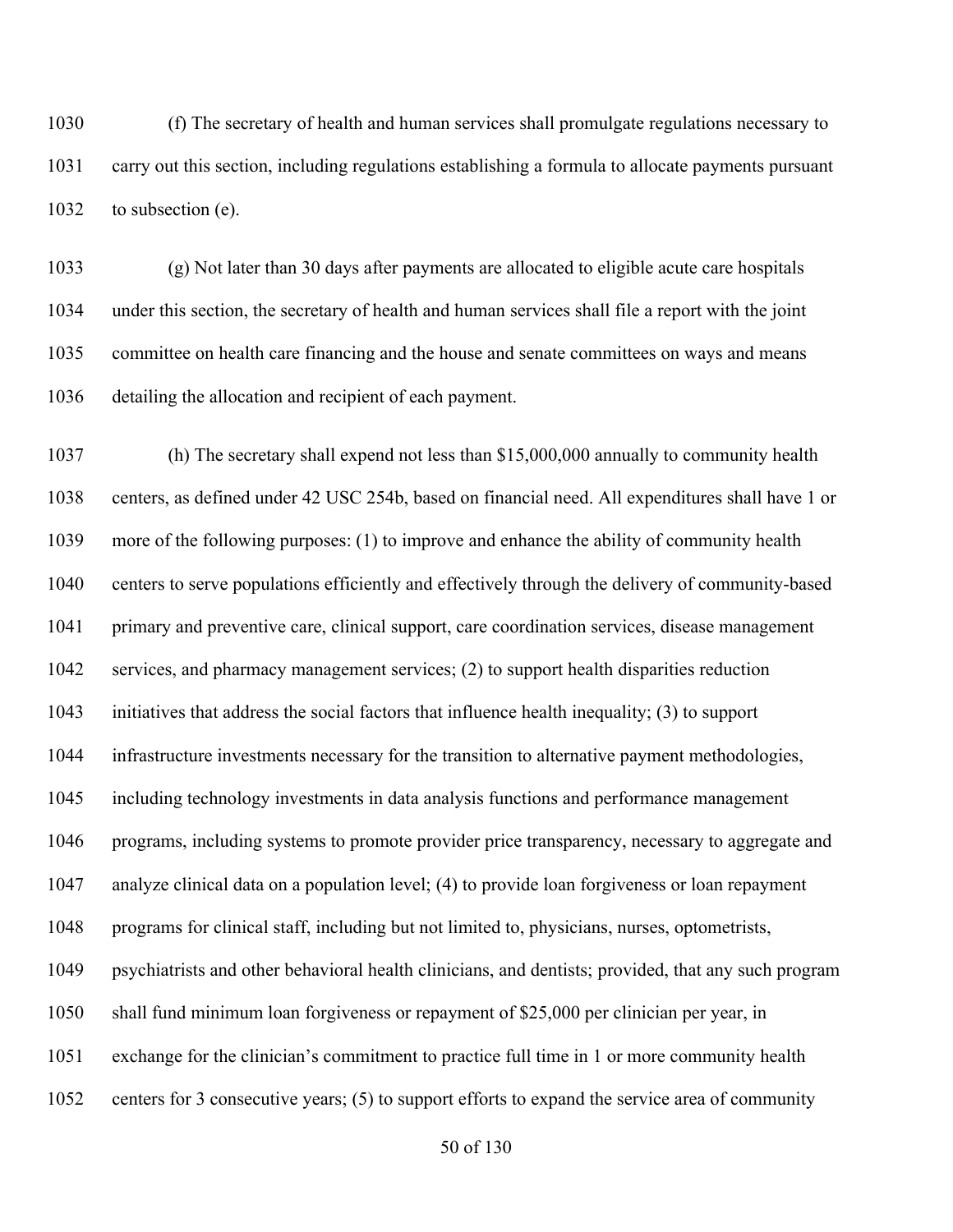health centers to communities that lack adequate access to similar levels of community-based primary and preventive care; and (6) to support efforts to improve the coordination of community care delivery and encourage the partnerships and resource sharing among community health centers located in close proximity to one another.

 (i) The secretary may require as a condition of receiving payment from the fund that an eligible community health center agree to an independent financial and operational audit to recommend steps to increase the sustainability and efficiency of the community health center.

 (j) The executive office of health and human services shall promulgate regulations necessary to carry out this section.

 (k) Not later than 30 days after payments are allocated to eligible community health centers under this section, the secretary for health and human services shall file a report with the joint committee on health care finance and the house and senate committees on ways and means detailing the allocation and recipient of each payment.

 SECTION 48. Chapter 29 of the General Laws is hereby further amended by inserting after section 2YYYY the following section:-

 Section 2ZZZZ. There shall be a Mobile Integrated Health Care Trust Fund. The commissioner of public health shall administer the fund and may make expenditures from the fund to support the administration and oversight of programs certified under chapter 111O.

 The fund shall consist of: (i) revenue generated from fees, fines and penalties imposed under chapter 111O; (ii) revenue from appropriations or other money authorized by the general court and specifically designated to be credited to the fund; and (iii) funds from public or private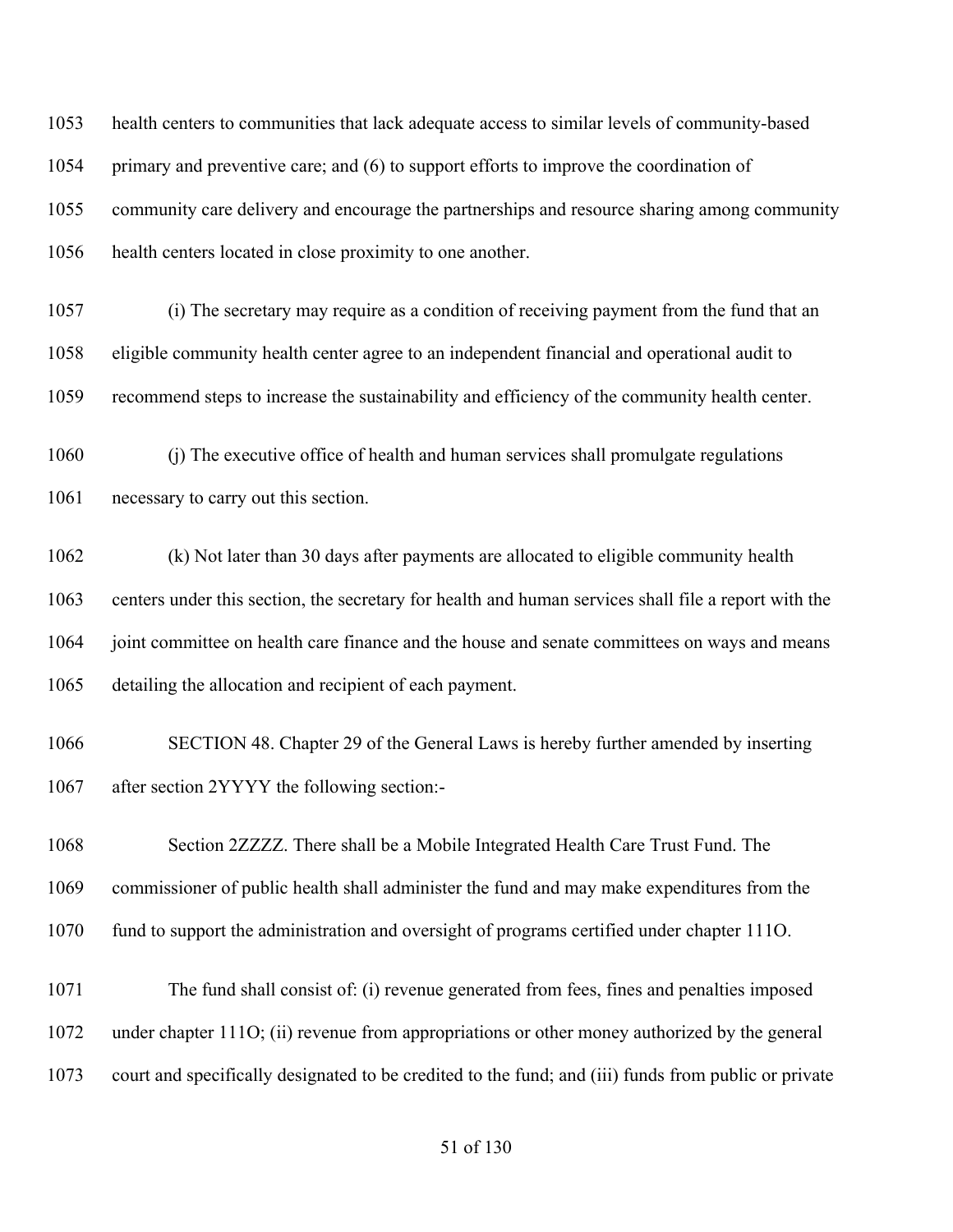sources for mobile integrated health care including, but not limited to, gifts, grants, donations, rebates and settlements received by the commonwealth that are specifically designated to be credited to the fund. The department of public health may incur expenses and the comptroller may certify for payment amounts in anticipation of expected receipts; provided however, that an expenditure shall not be made from the fund that shall cause the fund to be deficient at the close of a fiscal year. Amounts credited to the fund shall not be subject to further appropriation and money remaining in the fund at the close of a fiscal year shall not revert to the General Fund and shall be available for expenditure in the following fiscal year.

 The commissioner shall report annually, not later than October 1, to the house and senate committees on ways and means and the joint committee on health care financing on the fund's activity. The report shall include, but not be limited to, revenue received by the fund, revenue and expenditure projections for the next fiscal year and details of the expenditures by the fund.

 SECTION 49. Section 4 of chapter 32A of the General Laws, as so appearing, is hereby amended by inserting after the word "commonwealth", in line 12, the following words:-

 ; provided, however, that the carrier or third-party health care administrator website shall conform with uniform methodology for the communication of information about the assignment of tiers to health care providers and health care services adopted by the center for health information and analysis pursuant to section 25 of chapter 12C.

 SECTION 50. Said chapter 32A is hereby further amended by adding the following 2 sections:-

 Section 29. (a) For the purposes of this section, "telemedicine" shall mean the use of interactive audio, video or other electronic media for diagnosis, consultation and treatment of a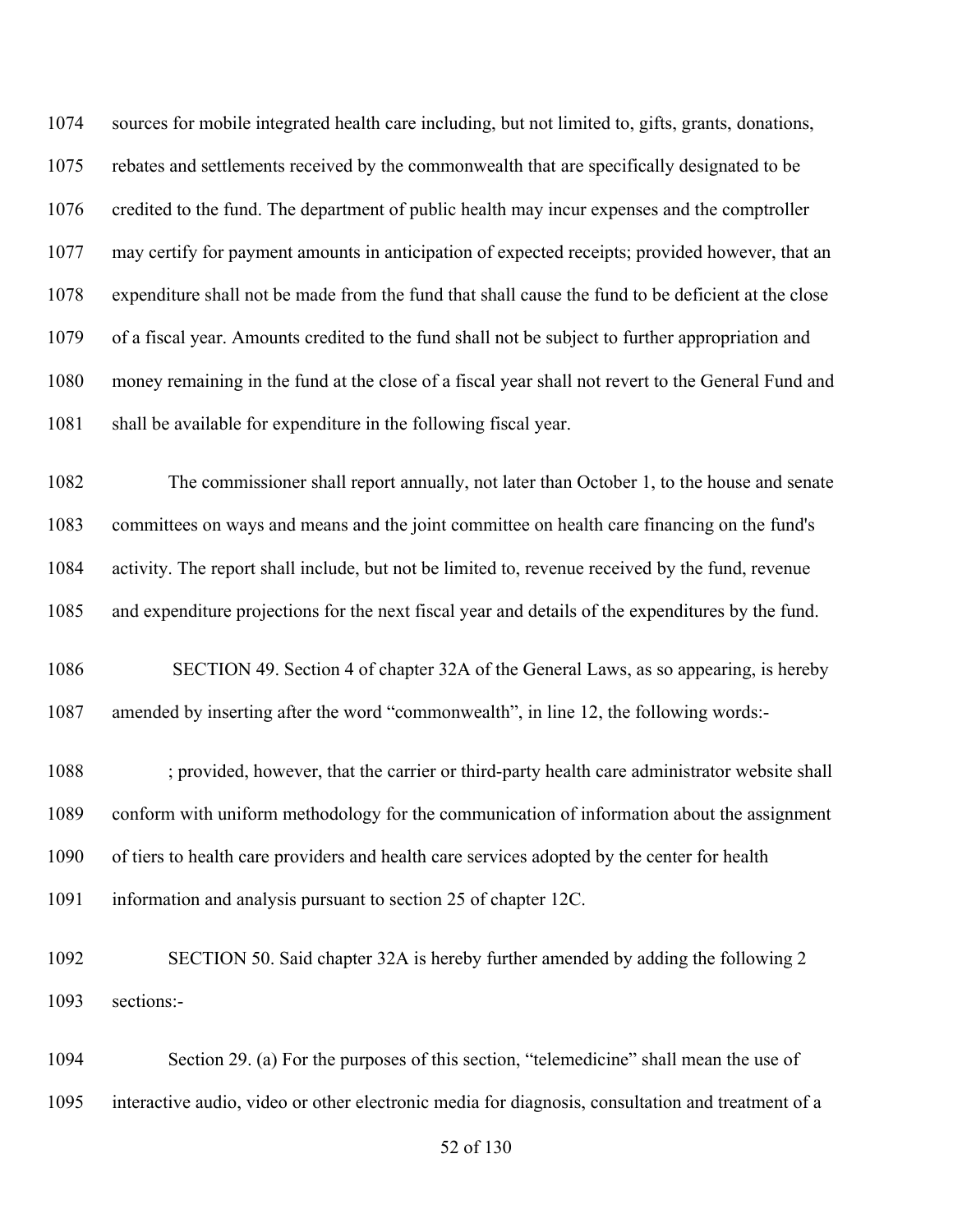patient's physical, oral or mental health; provided however, that "telemedicine" shall not include audio-only telephone, facsimile machine, online questionnaires, texting or text-only e-mail.

 (b) Coverage offered by the commission to an active or retired employee of the commonwealth insured under the group insurance commission shall provide coverage for health care services through the use of telemedicine by a contracted health care provider if (i) the health care services are covered by way of in-person consultation or delivery and (ii) the health care services may be appropriately provided through the use of telemedicine.

 (c) Coverage for telemedicine services may include utilization review, including preauthorization, to determine the appropriateness of telemedicine as a means of delivering a health care service; provided that, the same process is utilized as if the service was provided via in-person consultation or delivery.

 (d) Coverage for telemedicine services shall not be required to reimburse a health care 1108 provider for a health care service that is not a covered benefit under the plan nor reimburse a health care provider not contracted under the plan.

 (e) Coverage that reimburses a provider with a global payment, as defined in section 1 of chapter 6D, shall account for the provision of telemedicine services to set the global payment amount

 (f) Coverage for telemedicine services may include a deductible, copayment or coinsurance requirement for a health care service provided through telemedicine as long as the deductible, copayment or coinsurance does not exceed the deductible, copayment or coinsurance applicable to an in-person consultation or in-person delivery of services.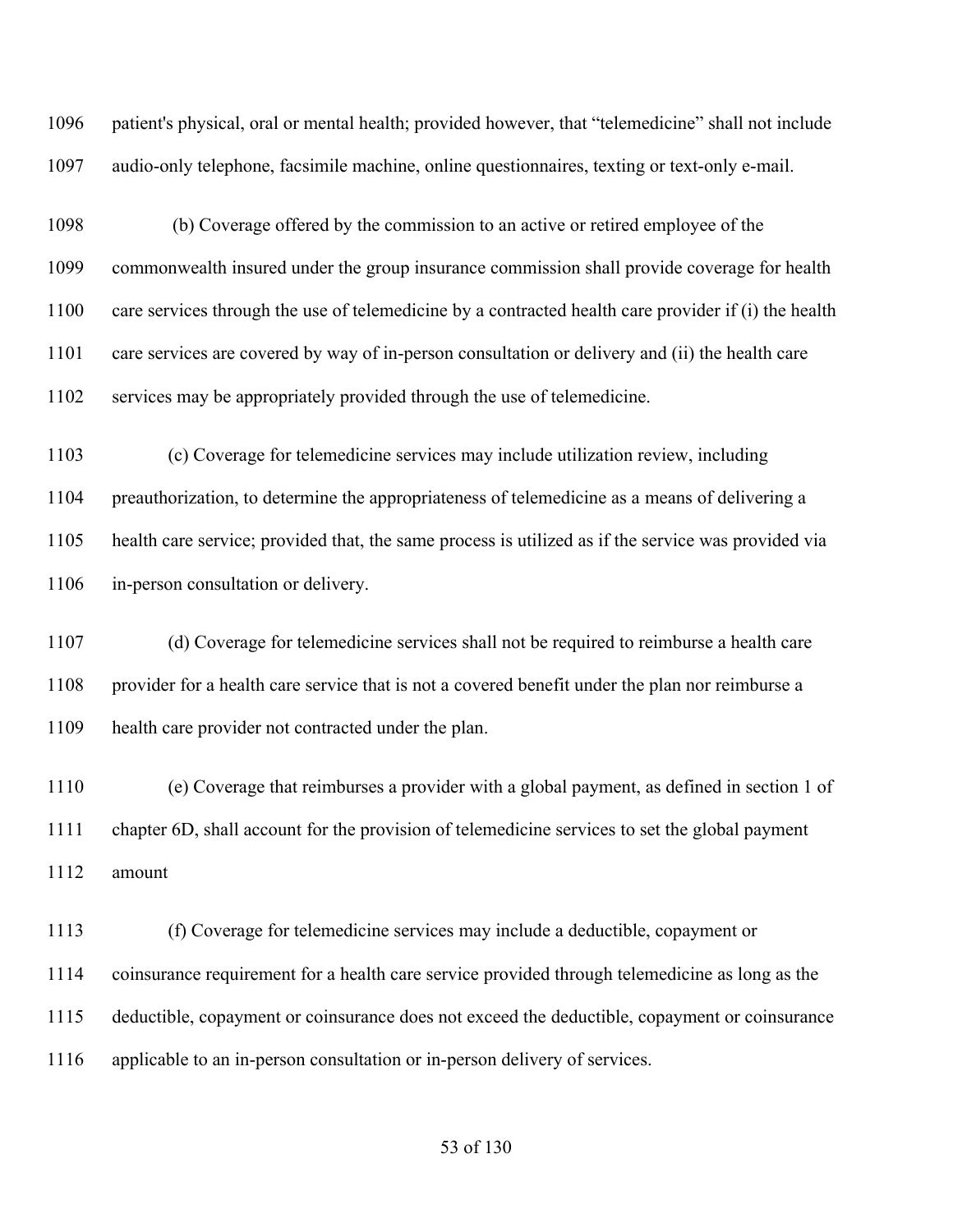(g) A health care provider shall not be required to document a barrier to an in-person visit, nor shall the type of setting where telemedicine is provided be limited for health care services provided through telemedicine.

 (h) Health care services provided by telemedicine shall conform to the standards of care applicable to the telemedicine provider's profession and specialty. Such services shall also conform to applicable federal and state health information privacy and security standards as well as standards for informed consent.

 Section 30. The commission shall require a carrier or a third party administrator with whom a carrier contracts to use the standard quality measure set established by the center for health information and analysis under section 14 of chapter 12C as follows: (i) the carrier or third party administrator shall use the measures designated by the center as core measures in any contract between a health care provider, provider organization or accountable care organization that incorporates quality measures into payment terms; (ii) the carrier or third party administrator may use the measures designated by the center as non-core measures in any contract with a health care provider, provider organization or accountable care organization that incorporates quality measures into payment terms and shall not use any measures not designated as non-core measures; and (iii) the carrier or third party administrator shall use the measures in the standard quality measure set established by the center to assign health care providers, provider organizations or accountable care organizations to tiers in the design of a health plan. 1136 SECTION 51. Subsection (a) of section 6D of chapter 40J of the General Laws, as so

 appearing, is hereby amended by inserting after the third sentence the following sentence:- The institute shall partner with the health care and technology community to accelerate the creation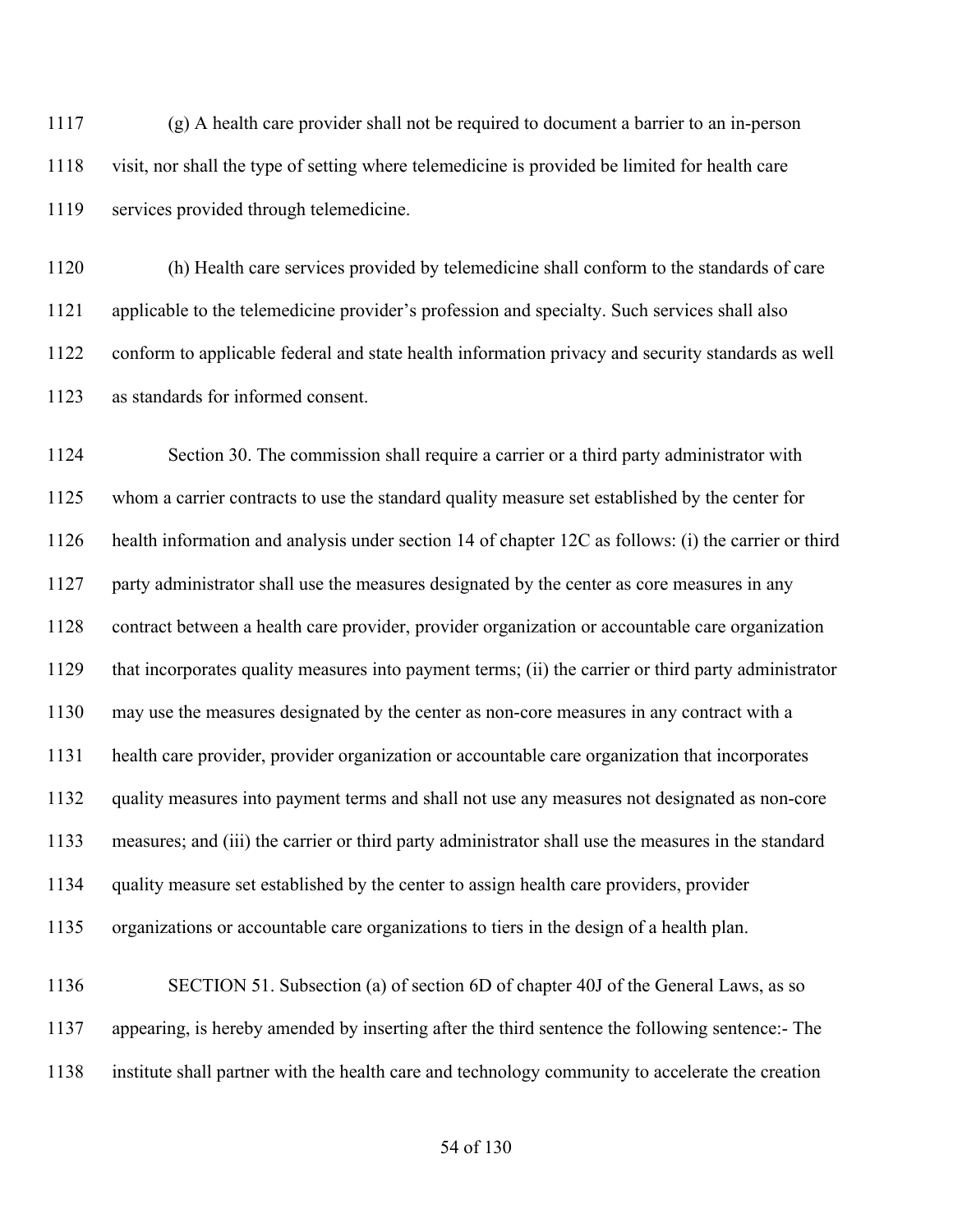and adoption of digital health to drive economic growth and improve health care outcomes and efficiency.

 SECTION 52. Said section 6D of said chapter 40J, as so appearing, is hereby further amended by striking out, in lines 16 to 18, inclusive, the words "and (3) develop a plan to complete the implementation of electronic health records systems by all providers in the commonwealth" and inserting in place thereof the following words:- (3) develop a plan to complete the implementation of electronic health records systems by all providers in the commonwealth; and (4) advance the commonwealth's economic competitiveness by supporting the digital health industry, including the digital health industry's role in improving the quality of health care delivery and patient outcomes. SECTION 53. Said section 6D of said chapter 40J, as so appearing, is hereby further amended by adding the following subsection:- (h) Notwithstanding any provision of this section to the contrary, if a significant portion of health care providers, as determined by the institute's director, implement and use interoperable electronic health records systems, the institute shall prioritize achieving the goal of improving the commonwealth's economic competitiveness in digital health through implementation of subsections (f) and (g). SECTION 54. Said chapter 94C of the General Laws is hereby amended by inserting after section 21B the following section:- Section 21C. (a) For the purposes of this section, the following words shall, unless the

context clearly requires otherwise, have the following meanings:-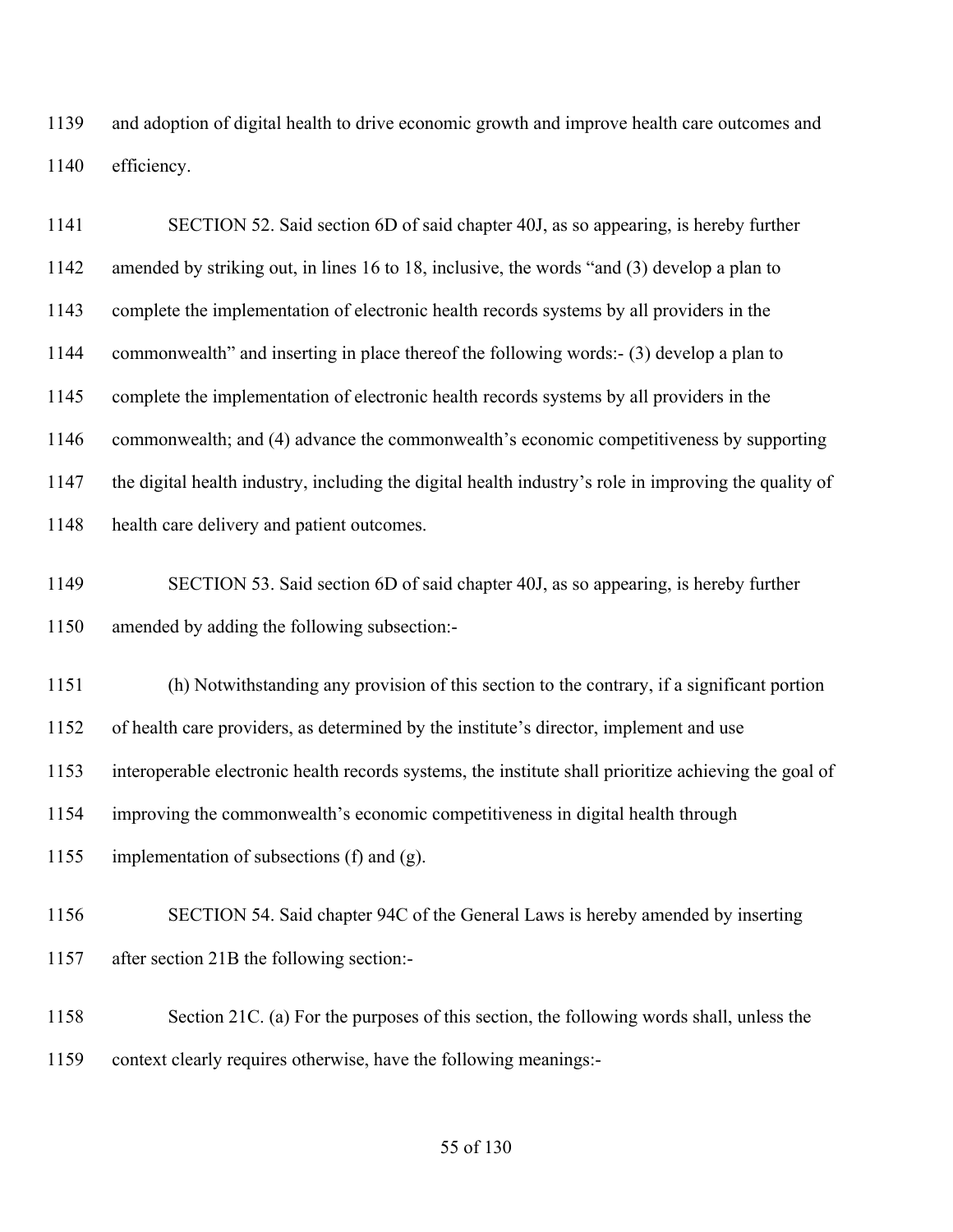| 1160 | "Cost sharing", amounts owed by a consumer under the terms of the consumer's health                   |
|------|-------------------------------------------------------------------------------------------------------|
| 1161 | benefit plan as defined in section 1 of chapter 1760 or as required by a pharmacy benefit             |
| 1162 | manager as defined in subsection (a) of section 226 of chapter 175.                                   |
| 1163 | "Pharmacy retail price", the amount an individual would pay for a prescription                        |
| 1164 | medication at a pharmacy if the individual purchased that prescription medication at that             |
| 1165 | pharmacy without using a health benefit plan as defined in section 1 of chapter 1760 or any           |
| 1166 | other prescription medication benefit or discount.                                                    |
| 1167 | "Registered pharmacist", a pharmacist who holds a valid certificate of registration issued            |
| 1168 | by the board of registration in pharmacy pursuant to section 24 of chapter 112.                       |
| 1169 | (b) A pharmacy shall post a notice informing consumers that a consumer may request, at                |
| 1170 | the point of sale, the current pharmacy retail price for each prescription medication the consumer    |
| 1171 | intends to purchase. If the consumer's cost-sharing amount for a prescription medication exceeds      |
| 1172 | the current pharmacy retail price, the pharmacist, or an authorized individual at the direction of a  |
| 1173 | pharmacist, shall notify the consumer that the pharmacy retail price is less than the patient's cost- |
| 1174 | sharing amount. The pharmacist shall charge the consumer the applicable cost-sharing amount or        |
| 1175 | the current pharmacy retail price for that prescription medication, as directed by the consumer.      |
| 1176 | A pharmacist shall not be subject to a penalty by the board of registration in pharmacy or            |
| 1177 | a third party for failure to comply with this section.                                                |
| 1178 | (c) A contractual obligation shall not prohibit a pharmacist from complying with this                 |
| 1179 | section; provided however, that a pharmacist shall submit a claim to the consumer's health            |
| 1180 | benefit plan or its pharmacy benefit manager if the pharmacist has knowledge that the                 |
| 1181 | prescription medication is covered under the consumer's health benefit plan.                          |
|      | 56 of 130                                                                                             |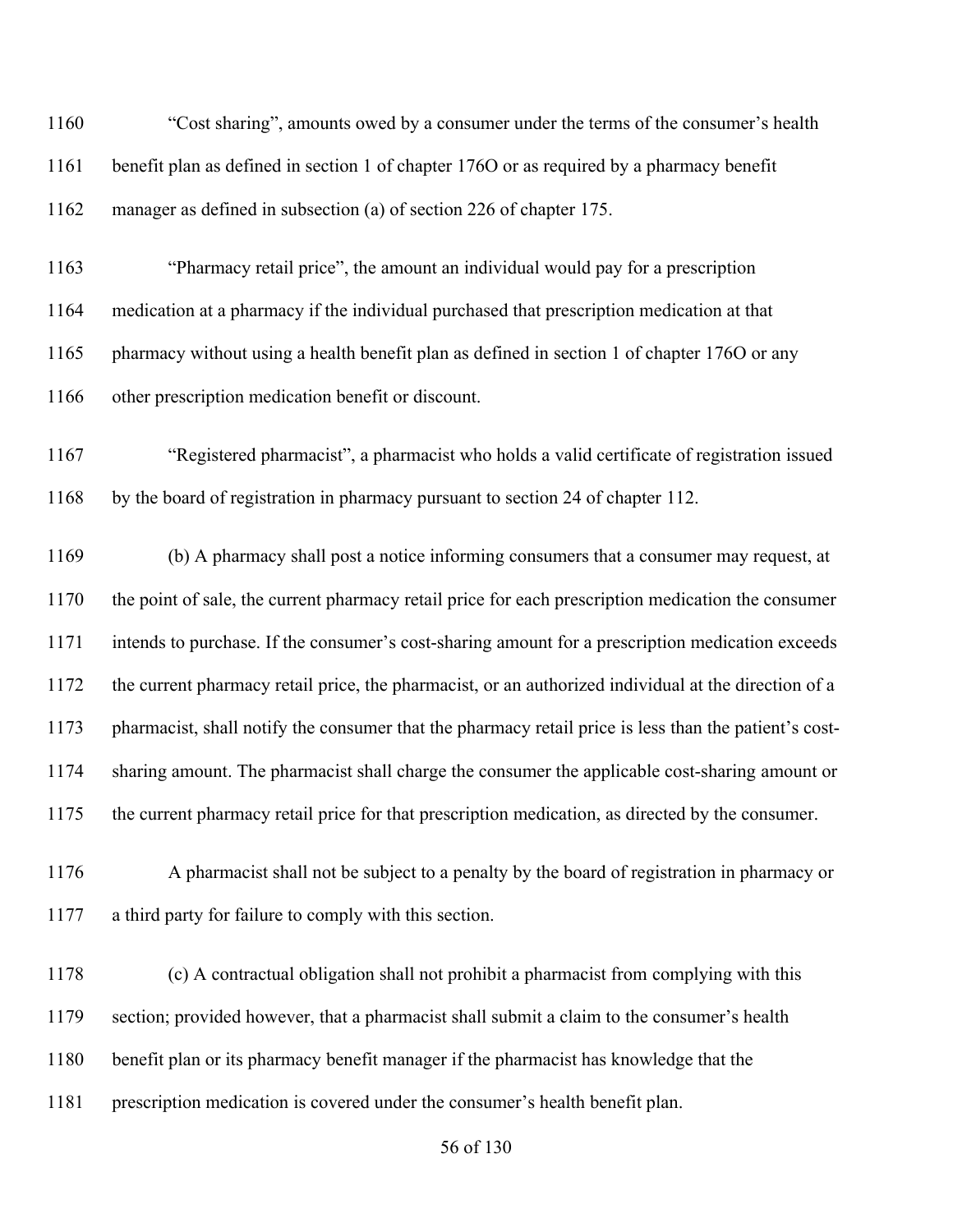(d) Failure to post notice pursuant to subsection (b) shall be an unfair or deceptive act of practice under chapter 93A

 SECTION 55. Section 14 of chapter 94G, as appearing in the 2016 Official Edition, is hereby amended by striking out subsection (b), as amended by section 42 of chapter 55 of the acts of 2017, and inserting in place thereof the following subsection:-

 (b) Money in the fund shall be subject to appropriation. Money in the fund shall be expended for the implementation, administration and enforcement of this chapter by the commission and by the department of agricultural resources for the implementation, administration and enforcement of sections 116-123, inclusive, of chapter 128 and the provision of pesticide control pursuant to chapter 132B; provided, that 10 per cent of the amounts held in the fund in any 1 year shall be transferred annually to the Prevention and Wellness Trust Fund established in section 7A of chapter 6D, not later than June 30. Thereafter, money in the fund shall be expended for: (i) public and behavioral health including but not limited to, evidence- based and evidence-informed substance use prevention and treatment and substance use early intervention services in a recurring grant for school districts or community coalitions who operate on the strategic prevention framework or similar structure for youth substance use education and prevention; (ii) public safety; (iii) municipal police training; and (iv) programming for restorative justice, jail diversion, workforce development, industry specific technical assistance, and mentoring services for economically-disadvantaged persons in communities disproportionately impacted by high rates of arrest and incarceration for marijuana offenses 1202 pursuant to chapter 94C.

SECTION 56. Section 2G of chapter 111 of the General Laws is hereby repealed.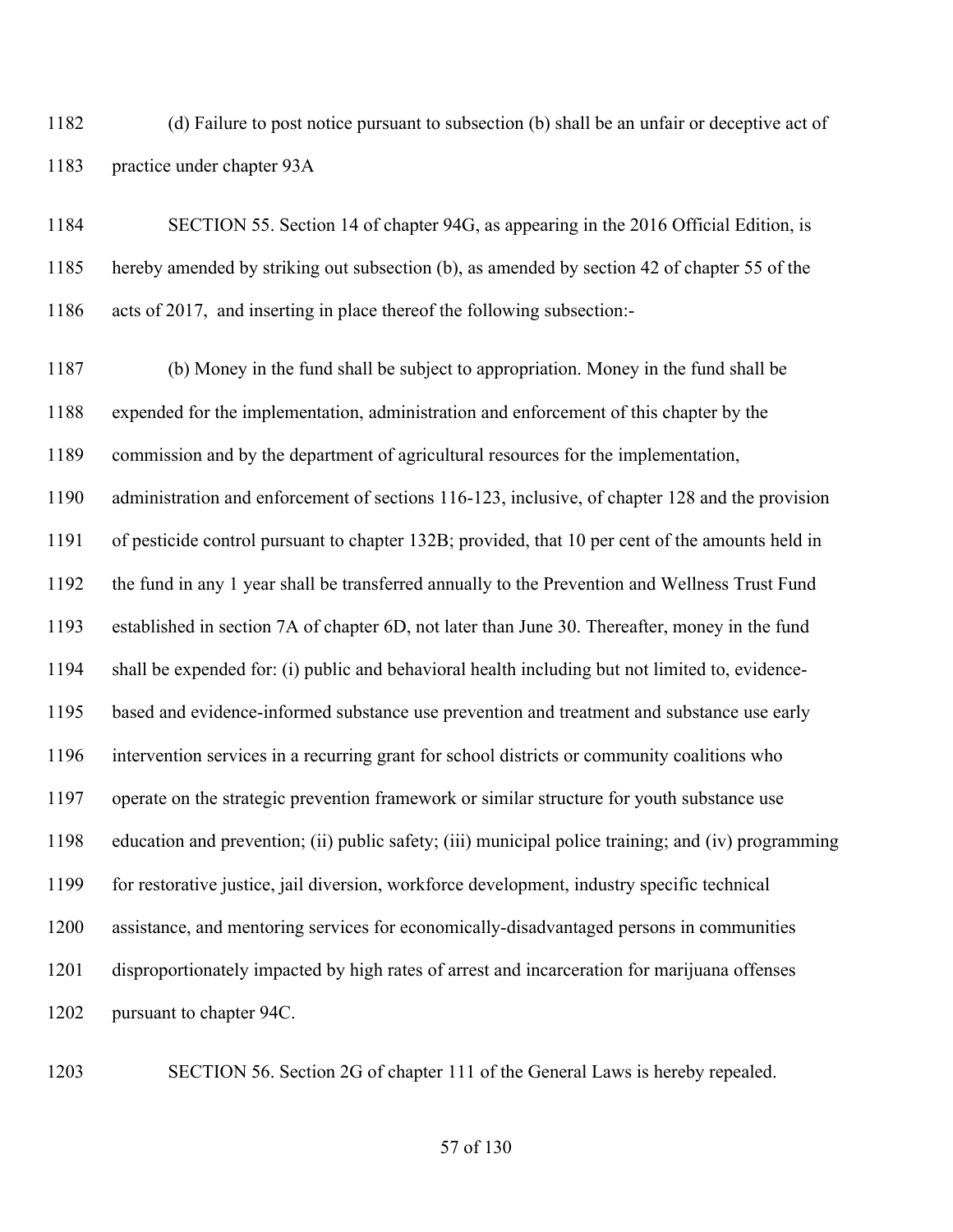SECTION 57. Section 2H of said chapter 111 is hereby repealed.

SECTION 58. Section 4N of said chapter 111 is hereby repealed.

 SECTION 59. Section 25A of said chapter 111, as appearing in the 2016 Official Edition, is hereby amended by striking out the first sentence and inserting in place thereof the following sentence:-

 Under the direction of the health planning council established under section 19 of chapter 6D, the commission shall establish and maintain, on a current basis, an inventory of all health care resources together with all other reasonably pertinent information concerning such resources, in order to identify the location, distribution and nature of all such resources in the commonwealth.

 SECTION 60. Said section 25A of said chapter 111, as so appearing, is hereby further 1215 amended by striking out, in lines 16 and 17, the words "in a designated office of the department" and inserting in place thereof the following words:- as determined by the health planning council established under section 19 of chapter 6D.

 SECTION 61. Said section 25A of said chapter 111, as so appearing, is hereby further amended by striking out the fourth paragraph.

 SECTION 62. Section 51H of said chapter 111, as so appearing, is hereby amended by striking out, in lines 4 and 5, the words "mothers or clinic providing ambulatory surgery as defined in section 25B" and inserting in place thereof the following words:- mothers, clinic providing ambulatory surgery as defined in section 25B, limited service clinic licensed pursuant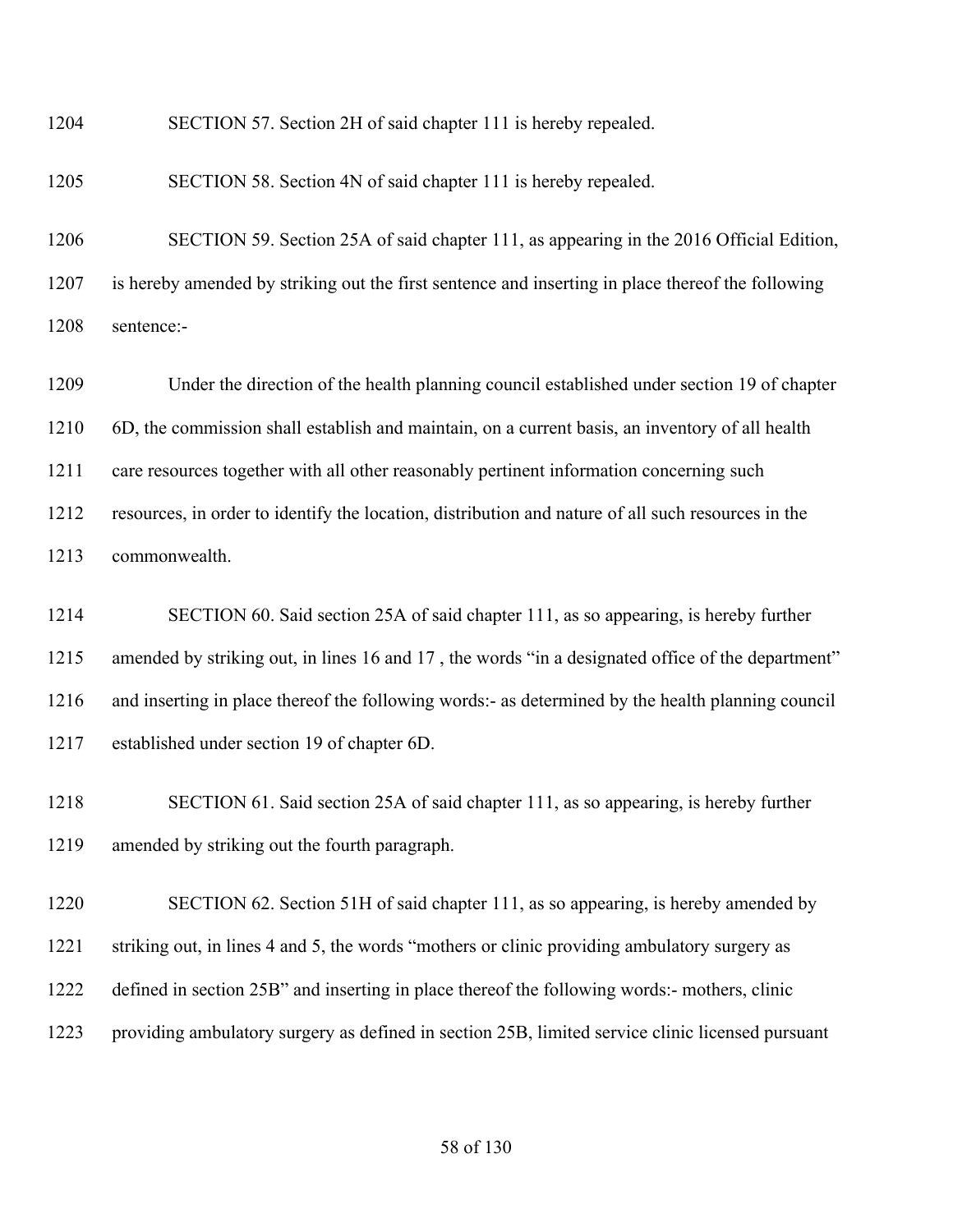to section 51J, office-based surgery facility licensed pursuant to section 51L, or urgent care center licensed pursuant to section 51M.

| 1226 | SECTION 63. Said Chapter 111 is hereby further amended by inserting after section                    |
|------|------------------------------------------------------------------------------------------------------|
| 1227 | 51K, inserted by section 46 of chapter 47 of the acts of 2017 the following 2 sections:-             |
| 1228 | Section 51L. (a) For the purposes of this section the following words shall, unless the              |
| 1229 | context clearly requires otherwise, have the following meanings:-                                    |
| 1230 | "Deep sedation", a drug-induced depression of consciousness during which: (i) the                    |
| 1231 | patient cannot be easily aroused but responds purposefully following repeated painful                |
| 1232 | stimulation; (ii) the patient's ability to maintain independent ventilatory function may be          |
| 1233 | impaired; (iii) the patient may require assistance in maintaining a patent airway and spontaneous    |
| 1234 | ventilation may be inadequate; and (iv) the patient's cardiovascular function is usually             |
| 1235 | maintained without assistance.                                                                       |
| 1236 | "General anesthesia", a drug-induced depression of consciousness during which: (i) the               |
| 1237 | patient is not arousable, even by painful stimulation; (ii) the patient's ability to maintain        |
| 1238 | independent ventilatory function is often impaired; (iii) the patient, in many cases, often requires |
| 1239 | assistance in maintaining a patent airway and positive pressure ventilation may be required          |
| 1240 | because of depressed spontaneous ventilation or drug-induced depression of neuromuscular             |
| 1241 | function; and (iv) the patient's cardiovascular function may be impaired.                            |
| 1242 | "Moderate sedation", a drug-induced depression of consciousness during which: (i) the                |
| 1243 | patient responds purposefully to verbal commands, either alone or accompanied by light tactile       |
| 1244 | stimulation; (ii) no interventions are required to maintain a patent airway; (iii) spontaneous       |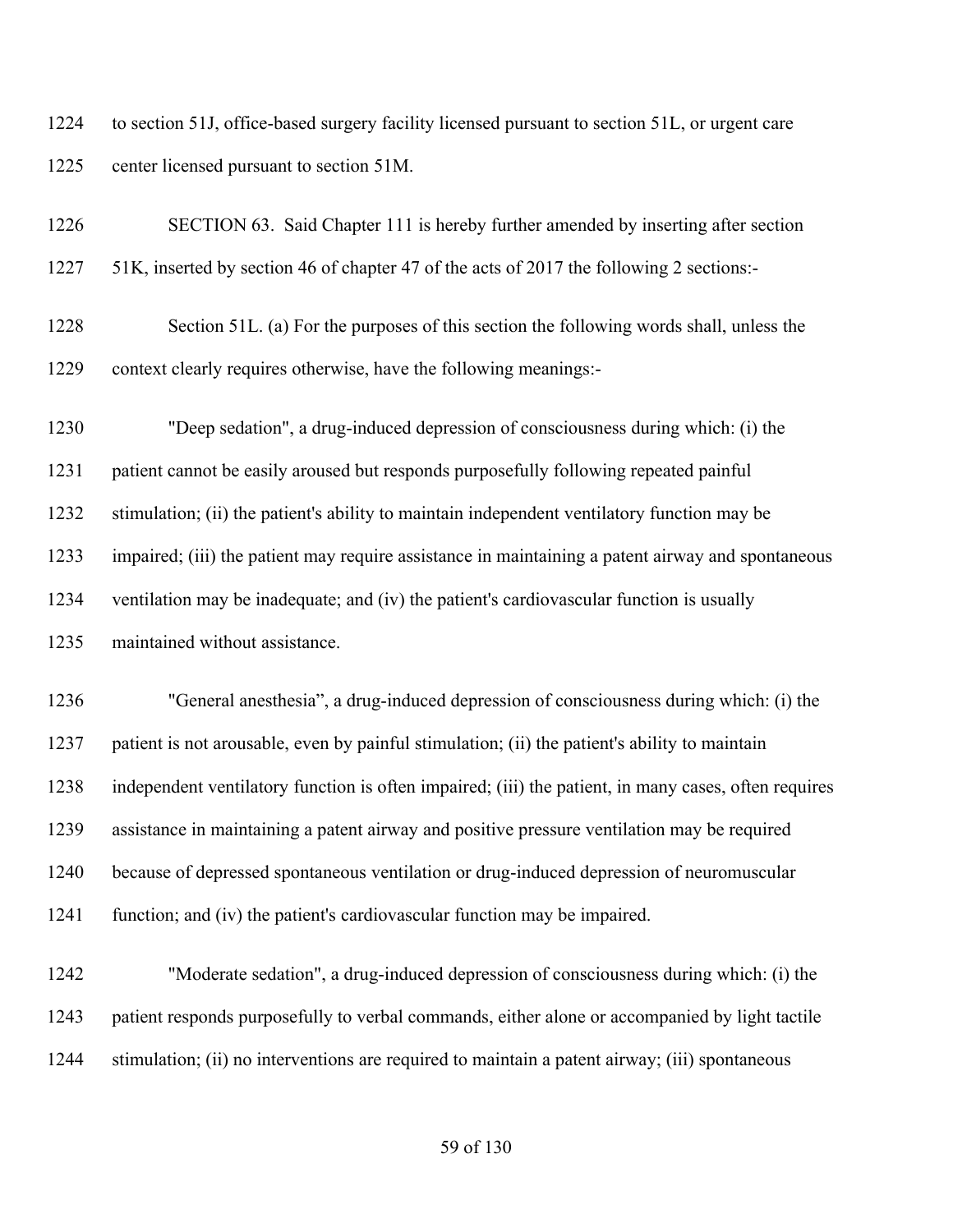ventilation is adequate; and (iv) the patient's cardiovascular function is usually maintained without assistance.

 "Minimal sedation", a drug-induced state during which: (i) patients respond normally to verbal commands; (ii) cognitive function and coordination may be impaired; and (iii) ventilatory and cardiovascular functions are unaffected.

 "Minor procedures", (i) procedures that can be performed safely with a minimum of discomfort where the likelihood of complications requiring hospitalization is minimal; (ii) procedures performed with local or topical anesthesia; or (iii) liposuction with removal of less than 500 cc of fat under unsupplemented local anesthesia.

 "Office-based surgical services", any ambulatory surgical or other invasive procedure requiring (i) general anesthesia, (ii) moderate sedation, or (iii) deep sedation, and any liposuction procedure, excluding minor procedures and procedures requiring minimal sedation, where such surgical or other invasive procedure or liposuction is performed by a practitioner at an office-based surgical center.

 "Office-based surgical center", an office, group of offices, or a facility, or any portion thereof owned, leased or operated by 1 or more practitioners engaged in a solo or group practice, however organized, whether conducted for profit or not for profit, which is advertised, announced, established, or maintained for the purpose of providing office-based surgical services; provided, however, that "office-based surgical center" shall not include: (i) a hospital licensed under section 51 or by the federal government, (ii) an ambulatory surgical center as defined pursuant to section 25B and licensed under section 51, or (iii) a surgical center performing services in accordance with sections 12I to 12U, inclusive, of chapter 112.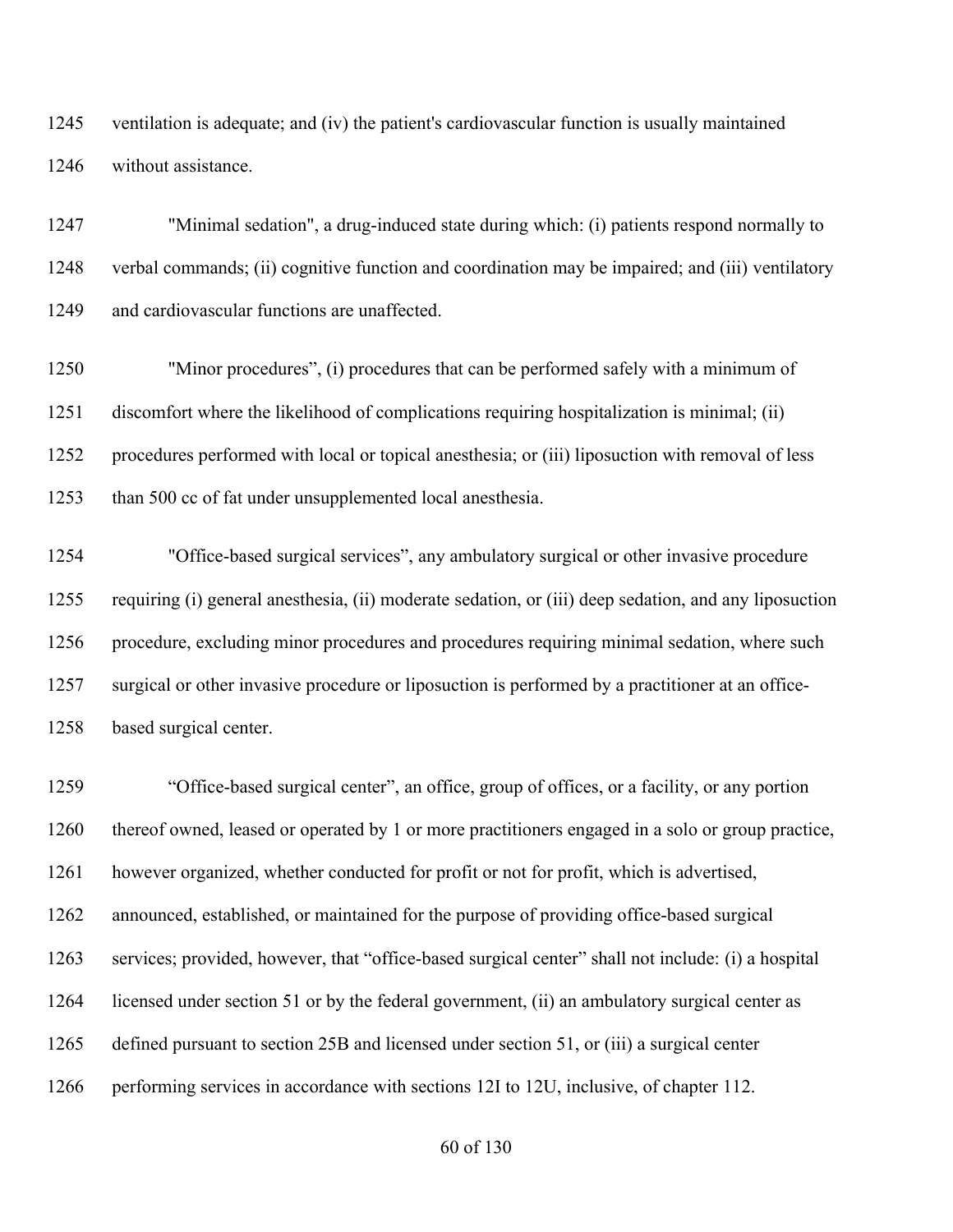(b) The department shall establish rules, regulations, and practice standards for the licensing of office-based surgical centers licensed under this section. In determining regulations and practice standards necessary for licensure as an office-based surgical center, the department may, at its discretion determine which regulations applicable to an ambulatory surgical center, as defined by section 25B, shall apply to an office-based surgical center pursuant to this section.

 (c) The department shall issue for a term of 2 years, and renew for a like term, a license to maintain an office-based surgical center to an entity or organization that demonstrates to the department that it is responsible and suitable to maintain such a center. An office-based surgical center license shall list the specific locations on the premises where surgical services are 1276 provided. In the case of the transfer of ownership of an office-based surgical center, the application of the new owner for a license, when filed with the department on the date of transfer of ownership, shall have the effect of a license for a period of 3 months.

 (d) An office-based surgical center license shall be subject to suspension, revocation or refusal to issue or to renew for cause if, in its reasonable discretion, the department determines that the issuance of such license would be inconsistent with or opposed to the best interests of the public health, welfare or safety. Nothing in this subsection shall limit the authority of the department to require a fee, impose a fine, conduct surveys and investigations or to suspend, revoke or refuse to renew a license pursuant to subsection (c).

 (e) Initial application and renewal fees for the license shall be established pursuant to section 3B of chapter 7.

 (f) The department may impose a fine of up to \$10,000 on a person or entity that advertises, announces, establishes, maintains an office-based surgical center without a license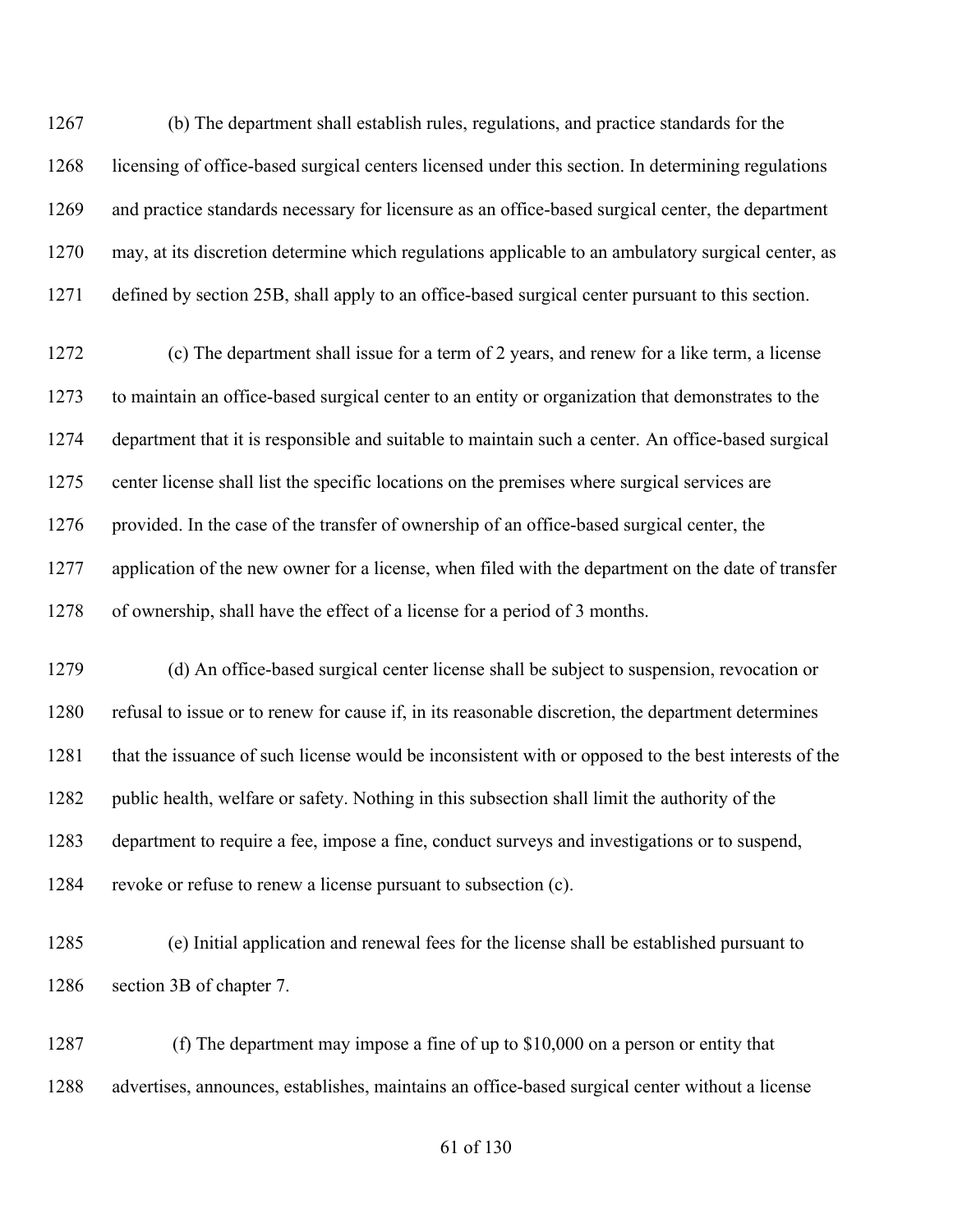granted by the department. The department may impose a fine of not more than \$10,000 on a licensed office-based surgical center that violates this section or any rule or regulation promulgated hereunder. Each day during which a violation continues shall constitute a separate offense. The department may conduct surveys and investigations to enforce compliance with this section.

 (g) Notwithstanding any general or special rule to the contrary, the department may issue a 1-time provisional license to an applicant for an office-based surgical center licensed pursuant to this section if such office-based surgical center holds a current accreditation from the Accreditation Association for Ambulatory Health Care, American Association for Accreditation of Ambulatory Surgery Facilities, Inc., or The Joint Commission, or holds a current certification for participation in either Medicare or Medicaid. The department may approve such a provisional application upon a finding of responsibility and suitability and that the center meets all other licensure requirements as determined by the department. Such provisional license issued to an office-based surgical center shall not be extended or renewed.

 Section 51M. (a) For the purposes of this section the following words shall, unless the context clearly requires otherwise, have the following meanings:-

"Emergency services", as defined in section 1 of chapter 6D.

 "Urgent care services" a model of episodic care for the diagnosis, treatment, management or monitoring of acute and chronic disease or injury that is: (i) for the treatment of illness or injury that is immediate in nature but does not require emergency services; (ii) provided on a walk-in basis without a prior appointment; (iii) available to the general public during times of the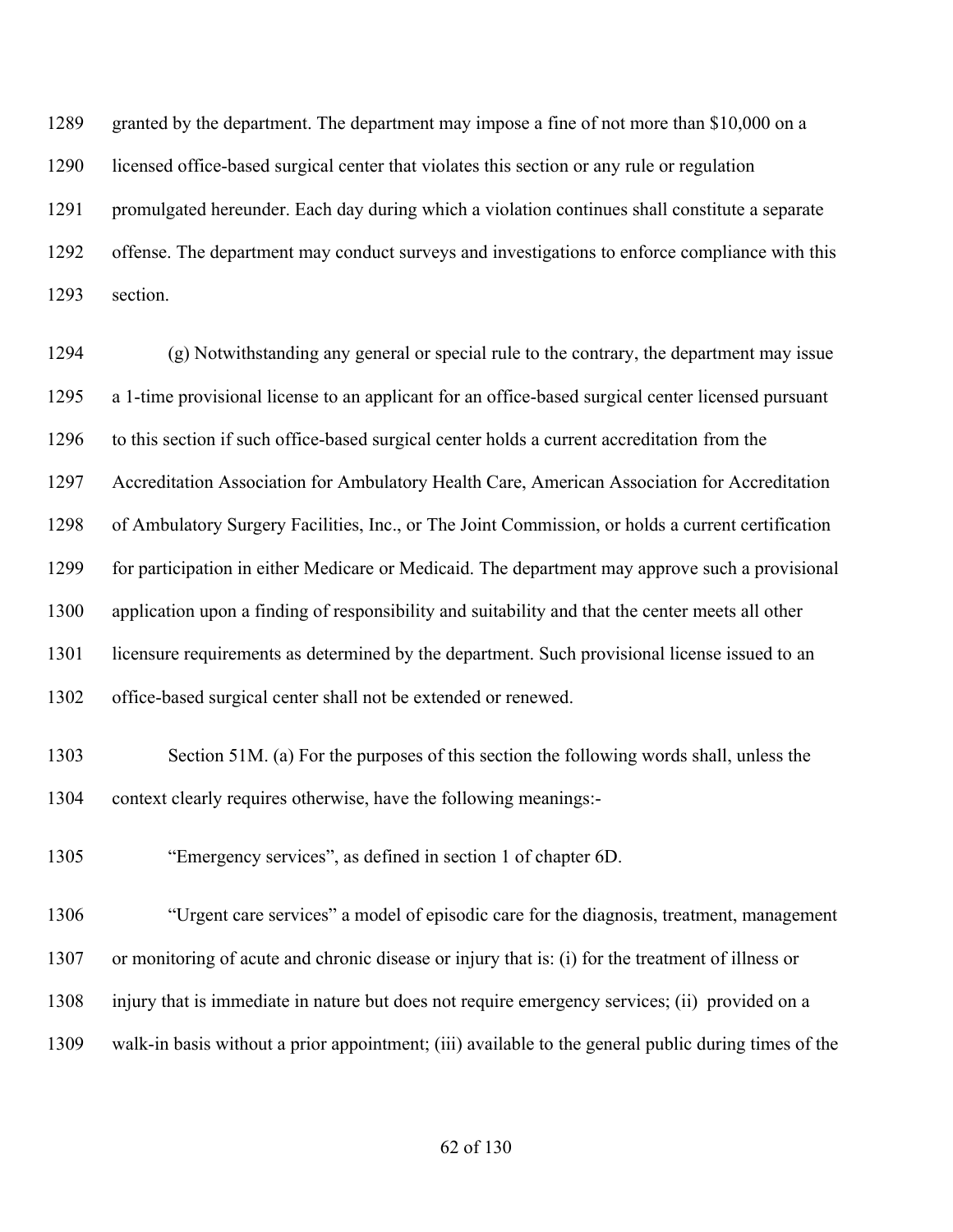day, weekends or holidays when primary care provider offices are not customarily open; and (iv) is not intended, and should not be used for, preventative or routine services.

 "Urgent care center", a clinic owned or operated by an entity, however organized, whether conducted for profit or not for profit, which is advertised, announced, established, or maintained for the purpose of providing urgent care services in an office or a group of offices, or any portion thereof; provided, however, that "urgent care center" shall not include: (i) a hospital licensed under section 51 or operated by the federal government or by the commonwealth, (ii) a clinic licensed under section 51, (iii) a limited service clinic licensed under section 51J or (iv) a 1318 community health center receiving a grant under 42 U.S.C. 254b.

 (b) The department shall establish rules, regulations, and practice standards for the licensing of urgent care centers licensed under this section. In determining regulations and practice standards necessary for licensure as an urgent care center, the department may, at its discretion determine which regulations applicable to a clinic licensed under section 51, shall apply to an urgent care center pursuant to this section.

 (c) The department shall issue for a term of 2 years, and renew for a like term, a license to maintain an urgent care center to an entity or organization that demonstrates to the department that it is responsible and suitable to maintain such a center. In the case of the transfer of ownership of an urgent care center, the application of the new owner for a license, when filed with the department on the date of transfer of ownership, shall have the effect of a license for a period of 3 months.

 (d) An urgent care center license shall be subject to suspension, revocation or refusal to issue or to renew for cause if, in its reasonable discretion, the department determines that the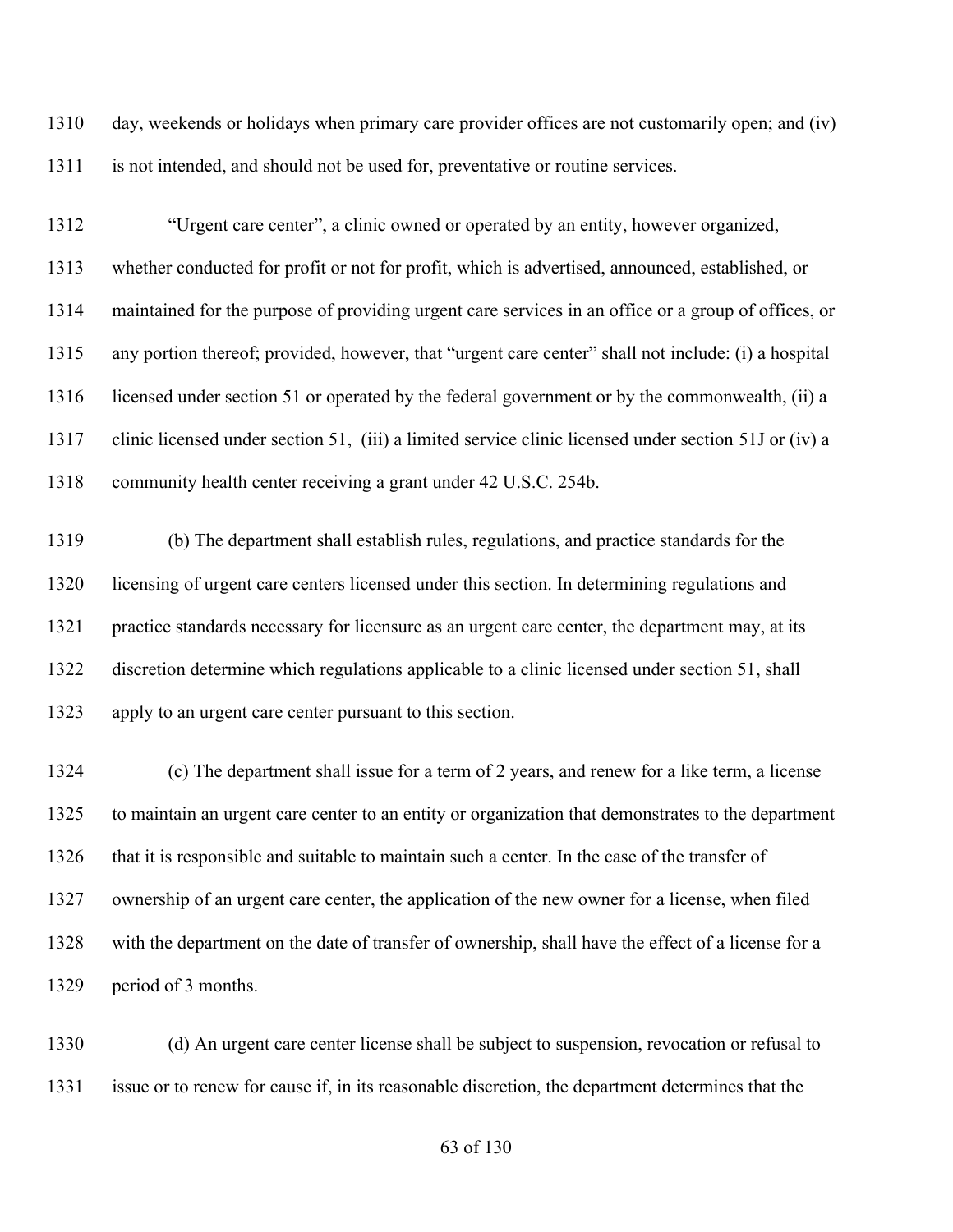issuance of such license would be inconsistent with or opposed to the best interests of the public health, welfare or safety. Nothing in this subsection shall limit the authority of the department to require a fee, impose a fine, conduct surveys and investigations or to suspend, revoke or refuse to renew a license pursuant to subsection (c).

 (e) Initial application and renewal fees for the license shall be established pursuant to section 3B of chapter 7.

 (f) The department may impose a fine of up to \$10,000 on a person or entity that advertises, announces, establishes, maintains an urgent care center without a license granted by the department. The department may impose a fine of not more than \$10,000 on a licensed urgent care center that violates this section or any rule or regulation promulgated hereunder. Each day during which a violation continues shall constitute a separate offense. The department may conduct surveys and investigations to enforce compliance with this section.

 (g) Notwithstanding any general or special rule to the contrary, the department may issue a 1-time provisional license to an applicant for an urgent care center licensed pursuant to this section if such urgent care center holds a current accreditation from the Accreditation Association for Ambulatory Health Care, Urgent Care Association of America, or The Joint Commission, or holds a current certification for participation in either Medicare or Medicaid. The department may approve such provisional application upon a finding of responsibility and suitability and that the center meets all other licensure requirements as determined by the department. Such provisional license issued to an urgent care center shall not be extended or renewed.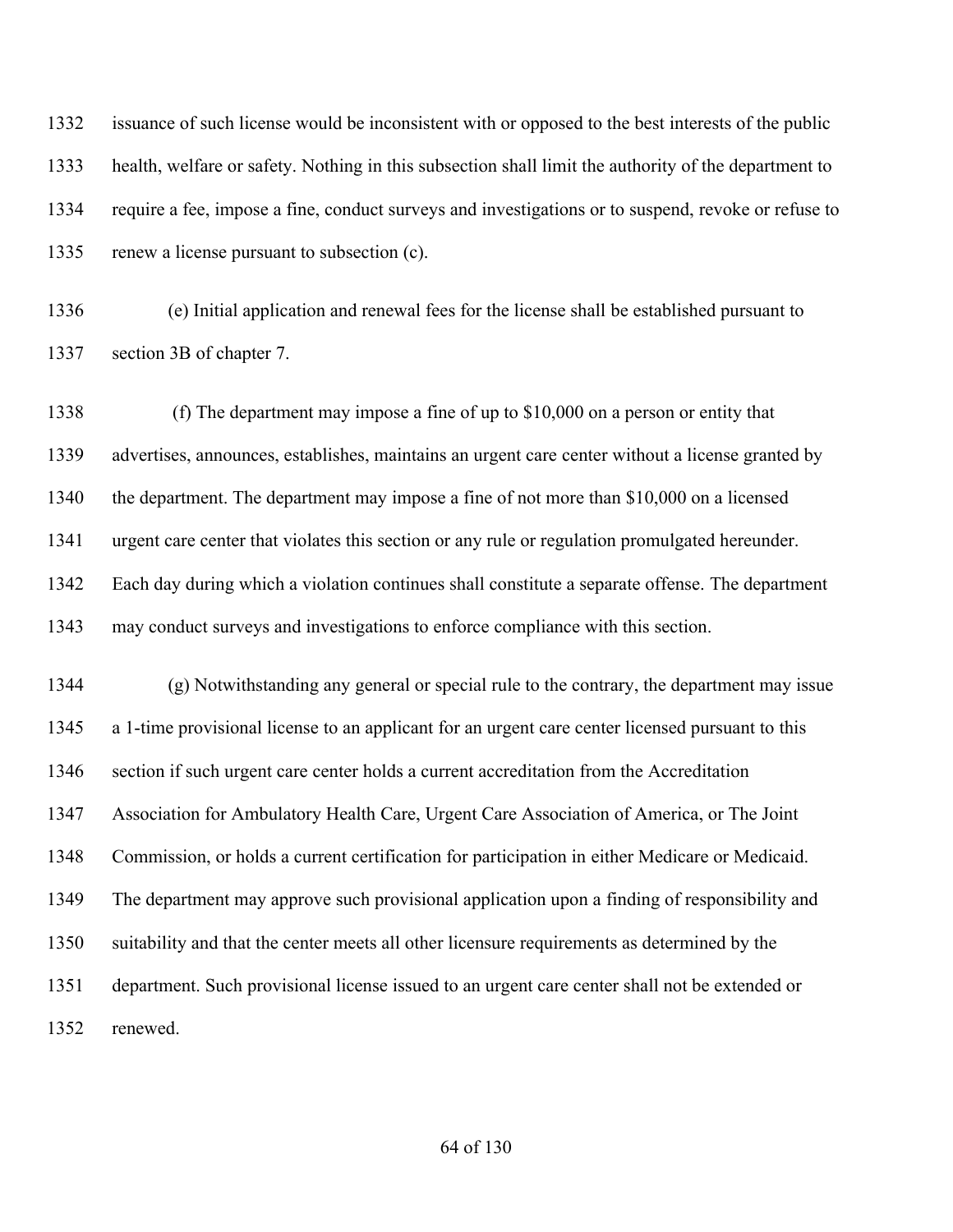| 1353 | SECTION 64. Chapter 111 is hereby further amended by striking out section 52, as                  |
|------|---------------------------------------------------------------------------------------------------|
| 1354 | appearing in the 2016 Official Edition, and inserting in place thereof the following section:-    |
| 1355 | Section 52. For the purposes of sections 51 to 56, inclusive, the following words shall,          |
| 1356 | unless the context clearly requires otherwise, have the following meanings:-                      |
| 1357 | "Certified clinical specialist in psychiatric and mental health nursing", a registered nurse      |
| 1358 | licensed under section 80B of chapter 112 and authorized by the board of registration in nursing  |
| 1359 | to practice as a certified clinical specialist in psychiatric and mental health nursing.          |
| 1360 | "Hospital", any institution, however named, whether conducted for charity or for profit,          |
| 1361 | which is advertised, announced, established or maintained for the purpose of caring for persons   |
| 1362 | admitted thereto for diagnosis, medical, surgical or restorative treatment which is rendered      |
| 1363 | within said institution.                                                                          |
| 1364 | "Institution for unwed mothers", any institution or place, however named, whether                 |
| 1365 |                                                                                                   |
|      | conducted for charity or profit which is advertised, announced, established or maintained for the |
| 1366 | purpose of caring for 1 or more unwed mothers admitted thereto, on a resident basis, for prenatal |
| 1367 | care, supervision and short-term postnatal care.                                                  |
| 1368 | "Limited services", diagnosis, treatment, management and monitoring of acute and                  |
| 1369 | chronic disease, wellness and preventative services of a nature that may be provided within the   |
| 1370 | scope of practice of a nurse practitioner using available facilities and equipment, including     |
| 1371 | shared toilet facilities for point-of-care testing.                                               |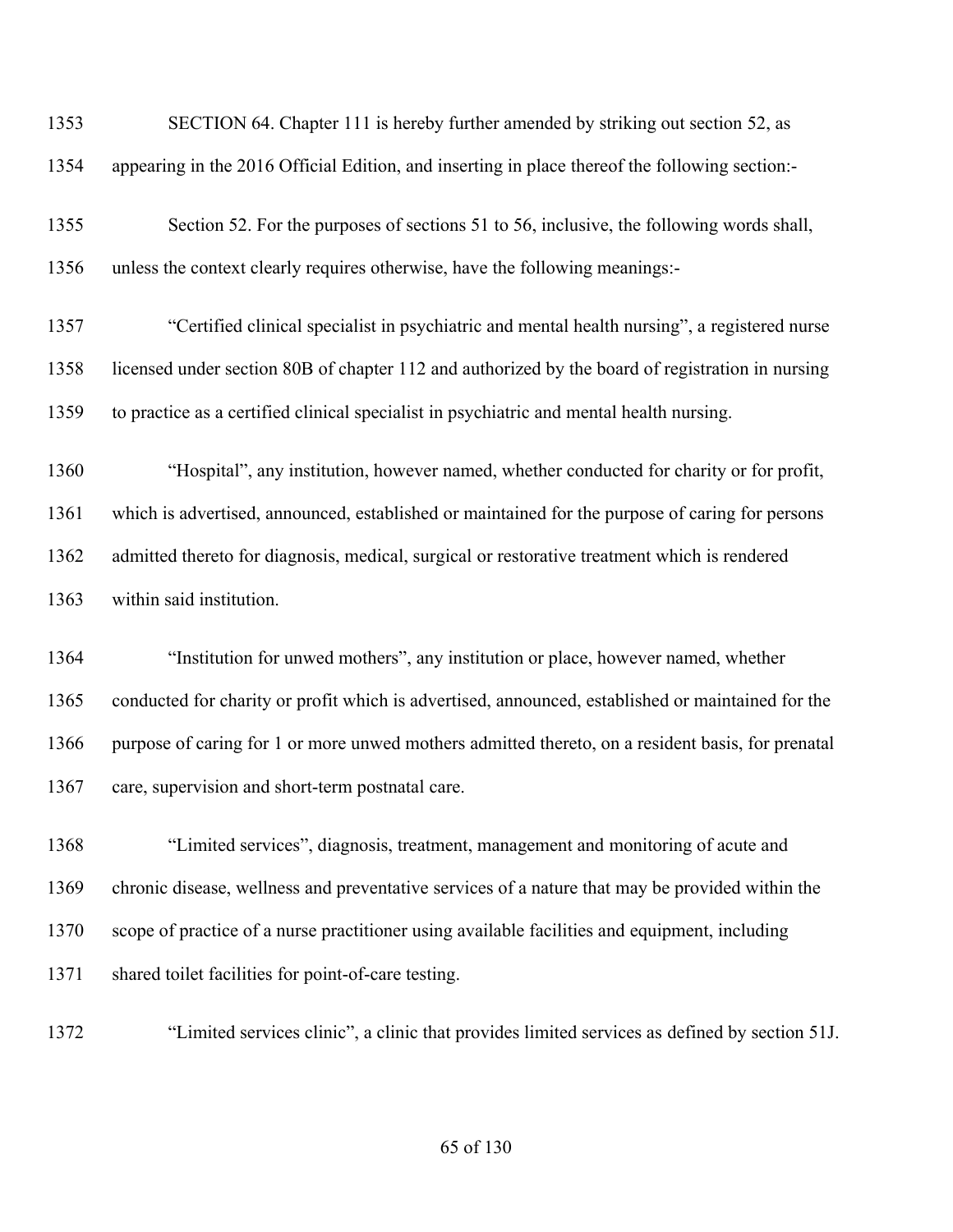"Office-based surgical center", a clinic that is licensed to provide office-based surgical services pursuant to section 51L

 "Urgent care center", a clinic that is licensed to provide urgent care services pursuant to section 51M

 "Clinic", any entity, however organized, whether conducted for profit or not for profit, which is advertised, announced, established, or maintained for the purpose of providing ambulatory medical services, surgical services, dental services, limited services, office-based surgical services, physical rehabilitation services, mental health services or urgent care services; provided, however, that except for a limited service clinic licensed under section 51J, an office- based surgical center licensed under section 51L or an urgent care center licensed under section 51M, "clinic" shall not include a medical office building, or 1 or more practitioners engaged in a solo or group practice, whether conducted for profit or not for profit, and however organized, so 1385 long as such practice is wholly owned and controlled by 1 or more of the practitioners so associated, or, in the case of a not for profit organization, its only members are 1 or more of the practitioners so associated or a clinic established solely to provide service to employees or students of such corporation or institution. For purposes of this section, clinic shall not include a clinic conducted by a hospital licensed under section 51 or operated by the federal government or by the commonwealth.

 "Original license", a license issued to a hospital, institution for unwed mothers or clinic, not previously licensed; or a license issued to an existing hospital, institution for unwed mothers or clinic, in which there has been a change in ownership or location.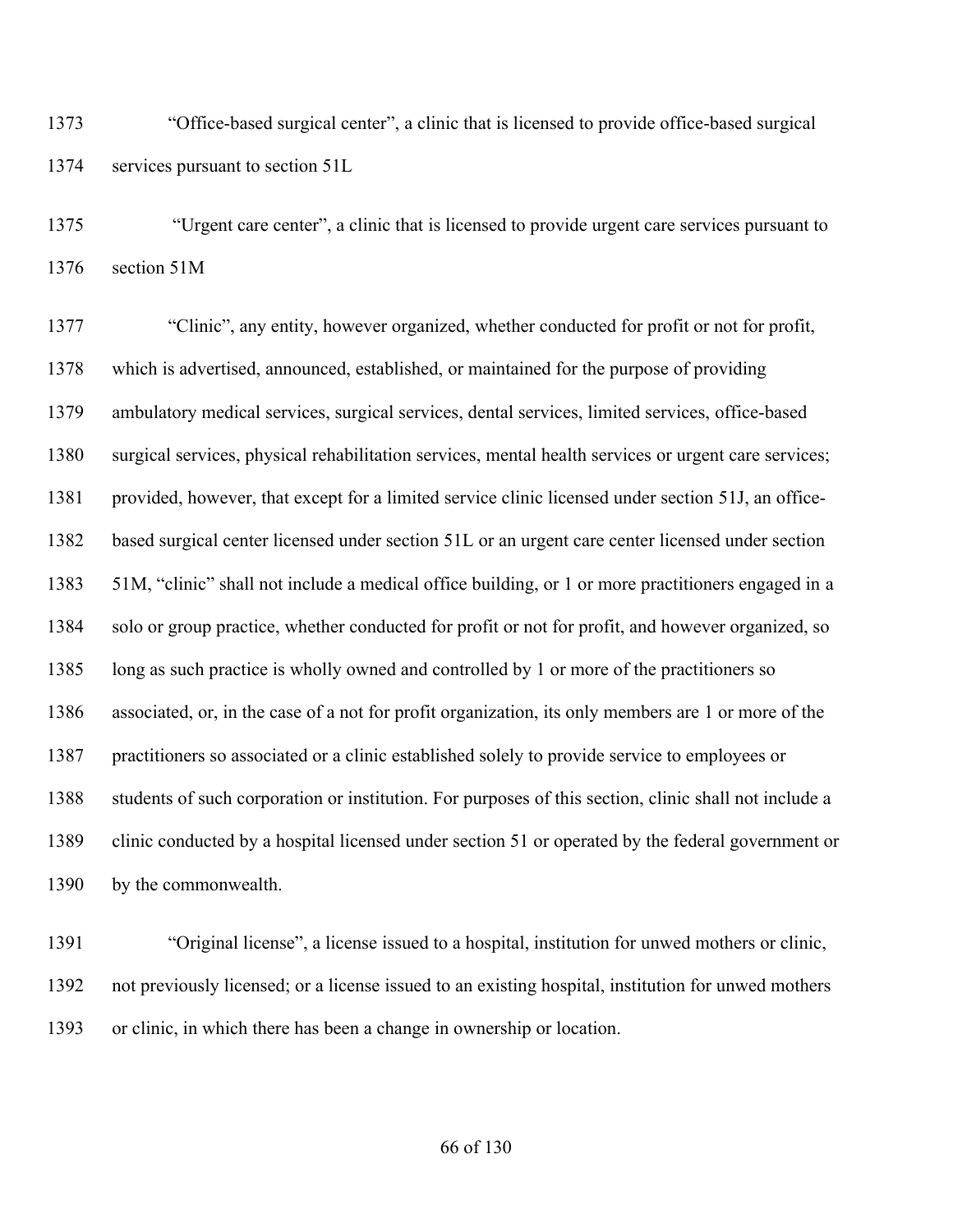"Out-of-hospital dialysis unit", a unit, however named, maintained separately from a hospital or a license issued thereto, whether conducted for charity or for profit, for the purpose of providing dialysis treatment to persons suffering from renal disease. It shall not include a dialysis unit maintained as part of a hospital.

 "Practitioner", any individual who may diagnose and treat medical, surgical, dental, physical rehabilitation, or mental health problems without limitation within the confines of his or her profession.

 "Rural hospital", an acute-care hospital as defined in section 25B and licensed under this chapter, which: (1) has been designated by the department as a rural hospital based on bed size, city or town population, and population density of the city, town, service area or county as determined by the department through regulation; or (2) a hospital currently designated as a critical access hospital by the United States Department of Health and Human Services in accordance with federal regulations and state requirements.

 SECTION 65. Said chapter 111 is hereby further amended by striking out section 228, as so appearing, and inserting in place thereof the following 2 sections:-

 Section 228. (a) As used in this section and in section 228A, the following words shall, unless the context clearly requires otherwise, have the following meanings:-

- "Allowed amount", the contractually agreed upon amount paid by a carrier to a health 1412 care provider for health care services provided to an insured.
- "Carrier", as defined in section 1 of chapter 176O.
- "Emergency services", as defined in section 1 of chapter 6D.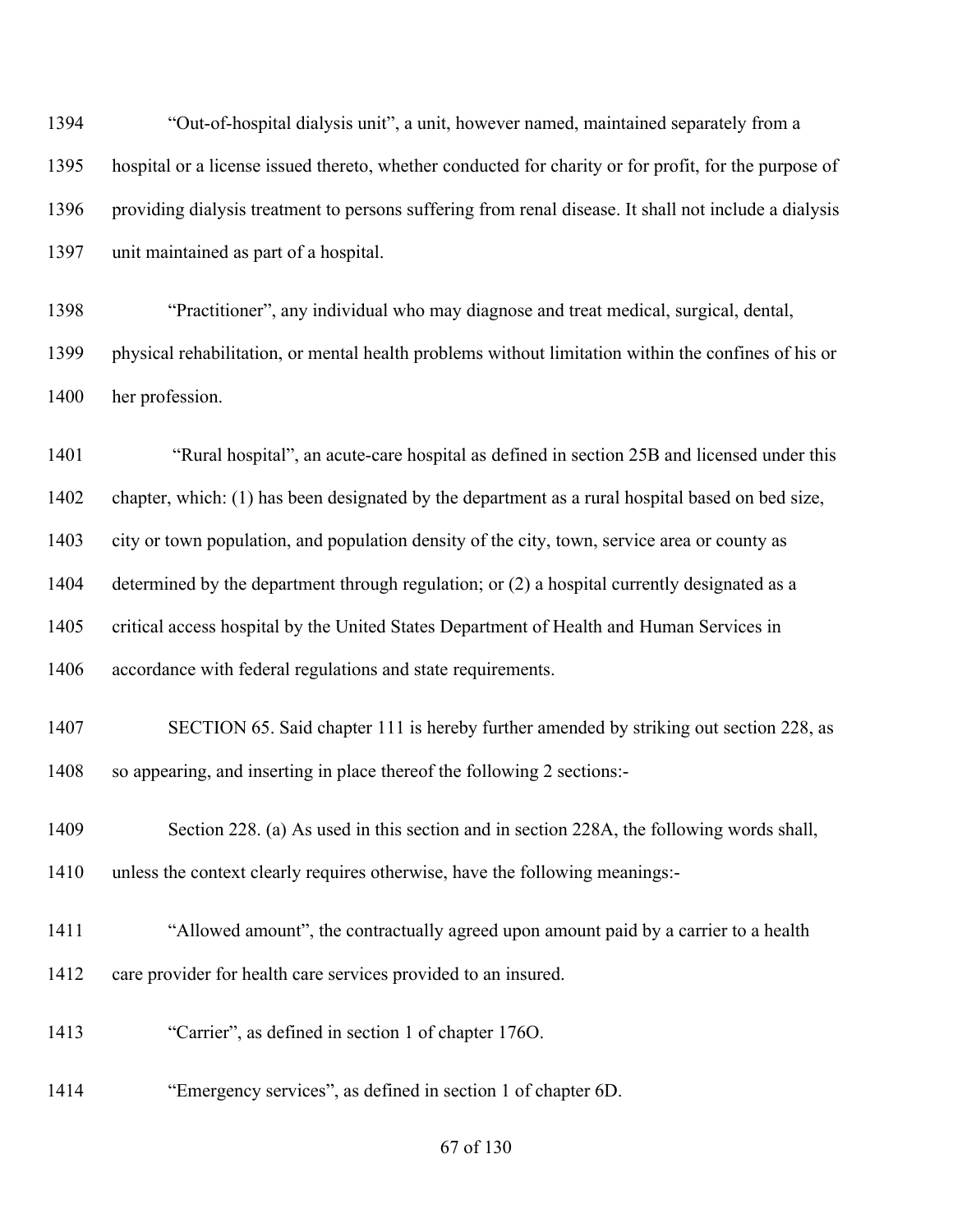"Facility", as defined in section 1 of chapter 6D.

| 1416 | "Facility fee", a fee charged or billed by a health care provider, health care provider             |
|------|-----------------------------------------------------------------------------------------------------|
| 1417 | group or a hospital for outpatient hospital services provided in a hospital-based facility that is  |
| 1418 | intended to compensate the health care provider, health care provider group or a hospital for the   |
| 1419 | operational expenses and is separate and distinct from a professional fee.                          |
| 1420 | "Hospital", as defined in section 1 of chapter 6D.                                                  |
| 1421 | "Hospital-based facility", a facility that is owned or operated, in whole or in part, by a          |
| 1422 | health care provider, health care provider group or a hospital where health care services are       |
| 1423 | provided.                                                                                           |
| 1424 | "In-network cost-sharing amount", as defined in section 1 of chapter 1760.                          |
| 1425 | "Insured", as defined in section 1 of chapter 1760.                                                 |
| 1426 | "Network provider", as defined in section 1 of chapter 1760                                         |
| 1427 | "Network Status", as defined in section 1 of chapter 1760.                                          |
| 1428 | "Out-of-network provider", as defined in section 1 of chapter 1760.                                 |
| 1429 | "Prior written consent", a signed written consent form provided to a patient or                     |
| 1430 | prospective patient by an out-of-network provider at least 24 hours in advance of the out-of-       |
| 1431 | network provider rendering health care services, other than for emergency services, to such         |
| 1432 | patient or prospective patient or, if that person lacks capacity to consent, signed by the person   |
| 1433 | authorized to consent for such a patient or prospective patient. A prior written consent form shall |
| 1434 | be presented in a manner and format to be determined by the commissioner of public health in        |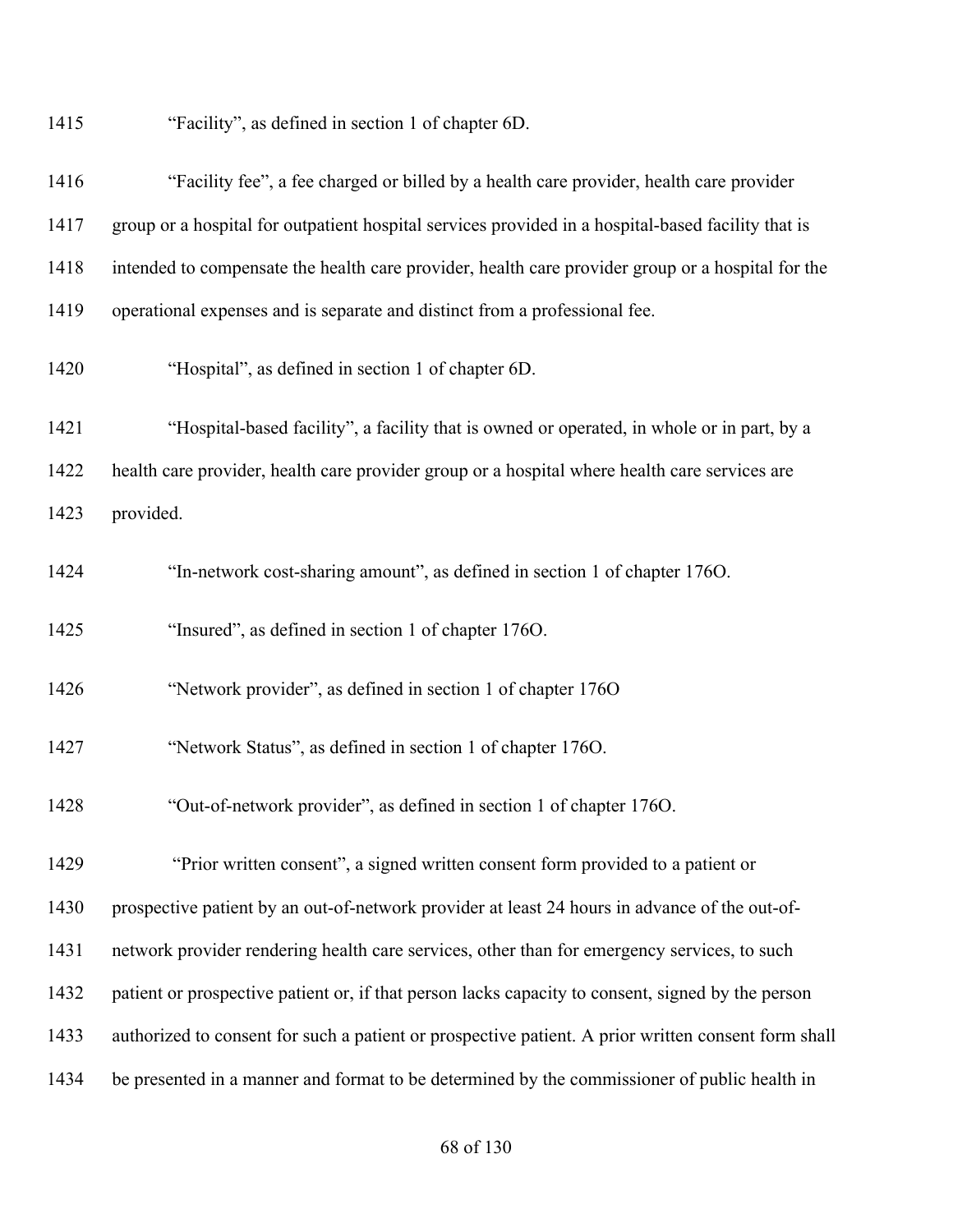consultation with the division of insurance;; provided, that such consent form shall be a document that is separate from any other document used to obtain the consent of the patient or prospective patient for any other part of the care or procedure; and provided further, that such consent form shall include: (i) a statement affirming that the out-of-network provider has 1439 disclosed its out-of-network<sup>-</sup> status to the patient or prospective patient; (ii) a statement affirming that the out-of-network provider informed the patient or prospective patient that services rendered by an out-of-network provider may result in costs not covered by the patient's or prospective patient's carrier or specific health benefit plan; (iii) a statement affirming that the out-of-network provider informed the patient or prospective patient that services may be available from a contracted provider and that the patient or prospective patient is not required to obtain care from the out-of-network provider; (iv) a statement affirming that the out-of-network provider presented the patient or prospective patient with a written estimate of the patient or prospective patient's total out-of-pocket cost of care for the admission, service or procedure; and (v) an affirmative declaration of the patient's or prospective patient's consent to receive health care services from the out-of-network provider, signed by the patient or prospective patient, or by the person authorized to consent for such a patient or prospective patient.

 "Professional fee", a fee charged or billed by a hospital, provider or provider organization for professional medical services provided in a hospital-based facility.

 (b) At the time of scheduling an admission, procedure or service for an insured patient or prospective patient, a health care provider shall: (i) determine the provider's own network status relative to insured's insurance carrier and specific health benefit plan and disclose in real time such network status to the insured; (ii) notify the patient or prospective patient of their right to request and obtain from the provider, based on information available to the provider at the time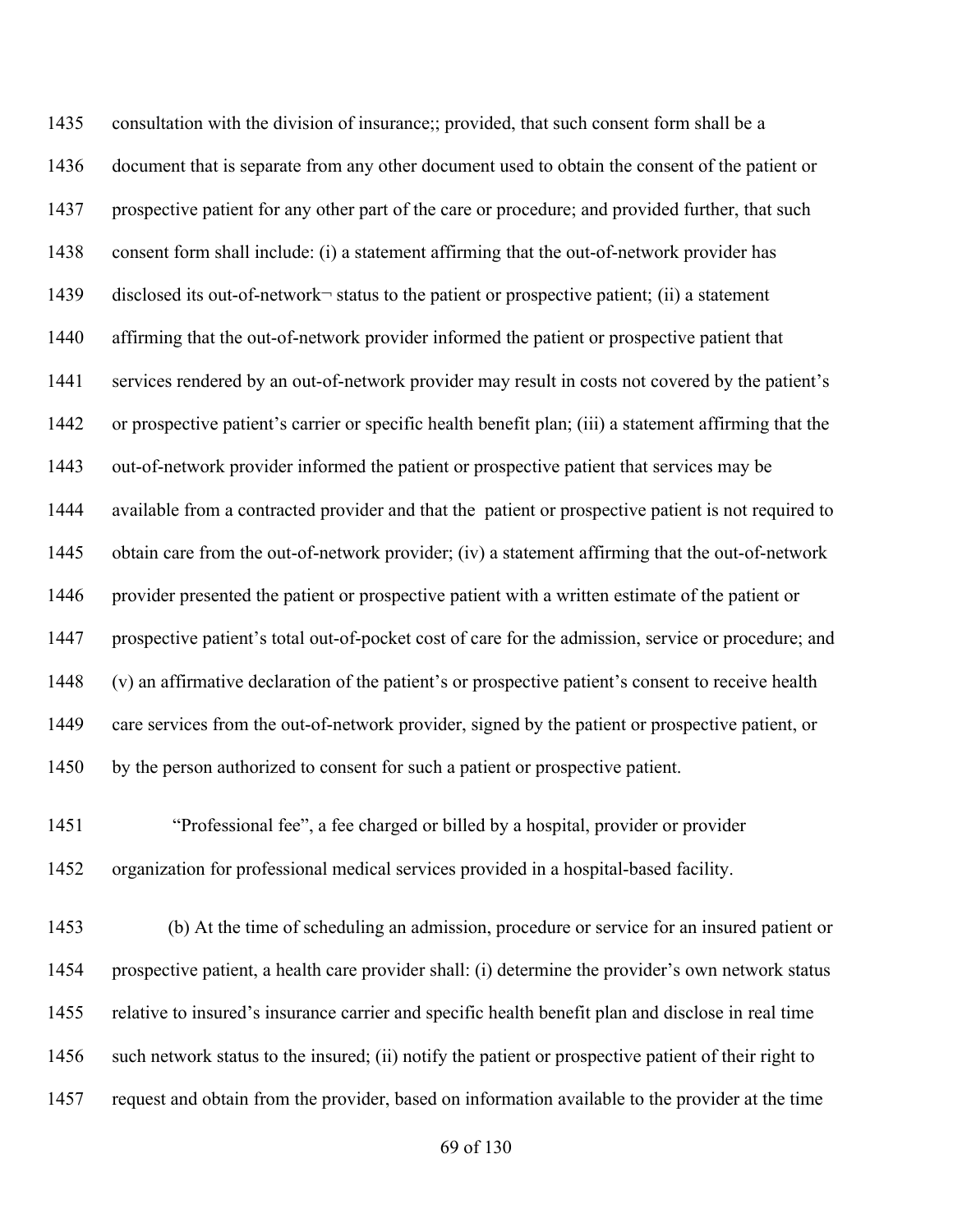of the request, additional information on the network status of any provider reasonably expected to render services in the course of such admission, procedure or service that is necessary for the patient's or prospective patient's use of a health benefit plan's toll-free number and website available pursuant to section 23 of chapter 176O to obtain additional information about that provider's network status under the patient's or prospective patient's health benefit plan and any applicable out-of-pocket costs for services sought from such provider; (iii) notify the patient or prospective patient of their right to request and obtain from the provider, based on information available to the provider at the time of the request, information on such admission, procedure or service that is necessary for the patient's or prospective patient's use of a health benefit plan's toll-free number and website available pursuant to section 23 of chapter 176O to identify the allowed amount or charge of the admission, procedure or service, including the amount for any facility fees required; (iv) notify the patient or prospective patient that in the event a health care provider is unable to quote a specific allowed amount or charge in advance of the admission, procedure or service due to the health care provider's inability to predict the specific treatment or diagnostic code, the health care provider shall disclose to the patient or prospective patient the estimated maximum allowed amount or charge for a proposed admission, procedure or service, including the amount for any facility fees required; and (iv) inform the patient or prospective patient that the estimated costs and the actual amount the patient or prospective patient may be responsible to pay may vary due to unforeseen services that arise out of the proposed admission, procedure or service. This subsection shall not apply in cases of emergency services provided to a patient.

 (c) If a network provider schedules, orders or otherwise arranges for services related to an insured's admission, procedure or service and such services are performed by another health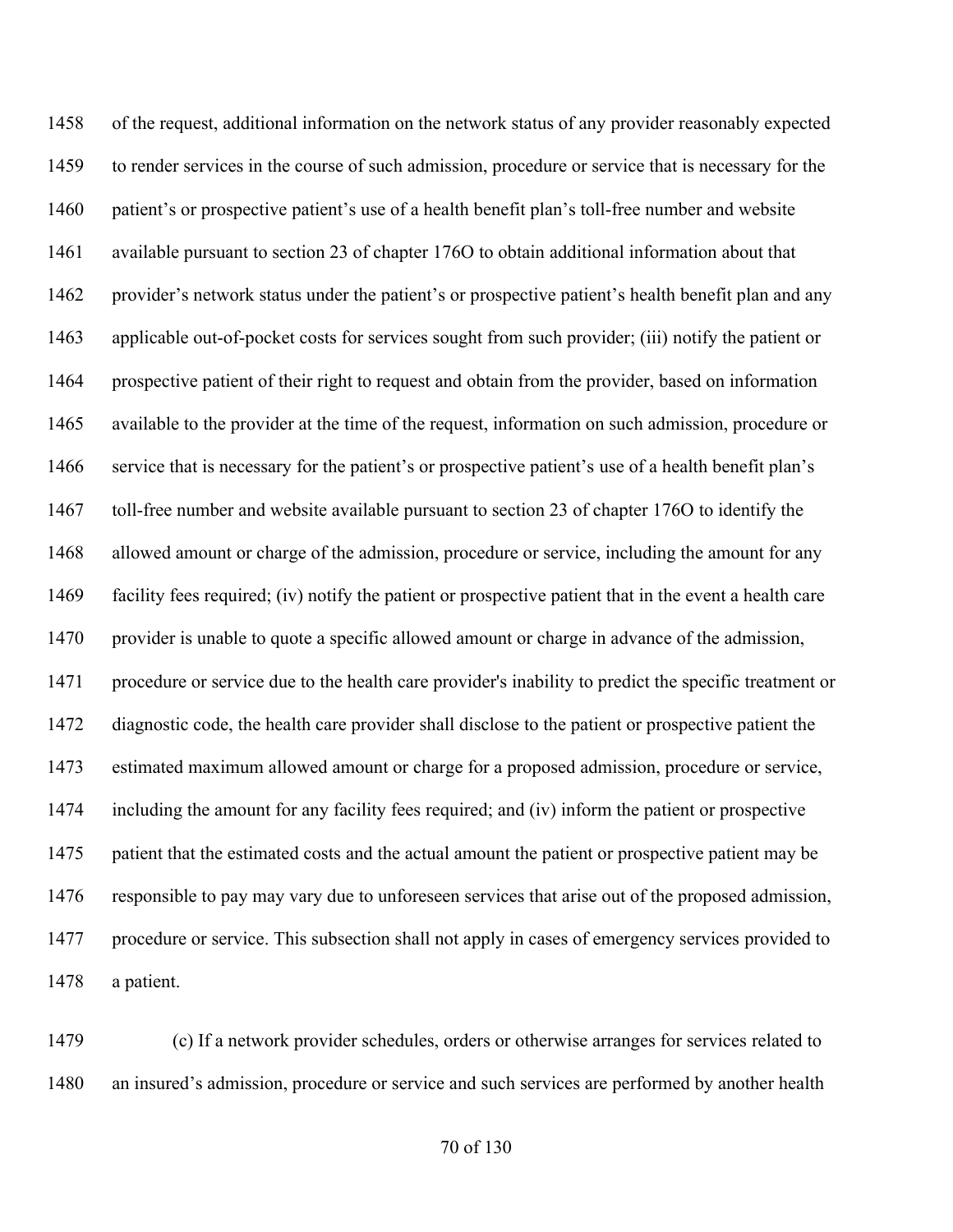care provider, or if a network provider refers an insured to another health care provider for an admission, procedure or service, then in addition to the actions required pursuant to subsection (b) the network provider shall, based on information available to the provider at that time: (i) disclose to the insured if the provider to whom the patient is being referred is part of or 1485 represented by the same provider organization registered pursuant to section 11 of chapter 6D; (ii) disclose to the insured sufficient information about such provider for the patient to obtain information about that provider's network status under the insured's health benefit plan and identify any applicable out-of-pocket costs for services sought from such provider through the toll-free number and website of the insurance carrier available pursuant to section 23 of chapter 1490 176O; and (iii) notify the insured that if the health care provider is out-of-network under the patient's health insurance policy, that the admission, service or procedure will likely be deemed out-of-network and that any out-of-network applicable rates under such policy may apply. This subsection shall not apply in cases of emergency services provided to a patient.

 (d) At the time of scheduling an admission, procedure or service for an insured patient or prospective patient, an out-of-network provider shall, in addition to the actions required pursuant to subsection (b) and at least 24 hours in advance of care: (i) disclose to the insured that the provider does not participle in the insured's health benefit plan network; (ii) provide the insured with the estimated or maximum charge that the provider will bill the insured for the admission, procedure or service if rendered as an out-of-network service, including the amount of any facility fees; (iii) inform the patient or prospective patient that additional information on applicable out-of-pocket costs for out-of-network services may be obtained through the toll-free number and website of the insurance carrier available pursuant to section 23 of chapter 176O; and (iv) obtain the prior written consent of such patient or prospective patient in advance of the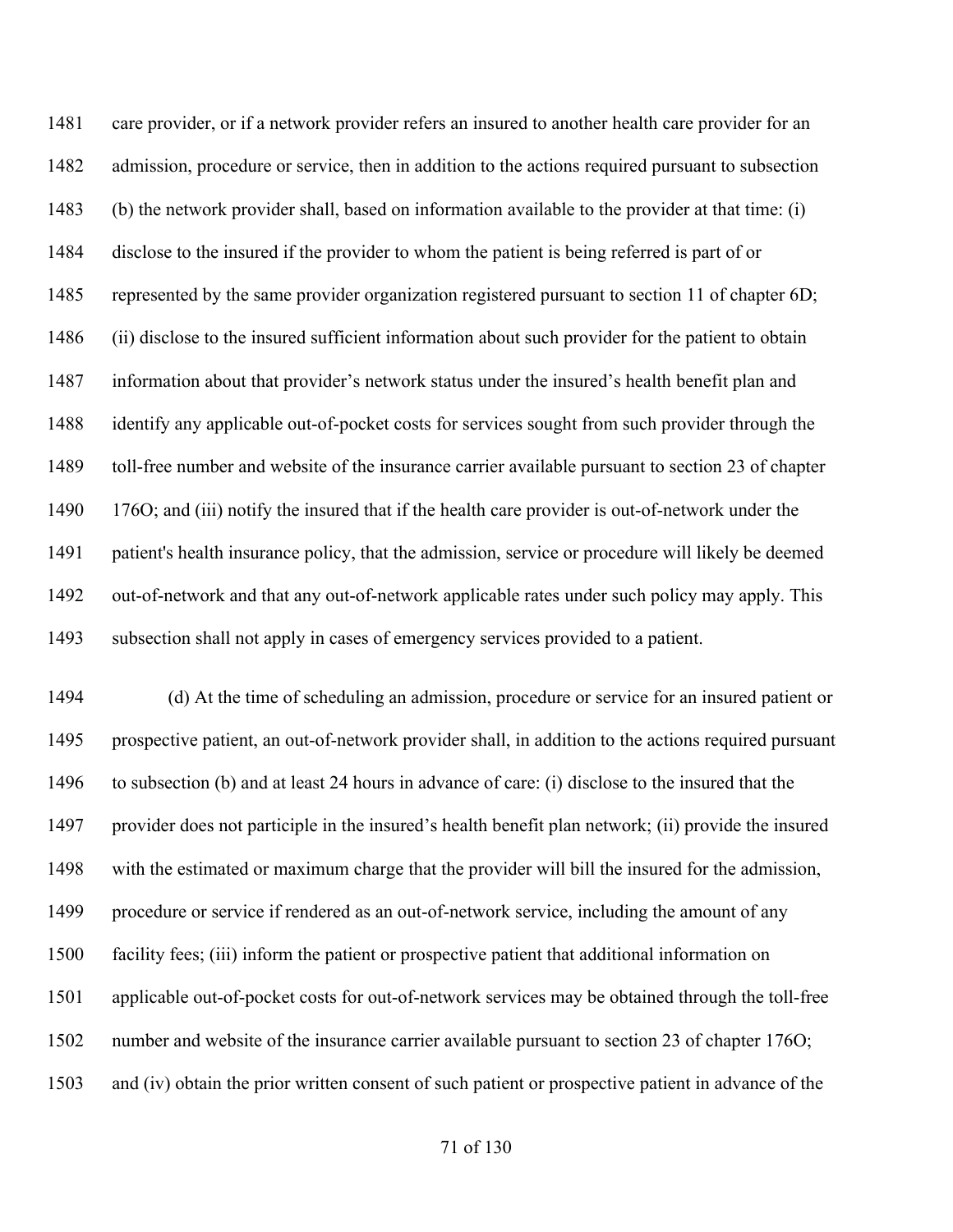out-of-network provider rendering health care services. This subsection shall not apply in cases of emergency services provided to a patient.

 (e) Substantial compliance with this section shall be a condition of licensure for health care providers licensed under chapter 111 or chapter 112.

 Section 228A. (a) A hospital, hospital-based facility or a health care provider that charges or bills a facility fee for services shall provide any patient receiving such a service with written notice of the fee. The notice shall include the following: (i) a statement of disclosure informing the patient that the hospital, hospital-based facility, or provider has charged or billed a facility fee that is in addition to and separate from the professional fee charged by the provider; (ii) the amount of the facility fee charged or billed, or, if the exact type and extent of the facility fee is not known with reasonable certainty, an estimate of the facility fee; (iii) a statement that the patient's actual financial liability will depend on the professional medical services actually provided to the patient; (iv) an explanation that the patient may incur financial liability that is greater than the patient would incur if the professional medical services were not provided by a hospital-based facility; and (v) that a patient covered by a health insurance policy should contact the health insurer to receive information about alternative providers that do not charge a facility fee.

 (b) A hospital, hospital-based facility, or a health care provider that charges or bills a facility fee for services shall provide the notice required pursuant to subsection (a) for any admission, procedure or service occurring more than 5 working days from the date the appointment is made within a reasonable manner as determined by the commissioner. For any such admission, procedure or service occurring 5 or fewer working days from the date the

of 130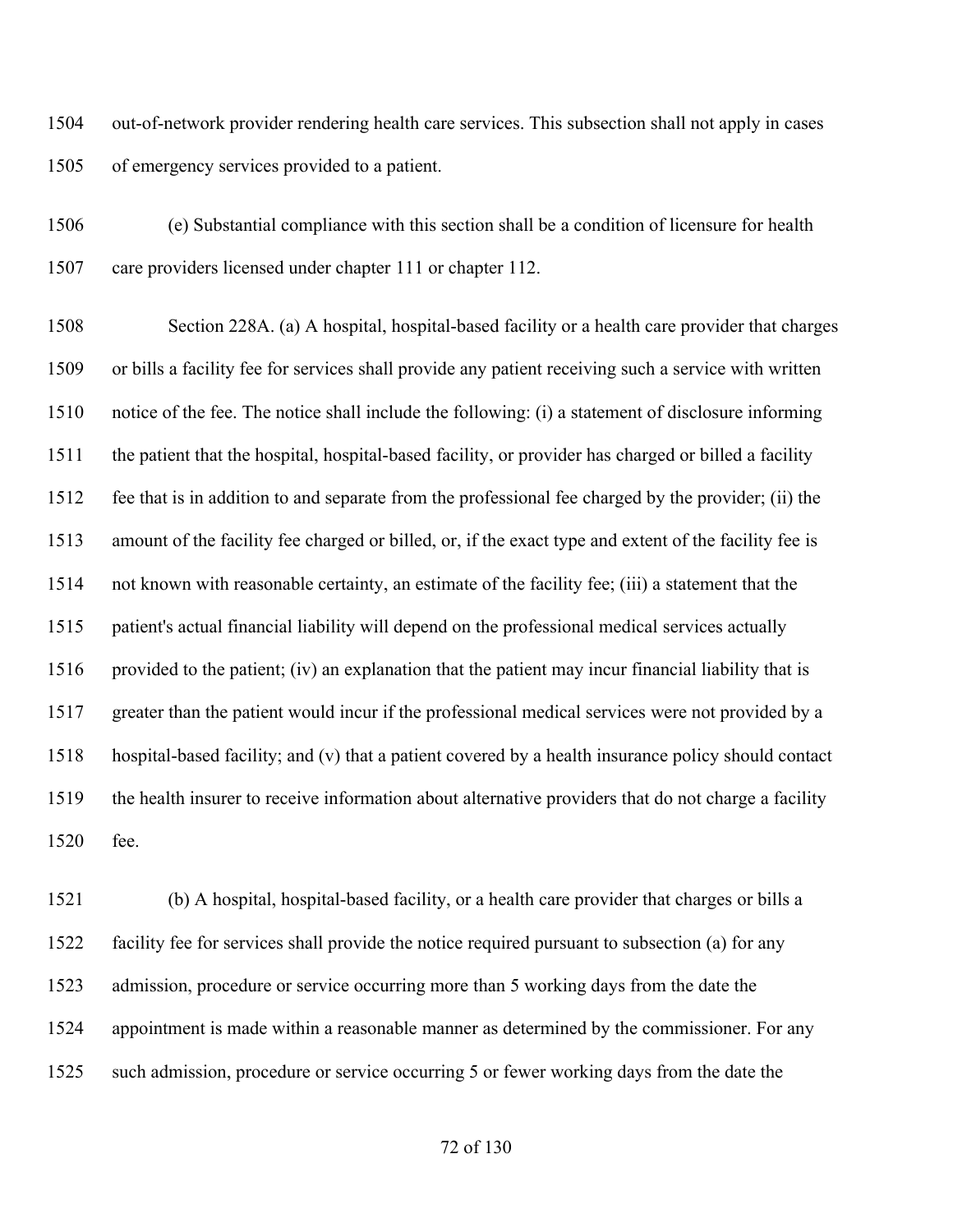appointment is made, or if the patient arrives without an appointment, then the notice required pursuant to subsection (a) shall be given orally at the time the patient makes the appointment, and written notice shall be provided to the patient prior to the service when the patient arrives at the hospital or hospital-based facility's premises.

 (c) If a hospital or health system designates a location as a hospital-based facility the facility shall clearly identify the facility as being hospital-based, including by stating the name of the hospital or health system in the facility's signage, marketing materials, Internet web sites and stationery.

 (d) If a hospital-based facility charges a facility fee, notice shall be posted informing patients that a patient may incur additional financial liability due to the hospital-based facility's status. Notice shall be prominently displayed on the website of the hospital, health system and hospital-based facility in a manner proscribed by the commissioner in designated locations accessible to and visible by patients, including in patient waiting areas.

 (e) The notices and statements required under this section shall be in plain language and in a form that may be reasonably understood by a patient who does not possess special knowledge regarding hospital or health system facility fee charges. All notices under this section shall be available in all languages representative of that health care provider's patient population.

 (f) The commissioner may promulgate regulations that are necessary to implement this section.

 SECTION 66. Section 1 of chapter 111O of the General Laws, as so appearing, is hereby amended by inserting after the definition of "Mobile integrated health care" the following definition:-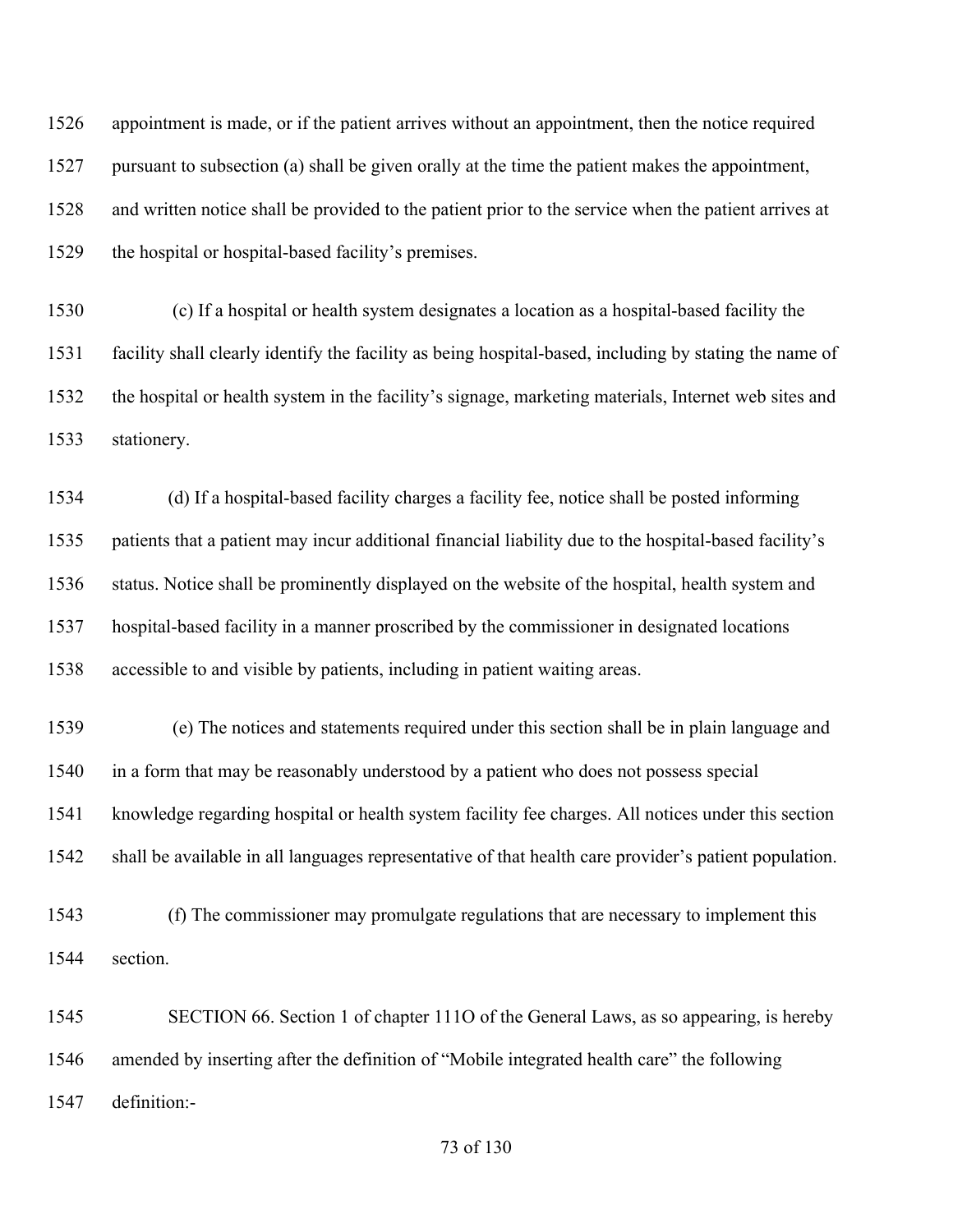"Mobile integrated health care provider" or "MIH provider", a licensed health care professional delivering medical care and services to patients in an out-of-hospital environment in coordination with health care facilities or other health care providers; provided, however, that medical care and services shall include, but shall not be limited to, community paramedic provider services, chronic disease management, behavioral health, preventative care, post- discharge follow-up visits or transport or referral to facilities other than hospital emergency departments; provided further, that medical care and services shall be delivered under a mobile integrated health care program approved by the department using mobile health care resources. SECTION 67. Section 2 of said chapter 111O, as so appearing, is hereby amended by adding the following 2 subsections:- (c) The department shall issue guidance, in consultation with the advisory council, on best practices for structuring mobile integrated health care programs to obtain reimbursement for the care and services delivered to patients who are covered by public or private payers. (d) Annually, not later than March 1, the department shall report the data collected from MIH programs pursuant to subsection (b). The report shall include, but not be limited to, an analysis of the impact of MIH programs on: (i) 30-day readmission rates; (ii) siting of post-acute care treatment; (iii) incidence of emergency department presentment for behavioral health conditions; (iv) incidence of emergency department presentment for chronic conditions; and (v) the variance in each of the preceding metrics within and between Medicaid claims and commercial claims, respectively. The department may consult with the center for health information and analysis in developing the report. The report shall be made publicly available

and easily searchable on the department's website.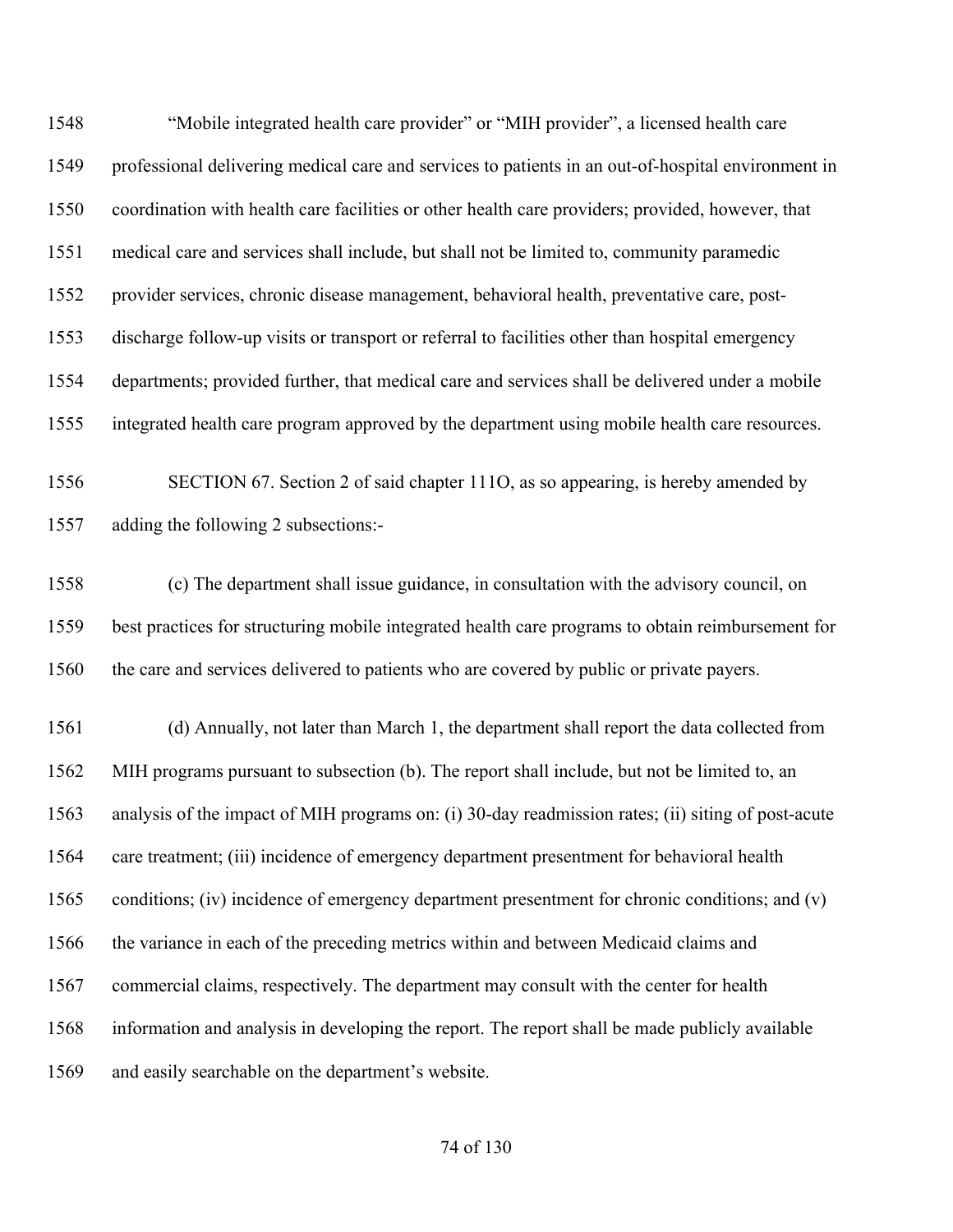SECTION 68. Said chapter 111O is hereby further amended by adding the following section:-

 Section 5. (a) The department shall by regulation establish application fees that shall include, but shall not limited to, an initial application surcharge in addition to a general application or renewal fee, and a timeline for reviewing applications for mobile integrated health care or community EMS programs.

 (b) Application fees and surcharges collected pursuant to this chapter shall be deposited into the Mobile Integrated Health Care Trust Fund established in section 2ZZZZ of chapter 29.

 (c) The department shall prioritize the review and processing of mobile integrated health care program applicants that have been approved as MassHealth accountable care organizations or that have targeted patient populations served by MassHealth accountable care organizations.

 SECTION 69. Chapter 112 of the General Laws is hereby amended by inserting after section 5N the following section:-

 Section 5O. (a) For the purposes of this section, "telemedicine" shall mean the use of interactive audio, video or other electronic media for diagnosis, consultation and treatment of a patient's physical, oral or mental health; provided however, that "telemedicine" shall not include audio-only telephone, facsimile machine, online questionnaires, texting or text-only e-mail.

 (b) Notwithstanding any other provision of this chapter, the board shall allow a physician licensed by the board to obtain proxy credentialing and privileging for telemedicine services with other health care providers, as defined in section 1 of chapter 111, or facilities consistent with Medicare conditions of participation telemedicine standards.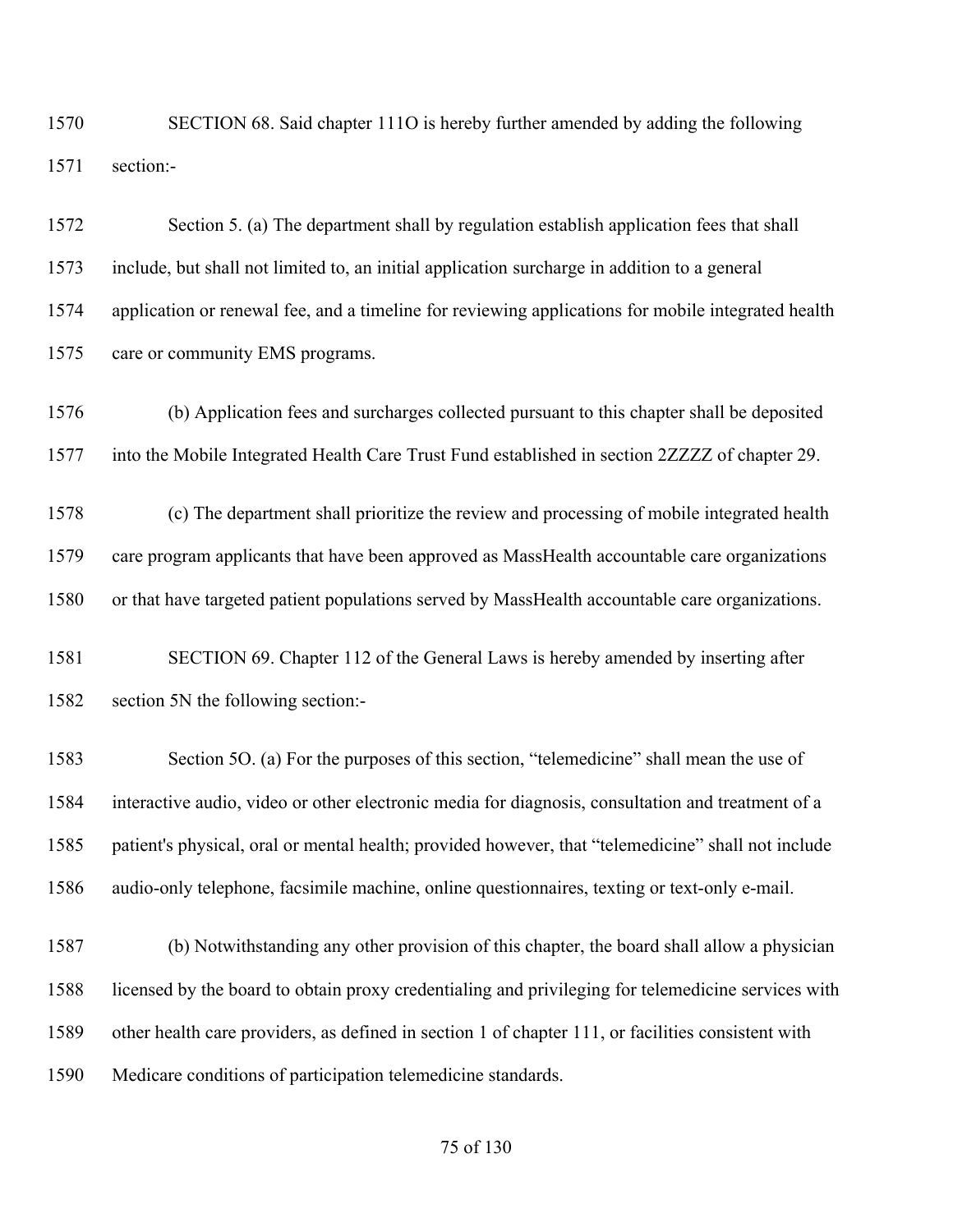(c) The board shall promulgate regulations regarding the appropriate use of telemedicine to provide health care services. These regulations shall provide for and include, but shall not be limited to: (i) prescribing medications; (ii) services that are not appropriate to provide through telemedicine; (iii) establishing a patient-provider relationship; (iv) consumer protections; and (v) ensuring that services comply with appropriate standards of care.

 SECTION 70. Chapter 118E of the General Laws is hereby amended by inserting after section 25 the following section:

Section 25A. (a) The division shall disregard income in an amount equivalent to 150

percent of the federal poverty level, as adjusted annually, in determining eligibility for the

Qualified Medicare Beneficiary, Specified Low-Income Medicare Beneficiary and Qualified

1601 Individual programs, described in 42 U.S.C. section 1396a(a)(10)(E) and also known as the

Medicare Savings or Medicare Buy-In Programs.

 (b) The division shall amend its state plan and promulgate regulations to implement subsection (a).

 SECTION 71. Section 28 of said chapter 118E, as appearing in the 2016 Official Edition, is hereby amended by adding the following paragraph:-

A transfer of resources to a special needs trust that conforms to 42 U.S.C. §1396p

(d)(4)(C) and established solely for the benefit of a disabled individual of any age shall not be

treated as a disposal of resources for less than fair market value; provided, however, that the total

value of resources transferred shall not exceed \$750,000, adjusted annually on the year-to-year

increase in the Consumer Price Index.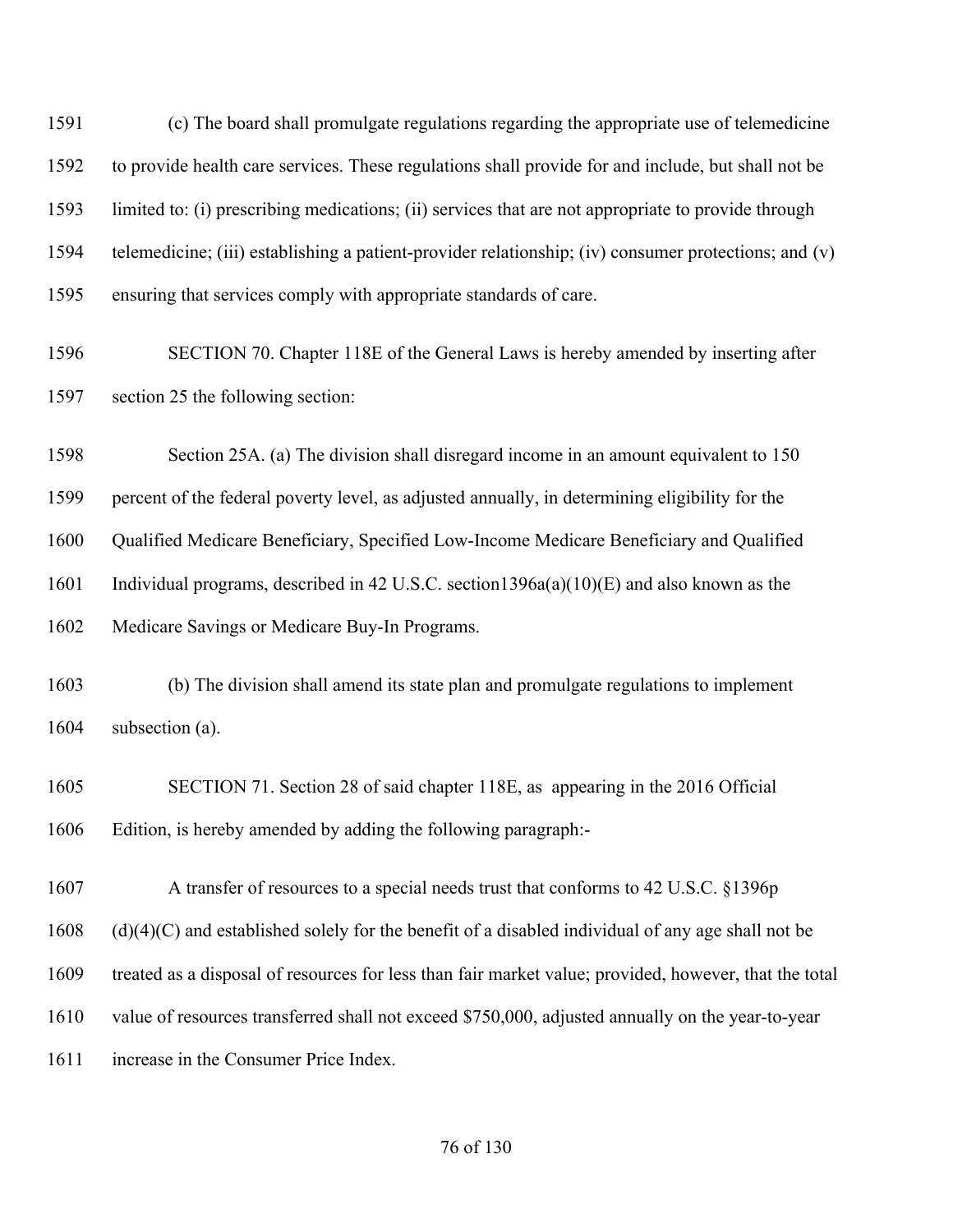SECTION 72. Section 66 of said chapter 118Eis hereby amended by striking out, in line 28, as so appearing, the first time it appears, the word "and".

 SECTION 73. Said section 66 of said chapter 118Eis hereby further amended by inserting after the word "thereon", in line 29, as so appearing, the following words:- ; and (v) any fines collected under section 10 of chapter 6D.

 SECTION 74. Said chapter 118E is hereby further amended by adding the following 3 sections:-

 Section 79. (a) For the purposes of this section, "telemedicine" shall mean the use of interactive audio, video or other electronic media for diagnosis, consultation and treatment of a patient's physical, oral or mental health; provided however, that "telemedicine" shall not include audio-only telephone, facsimile machine, online questionnaires, texting or text-only e-mail.

 (b) The division and its contracted health insurers, health plans, health maintenance organizations, behavioral health management firms and third party administrators under contract to a Medicaid managed care organization or primary care clinician plan may provide coverage 1626 for health care services through the use of telemedicine by a contracted health care provider if  $(i)$  the health care services are covered by way of in-person consultation or delivery and (ii) the health care services may be appropriately provided through the use of telemedicine.

 (c) Coverage for telemedicine services may include utilization review, including preauthorization, to determine the appropriateness of telemedicine as a means of delivering a health care service, provided that the same process is utilized as if the service was provided via in-person consultation or delivery.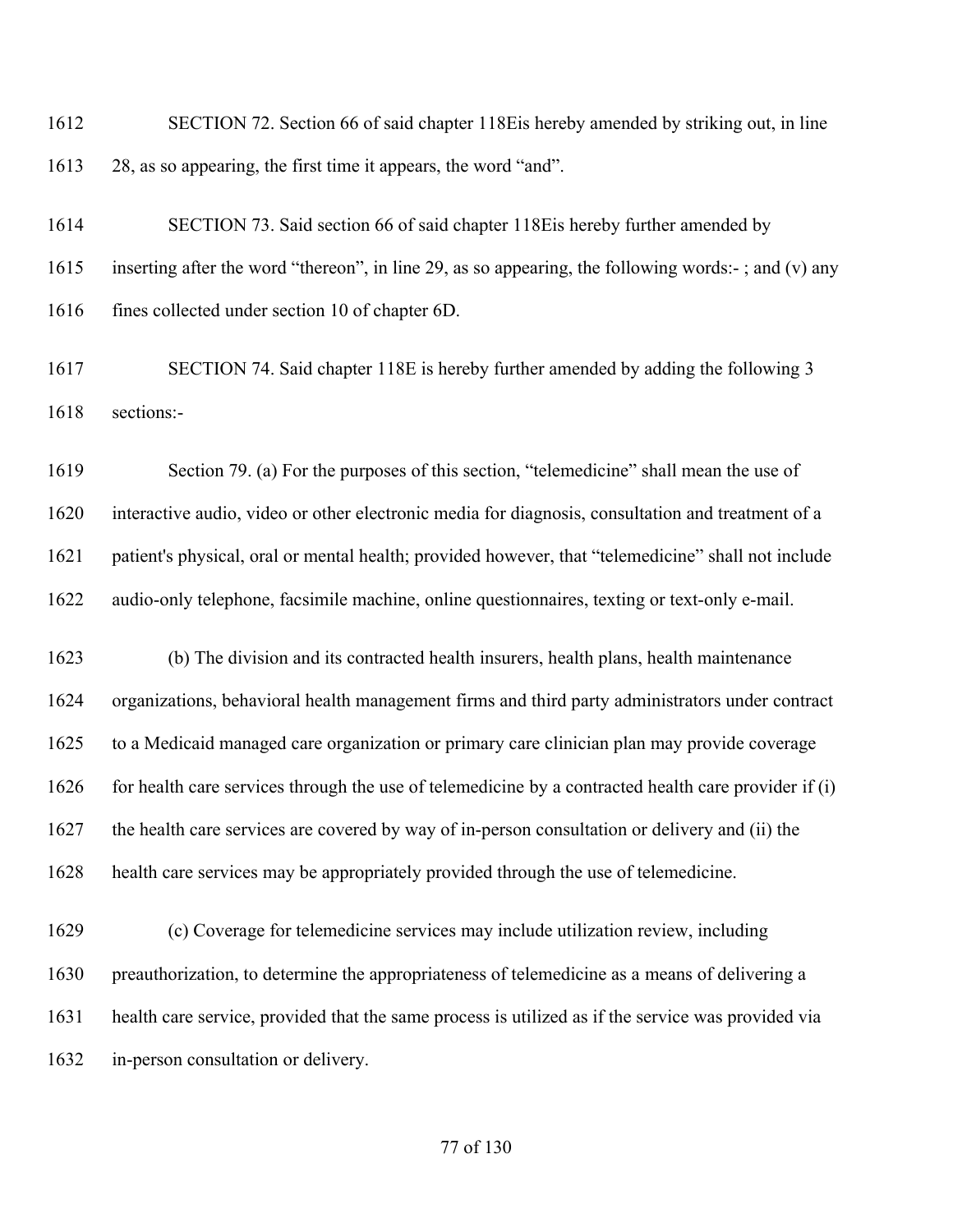(d) Coverage for telemedicine services shall not be required to reimburse a health care provider for a health care service that is not a covered benefit under the plan nor reimburse a health care provider not contracted under the plan.

 (e) Coverage that reimburses a provider with a global payment, as defined in section 1 of chapter 6D, shall account for the provision of telemedicine services to set the global payment amount.

 (f) Coverage for telemedicine services may include a deductible, copayment or coinsurance requirement for a health care service provided through telemedicine as long as the deductible, copayment or coinsurance does not exceed the deductible, copayment or coinsurance applicable to an in-person consultation or in-person delivery of services.

 (g) A health care provider shall not be required to document a barrier to an in-person visit, nor shall the type of setting where telemedicine is provided be limited for health care services provided through telemedicine.

 (h) Health care services provided by telemedicine shall conform to the standards of care applicable to the telemedicine provider's profession and specialty. Such services shall also conform to applicable federal and state health information privacy and security standards as well as standards for informed consent.

 Section 80. The division and its contracted health insurers, health plans, health maintenance organizations, behavioral health management firms and third party administrators under contract with a Medicaid managed care organization or primary care clinician plan shall use the standard quality measure set established by the center for health information and analysis under section 14 of chapter 12C as follows: (i) the measures designated by the center as core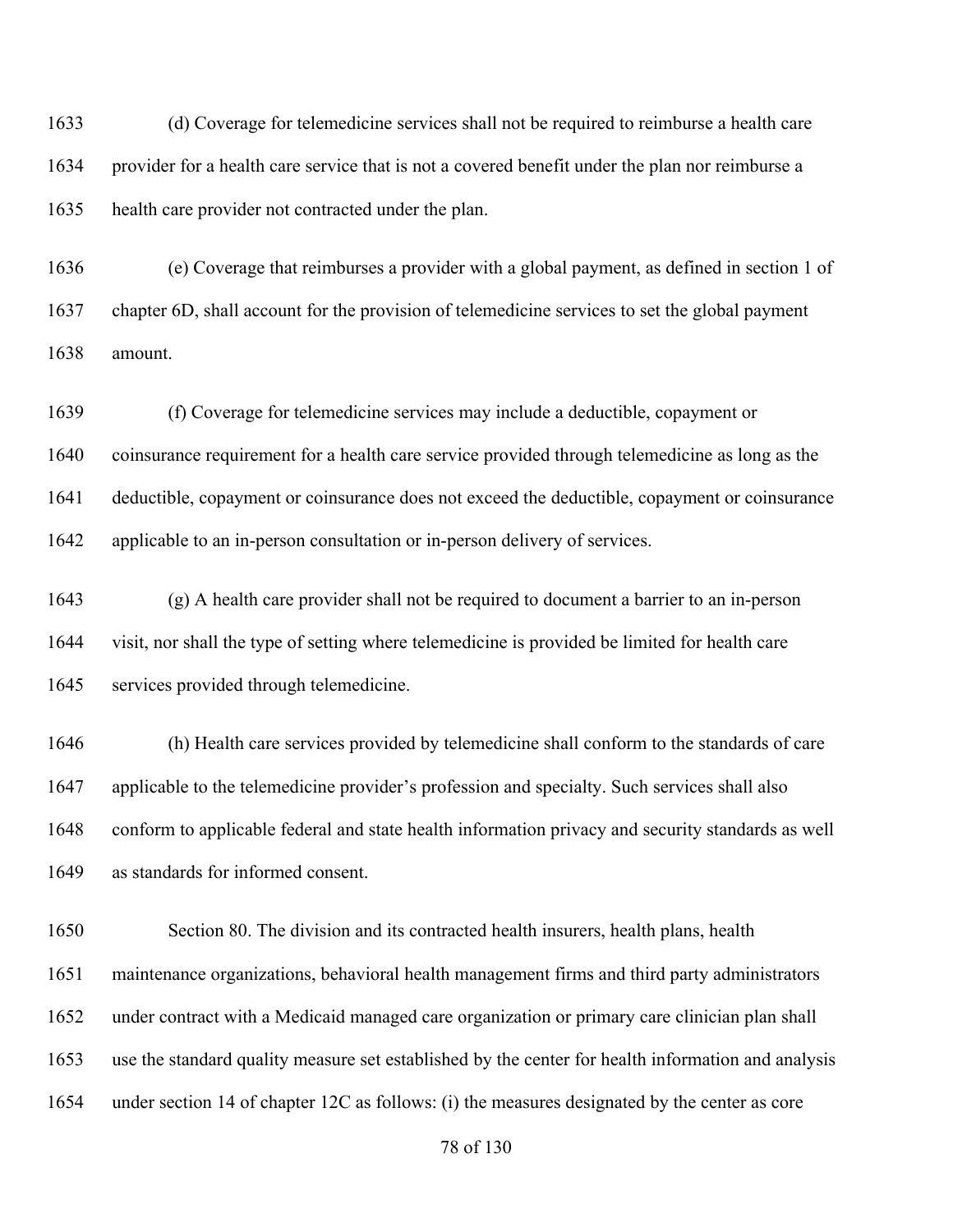measures shall be used in any contract with a health care provider, provider organization or accountable care organization that incorporates quality measures into payment terms; (ii) the measures designated by the center as non-core measures may be used in any contract with a health care provider, provider organization or accountable care organization that incorporate quality measures into payment terms and shall not use any measures not designated as non-core measures; and (iii) measures included in the standard quality measure set shall be used to assign health care providers, provider organizations or accountable care organizations to tiers in the design of a program of medical benefits to a beneficiary under section 9A. Section 81. (a) For the purposes of this section the following words shall, unless the context clearly requires otherwise, have the following meanings:- "Assessed charges", an assessed specialty clinic's gross patient service revenue attributable to all patients less an assessed specialty clinic's gross patient service revenue attributable to programs under Title XVIII, XIX and XXI of the Social Security Act. "Assessed specialty clinic", a limited service clinic licensed under section 51J, an office- based surgical center licensed under section 51L or an urgent care clinic licensed under section 51M. "Fiscal year", the time period of 12 months beginning on October 1 of any calendar year and ending on September 30 of the following calendar year.

 "Gross patient service revenue"', the total dollar amount of an assessed specialty clinic's charges for services rendered to all patients in a fiscal year.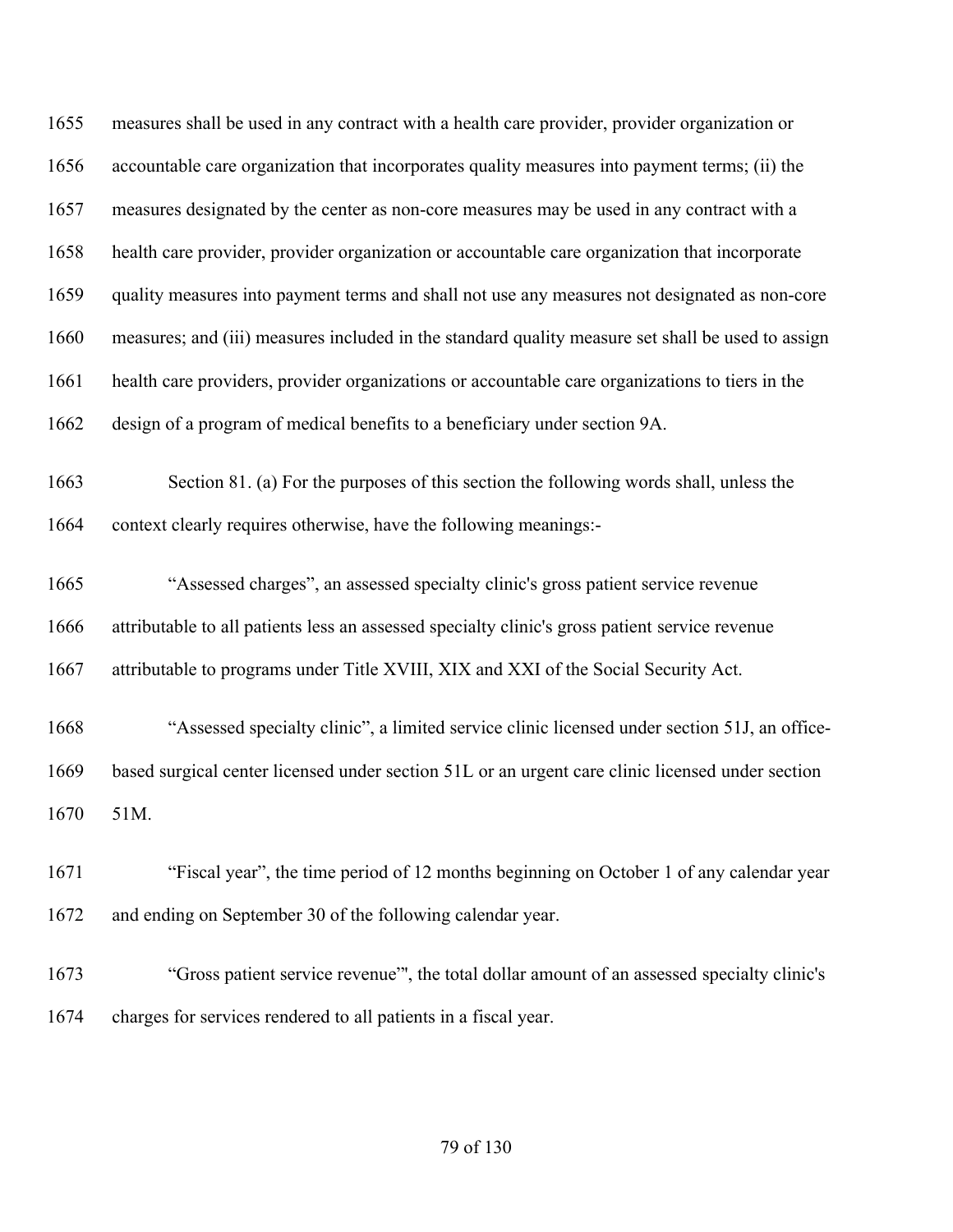(b) Each assessed specialty clinic shall, in each fiscal year, pay to the executive office an amount equal to 8.75 per cent of the total dollar amount of its assessed charges for commercial payers. Each assessed specialty clinic shall be exempt from contributing any percentage of the total dollar amount for its assessed charges for public payers.

 (c) The assessment charged pursuant to subsection (b) shall be implemented as a broad- based health care related fee as defined in 42 U.S.C. § 1396b(w)(3)(B) and shall be paid to the executive office on a yearly basis. The executive office may promulgate regulations that authorize the assessment of interest on any unpaid liability at a rate not to exceed an annual percentage rate of 18 per cent and late fees at a rate not to exceed 5 per cent per month. The receipts from the assessment, any federal financial participation received by the commonwealth as a result of expenditures funded by these assessments and interest thereon shall be deposited in the Community Hospital Reinvestment Trust Fund in section 2TTTT of chapter 29.

 (d) The secretary of the executive office shall prepare a form on which each assessed specialty clinic shall report quarterly its total assessed charges and shall calculate the assessment due pursuant to subsection (b). The secretary of the executive office shall distribute the forms to each assessed specialty clinic at least annually. The failure to distribute the form or the failure to receive a copy of the form shall not stay the obligation to pay the assessment by the date specified in this section. The executive office may require additional reports as it considers necessary to monitor collections and compliance.

 (e) The executive office shall have the authority to inspect and copy the records of an assessed specialty clinic to audit its calculation of the assessment charged pursuant to subsection (b). In the event that the executive office determines that an assessed specialty clinic has either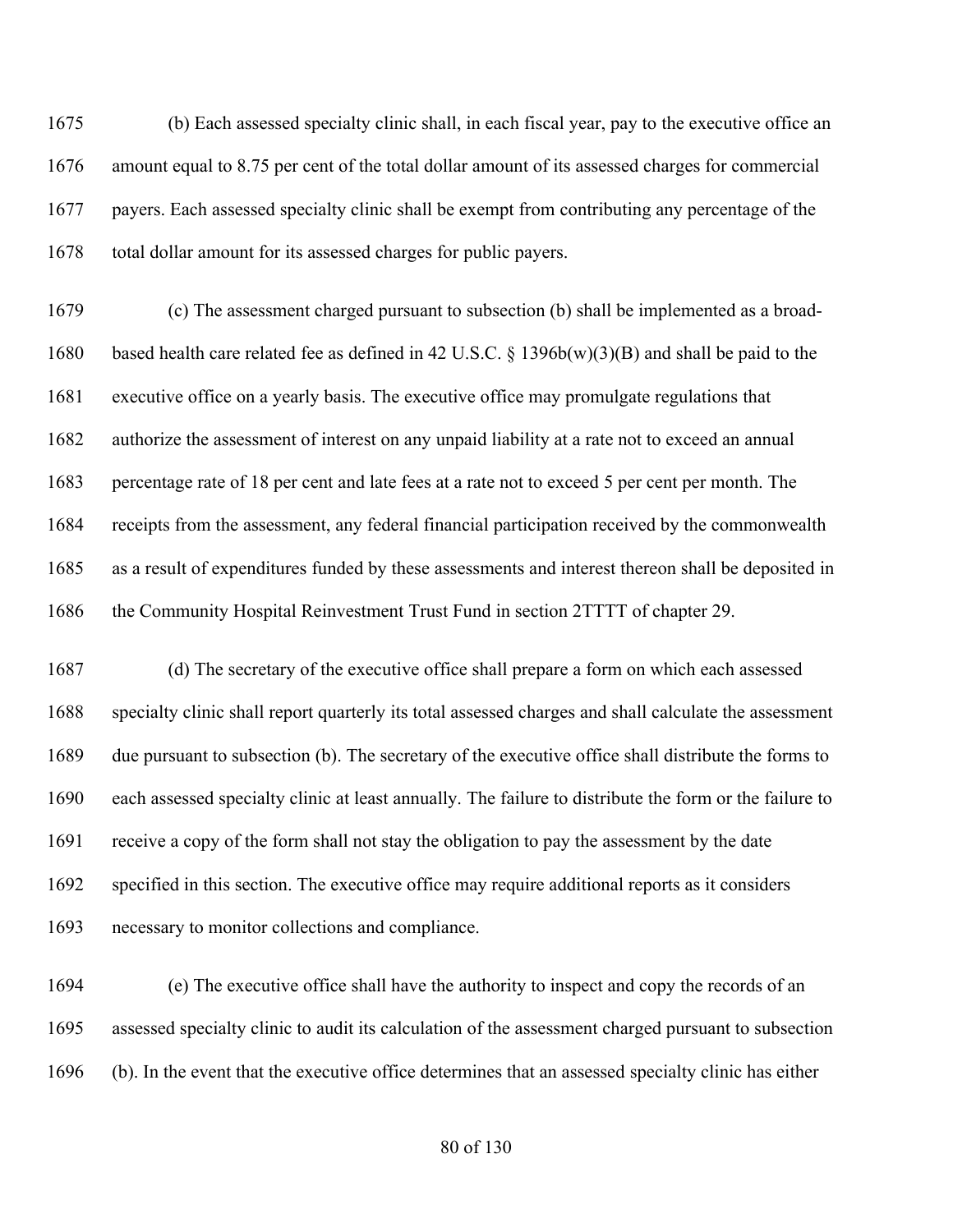overpaid or underpaid the assessment, the executive office shall notify such assessed specialty clinic of the amount due or refund the overpayment. The executive office may impose per diem penalties if an assessed specialty clinic fails to produce documentation as requested by the executive office.

 (f) In the event that an assessed specialty clinic is aggrieved by a decision of the executive office as to the amount due, the assessed specialty clinic may file an appeal to the division of administrative law appeals within 60 days of the date of the notice of underpayment or the date the notice was received, whichever is later. The division of administrative law appeals shall conduct each appeal as an adjudicatory proceeding under chapter 30A and an assessed specialty clinic aggrieved by a decision of the division of administrative law appeals shall be entitled to judicial review under section 14 of said chapter 30A.

SECTION 75. Section 47BB of chapter 175 of the General Laws is hereby repealed.

 SECTION 76. Said chapter 175, as appearing in the Official Edition, is hereby further amended by inserting after section 47II the following section:-

 Section 47JJ. (a) For the purposes of this section, "telemedicine" shall mean the use of interactive audio, video or other electronic media for diagnosis, consultation and treatment of a patient's physical, oral or mental health; provided however, that "telemedicine" shall not include audio-only telephone, facsimile machine, online questionnaires, texting or text-only e-mail.

 (b) An individual policy of accident and sickness insurance issued under section 108 that 1716 provides hospital expense and surgical expense insurance and any group blanket or general policy of accident and sickness insurance issued under section 110 that provides hospital expense and surgical expense insurance which is issued or renewed within or without the commonwealth,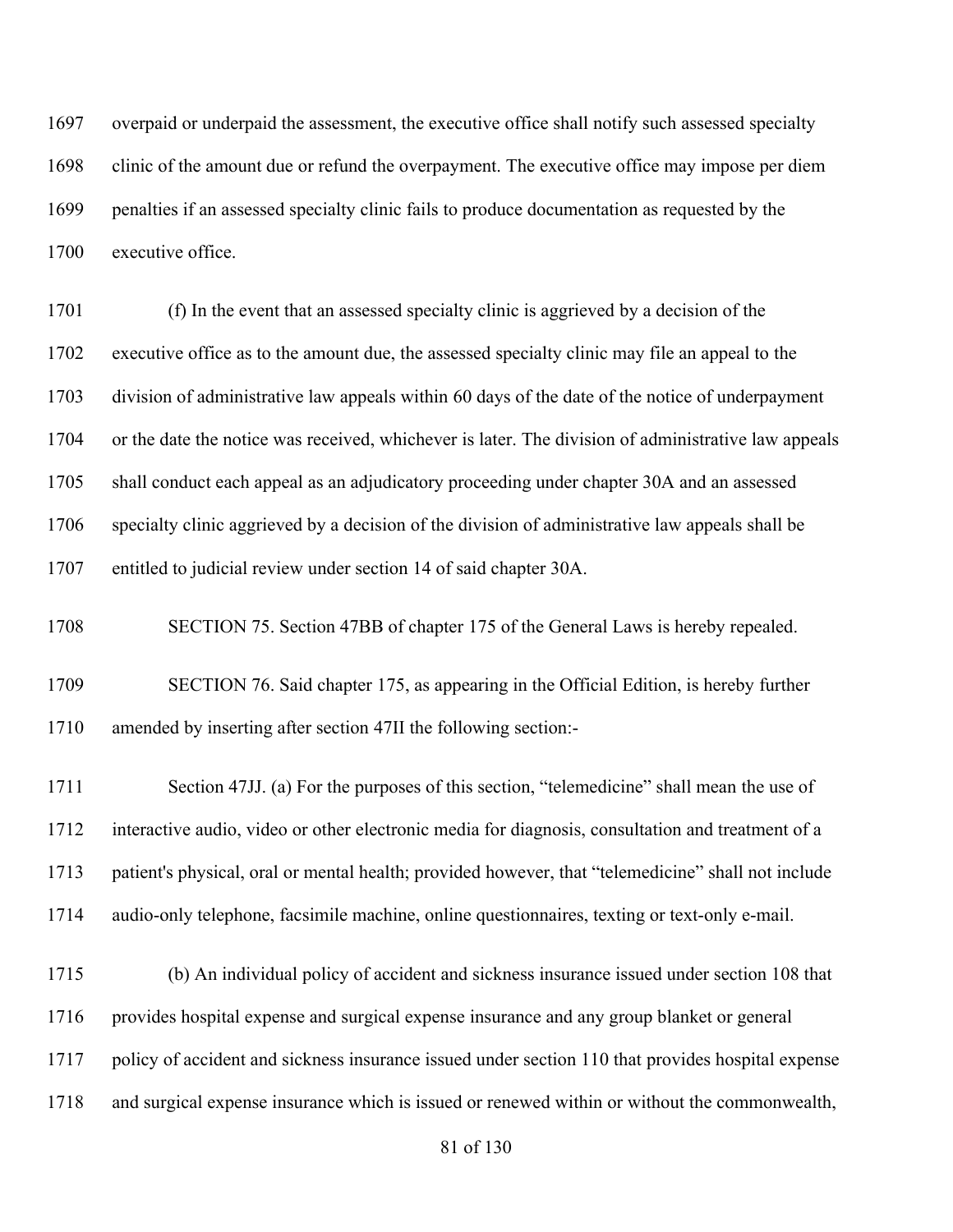shall not decline to provide coverage for health care services solely on the basis that those services were delivered through the use of telemedicine by a contracted health care provider if (i) the health care services are covered by way of in-person consultation or delivery and (ii) the health care services may be appropriately provided through the use of telemedicine.

 (c) Coverage for telemedicine services may include utilization review, including preauthorization, to determine the appropriateness of telemedicine as a means of delivering a health care service, provided that the same process is utilized as if the service was provided via in-person consultation or delivery.

 (d) Coverage for telemedicine services shall not be required to reimburse a health care 1728 provider for a health care service that is not a covered benefit under the plan nor reimburse a health care provider not contracted under the plan.

 (e) Coverage that reimburses a provider with a global payment, as defined in section 1 of chapter 6D, shall account for the provision of telemedicine services to set the global payment amount.

 (f) Coverage for telemedicine services may include a deductible, copayment or coinsurance requirement for a health care service provided through telemedicine as long as the deductible, copayment or coinsurance does not exceed the deductible, copayment or coinsurance applicable to an in-person consultation or in-person delivery of services.

 (g) A health care provider shall not be required to document a barrier to an in-person visit, nor shall the type of setting where telemedicine is provided be limited for health care services provided through telemedicine.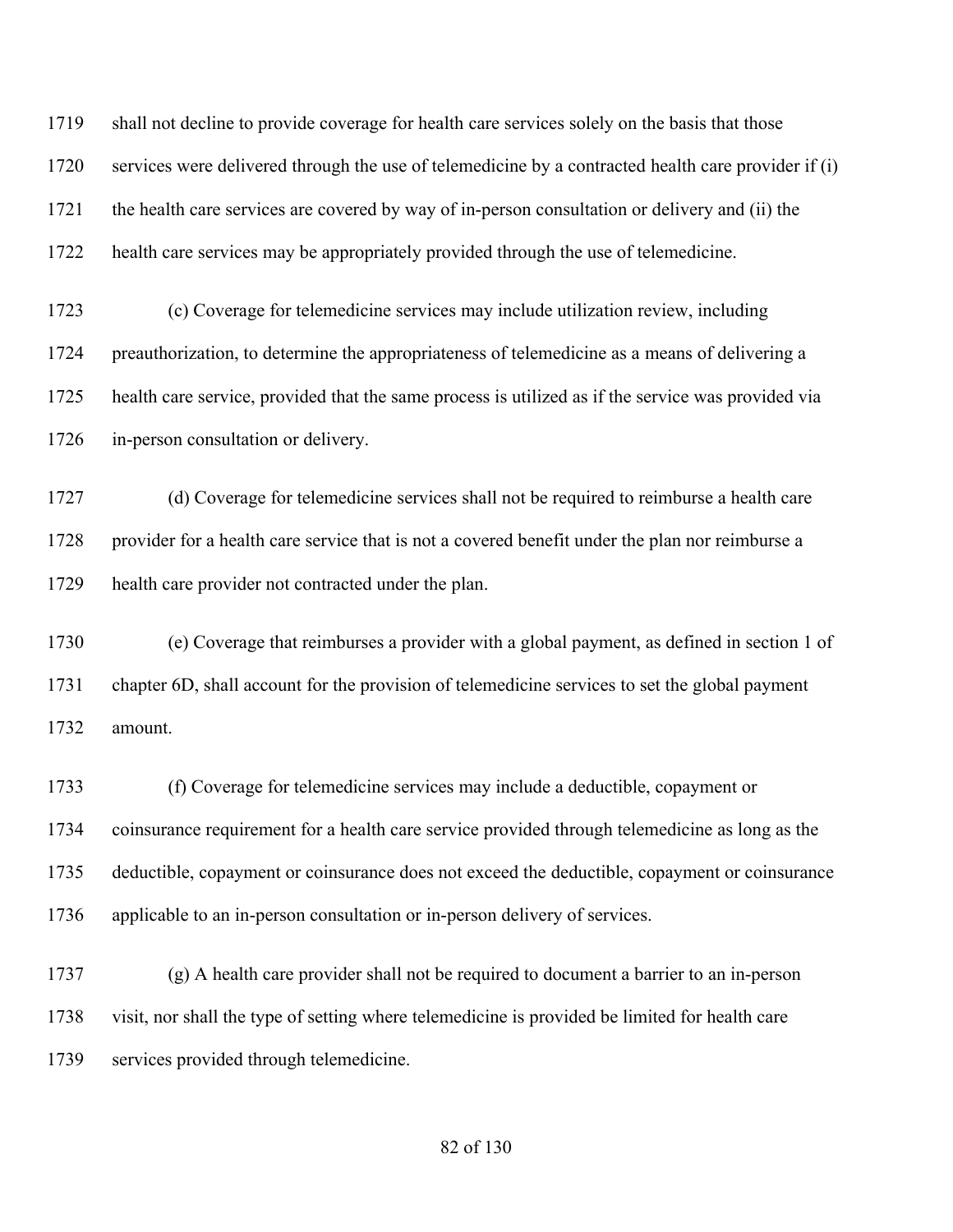| 1740 | (h) Health care services provided by telemedicine shall conform to the standards of care           |
|------|----------------------------------------------------------------------------------------------------|
| 1741 | applicable to the telemedicine provider's profession. Such services shall also conform to          |
| 1742 | applicable federal and state health information privacy and security standards as well as          |
| 1743 | standards for informed consent.                                                                    |
| 1744 | SECTION 77. Said chapter 175, as so appearing, is hereby further amended by inserting              |
| 1745 | after section 108M the following 2 sections:-                                                      |
| 1746 | Section 108N. Upon request by a network provider, a carrier and, if applicable, a                  |
| 1747 | specialty organization subcontracted by a carrier to manage behavioral health services, shall      |
| 1748 | disclose the methodology used for a provider's tier placement, including: (i) the criteria,        |
| 1749 | measures, data sources and provider-specific information used in determining the provider's        |
| 1750 | quality score; (ii) how the provider's quality performance compares to other in-network            |
| 1751 | providers; and (iii) the data used in calculating the provider's cost-efficiency. A carrier may    |
| 1752 | require a network provider to maintain information received under this section as confidential.    |
| 1753 | Section 108O. An insurer licensed or otherwise authorized to transact accident or health           |
| 1754 | insurance under this chapter shall use the standard quality measure set established by the center  |
| 1755 | for health information and analysis under section 14 of chapter 12C as follows: (i) the insurer    |
| 1756 | shall use the measures designated by the center as core measures in any contract with a health     |
| 1757 | care provider, provider organization or accountable care organization that incorporates quality    |
| 1758 | measures into payment terms; (ii) the insurer may use the measures designated by the center as     |
| 1759 | non-core measures in any contract with a health care provider, provider organization or            |
| 1760 | accountable care organization that incorporates quality measures into payment terms and shall      |
| 1761 | not use any measures not designated as non-core measures; and (iii) the insurer shall only use the |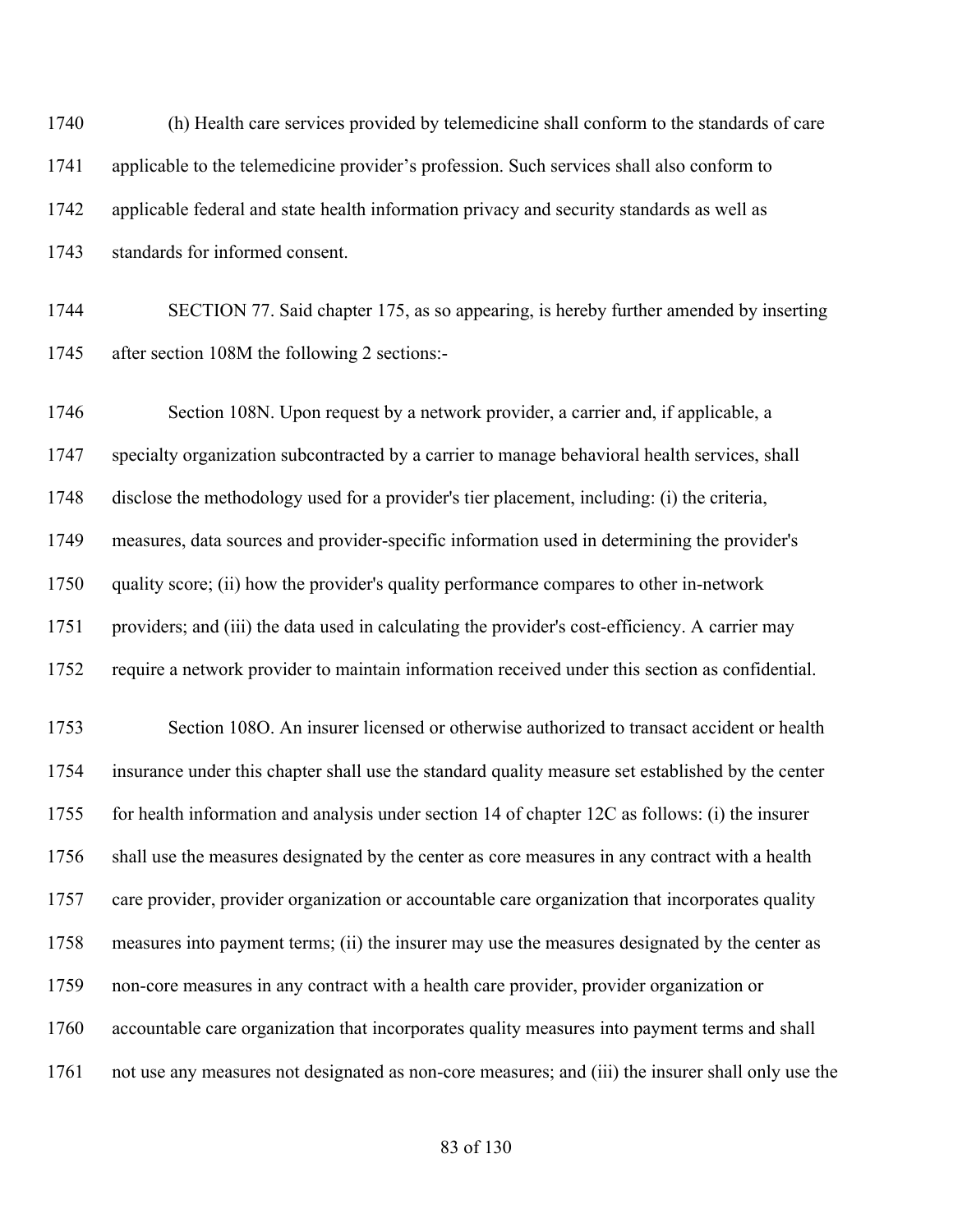measures in the standard quality set established by the center to assign health care providers,

 provider organizations or accountable care organizations to tiers in the design of an accident or health plan.

 SECTION 78. Section 5 of chapter 176A of the General Laws, as so appearing, is hereby amended by striking out the eleventh paragraph and inserting in place thereof the following 2 paragraphs:-

1768 Notwithstanding the other requirements of this section, the commission may approve any rate of payment to any provider or class of providers if such rate, in the opinion of the commission, contains an incentive to achieve greater efficiency and economy in the manner of providing health care services without adversely affecting the quality of such services. In making such an approval, the commission shall consider warranted factors of price variation, including but not limited to: patient acuity, high-cost outliers, and quality; and unwarranted factors of price variation, including but not limited to: market power, brand, geographic isolation, government payment shortfalls, and research.

1776 If the commission finds that the payment rate under its review is influenced by unwarranted factors of price variation as outlined in this section, the commissioner shall refer the relevant health care entities to the health policy commission to file performance improvement plans, as established in section 10A of chapter 6D.

 SECTION 79. Chapter 176A of the General Laws is hereby amended by adding the following 3 sections:-

 Section 38. (a) For the purposes of this section, "telemedicine" shall mean the use of interactive audio, video or other electronic media for diagnosis, consultation and treatment of a

of 130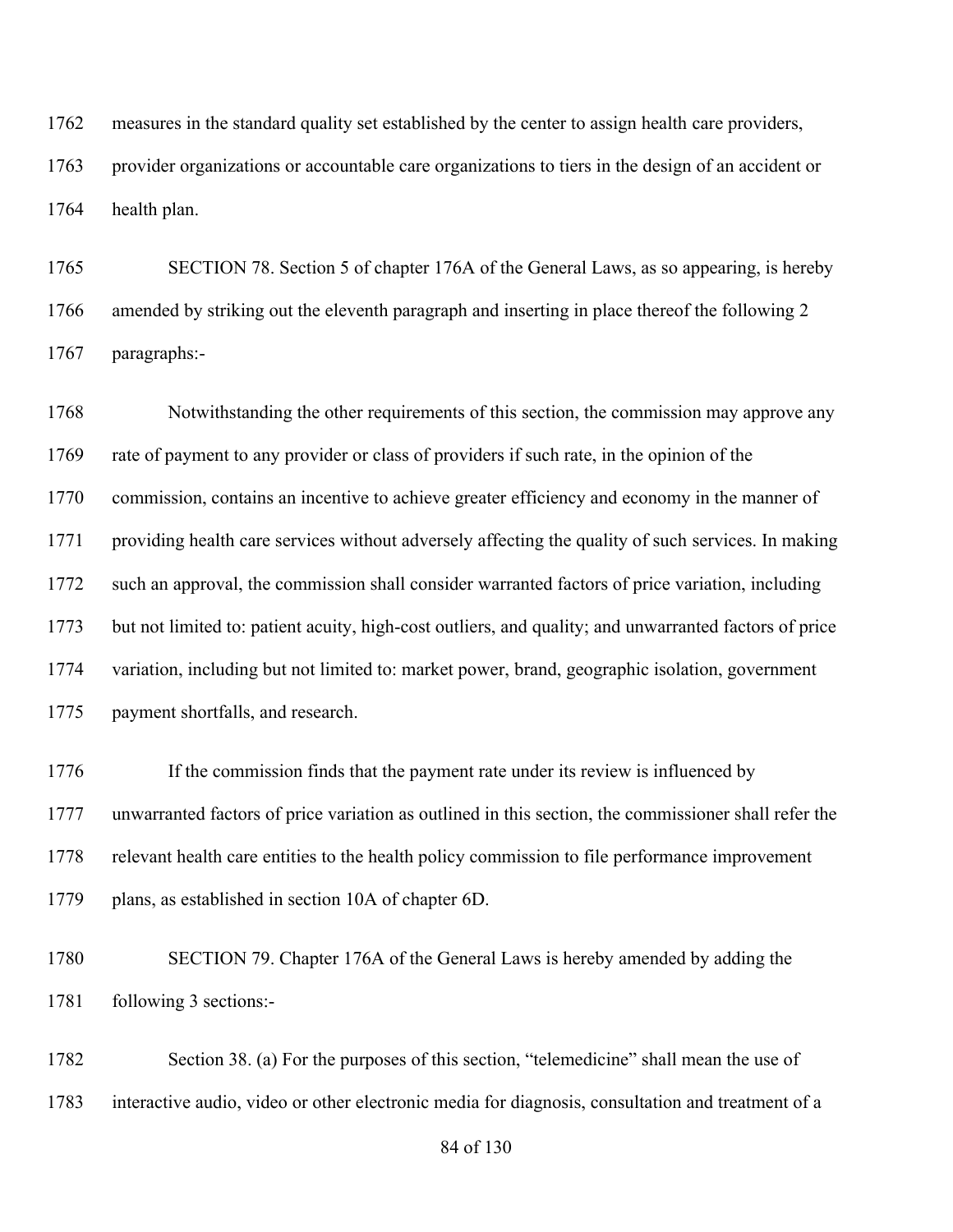patient's physical, oral or mental health; provided however, that "telemedicine" shall not include audio-only telephone, facsimile machine, online questionnaires, texting or text-only e-mail.

 (b) A contract between a subscriber and a nonprofit hospital service corporation under an individual or group hospital service plan shall not decline to provide coverage for health care 1788 services solely on the basis that those services were delivered by way of telemedicine by a contracted health care provider if (i) the health care services are covered by way of in-person consultation or delivery and (ii) the health care services may be appropriately provided through 1791 the use of telemedicine.

 (c) Coverage for telemedicine services may include utilization review, including preauthorization, to determine the appropriateness of telemedicine as a means of delivering a health care service, provided that the same process is utilized as if the service was provided via in-person consultation or delivery.

 (d) Coverage for telemedicine services shall not be required to reimburse a health care provider for a health care service that is not a covered benefit under the plan nor reimburse a health care provider not contracted under the plan.

 (e) Coverage that reimburses a provider with a global payment, as defined in section 1 of chapter 6D, shall account for the provision of telemedicine services to set the global payment amount.

 (f) Coverage for telemedicine services may include a deductible, copayment or coinsurance requirement for a health care service provided through telemedicine as long as the deductible, copayment or coinsurance does not exceed the deductible, copayment or coinsurance applicable to an in-person consultation or in-person delivery of services.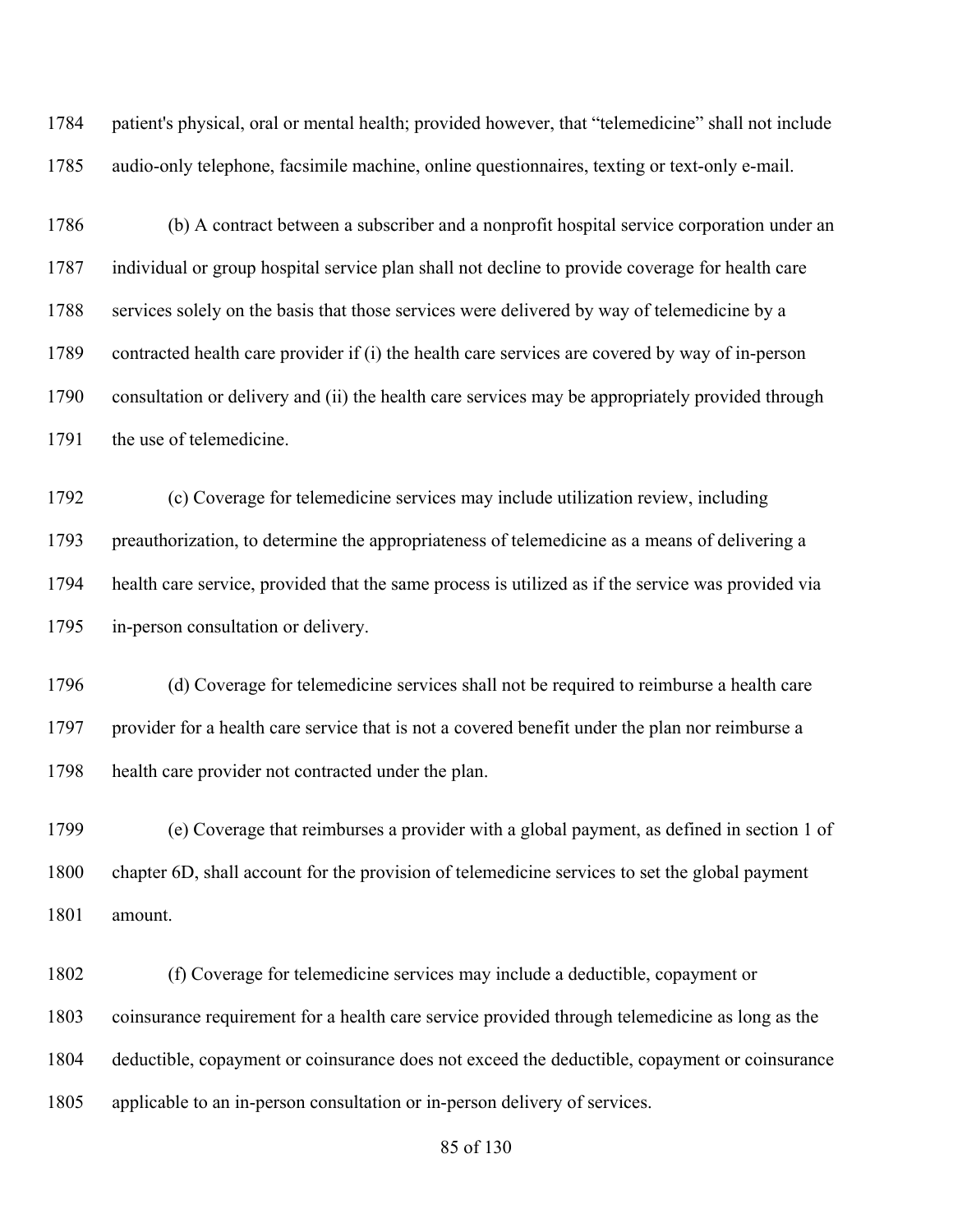(g) A health care provider shall not be required to document a barrier to an in-person visit, nor shall the type of setting where telemedicine is provided be limited for health care services provided through telemedicine.

 (h) Health care services provided by telemedicine shall conform to the standards of care applicable to the telemedicine provider's profession and specialty. Such services shall also conform to applicable federal and state health information privacy and security standards as well as standards for informed consent.

 Section 39. Upon request by a network provider, a nonprofit hospital service corporation and, if applicable, a specialty organization subcontracted by a nonprofit hospital service corporation to manage behavioral health services, shall disclose the methodology used for a provider's tier placement, including: (i) the criteria, measures, data sources and provider-specific information used in determining the provider's quality score; (ii) how the provider's quality performance compares to other in-network providers; and (iii) the data used in calculating the provider's cost-efficiency. A carrier may require a network provider to maintain information received under this section as confidential.

 Section 40. A nonprofit hospital service corporation organized under this chapter shall use the standard quality measure set established by the center for health information and analysis under section 14 of chapter 12C as follows: (i) a nonprofit hospital service corporation shall use the measures designated by the center as core measures in any contract with a health care provider, provider organization or accountable care organization that incorporates quality measures into payment terms; (ii) a nonprofit hospital service corporation may use the measures designated by the center as non-core measures in any contract with a health care provider,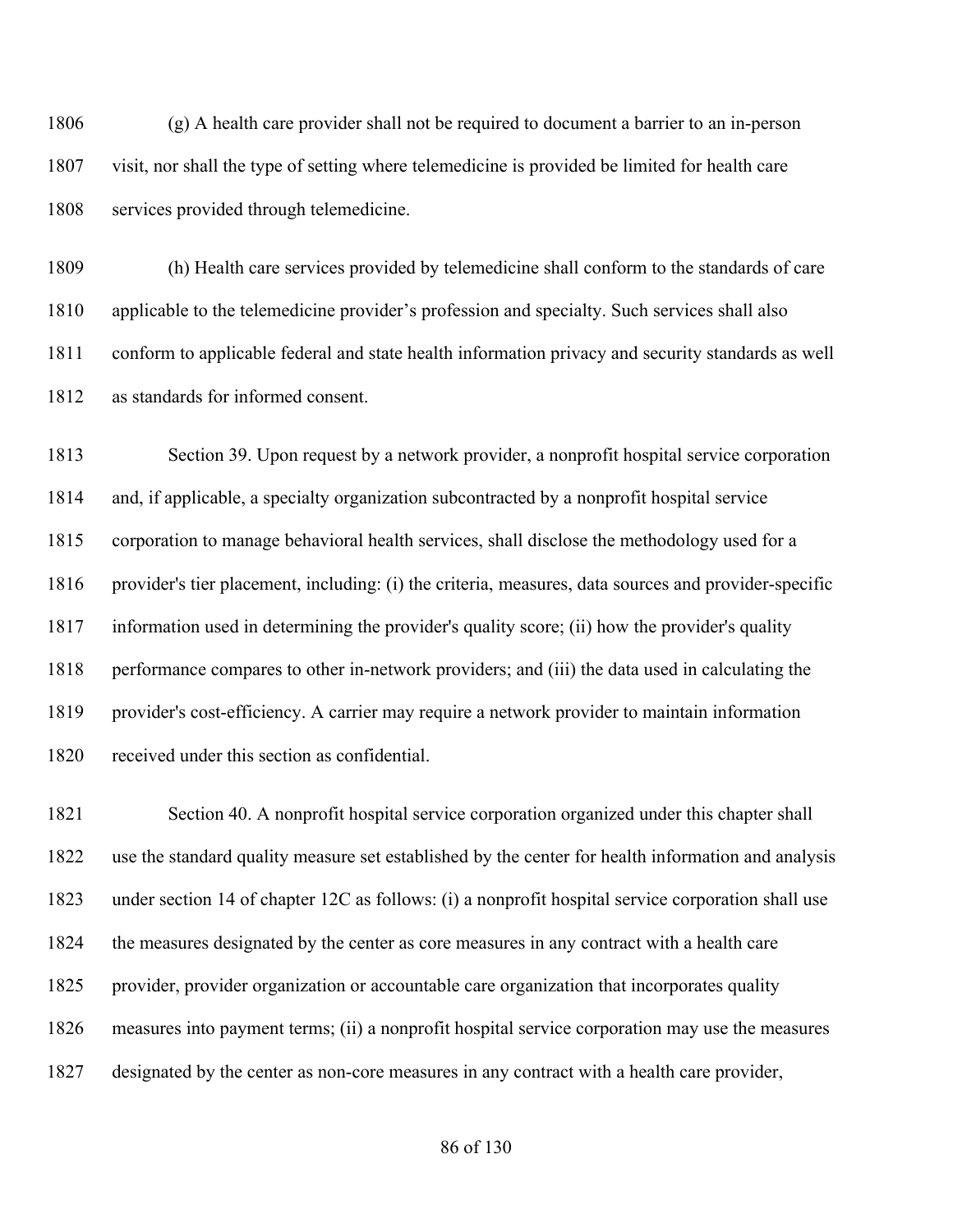provider organization or accountable care organization that incorporates quality measures into payment terms and shall not use any measures not designated as non-core measures; (iii) a nonprofit hospital service corporation shall only use the measures in the standard quality measure set established by the center to assign health care providers, provider organizations or accountable care organizations to tiers in the design of a group hospital service plan.

 SECTION 80. Section 4 of chapter 176B of the General Laws, as so appearing, is hereby amended by striking out the fifth paragraph and inserting in place thereof the following 2 paragraphs:-

 Under such a group medical service agreement, subscription certificates and the rates charged by the corporation to the subscribers shall be filed with the commissioner within 30 days after their effective date, and shall be subject to subsequent disapproval by the commissioner if the commissioner finds that the benefits provided therein are unreasonable in relation to the rate charged, or that the rates charged are excessive, inadequate or unfairly discriminatory; and provided that group plan contracts issued and rates charged by a nonprofit medical service corporation to its subscribers providing supplemental coverage to Medicare shall be subject to the provisions of chapter 176K if the subscribers, and not their employer, employers or representatives, are billed directly for such contracts. No classification of risk may be established on the basis of age. In disapproving any rate under this section, the commissioner shall make a finding on the basis of information submitted by a medical service corporation, that such corporation employs a utilization review program and other techniques acceptable to the commissioner which have had or are expected to have a demonstrated impact on the prevention of reimbursement by such corporation for services which are not medically necessary.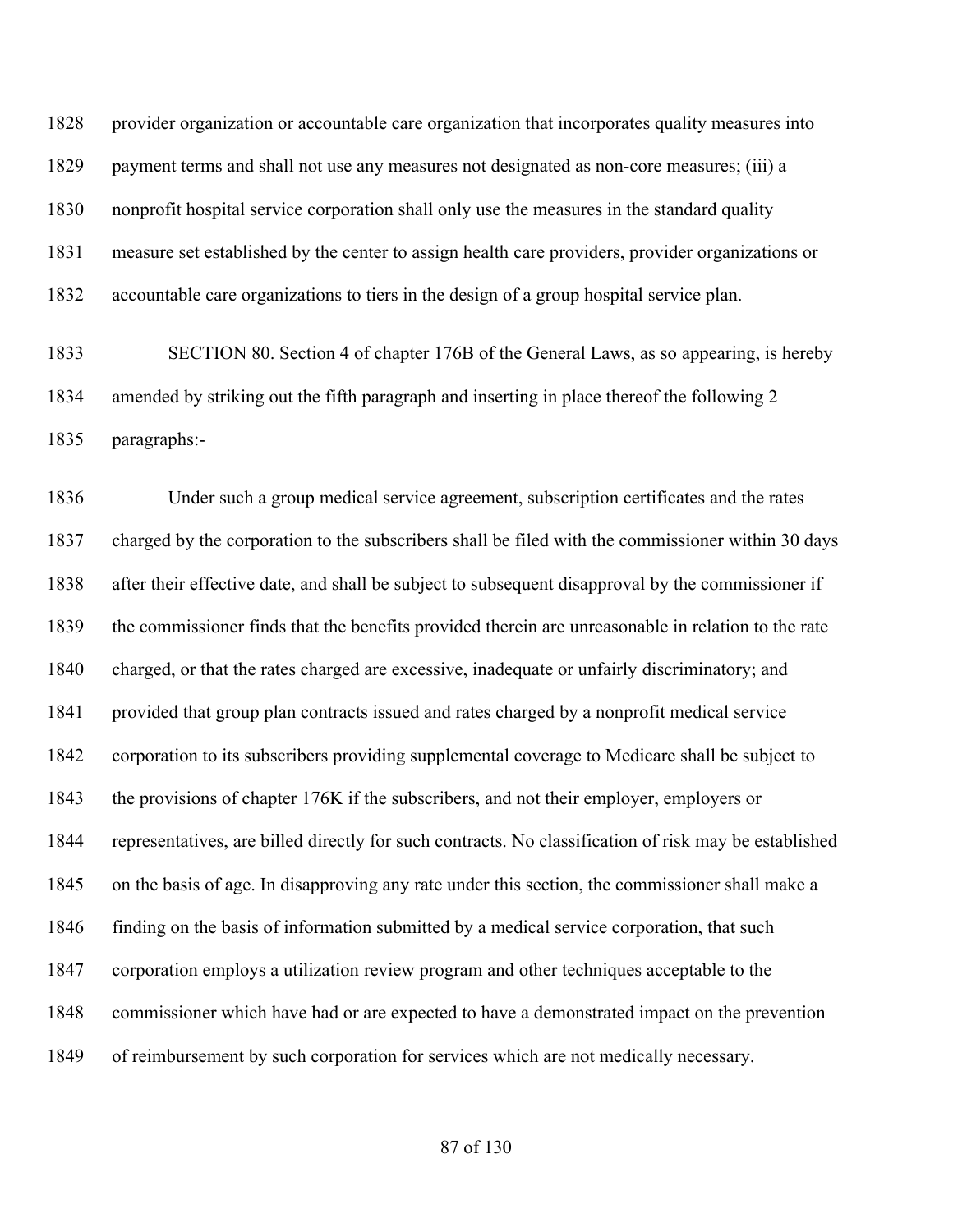The commissioner may approve any rate of payment to any provider or class of providers if such rate, in the opinion of the commission, contains an incentive to achieve greater efficiency and economy in the manner of providing health care services without adversely affecting the quality of such services. In making such an approval, the commission shall consider warranted factors of price variation, including but not limited to: patient acuity, high-cost outliers, and quality; and unwarranted factors of price variation, including but not limited to: market power, brand, geographic isolation, government payment shortfalls, and research. If the commissioner finds that the payment rate under its review is influenced by unwarranted factors of price variation, the commissioner shall refer the relevant health care entities to the health policy commission to file performance improvement plans, as established in section 10A of chapter 6D.

 The commissioner may make and, at any time, alter or amend, reasonable rules or regulations to facilitate the operation and enforcement of this section and to govern hearings and investigations thereunder. The commissioner may issue such orders as the commissioner finds proper, expedient or necessary to enforce and administer the provisions of this section and to secure compliance with any rules and regulations made thereunder.

 SECTION 81. Chapter 176B of the General Laws is hereby amended by adding the following 3 sections:-

 Section 25. (a) For the purposes of this section, "telemedicine" shall mean the use of interactive audio, video or other electronic media for diagnosis, consultation and treatment of a patient's physical, oral or mental health; provided however, that "telemedicine" shall not include audio-only telephone, facsimile machine, online questionnaires, texting or text-only e-mail.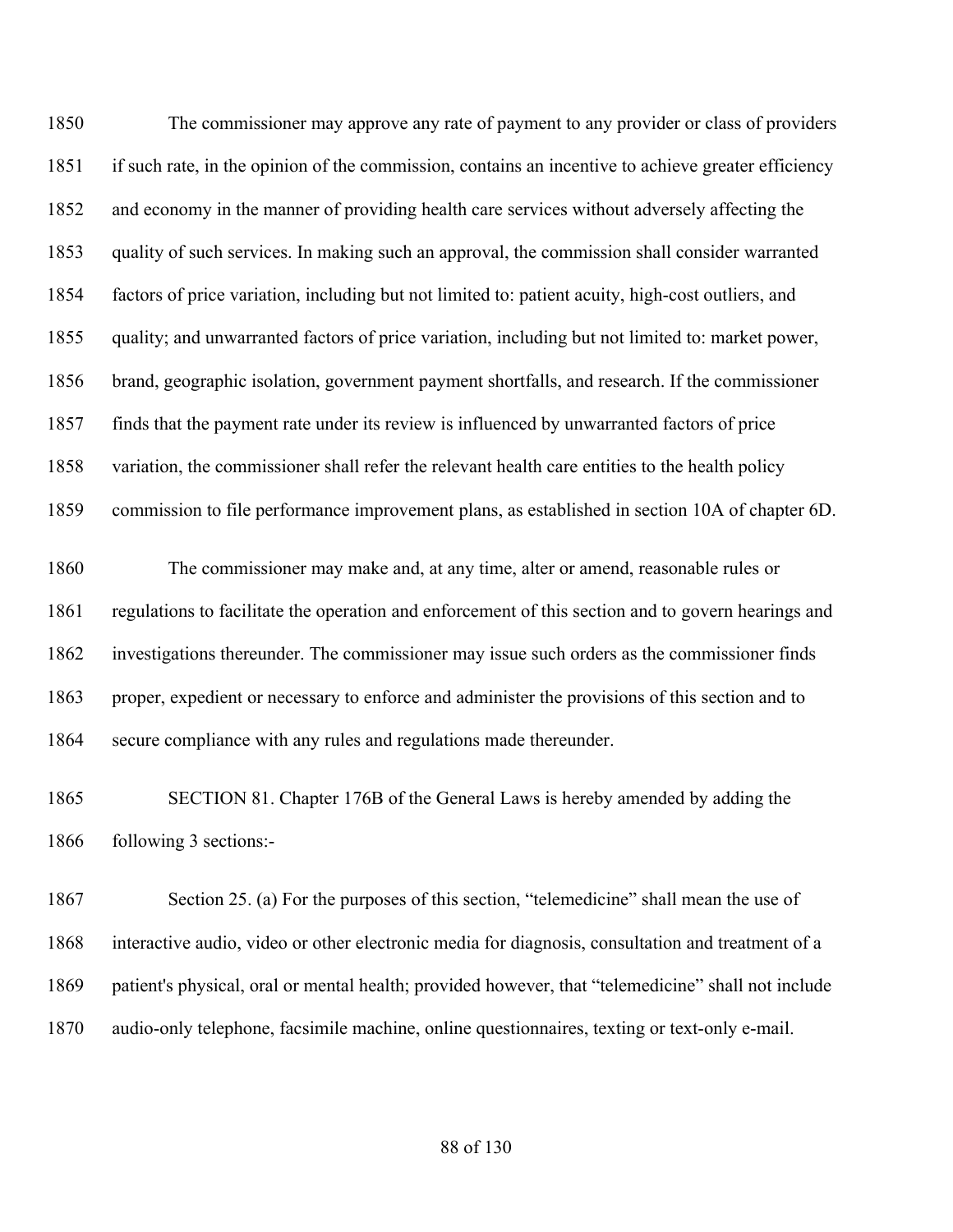(b) A contract between a subscriber and a medical service corporation shall not decline to provide coverage for health care services solely on the basis that those services were delivered by way of telemedicine by a contracted health care provider if (i) the health care services are covered by way of in-person consultation or delivery and (ii) the health care services may be appropriately provided through the use of telemedicine.

 (c) Coverage for telemedicine services may include utilization review, including preauthorization, to determine the appropriateness of telemedicine as a means of delivering a health care service, provided that the same process is utilized as if the service was provided via in-person consultation or delivery.

 (d) Coverage for telemedicine services shall not be required to reimburse a health care 1881 provider for a health care service that is not a covered benefit under the plan nor reimburse a health care provider not contracted under the plan.

 (e) Coverage that reimburses a provider with a global payment, as defined in section 1 of chapter 6D, shall account for the provision of telemedicine services to set the global payment amount.

 (f) Coverage for telemedicine services may include a deductible, copayment or coinsurance requirement for a health care service provided through telemedicine as long as the deductible, copayment or coinsurance does not exceed the deductible, copayment or coinsurance applicable to an in-person consultation or in-person delivery of services.

 (g) A health care provider shall not be required to document a barrier to an in-person visit, nor shall the type of setting where telemedicine is provided be limited for health care services provided through telemedicine.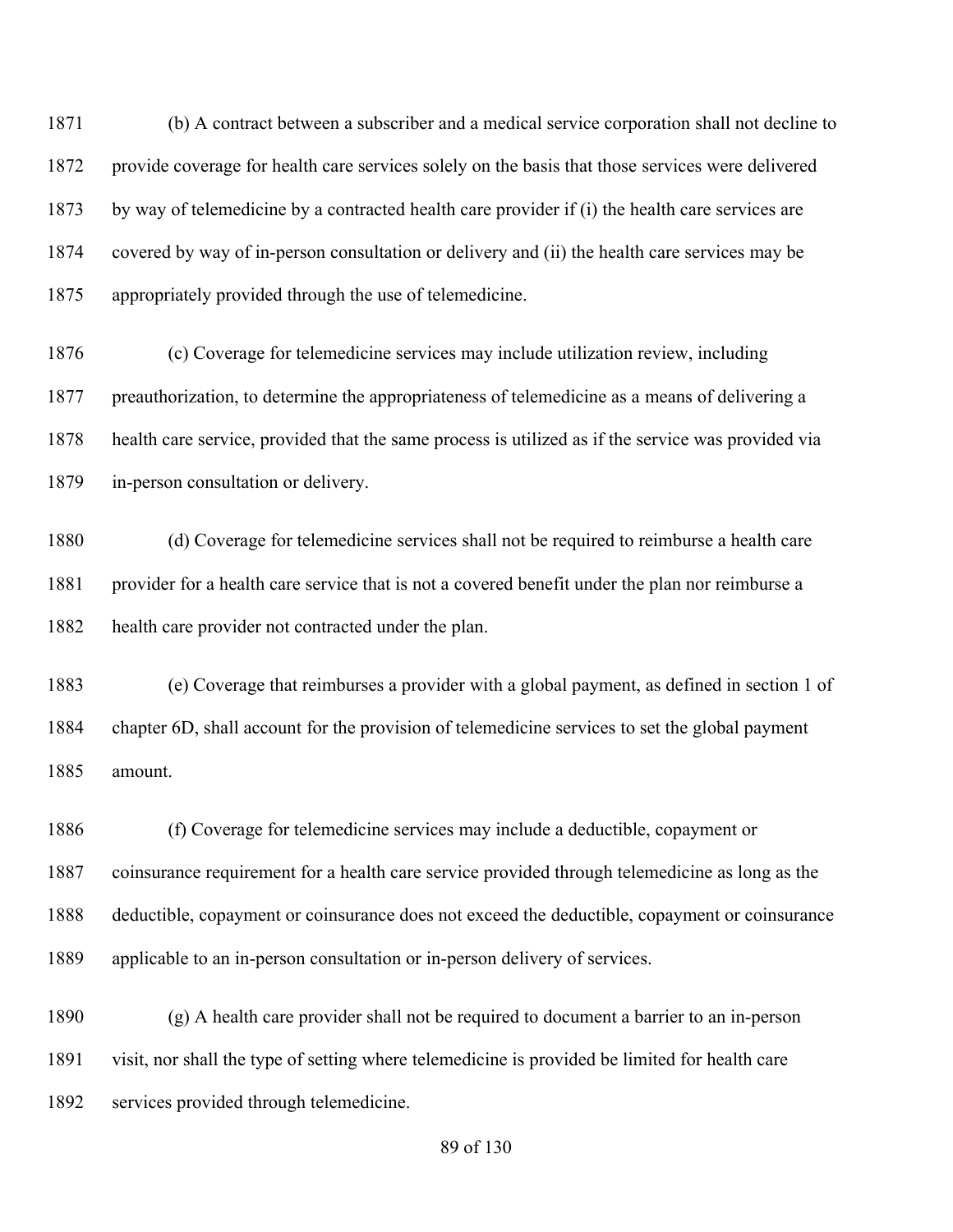(h) Health care services provided by telemedicine shall conform to the standards of care applicable to the telemedicine provider's profession and specialty. Such services shall also conform to applicable federal and state health information privacy and security standards as well as standards for informed consent.

 Section 26. Upon request by a network provider, a medical service corporation and, if applicable, a specialty organization subcontracted by a medical service corporation to manage behavioral health services, shall disclose the methodology used for a provider's tier placement, including: (i) the criteria, measures, data sources and provider-specific information used in determining the provider's quality score; (ii) how the provider's quality performance compares to other in-network providers; and (iii) the data used in calculating the provider's cost-efficiency. A carrier may require a network provider to maintain information received under this section as confidential.

 Section 27. A medical service corporation organized under this chapter shall use the standard quality measure set established by the center for health information and analysis under section 14 of chapter 12C as follows: (i) a medical service corporation shall use the measures designated by the center as core measures in any contract with a health care provider, provider organization or accountable care organization that incorporates quality measures into payment terms; (ii) a medical service corporation may use the measures designated by the center as non- core measures in any contract with a health care provider, provider organization or accountable care organization that incorporates quality measures into payment terms and shall not use any measures not designated as non-core measures; and (iii) a medical service corporation shall only use the measures in the standard quality measure set established by the center to assign health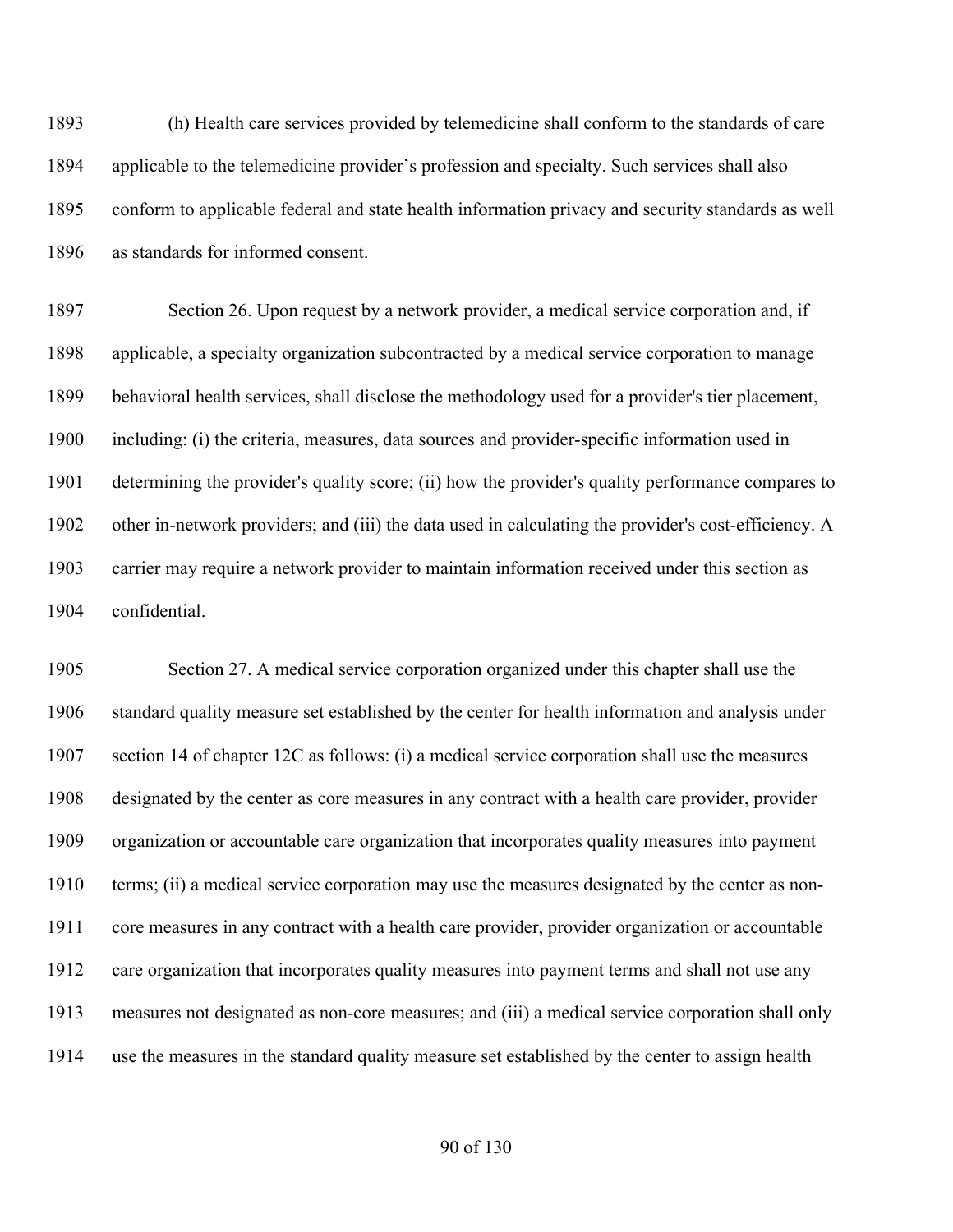care providers, accountable care organizations or provider organizations to tiers in the design of a group medical service plan.

 SECTION 82. Section 5 of chapter 176G of the General Laws, as appearing in the 2016 Official Edition, is hereby amended by striking out subsection (f) and inserting in place thereof the following subsection:-

 (f) Pursuant to sections 28 and 29 of chapter 176O, a health maintenance organization shall provide or arrange for indemnity payments to a member or provide for the cost of emergency medical services by a provider who is not normally affiliated with the health maintenance organization when the member requires services for an emergency medical condition.

 SECTION 83. Section 16 of Chapter 176G of the General Laws, as so appearing, is hereby amended by inserting after the first paragraph, the following 2 paragraphs:-

 The commissioner may approve any rate of payment to any provider or class of providers if such rate, in the opinion of the commission, contains an incentive to achieve greater efficiency and economy in the manner of providing health care services without adversely affecting the quality of such services. In making such an approval, the commission shall consider warranted factors of price variation, including but not limited to: patient acuity, high-cost outliers, and quality; and unwarranted factors of price variation, including but not limited to: market power, brand, geographic isolation, government payment shortfalls, and research.

 If the commissioner finds that the payment rate under its review is influenced by unwarranted factors of price variation, the commissioner shall refer the relevant health care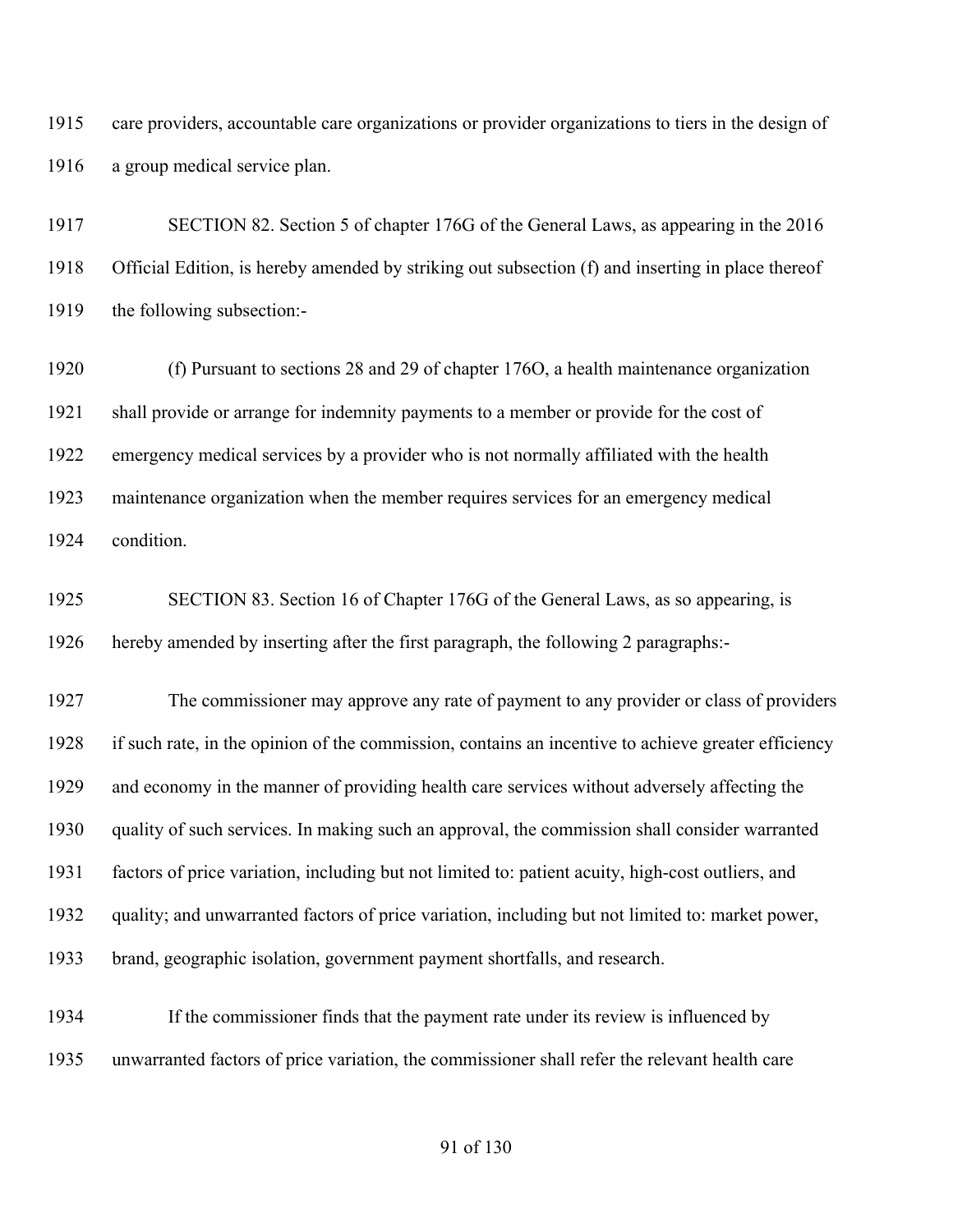entities to the health policy commission to file performance improvement plans, as established in section 10A of chapter 6D.

 SECTION 84. Said chapter 176G is hereby further amended by adding the following 3 sections:-

 Section 33. (a) For the purposes of this section, "telemedicine" shall mean the use of interactive audio, video or other electronic media for diagnosis, consultation and treatment of a patient's physical, oral or mental health; provided however, that "telemedicine" shall not include audio-only telephone, facsimile machine, online questionnaires, texting or text-only e-mail.

 (b) A contract between a member and a health maintenance organization shall not decline to provide coverage for health care services solely on the basis that those services were delivered by way of telemedicine by a contracted health care provider if (i) the health care services are covered by way of in-person consultation or delivery and (ii) the health care services may be appropriately provided through the use of telemedicine.

 (c) Coverage for telemedicine services may include utilization review, including preauthorization, to determine the appropriateness of telemedicine as a means of delivering a health care service; provided that the same process is utilized as if the service was provided via in-person consultation or delivery.

 (d) Coverage for telemedicine services shall not be required to reimburse a health care provider for a health care service that is not a covered benefit under the plan nor reimburse a health care provider not contracted under the plan.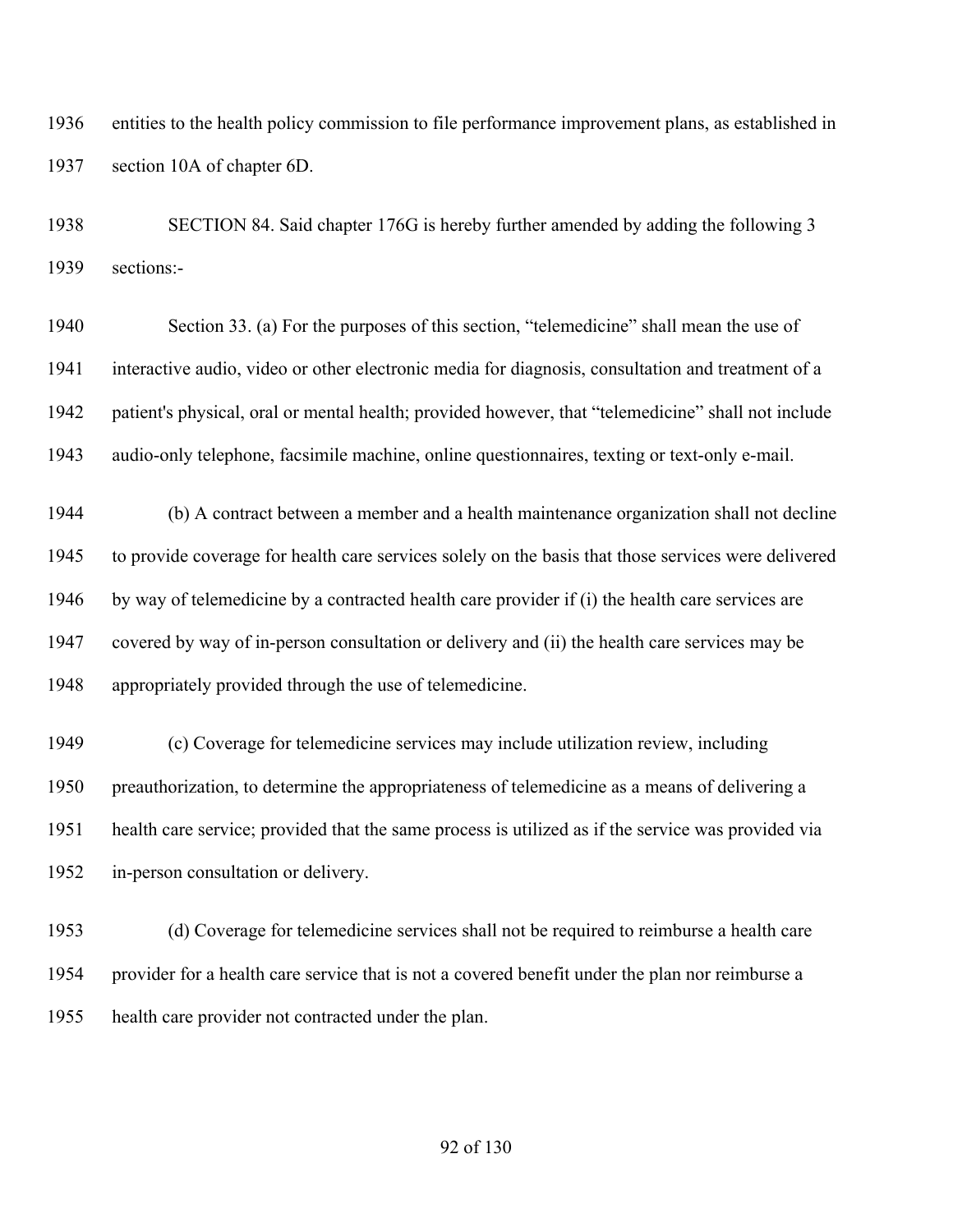(e) Coverage that reimburses a provider with a global payment, as defined in section 1 of chapter 6D, shall account for the provision of telemedicine services to set the global payment amount.

 (f) Coverage for telemedicine services may include a deductible, copayment or coinsurance requirement for a health care service provided through telemedicine as long as the deductible, copayment or coinsurance does not exceed the deductible, copayment or coinsurance applicable to an in-person consultation or in-person delivery of services.

 (g) A health care provider shall not be required to document a barrier to an in-person visit, nor shall the type of setting where telemedicine is provided be limited for health care services provided through telemedicine.

 (h) Health care services provided by telemedicine shall conform to the standards of care applicable to the telemedicine provider's profession and specialty. Such services shall also conform to applicable federal and state health information privacy and security standards as well as standards for informed consent.

 Section 34. Upon request by a network provider, a health maintenance organization and, if applicable, a specialty organization subcontracted by a health maintenance organization to manage behavioral health services, shall disclose the methodology used for a provider's tier placement, including: (i) the criteria, measures, data sources and provider-specific information used in determining the provider's quality score; (ii) how the provider's quality performance compares to other in-network providers; and (iii) the data used in calculating the provider's cost- efficiency. A carrier may require a network provider to maintain information received under this section as confidential.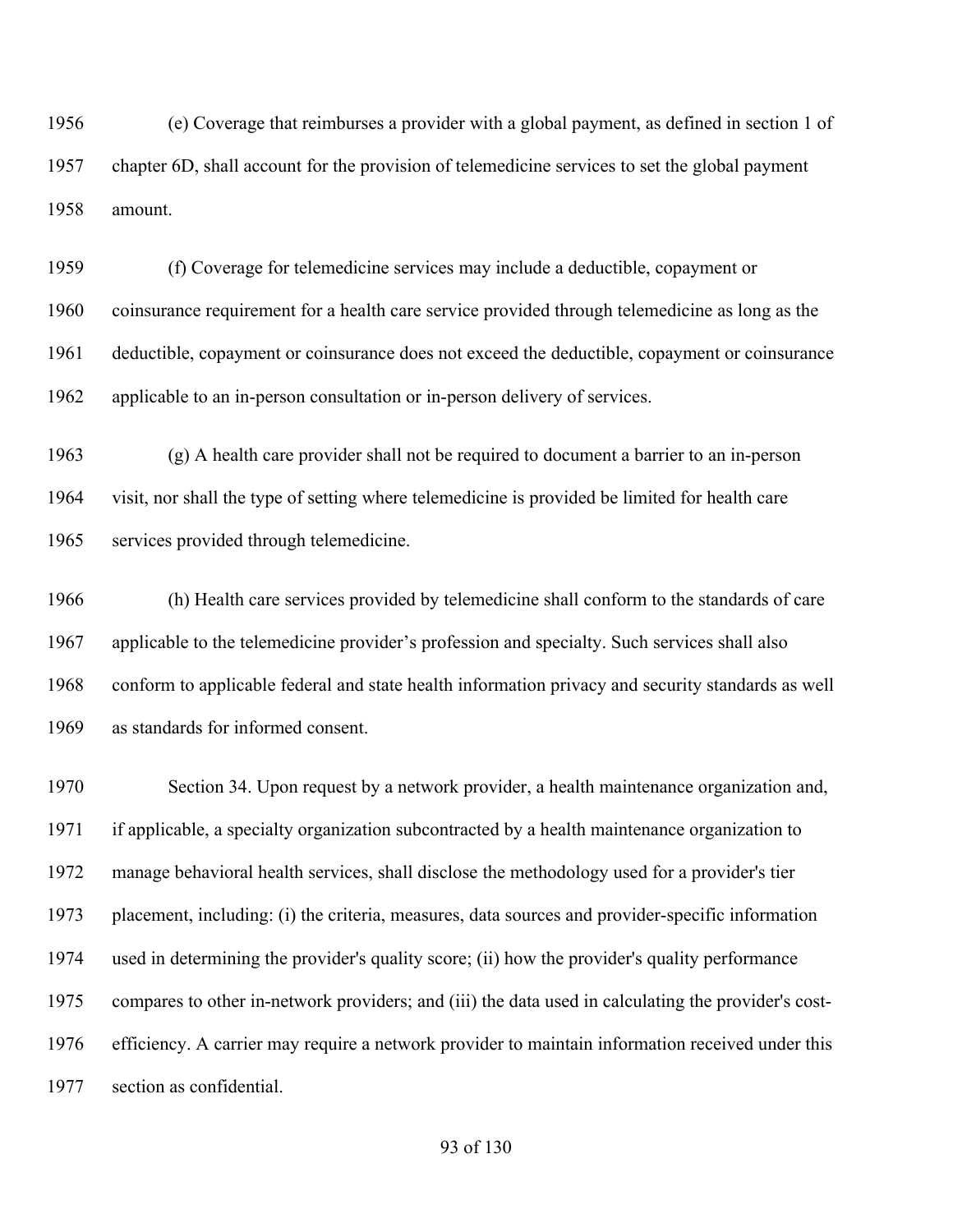Section 35. A health maintenance organization organized under this chapter shall use the standard quality measure set established by the center for health information and analysis under section 14 of chapter 12C as follows: (i) a health maintenance organization shall use the measures designated by the center as core measures in any contract with a health care provider, provider organization or accountable care organization that incorporates quality measures into payment terms; (ii) a health maintenance organization may use the measures designated by the center as non-core measures in any contract with a health care provider, provider organization or accountable care organization that incorporates quality measures into payment terms and shall not use any measures not designated as non-core measures; and (iii) a health maintenance organization shall use the measures in the standard quality measure set established by the center to assign health care providers, accountable care organizations or provider organizations to tiers in the design of any health maintenance contract.

 SECTION 85. Section 3 of chapter 176I of the General Laws, as appearing in the 2016 Official Edition, is hereby amended by striking out subsection (b) and inserting in place thereof the following subsection:-

 (b) If a covered person receives emergency care and cannot reasonably reach a preferred provider, payment for care related to the emergency shall be made pursuant to sections 28 and 29 of chapter 176O and shall be made at the same level and in the same manner as if the covered person had been treated by a preferred provider; provided however, that every brochure, contract, policy manual and all printed materials shall clearly state that covered persons shall have the option of calling the local pre-hospital emergency medical service system by dialing the emergency telephone access number 911, or its local equivalent, whenever a covered person is confronted with a need for emergency care, and no covered person shall in any way be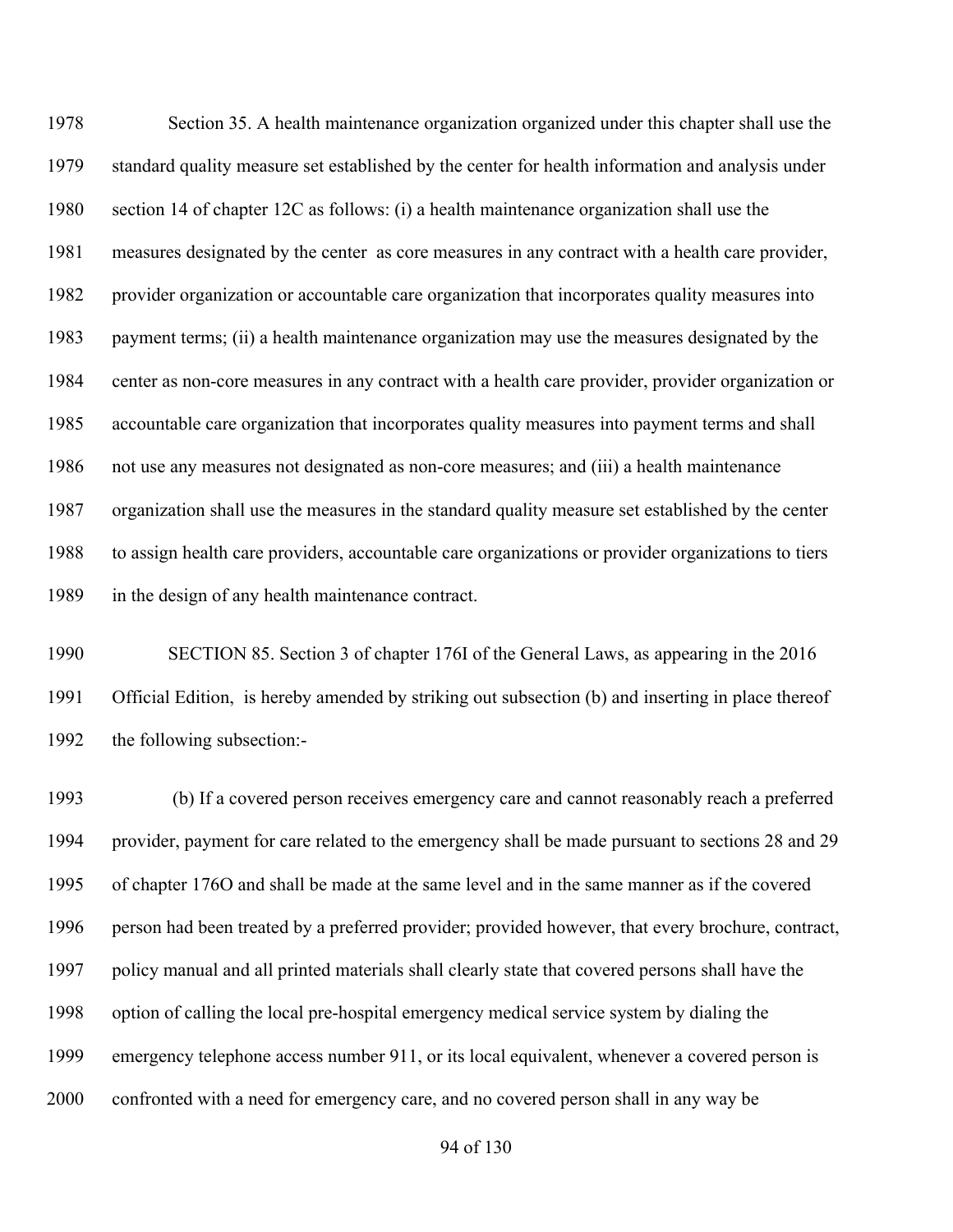discouraged from using the local pre-hospital emergency medical service system, the 911 telephone number, or the local equivalent, or be denied coverage for medical and transportation expenses incurred as a result of such use of emergency care;

 SECTION 86. Said chapter 176I is hereby further amended by adding the following 2 sections:-

 Section 13. (a) For the purposes of this section, "telemedicine" shall mean the use of interactive audio, video or other electronic media for diagnosis, consultation and treatment of a patient's physical, oral or mental health; provided however, that "telemedicine" shall not include audio-only telephone, facsimile machine, online questionnaires, texting or text-only e-mail.

 (b) A preferred provider arrangement shall not decline to provide coverage for health care services solely on the basis that those services were delivered by way of telemedicine by a contracted health care provider if: (i) the health care services are covered by way of in-person consultation or delivery; and (ii) the health care services may be appropriately provided through 2014 the use of telemedicine.

 (c) Coverage for telemedicine services may include utilization review, including preauthorization, to determine the appropriateness of telemedicine as a means of delivering a health care service, provided that the same process is utilized as if the service was provided via in-person consultation or delivery.

 (d) Coverage for telemedicine services shall not be required to reimburse a health care provider for a health care service that is not a covered benefit under the plan nor reimburse a health care provider not contracted under the plan.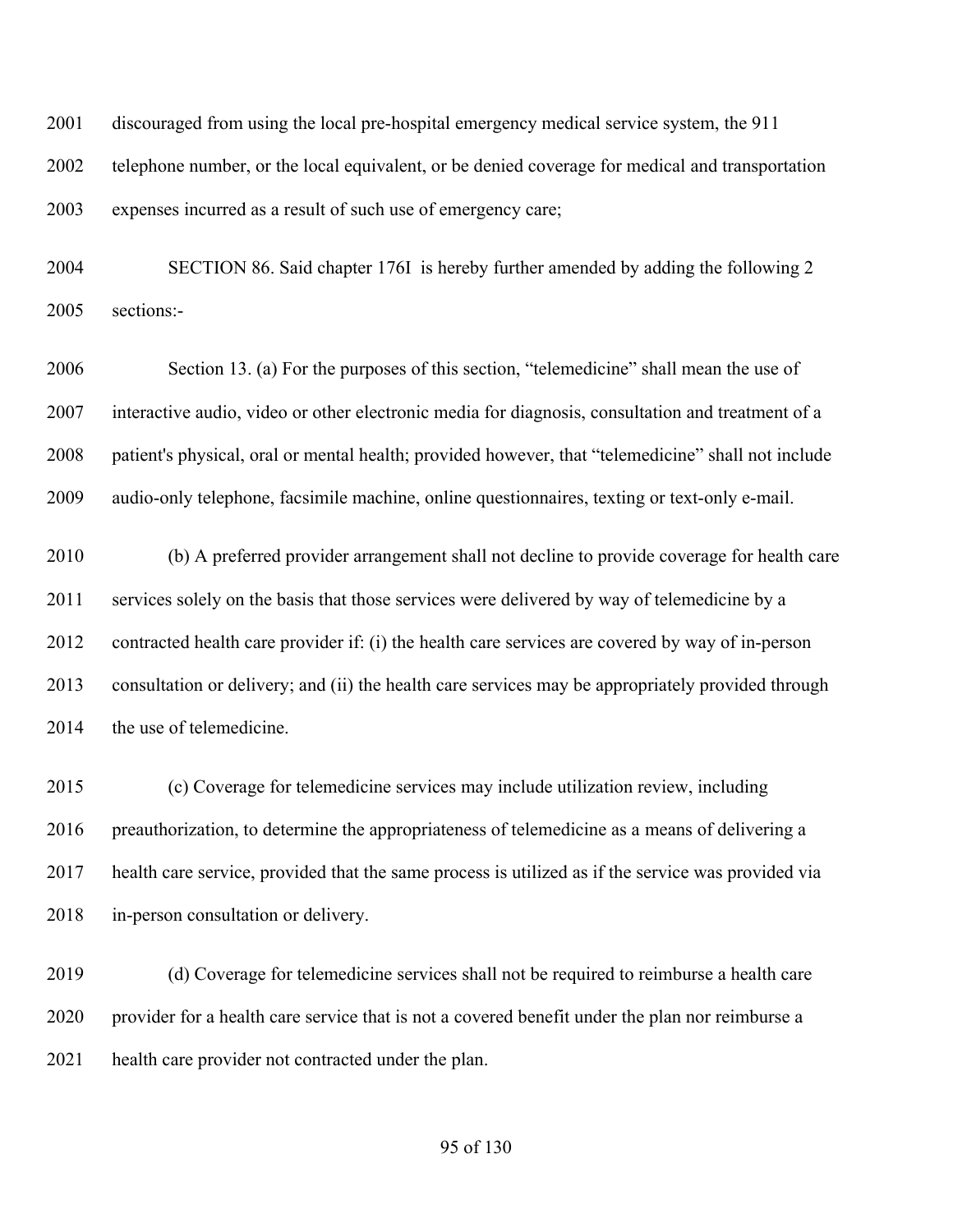(e) Coverage that reimburses a provider with a global payment, as defined in section 1 of chapter 6D, shall account for the provision of telemedicine services to set the global payment amount.

 (f) Coverage for telemedicine services may include a deductible, copayment or coinsurance requirement for a health care service provided through telemedicine as long as the deductible, copayment or coinsurance does not exceed the deductible, copayment or coinsurance applicable to an in-person consultation or in-person delivery of services.

 (g) A health care provider shall not be required to document a barrier to an in-person visit, nor shall the type of setting where telemedicine is provided be limited for health care services provided through telemedicine.

 (h) Health care services provided by telemedicine shall conform to the standards of care applicable to the telemedicine provider's profession and specialty. Such services shall also conform to applicable federal and state health information privacy and security standards as well as standards for informed consent.

 Section 14. An organization shall use the standard quality measure set established by the center for health information and analysis pursuant to section 14 of chapter 12C as follows: (i) an organization shall use the measures designated by the center as core measures in any contract with a health care provider, provider organization or accountable care organization that incorporates quality measures into payment terms; (ii) an organization may use the measures designated by the center as non-core measures in any contract with a health care provider, provider organization or accountable care organization that incorporates quality measures into payment terms and shall not use any measures not designated as non-core measures; and (iii) an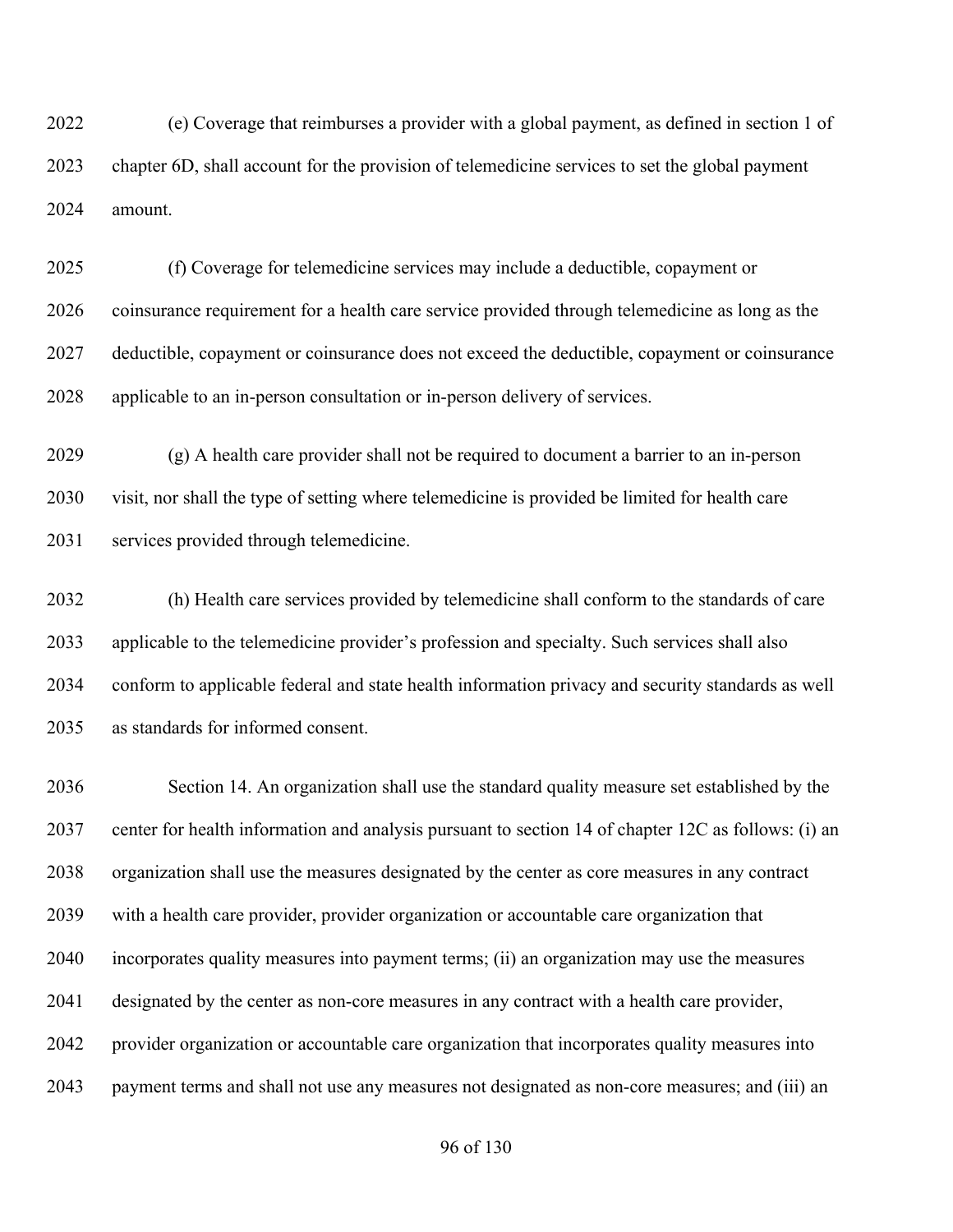organization shall use the measures in the standard quality measure set established by the center to assign health care providers, provider organizations or accountable care organizations to tiers in the design of a health benefit plan.

 SECTION 87. Section 6 of Chapter 176J of the General Laws, as so appearing, is hereby amended by striking subsection (c) and inserting in place thereof the following subsection:-

 (c) Notwithstanding any general or special law to the contrary, carriers offering small group health insurance plans, including carriers licensed under chapters 175, 176A, 176B or 176G, shall file small group product base rates and any changes to small group rating factors that are to be effective on January 1 of each year, on or before July 1 of the preceding year. The commissioner shall disapprove any proposed changes to base rates that are excessive, inadequate or unreasonable in relation to the benefits charged. The commissioner shall disapprove any change to small group rating factors that is discriminatory or not actuarially sound. The commissioner may approve any rate of payment to any provider or class of providers if such rate, in the opinion of the commission, contains an incentive to achieve greater efficiency and economy in the manner of providing health care services without adversely affecting the quality of such services. In making such an approval, the commission shall consider warranted factors of price variation, including but not limited to: patient acuity, high-cost outliers, and quality; and unwarranted factors of price variation, including but not limited to: market power, brand, geographic isolation, government payment shortfalls, and research.

 If the commissioner finds that the payment rate under its review is influenced by unwarranted factors of price variation, the commissioner shall refer the relevant health care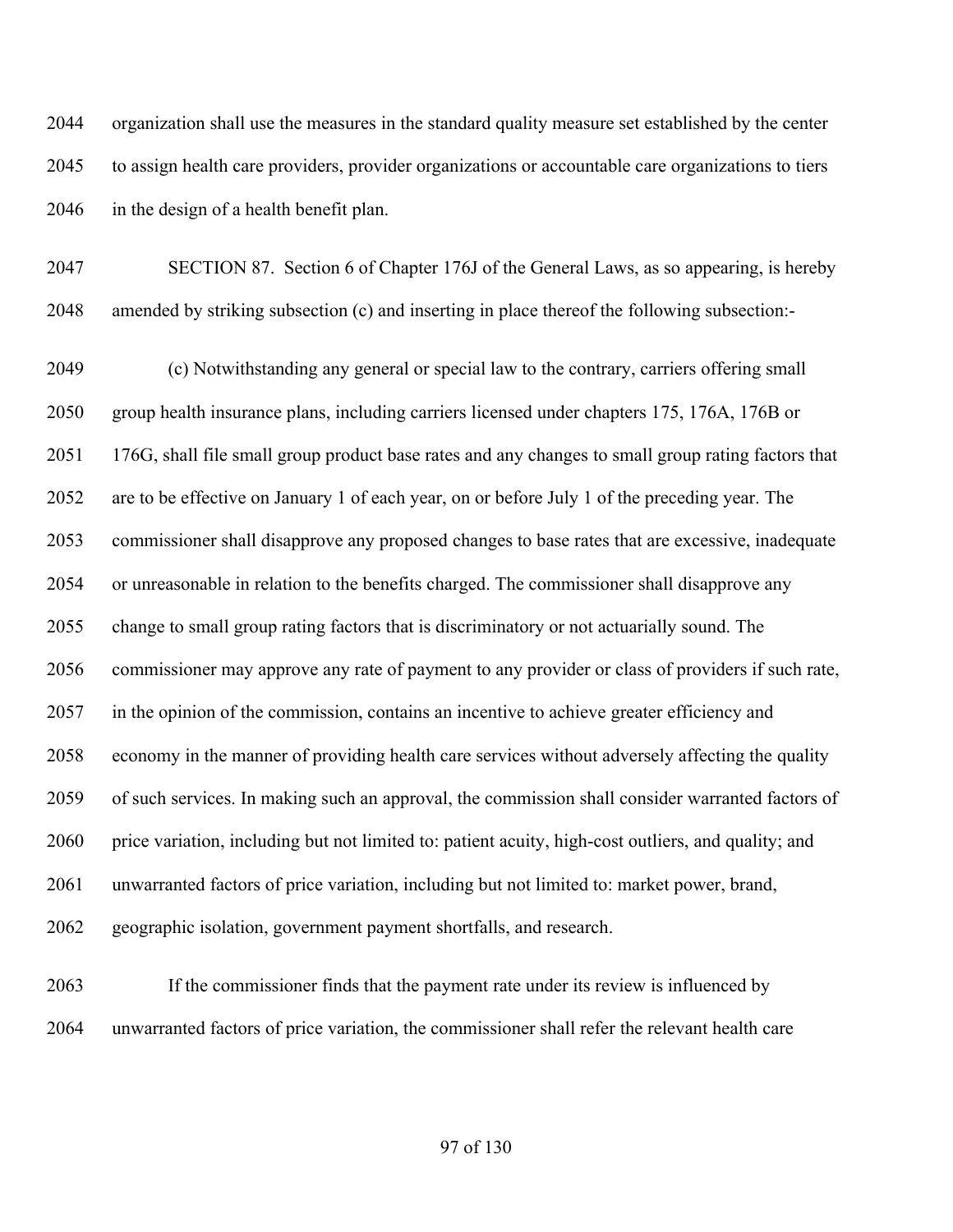entities to the health policy commission to file performance improvement plans, as established in section 10A of chapter 6D.

 Rates of reimbursement or rating factors included in the rate filing materials submitted for review by the division shall be deemed confidential and exempt from the definition of public records in clause Twenty-sixth of section 7 of chapter 4. The commissioner shall adopt regulations to carry out this section.

 SECTION 88. Chapter 176J of the General Laws is hereby amended by striking out section 11, as appearing in the 2016 Official Edition, and inserting in place thereof the following section:-

 Section 11. (a) For the purposes of this section, the following words shall, unless the context clearly requires otherwise, have the following meanings:-

 "Shoppable health care service" means a health care service for which a carrier offers a shared savings incentive payment under a program established by the carrier pursuant to this section. A shoppable heath care service includes, at a minimum, health care services in the following categories:

- (i) Physical and occupational therapy services;
- (ii) Obstetrical and gynecological services;
- (iii) Radiology and imaging services;
- (iv) Laboratory services;
- (v) Infusion therapy;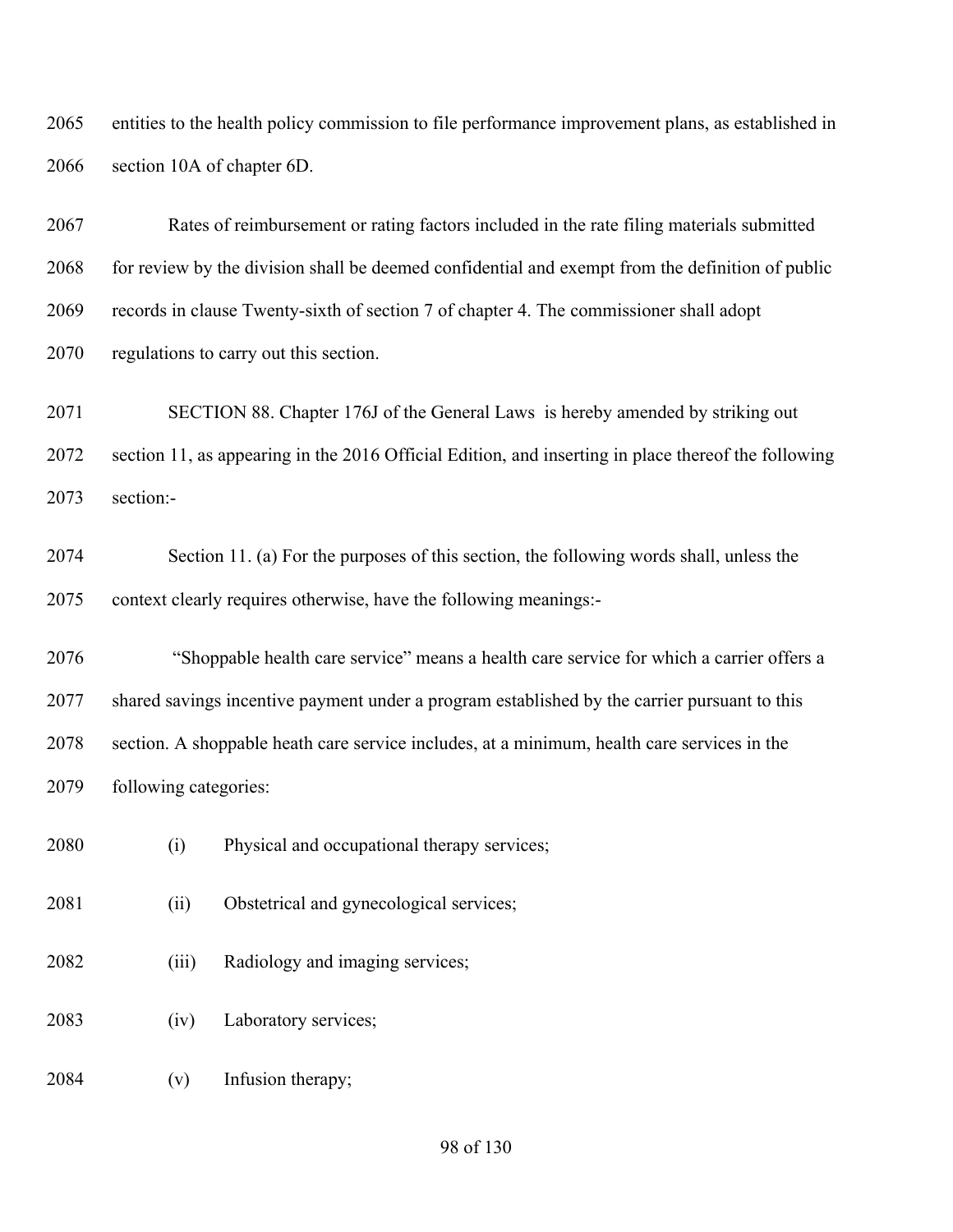| 2085<br>Inpatient or Outpatient Surgical procedures; and<br>(V1) |
|------------------------------------------------------------------|
|------------------------------------------------------------------|

(vii) Outpatient non-surgical diagnostic tests or procedures.

This division of insurance may expand this list.

 (b) A carrier that offers a health benefit plan that provides or arranges for the delivery of health care services through a closed network of health care providers and, as of the close of any preceding calendar year, has a combined total of not less than 5,000 eligible individuals, eligible employees and eligible dependents who are enrolled in health benefit plans sold, issued, delivered, made effective or renewed to eligible small businesses or eligible individuals shall offer to all eligible individuals and eligible small businesses in not less than 2 geographic areas at least 1 of the following plans:-

(i) a plan with a reduced or selective network of providers;

 (ii) a plan in which providers are tiered and member cost-sharing is based on the tier placement of the provider that includes a base premium rate discount of not less than 20 per cent;

 (iii) a plan in which an enrollee's premium varies based on the primary care provider selected at the time of enrollment; or

 (iv) a plan in which a separate cost-sharing differential is applied to shoppable health care services among the network of providers.

(c) Annually, the commissioner shall determine the base premium rate discount compared

to the base premium rate of the carrier's most actuarially-similar plan with the carrier's non-

selective or non-tiered network of providers under clauses (i) and (ii) of subsection (b). The

savings may be achieved by means including, but not limited to: (i) the exclusion of providers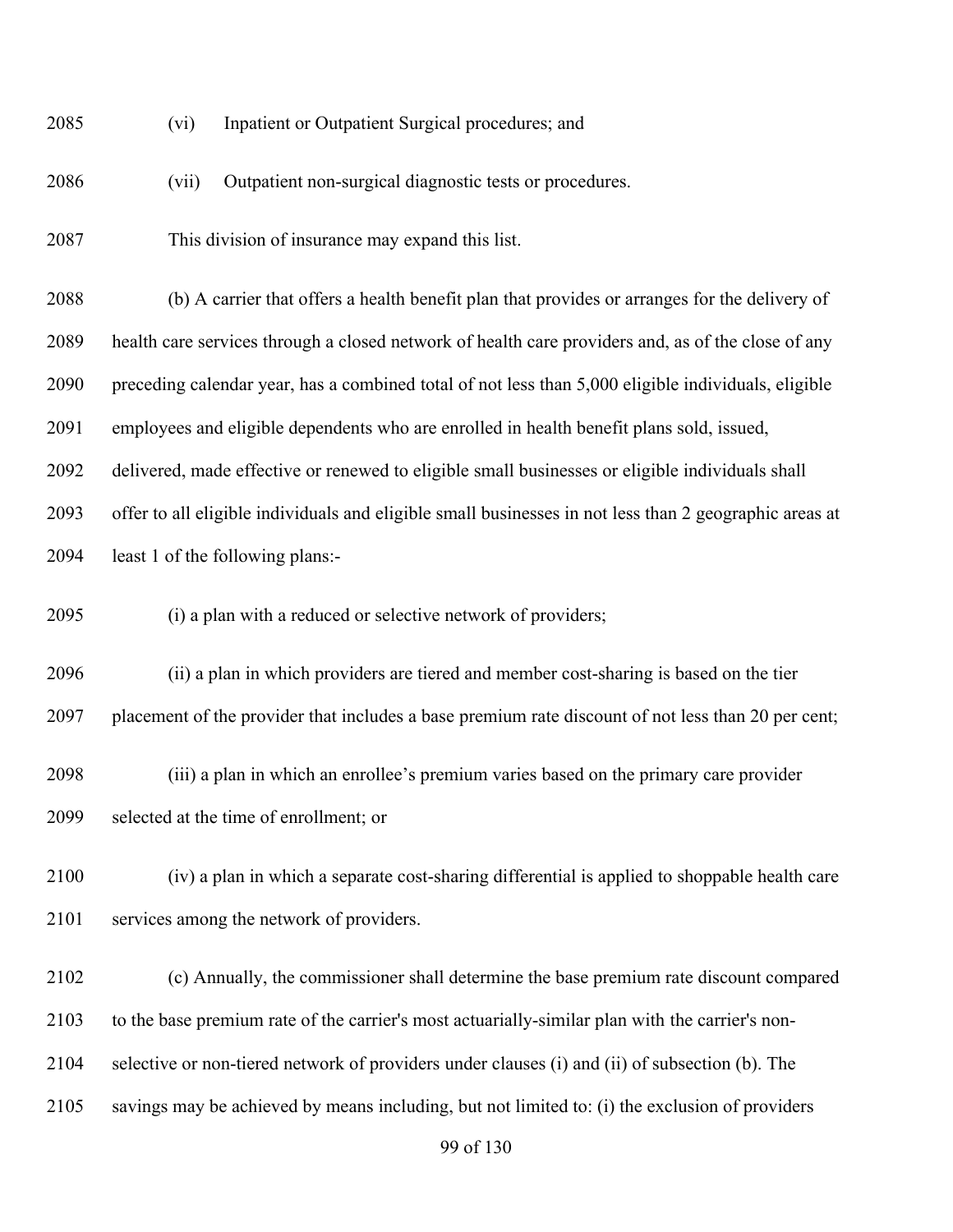with similar or lower quality based on the standard quality measure set with higher health status adjusted total medical expenses or relative prices, as determined pursuant to the methodology under section 52 of chapter 288 of the acts of 2010; or (ii) increased member cost-sharing for members who utilize providers for non-emergency services with similar or lower quality based on the standard quality measure set and with higher health status adjusted total medical expenses or relative prices, as determined pursuant to the methodology under said section 52 of said chapter 288 of the acts of 2010.

 The commissioner may apply waivers to the base premium rate discount determined by the commissioner under this section to carriers that receive not less than 80 per cent of their incomes from government programs or that have service areas that do not include an area within the boundaries of the abolished counties of Suffolk or Middlesex and that were first admitted to do business by the division of insurance not later than January 1, 1986 as health maintenance organizations under chapter 176G.

 (d) The commissioner shall require a plan under paragraph (iii) of subsection (b) to have at least 1 tier that provides the base premium rate discount.

 (e) A tiered network plan shall only include variations in member cost-sharing among provider tiers that are reasonable in relation to the premium charged and shall ensure adequate access to covered services. Carriers shall tier providers based on quality performance as measured by the standard quality measure set pursuant to section 24 of chapter 12C and by cost performance as measured by health status adjusted total medical expenses and relative prices. If applicable quality measures are not available, tiering may be based solely on health status adjusted total medical expenses or relative prices or both.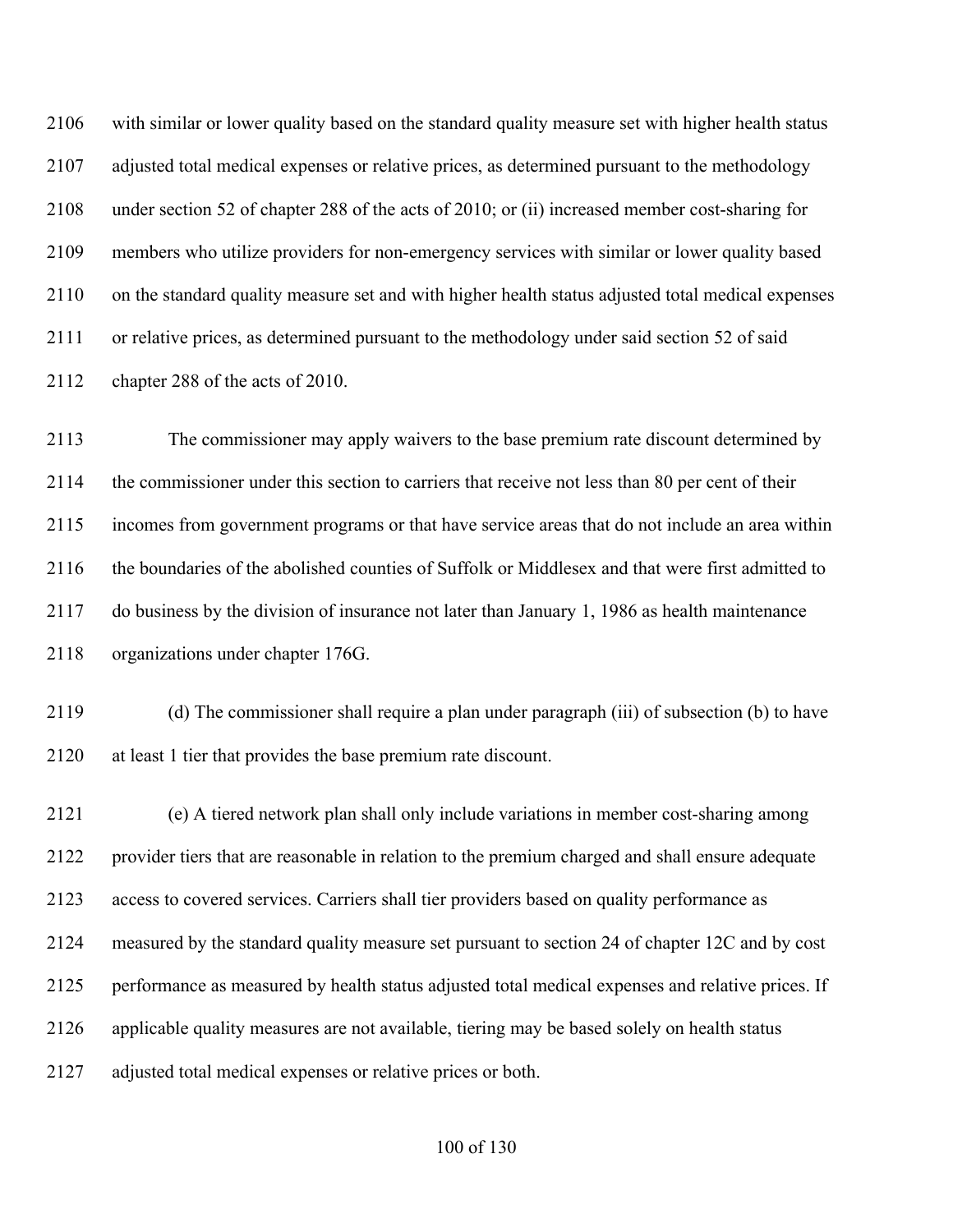The commissioner shall promulgate regulations requiring the uniform reporting of tiering information by carriers. The regulations shall include, but not be limited to, a requirement that a carrier that is implementing a tiered network plan or is modifying the tiering methodology for an existing tiered network plan shall report a detailed description of the methodology used for the tiering of providers to the commissioner not less than 90 days before the effective date of the plan or modification. The description shall include, but not be limited to: (i) the statistical basis for tiering; (ii) a list of providers to be tiered at each member cost-sharing level; (iii) a description of how the methodology and resulting tiers shall be communicated to each network provider, eligible individuals and small groups; (iv) a description of the appeals process a provider may pursue to challenge the assigned tier level; and (v) the utilization of a variable premium amount based on tier designation for the primary care provider selected by the member, if any.

 (f) The commissioner shall determine network adequacy: (i) for a tiered network plan based on the availability of sufficient network providers in the carrier's overall network of providers; and (ii) for a selective network plan based on the availability of sufficient network providers in the carrier's selective network.

 In determining network adequacy under this section, the commissioner may consider factors including the location of providers participating in the plan and employers or members that enroll in the plan, the range of services provided by providers in the plan and plan benefits that recognize and provide for extraordinary medical needs of members that may not be adequately dealt with by the providers within the plan network.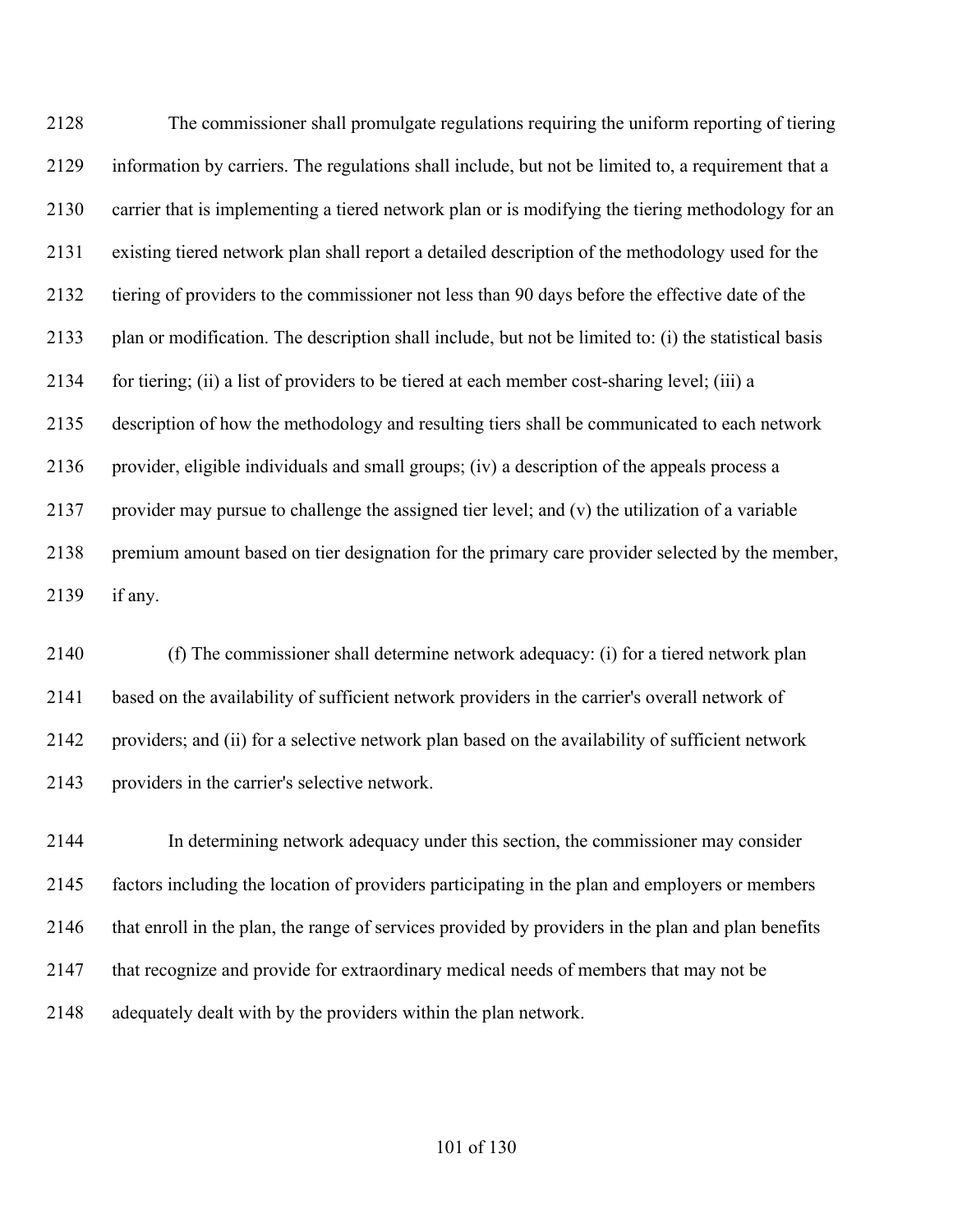(g) A carrier may reclassify provider tiers and determine provider participation in selective and tiered plans not more than once per calendar year; provided however, that a carrier may reclassify a provider from a higher cost tier to a lower cost tier or add a provider to a selective network at any time. If a carrier reclassifies provider tiers or providers participating in a selective plan during the course of an account year, the carrier shall provide notice to affected members of the account that shall include information regarding the plan changes not less than 30 days before the changes are to take effect. A carrier shall provide information on the carrier's website about any tiered or selective plan including, but not limited to, the providers participating in the plan, the selection criteria for those providers and, where applicable, the tier in which each provider is classified.

 (h) The commissioner shall review plans under clauses (iii) and (iv) of subsection (b) in a manner consistent with other products offered in the commonwealth. The commissioner may disapprove a plan established pursuant to clause (iii) or (iv) of subsection (b) if the commissioner determines that the carrier-differentiated cost-sharing obligations are solely based on the provider. There shall be a rebuttable presumption that a plan has violated this subsection if the cost-sharing obligation for the services provided by a provider, including a health care facility, accountable care organization, patient-centered medical home or provider organization, is the same cost-sharing obligation without regard for the types of services provided pursuant to clause 2167 (iii) or (iv).

 When reviewing a plan established pursuant to clauses (iii) and (iv) of subsection (b), the commissioner shall ensure that the plan promotes: (i) the avoidance of consumer confusion; (ii) the minimization of administrative burdens on payers and providers in implementing the plan; and (iii) allowing for patients to receive services in appropriate locations.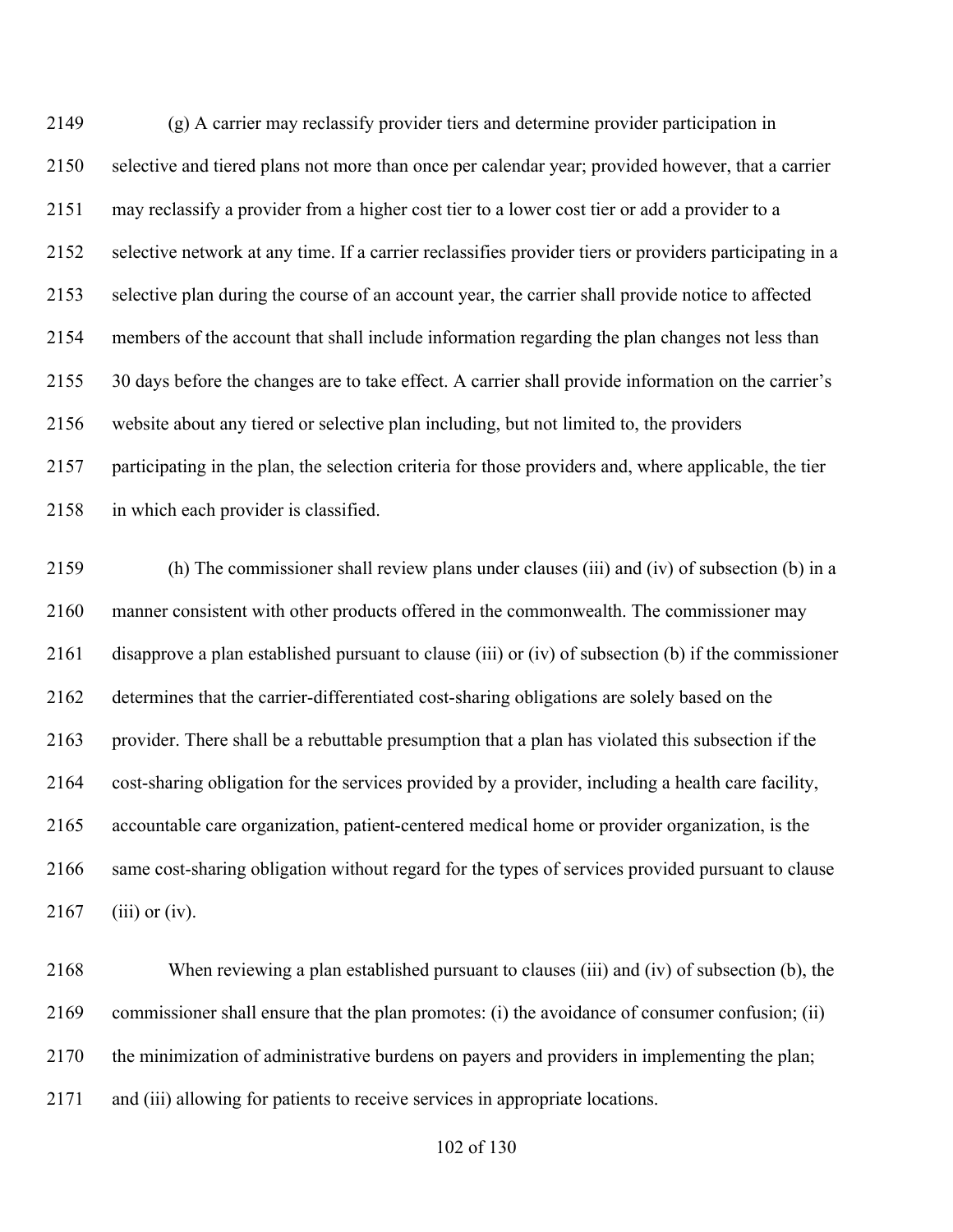(i) The commissioner shall make publicly available on the commissioner's website: (i) a description of each plan offered under this section, including a list of providers or services by tier or a list of providers included in a selective network plan; (ii) membership trends for each plan offered under this section; (iii) the extent to which plans offered under this section have reduced health care costs for patients and employers; and (iv) the effect of plans offered under this section on provider mix and other factors impacting overall state health care costs. The commissioner shall ensure that the information is updated not less than annually and conforms to the uniform methodology for the communication of information about the assignment of tiers to health care providers and health care services adopted by the center for health information and analysis pursuant to section 24 of chapter 12C.

 Nothing in this section shall exempt a carrier from state and federal mental health parity and addiction equity laws, including those codified at 42 U.S.C. § 300gg-26, and regulations implemented pursuant to section 8K of chapter 26. Nothing in this section shall create a lesser standard of scrutiny for parity compliance for any reduced, tiered or discounted plan established pursuant to this section.

 SECTION 89. Said chapter 176J is hereby further amended by adding the following section:-

 Section 18. Upon request by a network provider, a carrier and, if applicable, a specialty organization subcontracted by a carrier to manage behavioral health services, shall disclose the methodology used for a provider's tier placement, including: (i) the criteria, measures, data sources and provider-specific information used in determining the provider's quality score; (ii) how the provider's quality performance compares to other in-network providers; and (iii) the data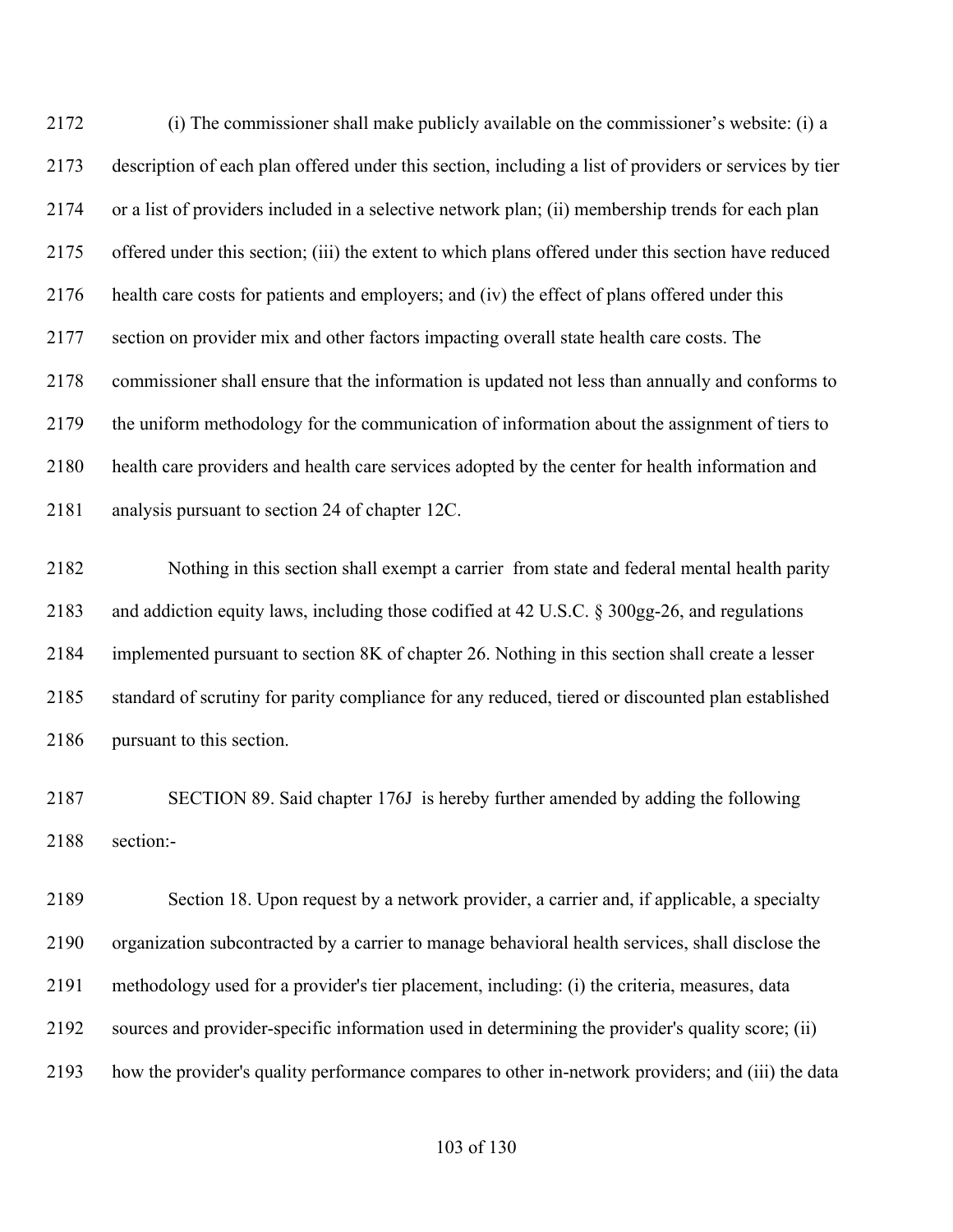| 2194 | used in calculating the provider's cost-efficiency. A carrier may require a network provider to     |
|------|-----------------------------------------------------------------------------------------------------|
| 2195 | maintain information received under this section as confidential.                                   |
| 2196 | SECTION 90. Section 1 of chapter 1760 of the General Laws, as appearing in the 2016                 |
| 2197 | Official Edition, is hereby amended by inserting after the definition of "Emergency medical         |
| 2198 | condition" the following definition:-                                                               |
| 2199 | "Emergency services", as defined under section 1 of chapter 6D.                                     |
| 2200 | SECTION 91. Said section 1 of said chapter 176O, as so appearing, is hereby amended                 |
| 2201 | by inserting after the definition of "Facility" the following definition:-                          |
| 2202 | "Facility fee", a fee charged or billed by a hospital or health system for outpatient               |
| 2203 | hospital services provided in a hospital-based facility that is intended to compensate the hospital |
| 2204 | or health system for the operational expenses of the hospital or health system and is separate and  |
| 2205 | distinct from a professional fee.                                                                   |
| 2206 | SECTION 92. Said section 1 of said chapter 1760, as so appearing, is hereby further                 |
| 2207 | amended by inserting after the definition of "Health care services" the following 2 definitions:-   |
| 2208 | "Hospital", a hospital as defined in section 1 of chapter 6D.                                       |
| 2209 | "Hospital-based facility", a facility as defined in section 228 of chapter 111.                     |
| 2210 | SECTION 93. Said section 1 of said chapter 1760, as so appearing, is hereby further                 |
| 2211 | amended by inserting after the definition of "Incentive plan" the following 2 definitions:-         |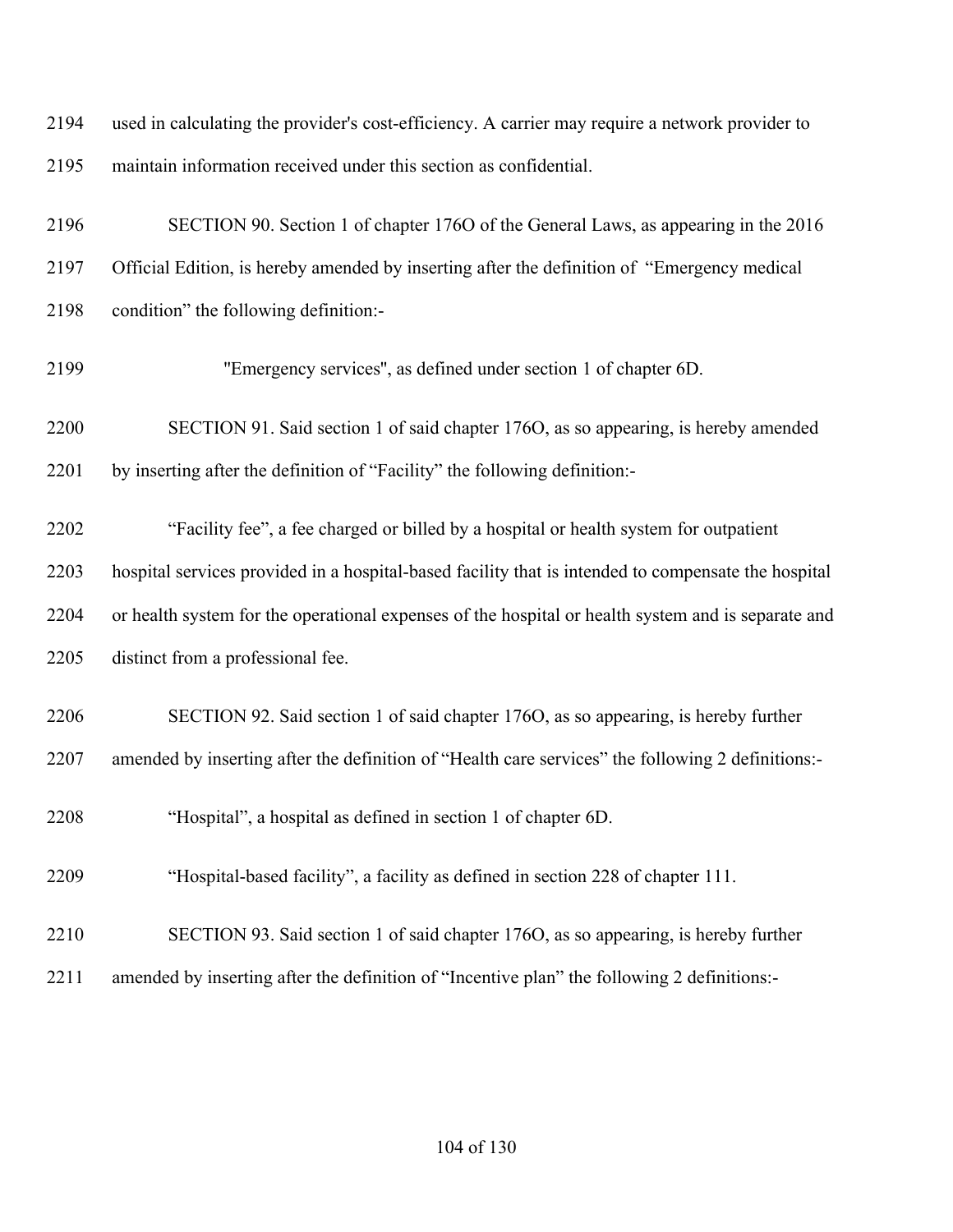"In-network contracted rate", the rate contracted between an insured's carrier and a network provider for the reimbursement of health care services delivered by that network provider to the insured.

 "In-network cost-sharing amount", the cost-sharing amount that the insured is required to 2216 pay for a covered health care service received from a network provider. Cost sharing includes any copayment, coinsurance, or deductible, or any other form of cost sharing paid by the insured other than premium or share of premium.

 SECTION 94. Said section 1 of said chapter 176O, as so appearing, is hereby further amended by inserting after the definition of "Network" the following 2 definitions:-

 "Network provider", a participating provider who, under a contract with the carrier or with its contractor or subcontractor, has agreed to provide health care services to insureds enrolled in any or all of the carrier's network plans, policies, contracts or other arrangements.

 "Network status", a designation to distinguish between a network provider and an out-of-network provider.

 SECTION 95. Said section 1 of said chapter 176O, as so appearing, is hereby further amended by inserting after the definition of "Office of patient protection" the following definition:-

 "Out-of-network provider", a provider that does not participate in the network of an insured's health benefit plan because: (i) the provider contracts with a carrier to participate in the carrier's network but does not contract as a participating provider for the specific health benefit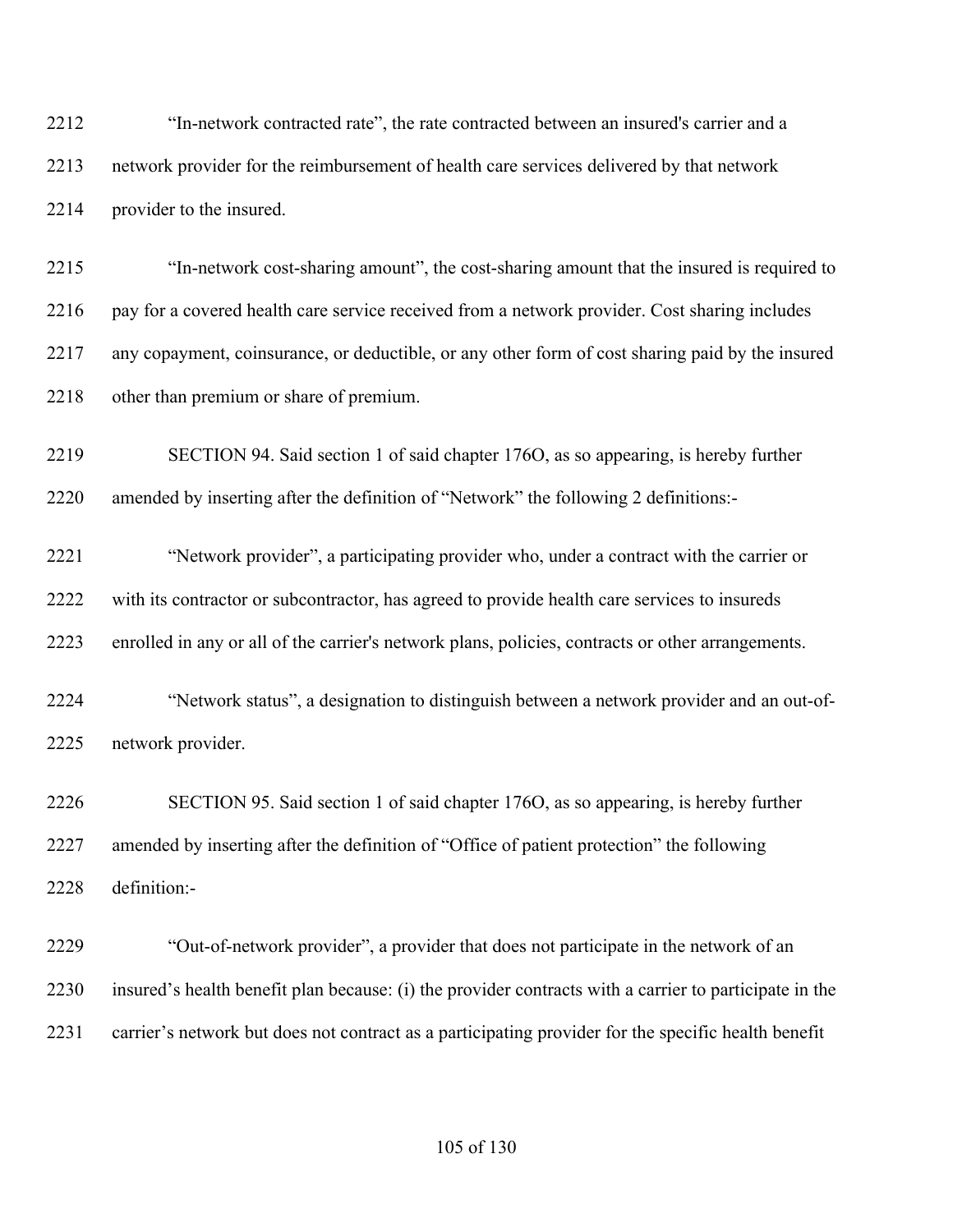plan to which an insured is enrolled; or (ii) the provider does not contract with a carrier to participate in any of the carrier's network plans, policies, contracts or other arrangements.

 SECTION 96. Said section 1 of said chapter 176O, as so appearing, is hereby further amended by inserting after the definition of "Second opinion" the following definition:-

 "Surprise bill", a bill for health care services, other than for emergency services, received by an insured for the services of an out-of-network provider rendered at or by a network facility in the insured's health benefit plan where: (i) a network provider is unavailable; (ii) the out-of- network provider renders services without the insured's knowledge; (iii) services were referred by a network provider to an out-of-network provider without the prior written consent of the insured acknowledging the out-of-network referral or services and that such services rendered may result in costs not covered by the health benefit plan; or (iv) unforeseen medical services that require the services that are necessary to be performed by an out of network provider arise at the time the health care services are rendered; provided however, that "surprise bill" shall not mean a bill received for health care services rendered when a network provider is available and the insured affirmatively elected to receive services from an out-of-network provider.

 SECTION 97. Section 6 of said chapter 176O, as so appearing, is hereby amended by striking out, in lines 33 and 34, the words "has a reasonable opportunity to choose to have the service performed by a network provider" and inserting in place thereof the following words:- affirmatively chooses to receive services from an out-of-network provider pursuant to section 28 and the out-of-network provider has obtained the prior written consent of the insured pursuant to section 228 of chapter 111.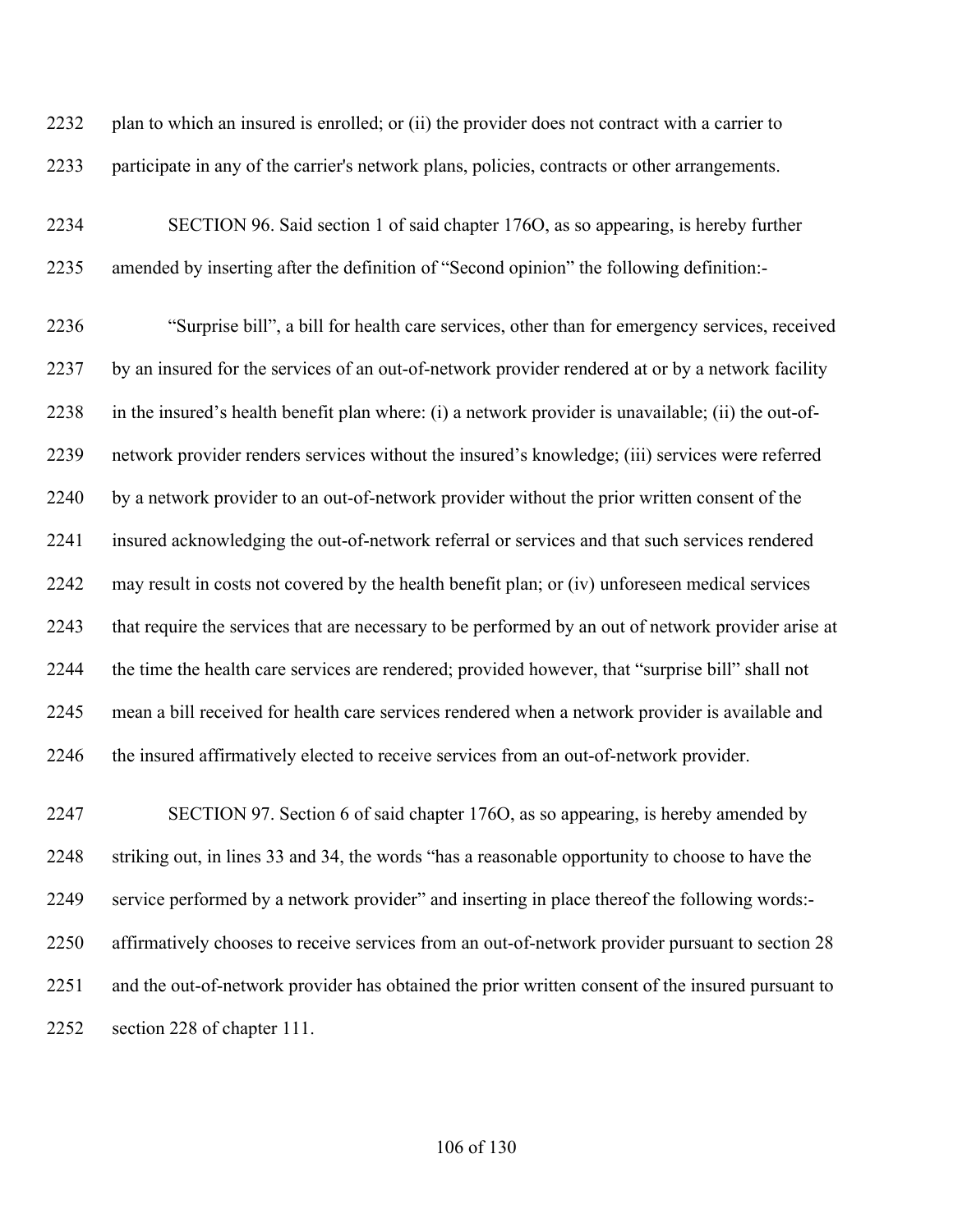SECTION 98. Subsection (a) of said section 6 of said chapter 176O, as so appearing, is hereby further amended by striking out clause (8) and inserting in place thereof the following clause:-

 (8)(i) a clear description of the procedure, if any, by which the insured may request an out-of-network referral; (ii) a summary description of the methodology used by the insurer to determine reimbursement of out-of-network health care services; (iii) the amount that the insurer will reimburse under the methodology for out-of-network services pursuant to sections 28; and (iv) examples of anticipated out-of-pocket costs for frequently billed out-of-network health care services;

 SECTION 99. Section 7 of said chapter 176O, as so appearing, is hereby amended by striking out, in lines 5 and 6, the words "and summarizing on its internet website for each such provider" and inserting in place thereof the following words:-, along with a summary on its internet website for each provider that shall include.

 SECTION 100. Paragraph (1) of subsection (a) of said section 7 of said chapter 176O, as so appearing, is hereby further amended by striking out clause (iv) and inserting in place thereof the following clause:-

 (iv) current measures of the provider's quality using the measures established by the center for health information an analysis pursuant to section 14 of said chapter 12C; provided however, that if any specific provider or type of provider requested by an insured is not available in the network or is not a covered benefit, the information shall be provided in an easily obtainable manner; provided further, that the carrier shall prominently promote providers based on quality performance as measured by the measures established by the center under said section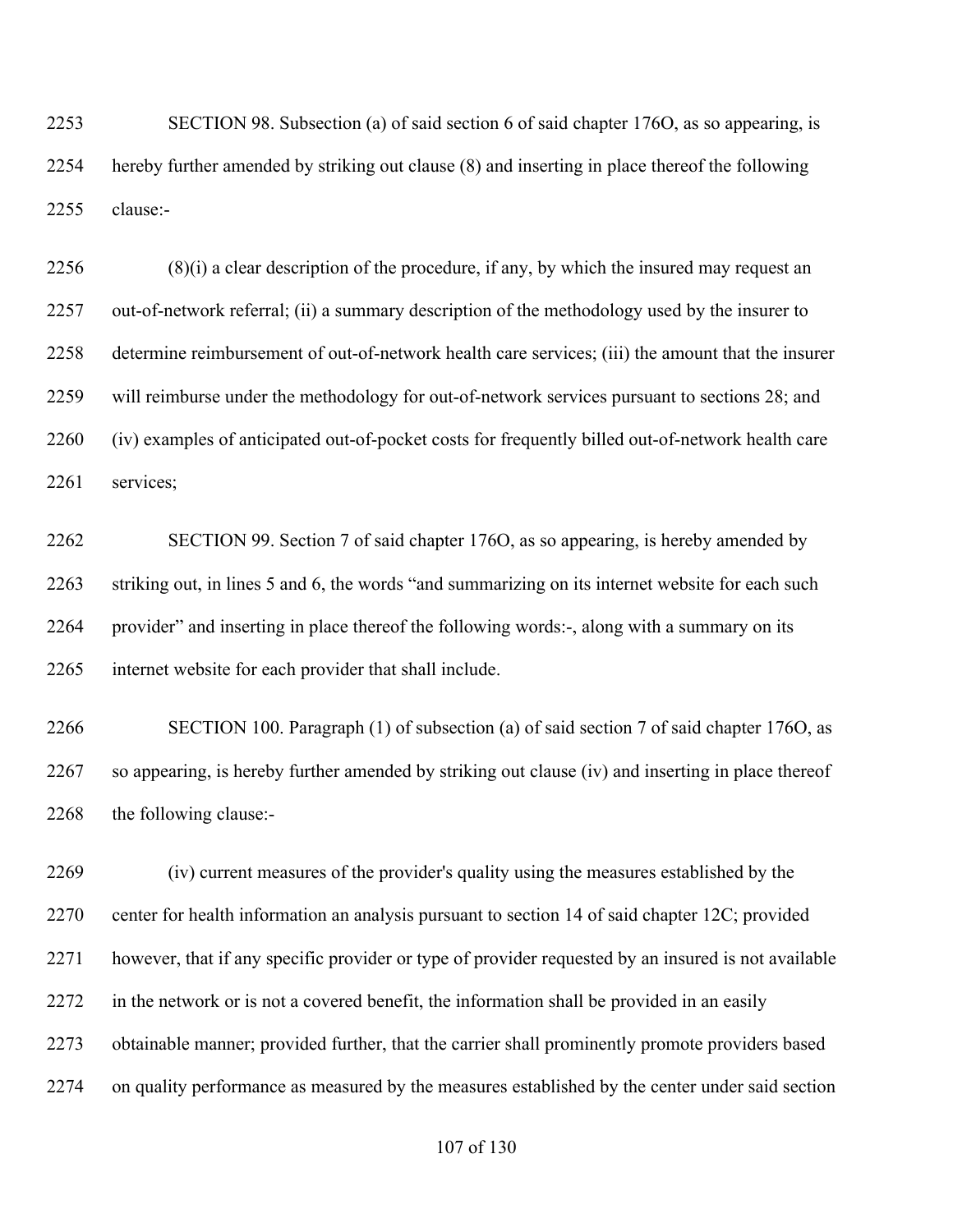14 of said chapter 12C and cost performance as measured by health status adjusted total medical expenses and relative prices;.

 SECTION 101. Said chapter 176O is hereby further amended by striking out section 23, as so appearing, and inserting in place thereof the following section:-

 Section 23. All carriers shall establish a toll-free telephone number and website that enables consumers to request and obtain from the carrier, in real time, the network status of an identified health care provider and the estimated or maximum allowed amount or charge for a proposed admission, procedure or service, and the estimated amount the insured will be responsible to pay for a proposed admission, procedure or service that is a medically necessary covered benefit, based on the information available to the carrier at the time the request is made, including any facility fee, copayment, deductible, coinsurance or other out of pocket amount for any covered health care benefits. All carriers shall create a mechanism by which the insured can request notice of the estimated amount in writing. Upon request, the carrier shall send the consumer written notice of the estimated amount the insured will be responsible for paying.

 The telephone number and website shall inform the insured that the insured shall not be required to pay more than the estimated amounts disclosed in the written notice for the covered health care benefits that were actually provided; provided however, that nothing in this section shall prevent carriers from imposing cost sharing requirements disclosed in the insured's evidence of coverage document provided by the carrier for unforeseen services that arise out of the proposed admission, procedure or service; and provided further, that the carrier shall alert the insured that these are estimated costs, and that the actual amount the insured will be responsible to pay may vary due to unforeseen services that arise out of the proposed admission, procedure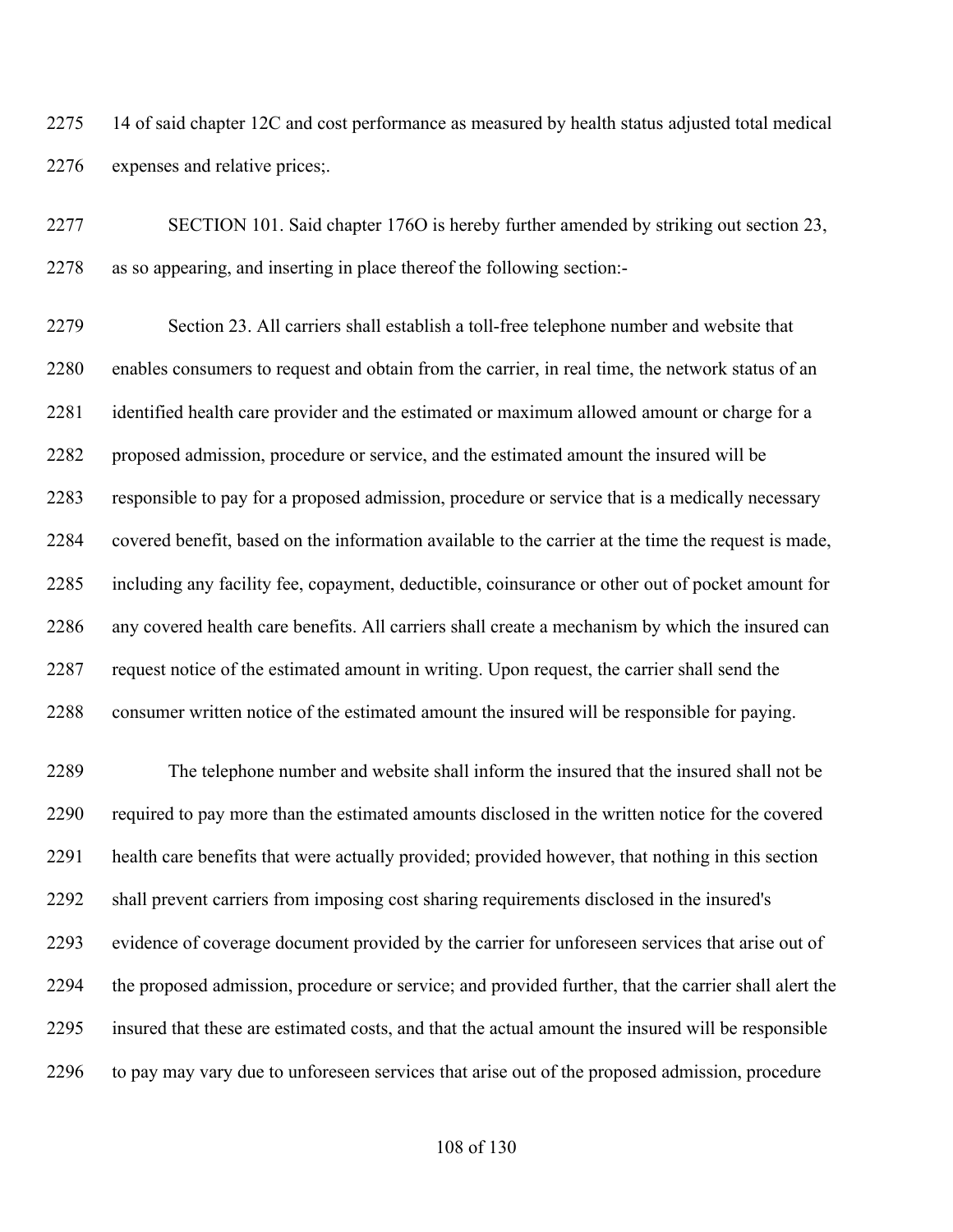or service, except that the insured shall not be responsible for any additional payment caused by the carrier mistakenly identifying an out-of-network provider as in-network.

 The information provided on the website shall conform to the uniform methodology for the communication of information about the assignment of tiers to health care providers and health care services adopted by the center for health information and analysis pursuant to section 24 of chapter 12C.

 SECTION 102. Said chapter 176O of the General Laws is hereby further amended by adding the following 4 sections:-

 Section 28. (a) When an out-of-network provider renders emergency services to an insured and such out-of-network provider is a member of an insured's carrier's network but not a network provider in the insured's health benefit plan, a carrier shall pay such out-of-network 2308 provider the in-network contracted rate for each delivered service; provided however, that such payment shall constitute payment in full and the out-of-network provider shall not bill the insured for any amount except for any in-network cost sharing amount owed for such service or services under the terms of the insured's health benefit plan.

 (b) When an out-of-network provider does not contract with a carrier and such out-of- network provider renders emergency services to an insured, a carrier shall pay such out-of- network provider the greater of: (i) 115 per cent of the average rate the carrier pays for that service and (ii) 125 per cent of the Medicare rate for that service; provided however, that such payment shall constitute payment in full to the out-of-network provider. The out-of-network provider shall not bill the insured except for any applicable copayment, coinsurance or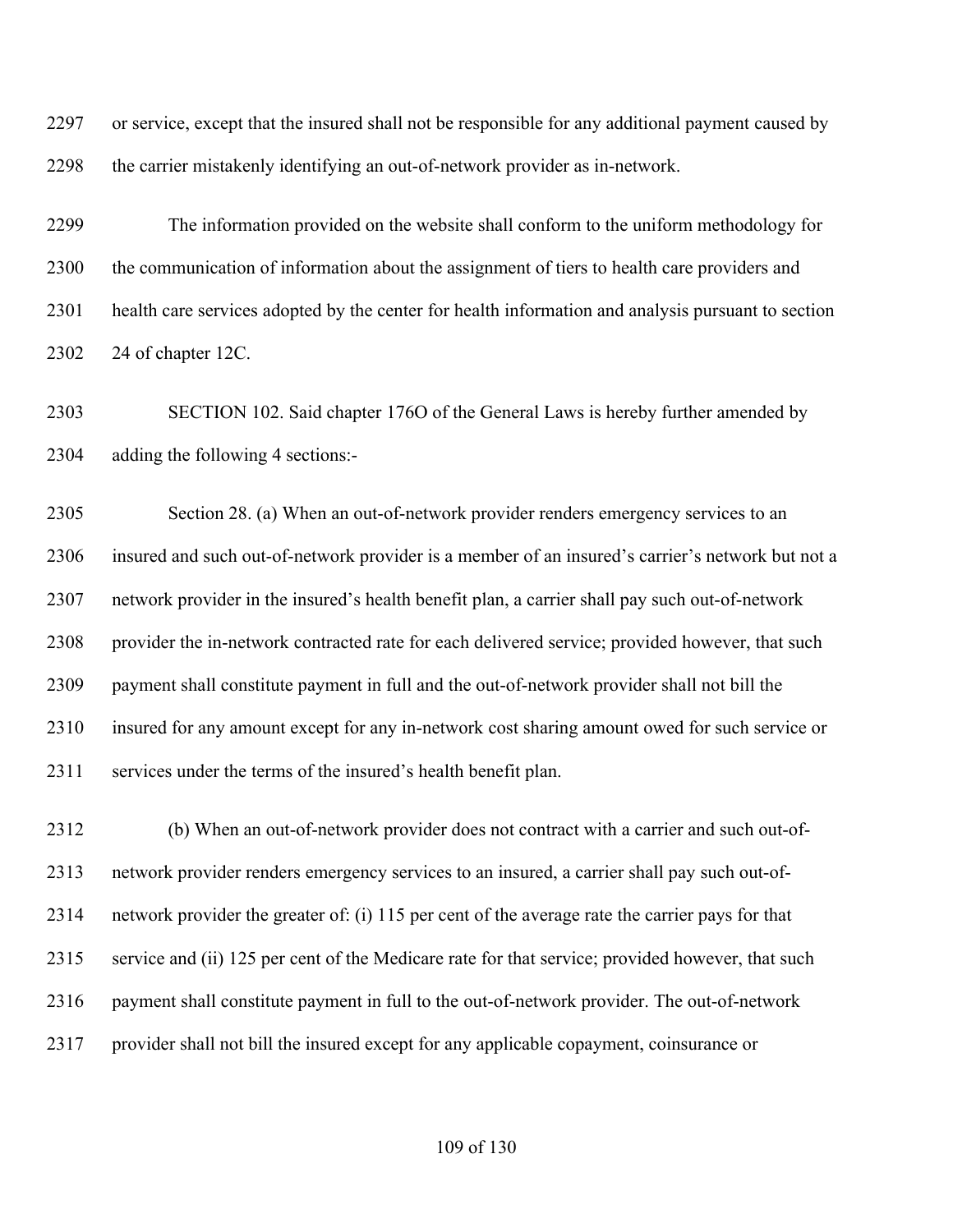deductible that would be owed if the insured received such service or services from a network provider under the terms of the insured's health benefit plan.

 (c) When an out-of-network provider renders health care services, other than for emergency services, to an insured, the carrier shall pay that provider the greater of: (i) 115 per cent of the average rate the carrier pays for that service and (ii) 125 per cent of the Medicare rate for that service. Such payment shall constitute payment in full to the out-of-network services. The out-of-network provider shall not bill the insured except for any inpatient cost sharing under the terms of the insured's health benefit plan, provided however, that said provider may bill or collect from the insured amounts in addition to the in-network cost-sharing amount if the out-of- network provider has obtained the prior written consent of the insured pursuant to section 228 of chapter 111.

 (d) An insured shall not be liable for the payment of surprise bills, shall pay no more than the in-network cost-sharing amount and shall not owe an out-of-network provider more than the in-network cost-sharing amount for services subject to this section if: (i) an insured receives covered services from a network provider and as a result or in conjunction with such services receives services provided by an out-of-network provider; or (ii) where referrals or preauthorization are required under the insured's health benefit plan, a network provider refers an insured to an out-of-network provider without the explicit written consent of the insured acknowledging that the provider is referring the insured to an out-of-network¬ provider and that the referral may result in costs not covered by the health plan.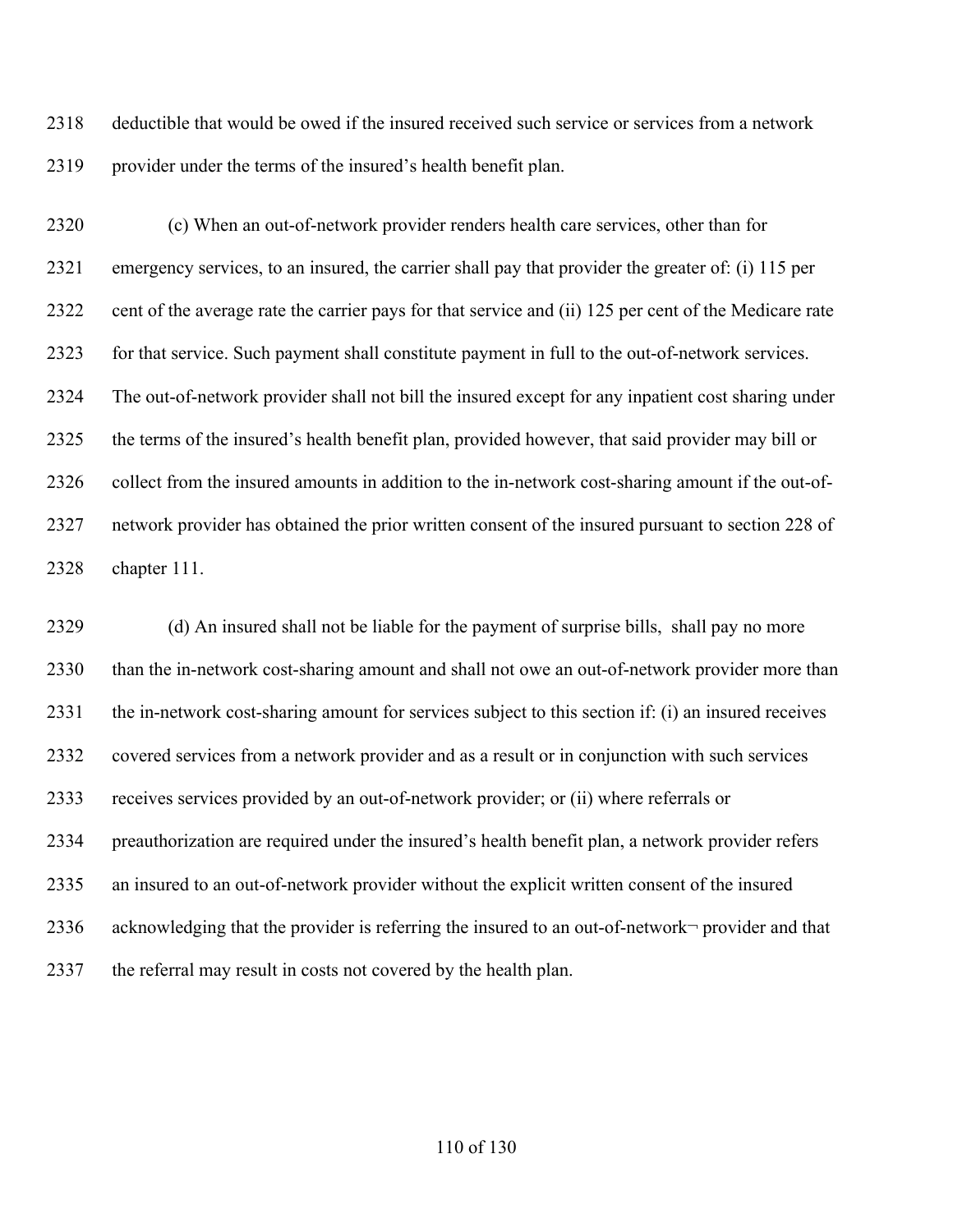(e) At the time of payment by a carrier to an out-of-network provider, a carrier shall inform the insured and the out-of-network provider of the in-network cost-sharing amount owed by the insured.

 (f) If a carrier delegates payment functions to a contracted entity, including, but not limited to, a medical group or independent practice association, the delegated entity shall comply with this section.

 (g) Nothing in this section shall require a carrier to pay for health care services delivered to an insured that are not covered benefits under the terms of the insured's health benefit plan.

 Section 29. It shall be an unfair and deceptive act or practice, in violation of section 2 of chapter 93A, for any health care provider or carrier to request payment from an enrollee, other than the applicable coinsurance, copayment, deductible or other out-of-pocket expense, for the services described in section 28.

 Section 30. (a) The division, in consultation with the center for health information and analysis, shall establish an efficient and simple dispute resolution process by which a dispute for a bill for emergency services or a surprise bill may be resolved. The division shall have the power to grant and revoke certifications of independent dispute resolution entities to conduct the dispute resolution process. The division shall promulgate regulations establishing standards for the dispute resolution process, including a process for certifying and selecting independent dispute resolution entities.

 (b) In the event of a dispute between the out-of-network provider and the carrier as to the amount to be reimbursed under section 28, the parties shall use the following dispute resolution process: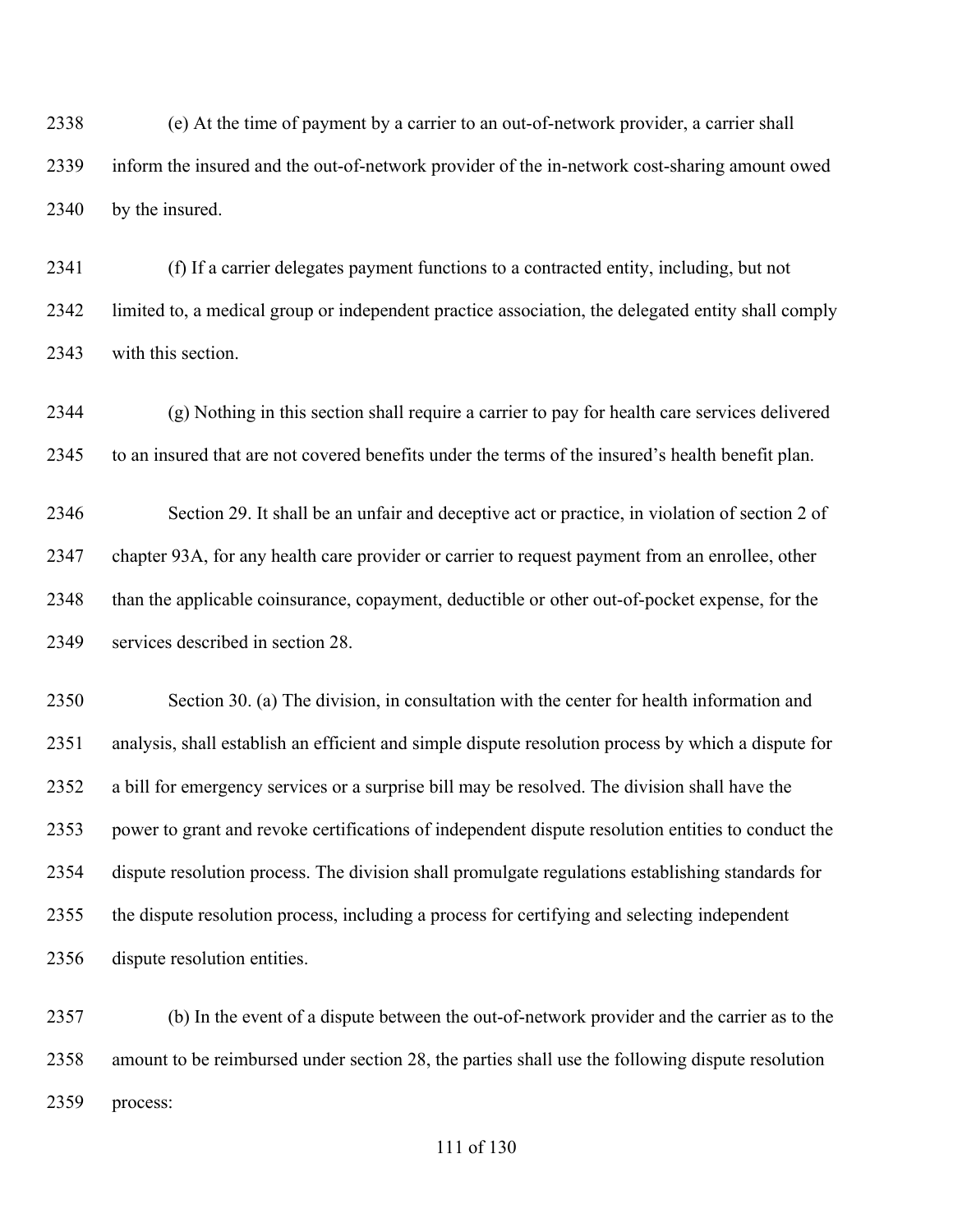(i) An out-of-network provider or a carrier may submit a dispute regarding a fee or payment for emergency services for review to an independent dispute resolution entity certified by the division.

 (ii) The independent dispute resolution entity shall make a determination within 30 days of receipt of the dispute for review.

 (iii) In determining a reasonable fee for the services rendered, an independent dispute resolution entity shall select either: (A) the carrier's payment; or (B) the fee request of the out-of-network provider.

 (iv) The independent dispute resolution entity shall determine which amount to select by considering all relevant factors, including: (A) the disparity between the fee requested by the out- of-network provider and fees paid to the out-of-network provider for the same services by other non-participating plans; (B) the disparity between the fee requested by the out-of-network provider and the rate the out-of-network provider is paid by participating plans; (C) the level of training, education and experience of the out-of-network provider; (D) the circumstances and complexity of the particular case, including the time and place of the service; and (E) the usual and customary cost of the service.

 (v) If the independent dispute resolution entity determines, based on the carrier's payment and the out-of-network provider's fee request, that a settlement between the carrier and out-of- network provider is reasonably likely, or that both the carrier's payment and the out-of-network provider's fee request represent unreasonable extremes, then the independent dispute resolution entity may direct both parties to attempt a good-faith negotiation for settlement. The carrier and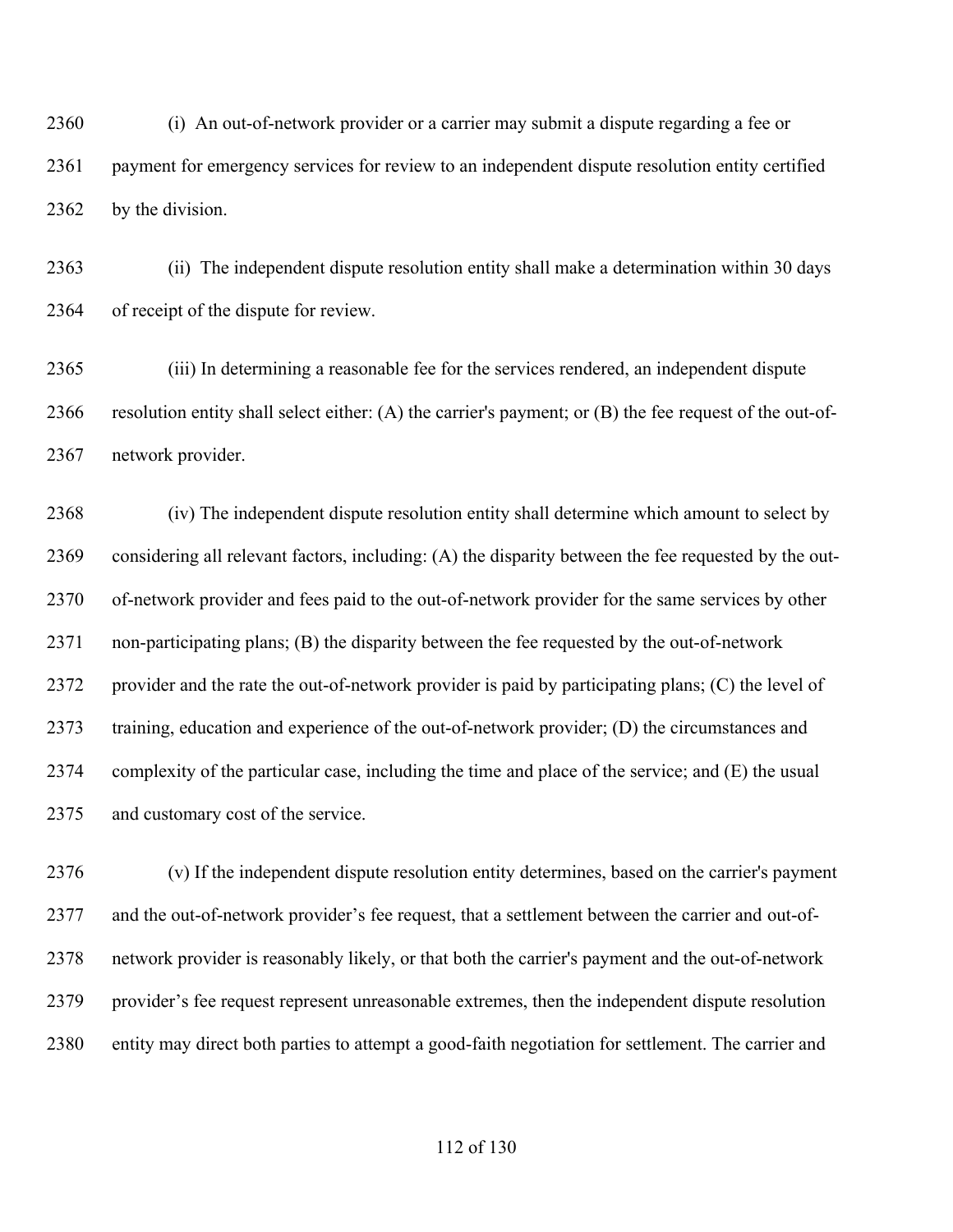the out-of-network provider may be granted up to 10 business days for this negotiation, which shall run concurrently with the 30 day period for dispute resolution.

 (vi) The determination of the independent dispute resolution entity shall be binding on the carrier and the out-of-network provider and shall be admissible in any court or administrative proceedings.

 (c) Payment to the independent dispute resolution entity shall be as follows: (i) for disputes involving a carrier and an out-of-network provider, when the independent dispute resolution entity determines that the health care plan's payment is reasonable, payment for the dispute resolution process shall be the responsibility of the out-of-network provider; (ii) when the independent dispute resolution entity determines that the out-of-network provider's fee request is reasonable, payment for the dispute resolution process shall be the responsibility of the health care plan; and (iii) agreed upon during course of negotiation pursuant to subsection (a)

 Section 31. (a) As used in this section, the term "pharmacy benefit manager" shall mean any person, business, or entity, however organized, that administers, either directly or through subsidiaries, pharmacy benefit services for prescription drugs and devices on behalf of health benefit plan sponsors, including, but not limited to, self-insured employers, insurance companies and labor unions; provided however, that "pharmacy benefit services" shall include, but not be limited to, formulary administration; drug benefit design; pharmacy network contracting; pharmacy claims processing; mail and specialty drug pharmacy services; and cost containment, clinical, safety and adherence programs for pharmacy services. A health benefit plan that does not contract with a pharmacy benefit manager shall be considered a pharmacy benefit manager 2402 for the purposes of this section.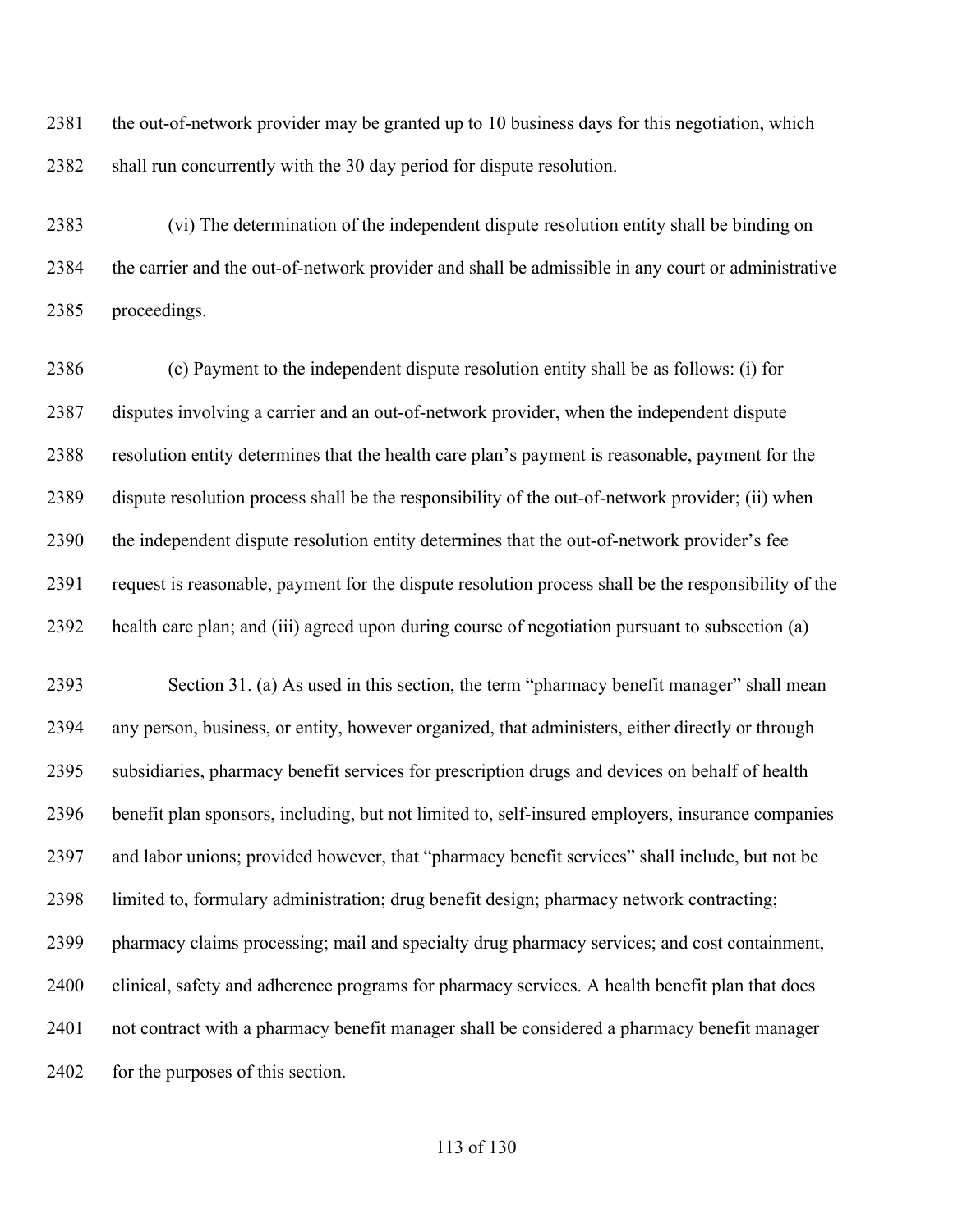(b) A contract between a pharmacy benefit manager and a participating pharmacy or pharmacist shall not include any provision that prohibits, restricts, or limits a pharmacist or pharmacy's right to provide an insured with information on the amount of the insured's cost share for such insured's prescription drug and the clinical efficacy of a more affordable alternative drug if one is available. Neither a pharmacy nor a pharmacist shall be penalized by a pharmacy benefits manager for disclosing such information to an insured or for selling to an insured a more affordable alternative if one is available.

 (c) A pharmacy benefits manager shall not charge a pharmacist or pharmacy a fee related to the adjudication of a claim, including, without limitation, a fee for: (i) the receipt and processing of a pharmacy claim; (ii) the development or management of claims processing services in a pharmacy benefits manager network; or (iii) participation in a pharmacy benefits manager network, unless such fee is set out in a contract between the pharmacy benefits manager and the pharmacist or pharmacy.

 (d) A contract between a pharmacy benefit manager and a participating pharmacy or pharmacist shall not include any provision that prohibits, restricts, or limits disclosure of information to the division deemed necessary by the division to ensure a pharmacy benefits manager's compliance with the requirements under this section or section 21C of chapter 94C.

 SECTION 103. (a). Notwithstanding any special or general law to the contrary, the health policy commission established pursuant to section 2 of chapter 6D shall establish a one-time surcharge assessment on all acute hospitals satisfying the requirements of subsection (b) to be deposited according to the requirements of subsection (f). The surcharge amount to be paid by 2424 each acute hospital shall equal the product of: (i) the surcharge percentage; and (ii)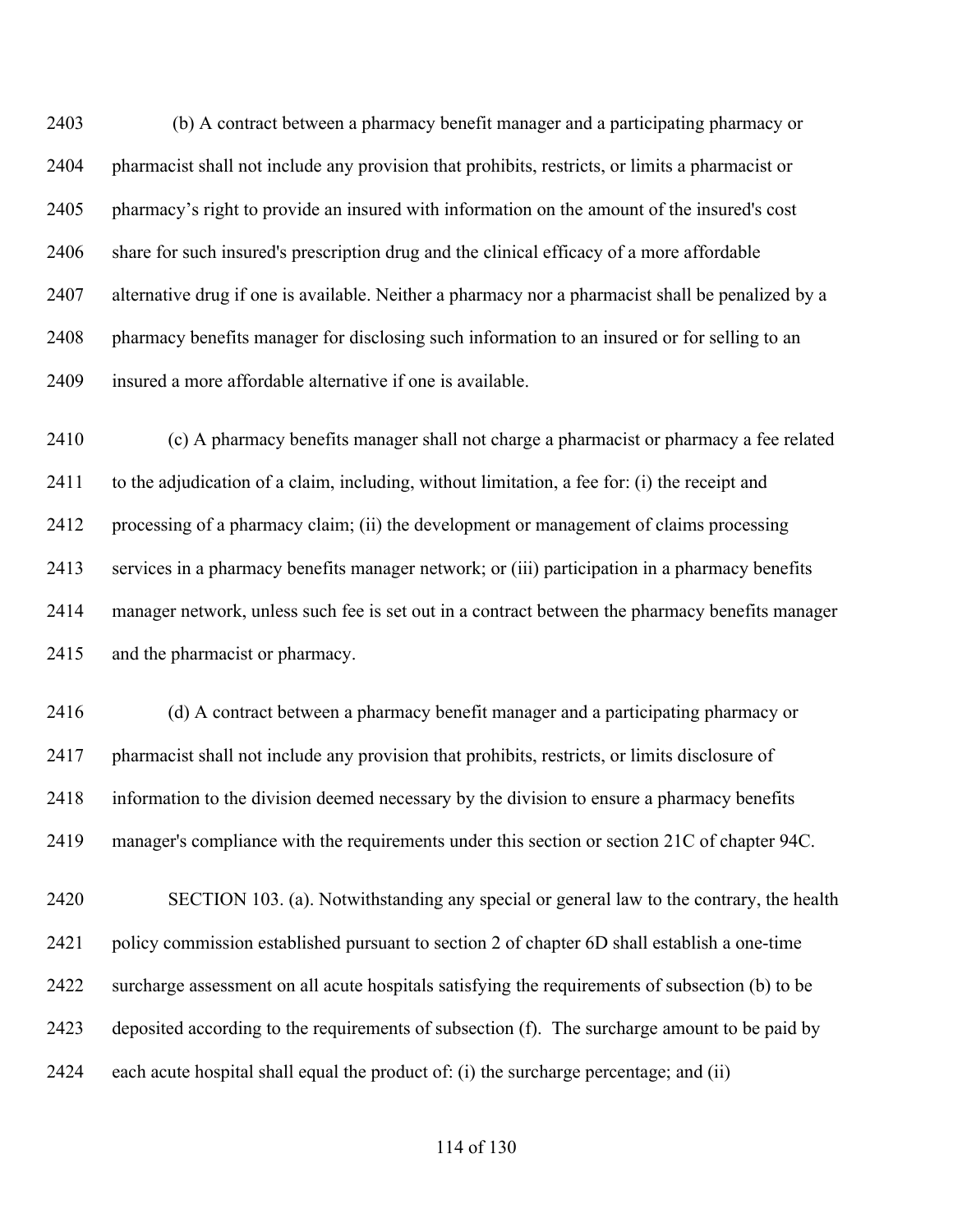2425 \$120,000,000. The commission shall calculate the surcharge percentage by dividing the operating surplus in fiscal year 2016 by the total operating surplus in fiscal year 2016 of all acute hospitals paying an assessment under this section. The commission shall determine the surcharge percentage for the assessment by September 30, 2018. In the determination of the surcharge percentage, the commission shall use the best data available as determined by the commission and may consider the effect on projected surcharge payments of any modified or waived enforcement pursuant to subsection (c). The commission shall incorporate all adjustments, including, but not limited to, updates or corrections or final settlement amounts, by prospective adjustment rather than by retrospective payments or assessments. (b) Only acute hospitals or acute hospital systems with more than \$750,000,000 in total net assets in fiscal year 2017 and a public payer mix below 60 per cent in fiscal year 2016 shall be subject to the assessment. (c) The commission may provide assessment mitigation up to 50 per cent of the surcharge assessment if an assessable provider meets either of the following: (i) any acute hospital or acute hospital system that receives more than 25 per cent of its reimbursements from Title XIX of the Social Security Act; or (ii) any acute hospital or acute hospital system whose net assets do not exceed \$1,000,000,000. (d) Surcharge payors shall be assessed a surcharge to be paid to the commission in accordance with the provisions of subsection (e). The surcharge amount shall equal the product

of: (i) the surcharge percentage; and (ii) \$330,000,000. The commission shall calculate the

surcharge percentage by dividing the surcharge payor's payments for acute hospital services by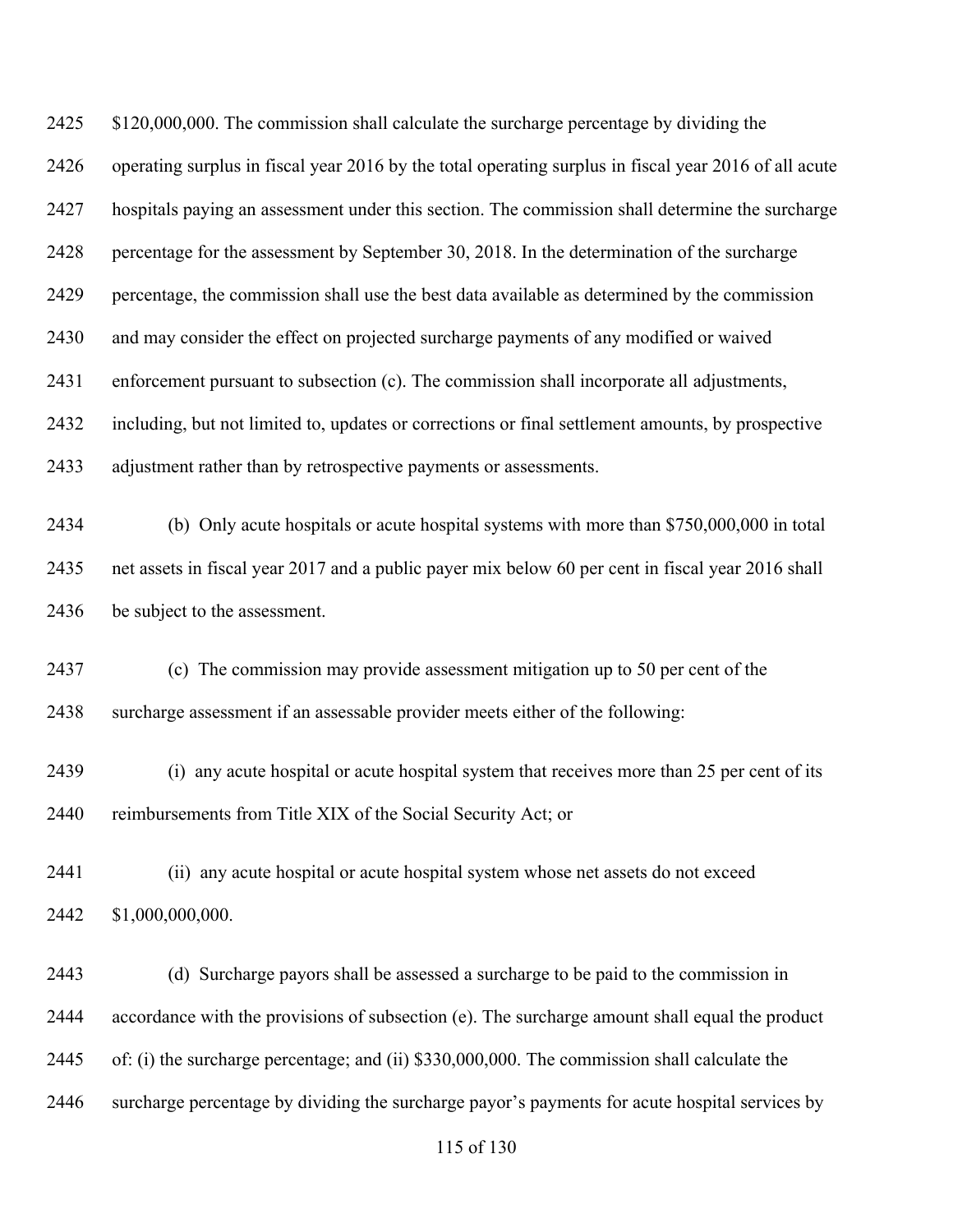the total payments for acute hospital services by all surcharge payors. The commission shall determine the surcharge percentage for the assessment by September 30, 2018. In the determination of the surcharge percentage, the commission shall use the best data available as determined by the commission and may consider the effect on projected surcharge payments of any modified or waived enforcement pursuant to subsection (c). The commission shall incorporate all adjustments, including, but not limited to, updates or corrections or final settlement amounts, by prospective adjustment rather than by retrospective payments or assessments.

 (e) Acute hospitals and surcharge payors shall pay the full amount of the surcharge amount as follows:

(i) a single payment to be made no later than June 30, 2019; or

 ii) in 3 equal annual installments to be paid on or before June 30 of each year beginning on June 30, 2019.

 (f) The assessment shall be deposited by the comptroller, as such assessments are 2461 collected, in the Community Hospital Reinvestment Trust Fund, established in section 2TTTT of chapter 29 of the General Laws; provided, however, that any reduced or waived assessment under subsections (b) or (c) shall reduce the amount to be deposited in the Community Hospital Reinvestment Trust Fund.

 (g) The commission shall specify by regulation appropriate mechanisms that provide for determination and payment of an acute hospital, or a surcharge payor's liability, including requirements for data to be submitted by acute hospitals and surcharge payors.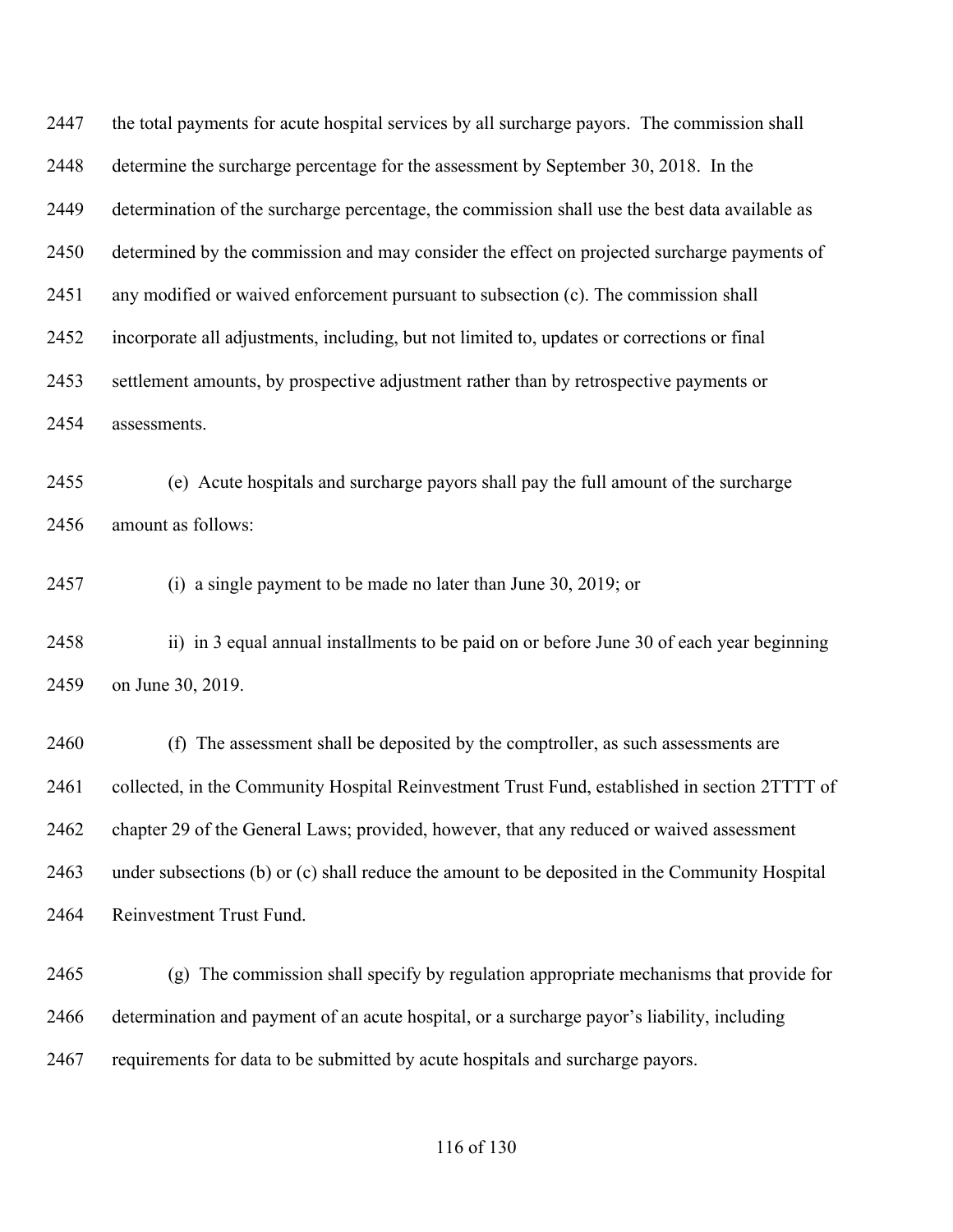(h) An acute hospital's liability to the fund shall in the case of a transfer of ownership be assumed by the successor in interest to the hospital.

 (i) A surcharge payor's liability to the fund shall in the case of a transfer of ownership be assumed by the successor in interest to the surcharge payor.

 (j) The commission shall establish by regulation an appropriate mechanism for enforcing an acute hospital or surcharge payor's liability to the fund if an acute hospital or surcharge payor does not make a scheduled payment to the fund; provided, however, that the commission may, for the purpose of administrative simplicity, establish threshold liability amounts below which enforcement may be modified or waived. Such enforcement mechanism may include assessment of interest on the unpaid liability at a rate not to exceed an annual percentage rate of 18 per cent and late fees or penalties at a rate not to exceed 5 per cent per month. Such enforcement mechanism may also include notification to the office of Medicaid requiring an offset of payments on the claims of the acute hospital or surcharge payor, any entity under common ownership or any successor in interest to the acute hospital or surcharge payor, from the office of Medicaid in the amount of payment owed to the fund, including any interest and penalties, and to transfer the withheld funds into said fund. If the office of Medicaid offsets claims payments as ordered by the commission, the office of Medicaid shall be considered not to be in breach of contract or any other obligation for payment of non-contracted services, and an acute hospital or surcharge payor whose payment is offset under an order of the commission shall serve all Title XIX recipients under the contract then in effect with the executive office of health and human services. In no event shall the commission direct the office of Medicaid to offset claims unless the acute hospital or surcharge payor has maintained an outstanding liability to the fund for a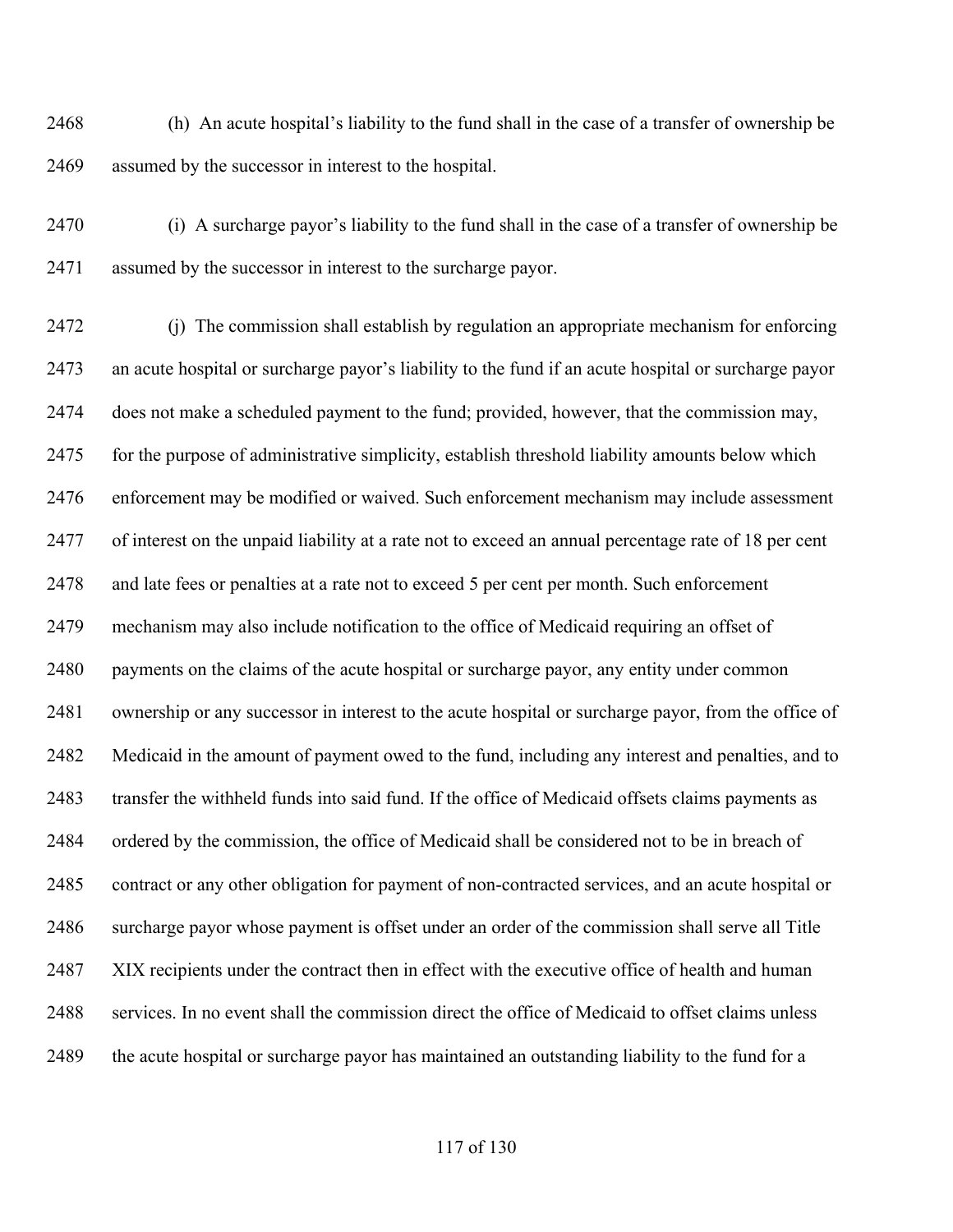period longer than 45 days and has received proper notice that the commission intends to initiate enforcement actions under regulations promulgated by the commission.

 (k) If an acute hospital or surcharge payor fails to file any data, statistics or schedules or other information required under this chapter or by any regulation promulgated by the commission, the commission shall provide written notice to the acute hospital or surcharge payor. If an acute hospital or surcharge payor fails to provide required information within 14 days after the receipt of written notice, or falsifies the same, such hospital or payor shall be subject to a civil penalty of not more than \$5,000 for each day on which the violation occurs or continues, which penalty may be assessed in an action brought on behalf of the commonwealth in any court of competent jurisdiction. The attorney general shall bring any appropriate action, including injunctive relief, necessary for the enforcement of this chapter.

2501 (l) Acute hospitals shall not seek an increase in rates to pay for the assessment pursuant to this section.

 (m) Surcharge payors shall not seek an increase in premiums to pay for the assessment pursuant to this section.

 SECTION 104. Notwithstanding any general or special law to the contrary, the secretary of administration and finance, following a public hearing, shall increase the fee for obtaining or renewing a license, certificate, registration, permit or authority issued by the board of registration in medicine, the board of registration in nursing, the board of registration in dentistry, the board of registration in pharmacy, and the board of registration in genetic counselors by an amount equal to 25 per cent, rounded to the nearest \$1, of the fees in effect as of July 1, 2017. All new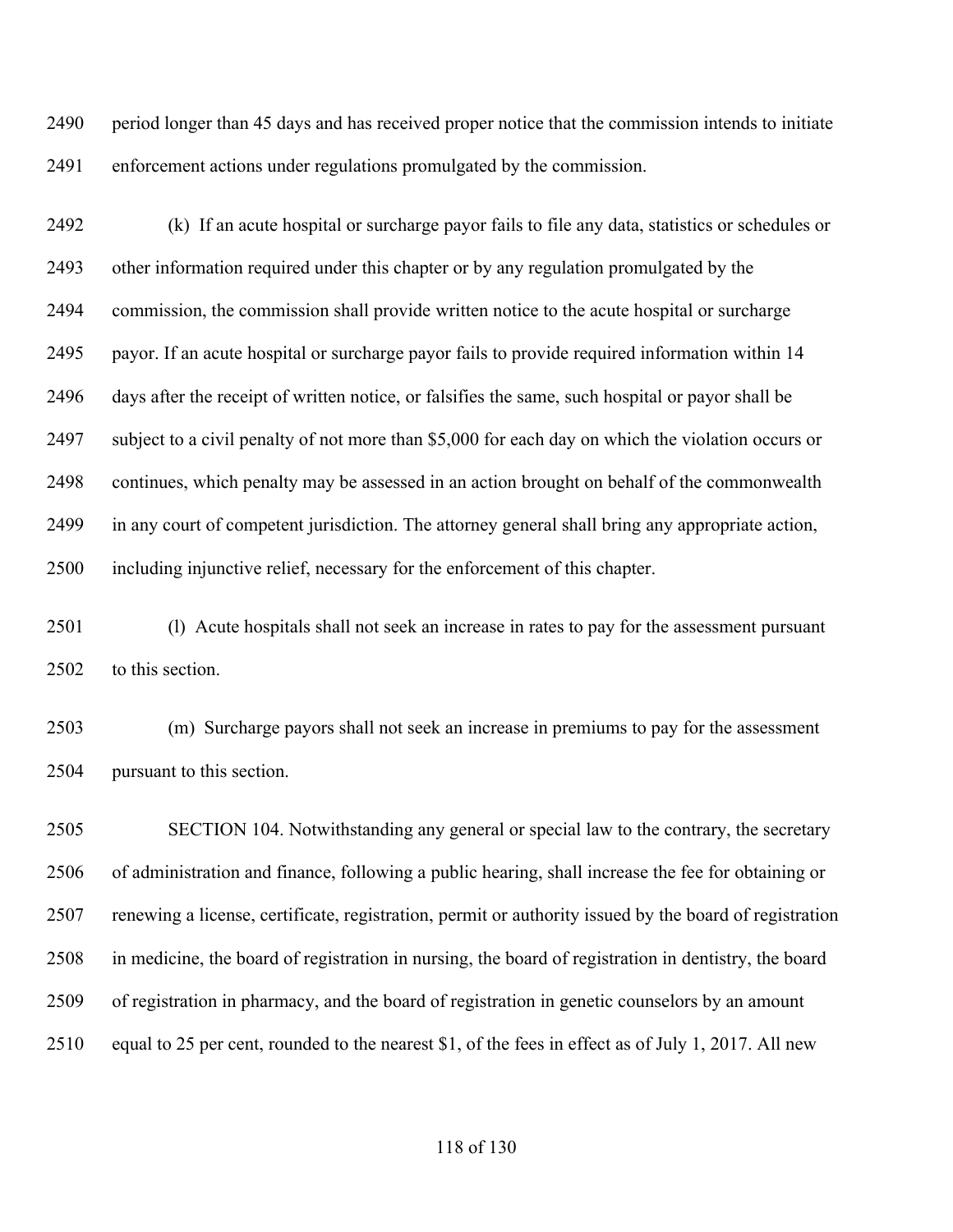monies raised by this increase shall be deposited in the Community Hospital Reinvestment Trust Fund established under section 2TTTT of chapter 29.

 SECTION 105. Notwithstanding any general or special law to the contrary, the secretary of administration and finance, following a public hearing, shall increase the fee for obtaining or renewing a license, certificate, registration, permit or authority issued by the board of registration in medicine, the board of registration in nursing, the board of registration in dentistry, the board of registration in pharmacy, and the board of registration in genetic counselors by an amount equal to 25 per cent, rounded to the nearest \$1, of the fees in effect as of July 1, 2019. All new monies raised by this increase shall be deposited in the Community Hospital Reinvestment Trust Fund established under section 2TTTT of chapter 29.

 SECTION 106. Notwithstanding any general or special law to the contrary, the secretary of administration and finance, following a public hearing, shall increase the fee for obtaining or renewing a license, certificate, registration, permit or authority issued by the board of registration in podiatry and the board of registration in optometry by an amount equal to 25 per cent, rounded to the nearest \$1, of the fees in effect as of July 1, 2017. All new monies raised by this increase shall be deposited in the Community Hospital Reinvestment Trust Fund established under section 2TTTTof chapter 29.

 SECTION 107. Notwithstanding any general or special law to the contrary, the secretary of administration and finance, following a public hearing, shall increase the fee for obtaining or renewing a license, certificate, registration, permit or authority issued by the board of registration in podiatry and the board of registration in optometry by an amount equal to 25 per cent, rounded to the nearest \$1, of the fees in effect as of July 1, 2019. All new monies raised by this increase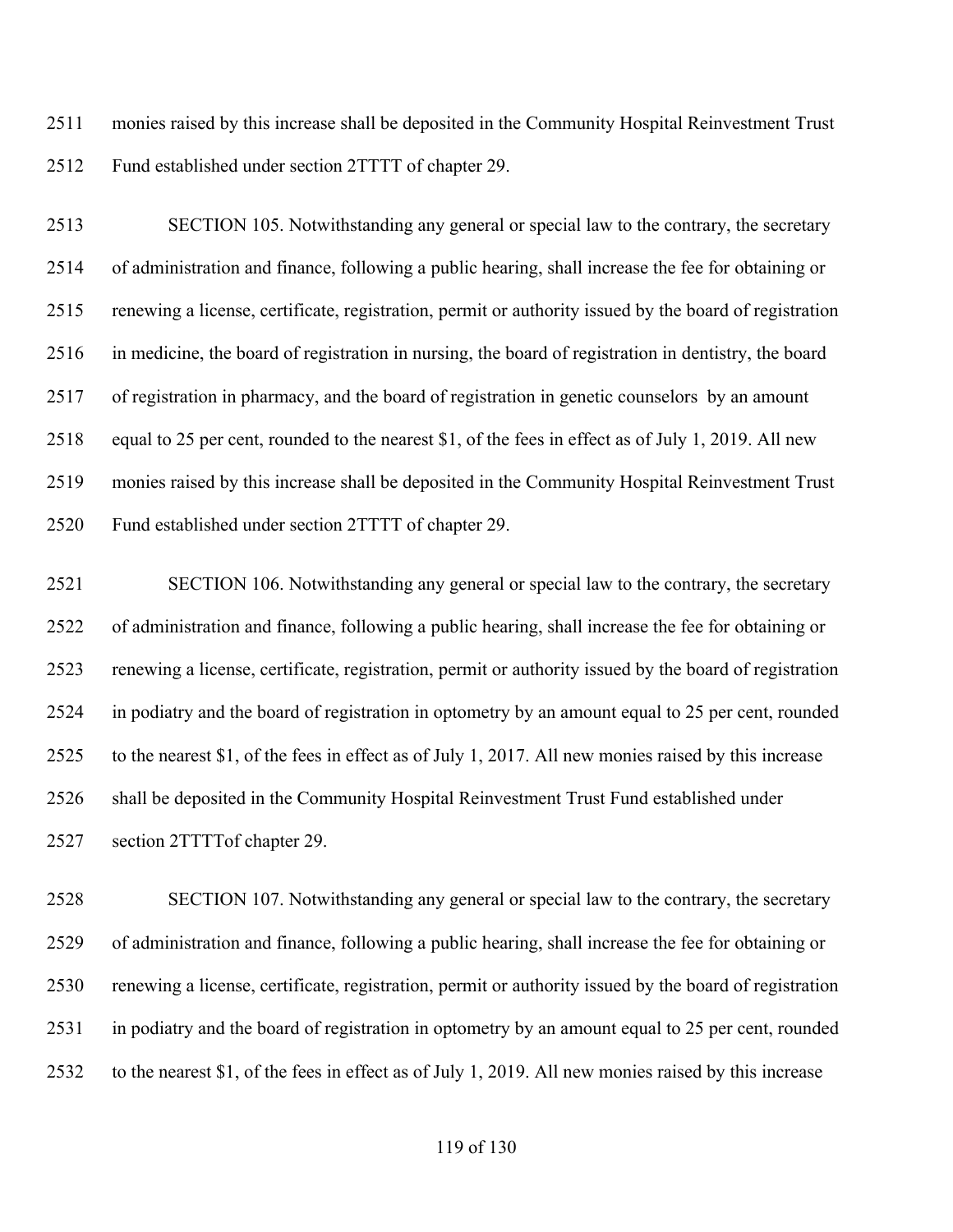shall be deposited in the Community Hospital Reinvestment Trust Fund established under section 2TTTT of chapter 29.

 SECTION 108. Notwithstanding the provisions of any general or special law, or rule or regulation to the contrary, there shall be a \$75 surcharge on fees assessed for obtaining or renewing a license issued by the board of registration in medicine under section 2 of chapter 112. Said surcharges shall be collected by the department and deposited in the Community Hospital Reinvestment Trust Fund established under section 2TTTT of chapter 29.

 SECTION 109. Notwithstanding the provisions of any general or special law, or rule or regulation to the contrary, there shall be a \$75 surcharge on fees assessed for obtaining or renewing a license issued by the board of registration in podiatry under section 16 of chapter 112, the board of registration in pharmacy under section 24 of chapter 112, the board of registration in dentistry under section 45 of chapter 112, the board of registration in optometry under section 68 of chapter 112, and the board of registration of nursing under section 74 of chapter 112. Said surcharges shall be collected by the department and deposited in the Community Hospital Reinvestment Trust Fund established under section 2TTTT of chapter 29. SECTION 110. The office of Medicaid shall report on the role of long-term services and supports within MassHealth and MassHealth accountable care organizations in each year of the accountable care organization demonstration. The report shall include: (i) the baseline number of accountable care organization-attributed MassHealth members receiving long-term services and supports, disaggregated by age category, disability status, service type, and any other relevant categories; (ii) total MassHealth spending on long-term services and supports disaggregated by age category, disability status, service type and any other relevant categories; (iii) MassHealth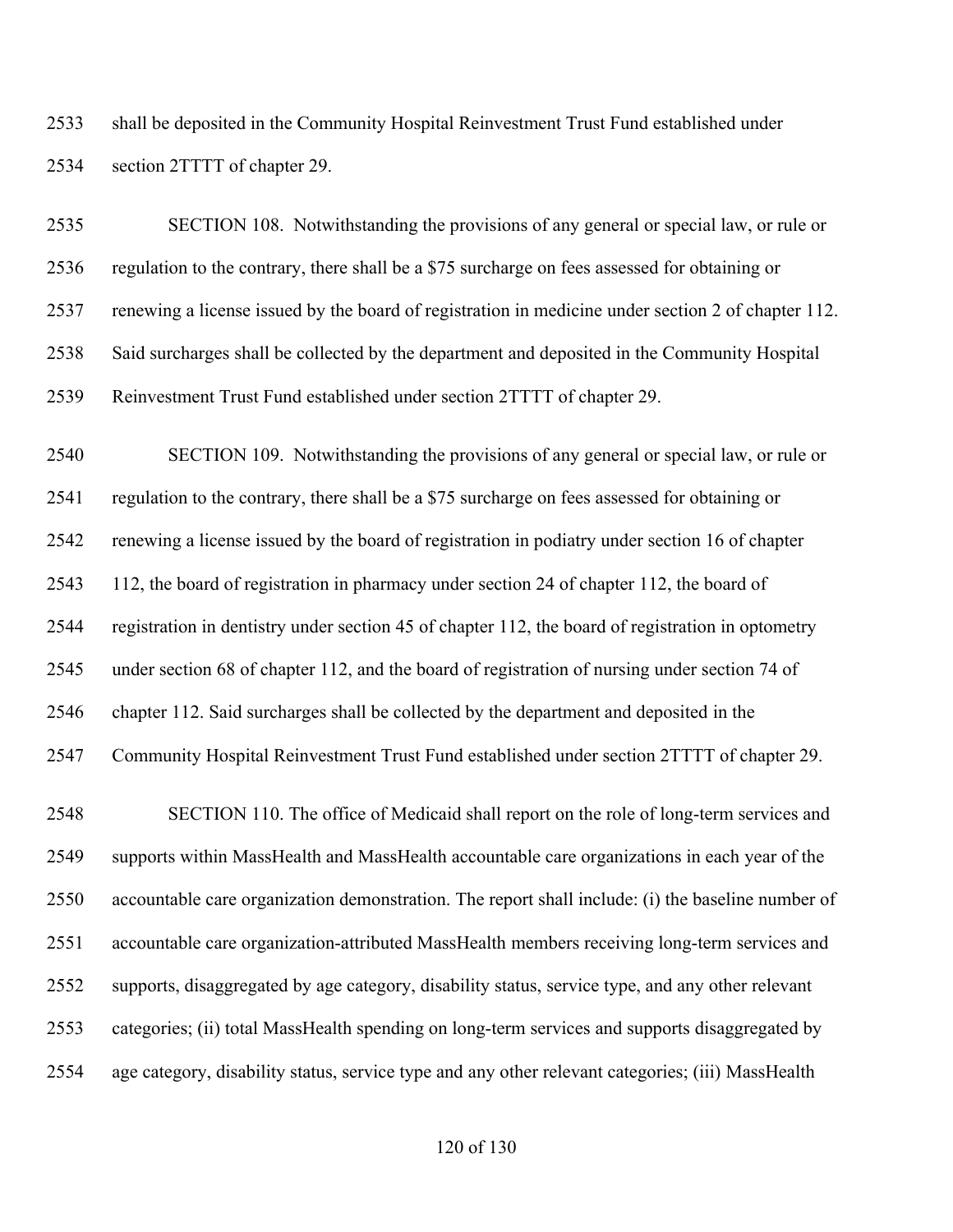average per member, per month long-term services and supports costs by service type; (iv) any projected changes in utilization of long-term services and supports in the coming year and the rationale for such changes; (v) any estimated shift in spending between medical and long-term services and supports or social services spending within the accountable care organization program in the prior year of the demonstration; (vi) the process for determination of long-term services and supports needs for members attributed to the accountable care organization program, disaggregated by accountable care organization if processes differ; and (vii) the appeals process for accountable care organization members denied long-term services and supports. This report shall be filed with the clerks of the house of representatives and the senate, the joint committee on health care financing and the house and senate committees on ways and means not later than April 1, 2019, and thereafter annually by April 1 for each year of the accountable care organization demonstration.

 SECTION 111. (a) There shall be a special commission to study and make recommendations on how to license foreign-trained medical professionals to expand and improve access to medical services in rural and underserved areas.

 (b) The commission shall consist of 16 members, as follows: the secretary of health and human services or a designee, who shall serve as chair; the commissioner of public health or a designee; 2 members appointed by the speaker of the house, 1 of whom shall be the house chair of the joint committee on public health; 2 members appointed by the senate president, 1 of whom shall be the senate chair of the joint committee on public health;1 member appointed by the 2575 minority leader of the house;1 member appointed by the minority leader of the senate; and 9 members appointed by the governor, 1 of whom shall be a member of the governor's advisory council for refugees and immigrants, 1 of whom shall be a representative of the Massachusetts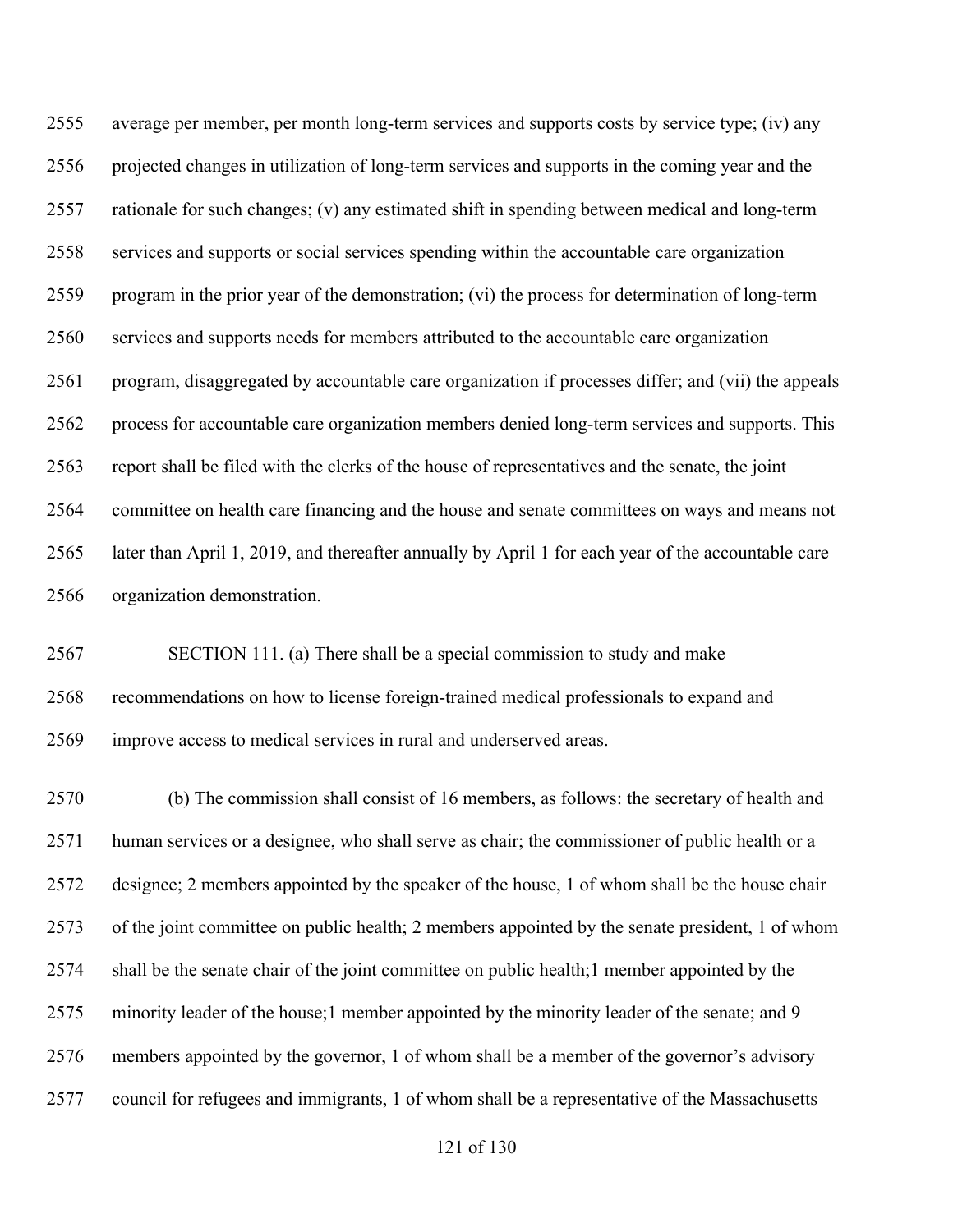Immigrant and Refugee Advocacy Coalition, Inc., 1 of whom shall be a representative of the bureau of health professional licensure, 1 whom shall be a member of the board of registration in medicine, 1 of whom shall be a member of the board of registration in dentistry, 1 member of the board of registration in pharmacy, 1 of whom shall be a member of the board of registration in nursing, 1 of whom shall be a member of the board of registration of psychologists and 1 of whom shall be a member of the board of allied health professionals.

 (c) The commission shall examine and make recommendations on topics including, but not limited to: (i) ways to implement strategies to integrate foreign-trained medical professionals into rural and underserved areas that are in need of access to medical services; (ii) ways to identify state and national licensing regulations that pose barriers to practice for foreign-trained medical professionals; (iii) state licensing requirements that pose barriers to practice for foreign- trained medical professionals; (iv) alternate approaches by other states to integrate foreign- trained medical professionals into rural and underserved areas; and (v) other matters pertaining to licensing foreign-trained medical professionals. The commission may hold hearings and invite testimony from experts and the public to gather information. The report may include recommended guidelines for full licensure and conditional licensing of foreign-trained medical professionals.

 (d) The commission shall file its recommendations, including any drafts of legislation or regulations necessary to carry out its recommendations, with the clerks of the house of representatives and senate, the joint committee on public health and the joint committee on health care financing not later than March 1, 2019.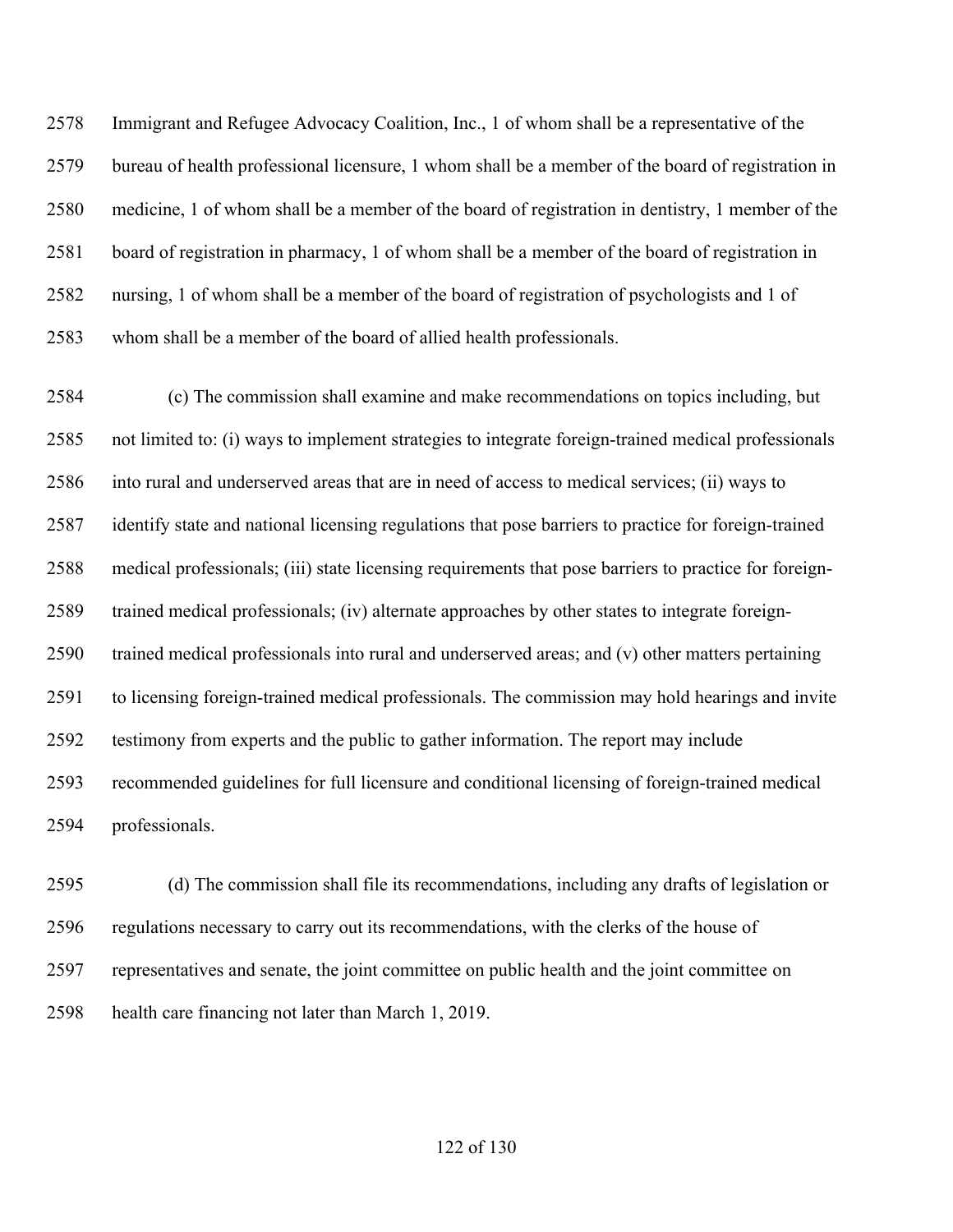SECTION 112. (a) There shall be a special legislative commission pursuant to section 2A of chapter 4 to examine administrative costs in the health care system. The commission shall consist of 23 members: 1 of whom shall be the senate chair of the joint committee on health care financing, who shall serve as co-chair; 1 of whom shall be the house chair of the joint committee on health care financing, who shall serve as co-chair; 1 of whom shall be appointed by the senate president; 1 of whom shall be appointed by the speaker of the house; 1 of whom shall be appointed by the minority leader of the senate; 1 of whom shall be appointed by the minority leader of the house of representatives; 1 of whom shall be the attorney general or a designee; 1 of whom shall be the secretary for administration and finance or a designee; 1 of whom shall be the secretary of health and human services or a designee; 1 of whom shall be the executive director of the group insurance commission or a designee; and 13 of whom shall be appointed by the governor, 1 of whom shall be a health economist, 1 of whom shall represent a high-Medicaid and 2611 low-income public payer disproportionate share hospital, 1 of whom shall represent a hospital with 200 beds or less, 1 of whom shall represent a hospital with 800 staffed beds or more, 1 of whom shall have demonstrated expertise in representing the health care workforce as a leader in a labor organization, 1 of whom shall be a representative of an employer with less than 50 employees, 1 of whom shall be a representative of an employer with more than 50 employees, and 1 of whom shall be a representative of an ambulatory surgical center; 1 of whom shall be a representative of the Massachusetts Council of Community Hospitals; 1 of whom shall be a representative of the Massachusetts Association of Health Plans, Inc.; 1 of whom shall be a representative of Blue Cross and Blue Shield of Massachusetts, Inc.; 1 of whom shall be a representative of the Massachusetts Hospital Association, Inc.; and 1 of whom shall be a representative of the Conference of Boston Teaching Hospitals. In making appointments, the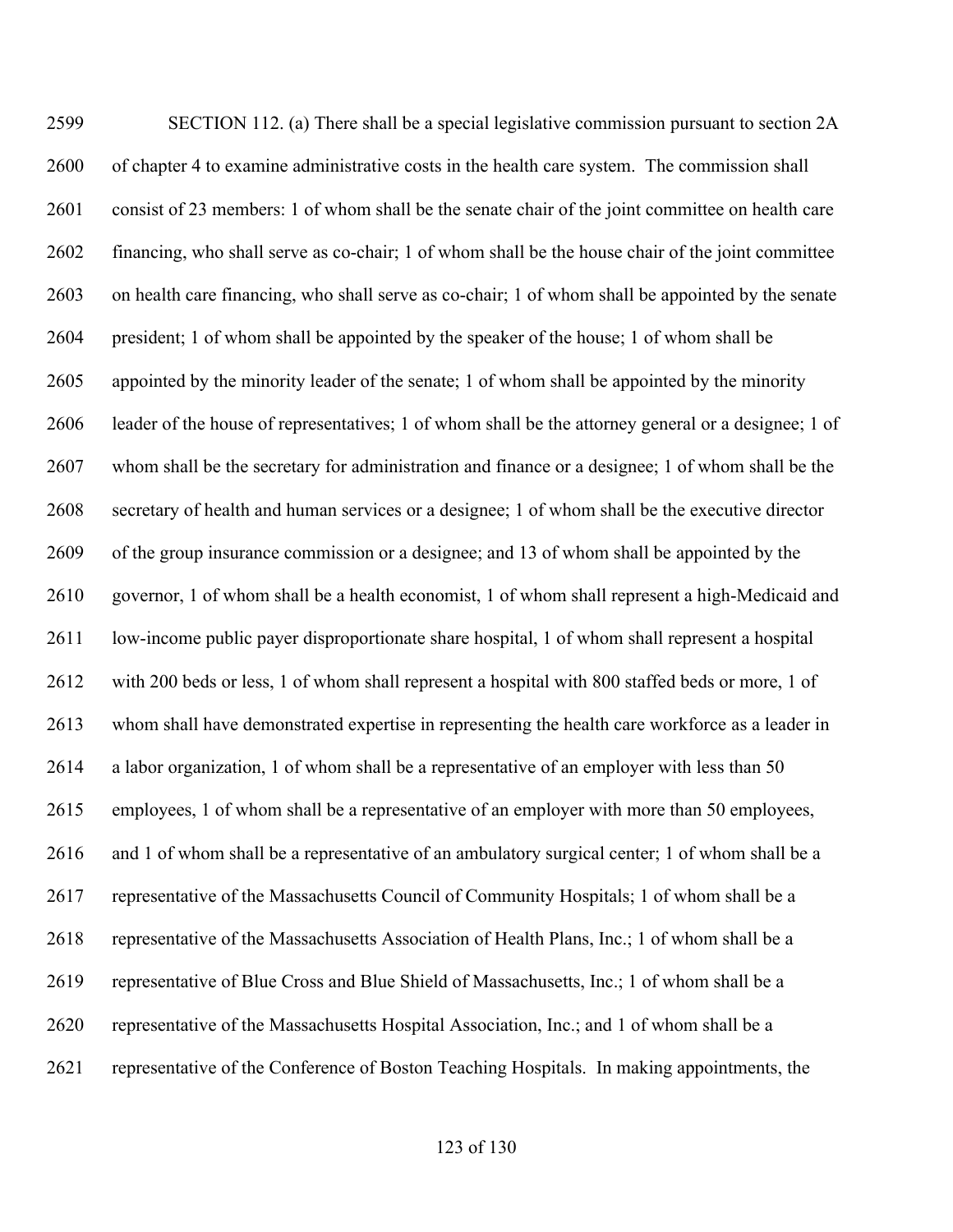governor shall, to the maximum extent feasible, ensure that the commission represents a broad distribution of diverse perspectives and geographic regions.

 (b) The commission shall conduct a rigorous, evidence-based analysis to identify the amount of administrative expense in the Massachusetts health care system. Such analysis shall include, but not be limited to, an examination of the following factors: (i) non-clinical expenses in insurance companies; (ii) administrative expense in provider offices; (iii) the impact of administrative costs on net revenues of hospitals, physicians, and other care providers; (iv) the amount of clinical time lost due to administrative expense; and (v) the costs to businesses and families of administrative expense. Such analysis shall also include a comparison of administrative practices in the commonwealth relative to other states and best practices about reducing administrative expense.

 (c) After identifying the factors contributing to administrative spending, the commission shall recommend steps to reduce administrative costs without experiencing offsetting increases in costs in other areas. To conduct its review and analysis, the commission may contract with an outside organization with expertise in the analysis of health care administrative practices. The center for health information and analysis and the health policy commission shall provide the commission and any contracted outside organization, to the extent possible, relevant data and analysis necessary for the evaluation; provided, however, that such data shall be confidential and shall not be a public record under clause Twenty-sixth of section 7 of chapter 4 of the General Laws.

 (d) The commission shall hold its first meeting not later than March 15, 2019, and shall thereafter meet not less frequently than monthly.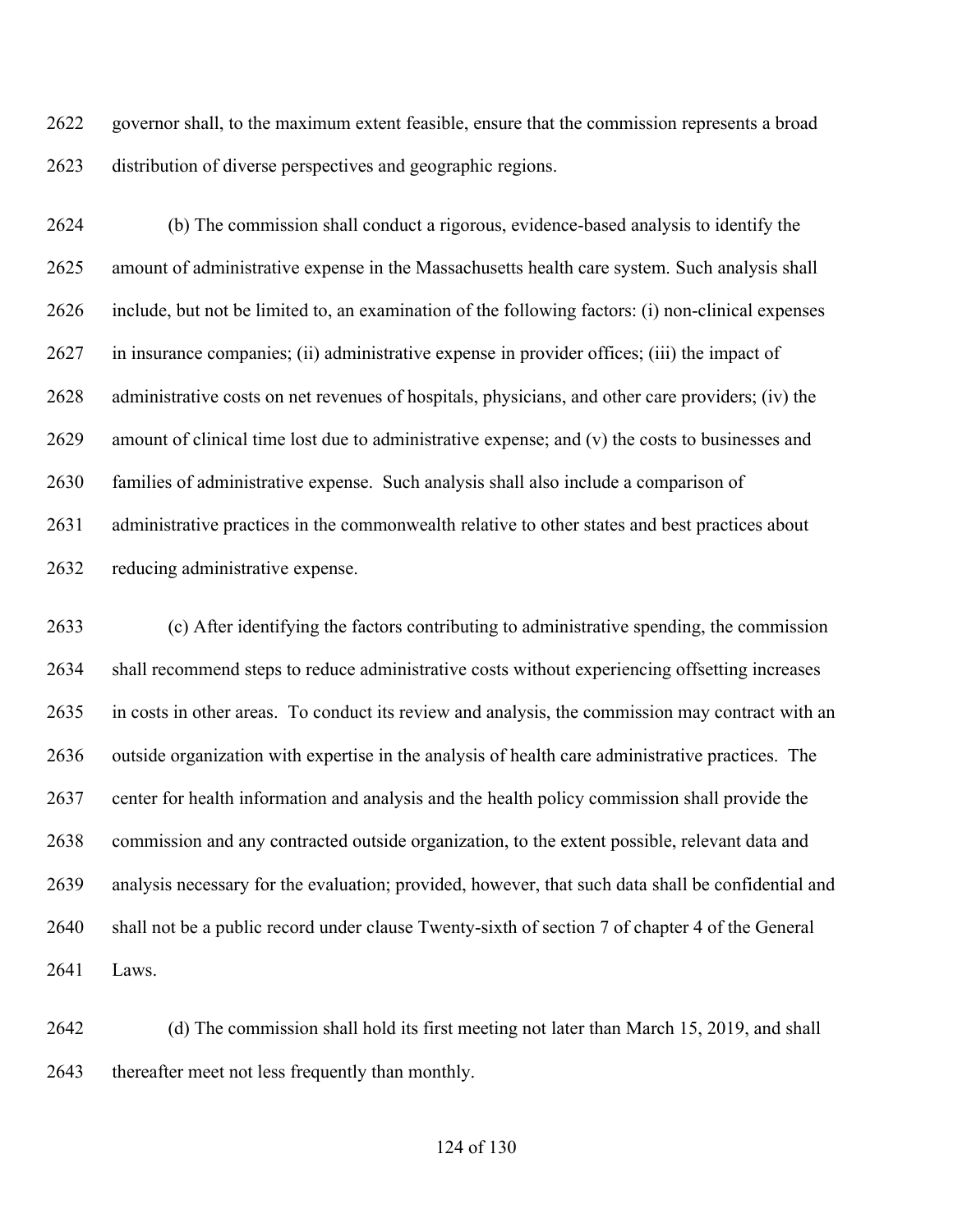(e) If the commission determines that legislation is necessary to address the administrative cost issues identified during its deliberations, the commission as part of its final report, shall file proposals for such legislation not later than September 30, 2019 with the clerks of the house of representatives and the senate, who shall forward a copy of the materials filed by the commission to the house and senate committees on ways and means and the joint committee on health care financing.

 SECTION 113. (a) Notwithstanding any general or special law, rule or regulation to the contrary, the secretary of health and human services shall convene an emergency task force to review the financial stability of nursing homes in the commonwealth in order to ensure the provision of quality resident care and quality jobs. The task force shall consist of the following 3 members or their designees: the secretary of health and human services, who shall serve as chair; the secretary of elder affairs; the commissioner of public health; the house and senate chairs of the joint committee on health care financing; the house and senate chairs of the joint committee on elder affairs; 1 member who shall be appointed by the house minority leader; 1 member who shall be appointed by the senate minority leader; and 4 members who shall be appointed by the Governor, 1 of whom shall be a representative of the Massachusetts Senior Care Association, Inc.; 1 of whom shall be a representative of LeadingAge Massachusetts, Inc., 1 of whom shall be a representative of 1199SEIU, and 1 of whom shall be an expert on long-term care and aging policy.

 (b) The emergency task force shall evaluate options and make policy recommendations necessary to ensure the financial stability of the nursing homes in the commonwealth in order to provide quality nursing home resident care and quality jobs. In addition the emergency task force shall evaluate and make policy recommendations necessary to align current and future needs of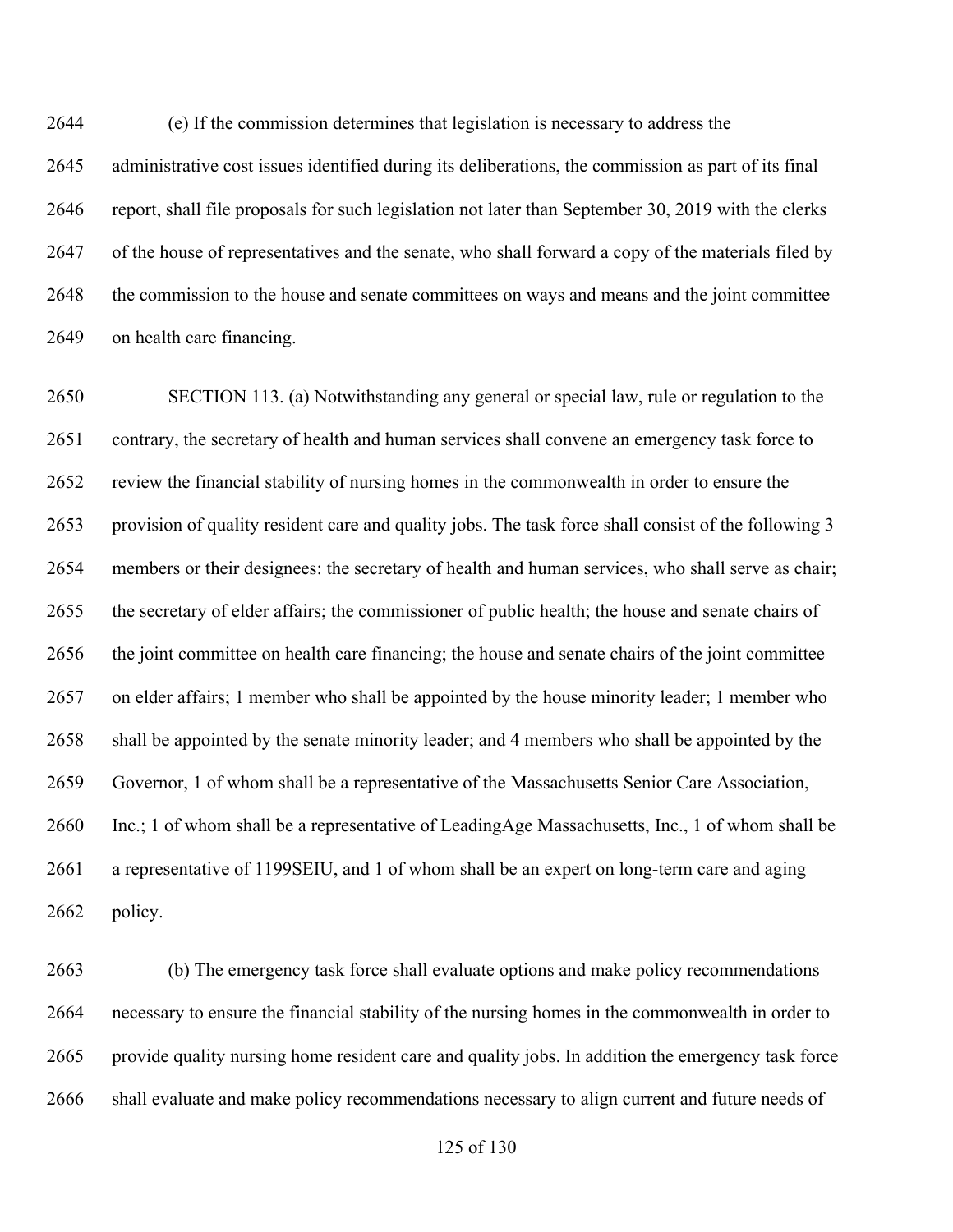nursing home care, to reform the department of public health's nursing home licensing processes, to establish an appropriate process for the closure of nursing homes, and to explore financial incentives around the closure of nursing homes. Such recommendations shall include 2670 policy options concerning the following: (i) improvements to the MassHealth reimbursement system for nursing homes to promote financial stability, including: (A) the use of an appropriate inflation update for nursing home rates, (B) the use of a base year period that reasonably reflect the costs in the actual rate year, (C) efficiency incentives that align with actual utilization, and (D) full recognition of the user fee for Medicaid residents; (ii) nursing home workforce engagement, recruitment, training, retention, rates of pay, scope of practice and other methods of ensuring that direct care and frontline staff have an opportunity to and can sustainably support themselves and their families; (iii) potential efficiencies to the commonwealth and improvements to care delivery that could be realized by a voluntary reconfiguration of the system via a reduction in the number of nursing home beds currently licensed while ensuring quality and access; (iv) potential criteria to be used to facilitate a voluntary reconfiguration program, including but not limited to occupancy, care standards and measure of regional geographic need; (v) potential incentives for nursing home operators that would help to align the need for nursing home beds with current and future demand and/or would facilitate conversion of under-utilized beds to other uses; and (vi) any additional reforms to strengthen the public process for nursing home closures and sales or other recommendations necessary to address the issues referenced above.

 (c) The emergency task force shall convene its first meeting within 90 days of the effective date of this act, and shall meet not less than monthly thereafter. The emergency task force shall file its report, including any drafts of legislation or regulations necessary to carry out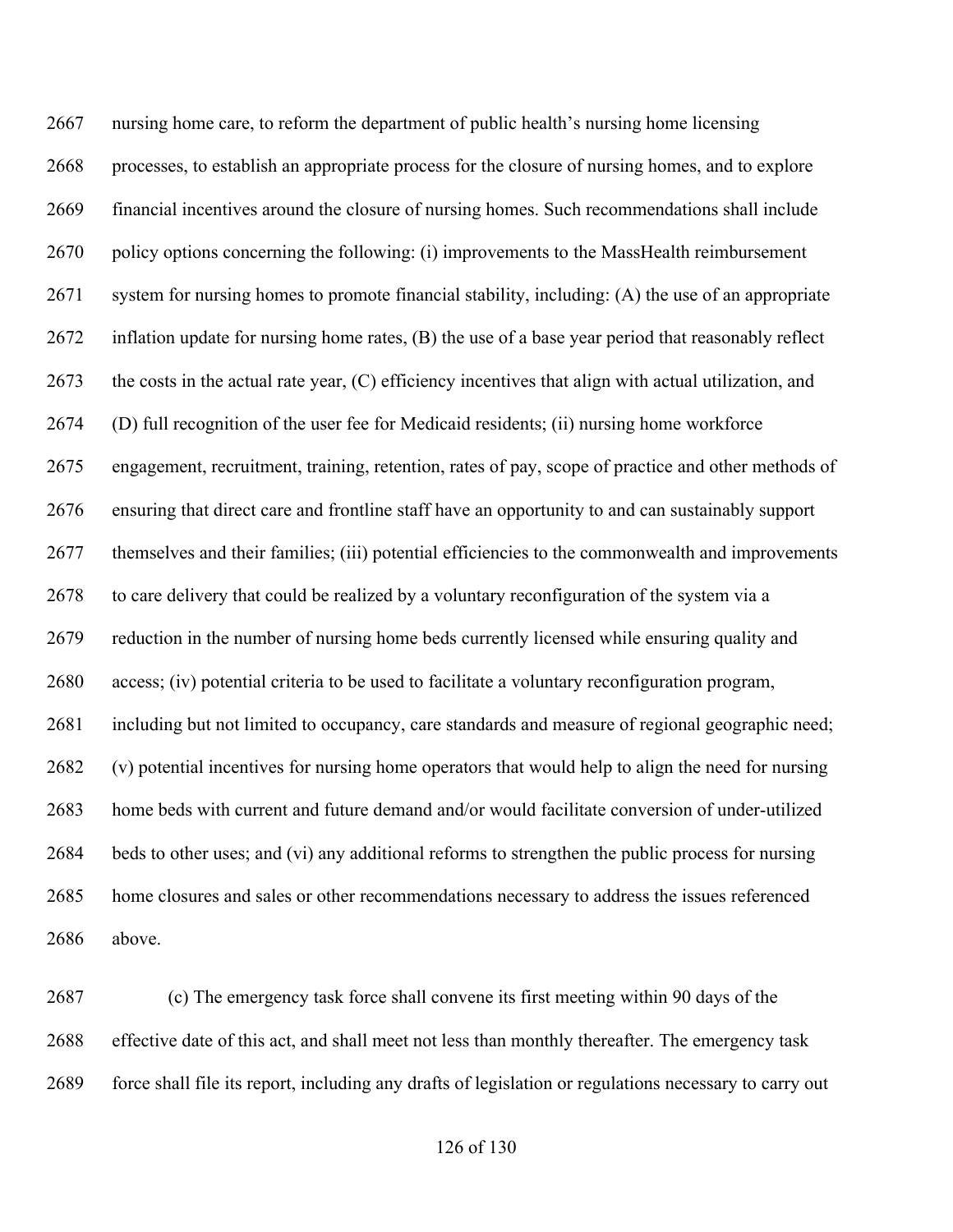its recommendations, with the speaker of the house of representatives, the president of the senate, the clerks of the house of representatives and senate, the house and senate committees on post audit and oversight, the house and senate chairs of the joint committee on health care financing and the joint committee on elder affairs, and the executive director of the health policy commission not later than 1 year after the effective date of this act.

 (d) The house and senate committees on post audit and oversight shall conduct a performance audit of the long term supports and services care delivery systems in the commonwealth as informed by the emergency task force final recommendations.

 SECTION 114. (a) Notwithstanding any general or special law to the contrary, the secretary of health and human services shall convene a health care trust fund working group consisting of the following members or their designees: the secretary of health and human services, who shall serve as chair; the treasurer and receiver general; the secretary for administration and finance; the comptroller; the secretary of elder affairs; the commissioner of public health; the commissioner of mental health; the commissioner of developmental services; the commissioner of the Massachusetts rehabilitation commission; the commissioner of transitional assistance; the commissioner of children and families; the executive director of the 2706 center for health information and analysis; the executive director of the health policy commission; 2 members of the senate, 1 of whom shall be appointed by the president of the senate and 1 of whom shall be appointed by the senate minority leader; 2 members of the house of representatives, 1 of whom shall be appointed by the speaker of the house and 1 of whom shall be appointed by the house minority leader.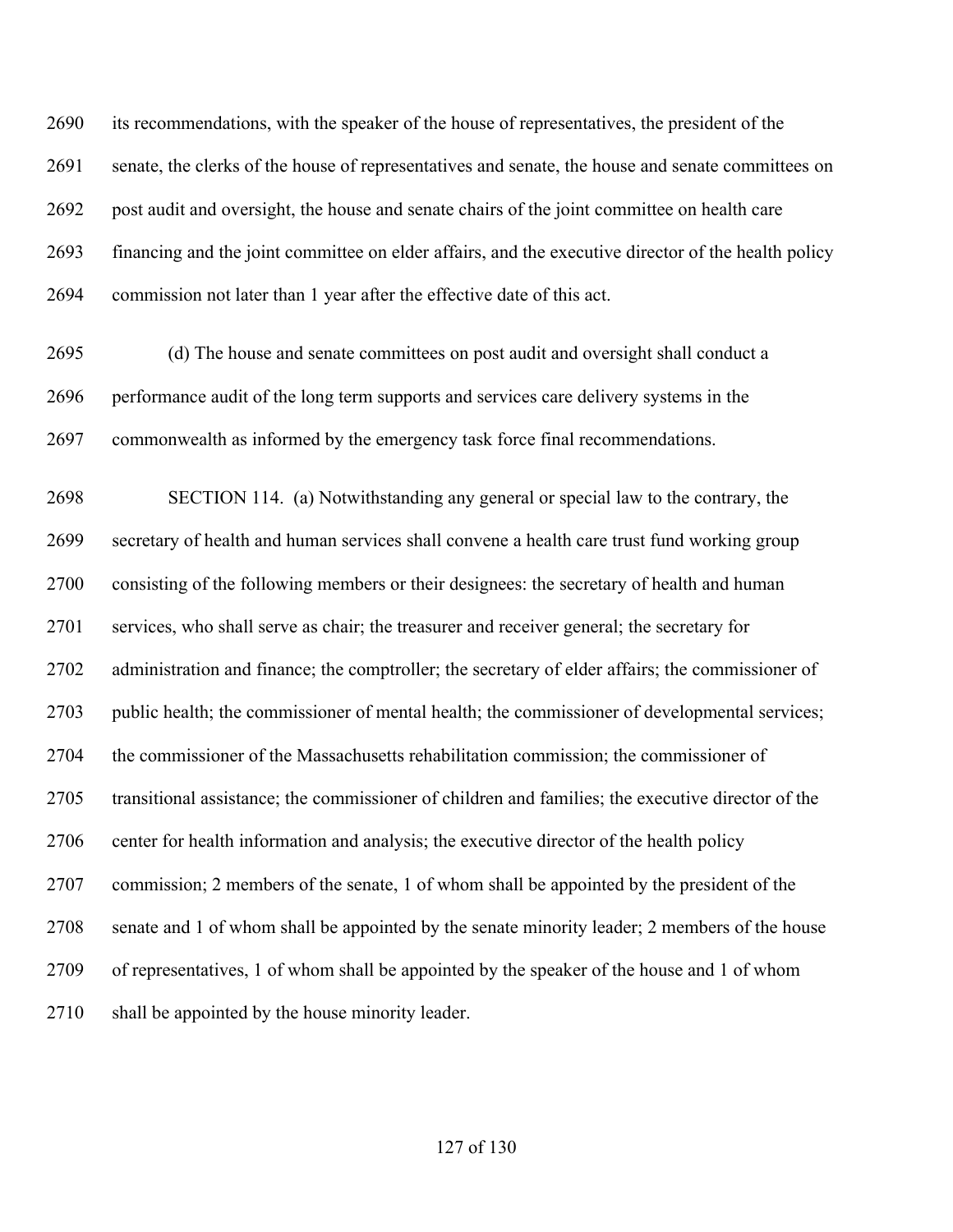(b) The health care trust fund working group shall identify all non-budgeted special revenue funds established to support health and human service activities within the commonwealth and evaluate the effectiveness of each fund in achieving its intended purpose. In conducting its evaluation the health care trust fund working group shall consider: the original purpose for the establishment of each fund; the statutory requirements and standards governing the administration and oversight of each fund; the sources of revenues deposited into each fund; and historical expenditures from each fund.

 (c) The health care trust fund working group shall hold its first meeting not later than September 30, 2018 and shall issue a report making recommendations to improve the financing of health and human service programs supported by health care trust funds, including proposals to enhance transparency in the administration of funds and coordination between programs supported by fund expenditures and programs funded through other means. The health care trust fund working group shall file its report, including any drafts of legislation or regulations necessary to carry out its recommendations, with the clerks of the house of representatives and senate, the joint committee on public health and the joint committee on health care financing not later than February 1, 2019.

 SECTION 115. (a) The division of insurance, in consultation with the commonwealth health connector authority and the center for health information and analysis, shall issue a comprehensive report at least once every 5 years on the performance of the merged non-group and small-group health insurance market, as defined in chapter 176J of the General Laws. In the development of each 5 year report, the division may contract with an outside organization with expertise in fiscal analysis of the private insurance market. It shall be the responsibility of the division, in consultation with the commonwealth health insurance connector authority and the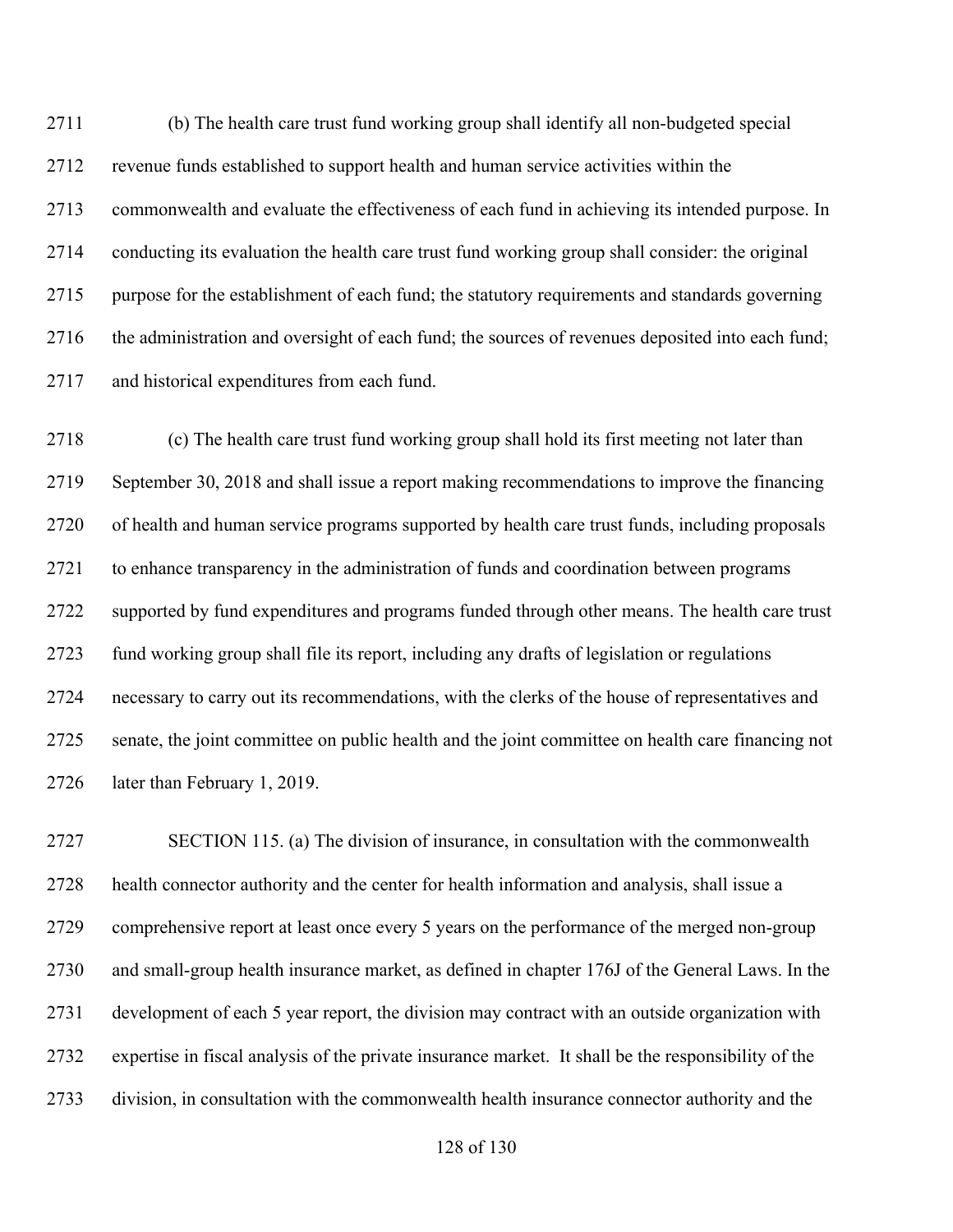center for health information and analysis, to establish appropriate guidelines and assumptions regarding the health reforms authorized in this act prior to engaging an outside organization. Said organization shall study the impact of merging the non-group and small-group health insurance markets and make a report considering the impact on the uninsured, currently insured individuals, and employers in the commonwealth.

 (b) The study shall consider: (i) trends in premiums, cost-sharing, and actuarial value for plans in for individuals and small groups; (ii) characteristics of individuals in the merged market in contrast with characteristics of small group members, including, but not limited to, age, risk score, geography, gender, family size, industry and income; (iii) utilization and spending trends for individual and small group members, sourced from the Massachusetts All-Payer Claims Database, including differences in hospital and primary care practice utilization; (iv) status of competition between carriers in the market, including migration of insureds to new plans, the number of employers offering 1 plan to employees, and the behavior of employees whose employers offer more than 1 plan; and (v) any additional subjects the division considers relevant. In conducting its examination, the organization shall, to the extent possible, obtain and use actual health plan data; provided, however, that such data shall be confidential and shall not be a public record. The division shall publish each report on its website and file the same with the clerks of the house of representatives and senate, the joint committee on public health and the joint committee on health care financing.

 (c) Notwithstanding any general or special law to the contrary, at the request of the commission, all agencies, executive offices, departments, boards, commissions, bureaus, divisions and authorities of the commonwealth shall provide, to the extent possible, relevant data and analysis necessary for the study to the contracted organization; provided however, that such